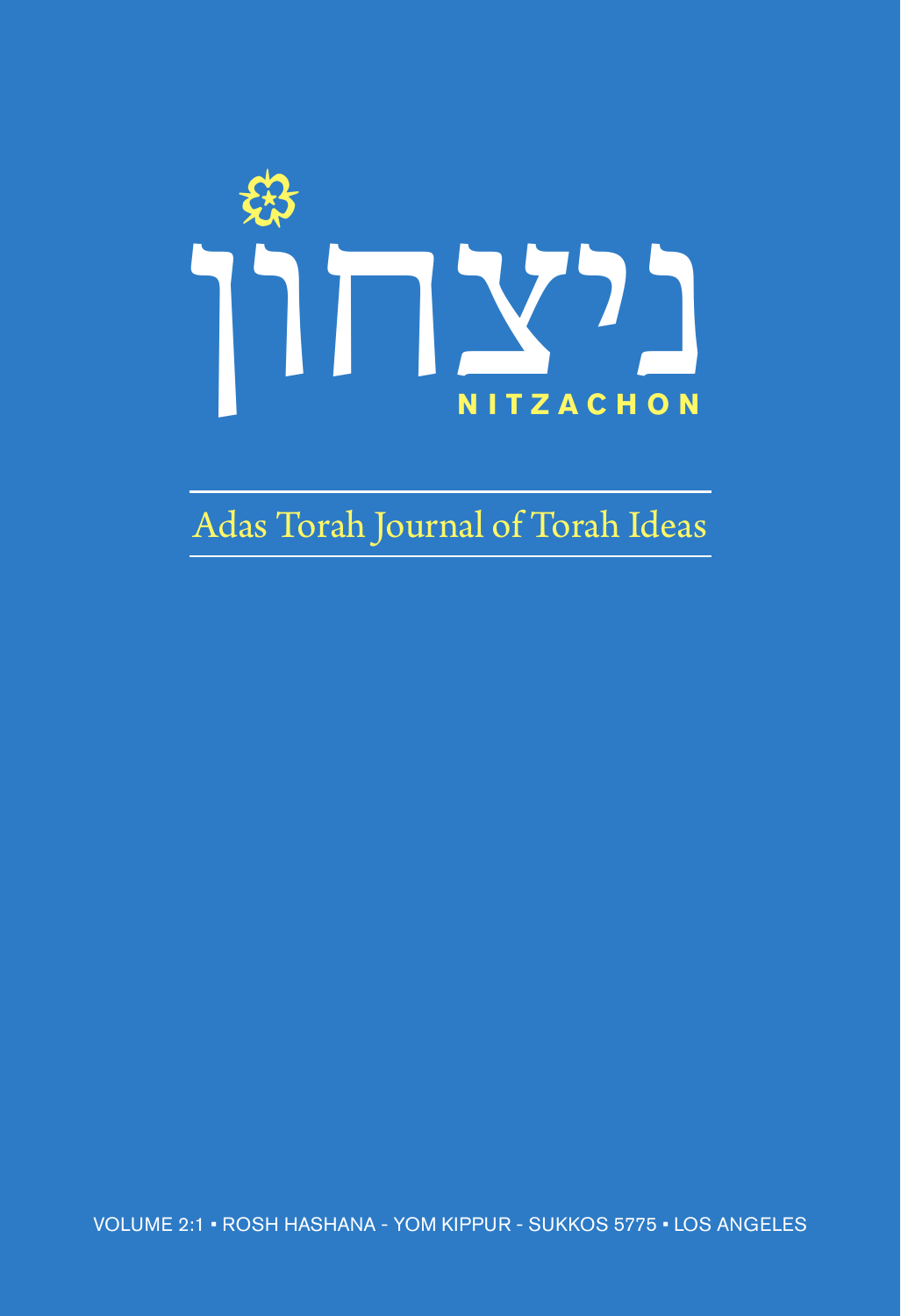### **Nitzachon**

*Adas Torah Journal of Torah Ideas Volume 2:1 Tishrei 5775*

### **Adas Torah**

1135 South Beverly Drive Los Angeles, CA 90035 www.adastorah.org adastorah@earthlink.net (310) 228-0963

Rabbi Dovid Revah, *Rav and Mara D'Asra*

### **Nitzachon Editorial Team**

Michael Kleinman, *General Editor* Yaakov Siegel, *General Editor* Yaakov Rich, *Associate Editor* Meira Mintz, *Copy Editor* Rob Shur, *Design and Layout* www.rbscreative.com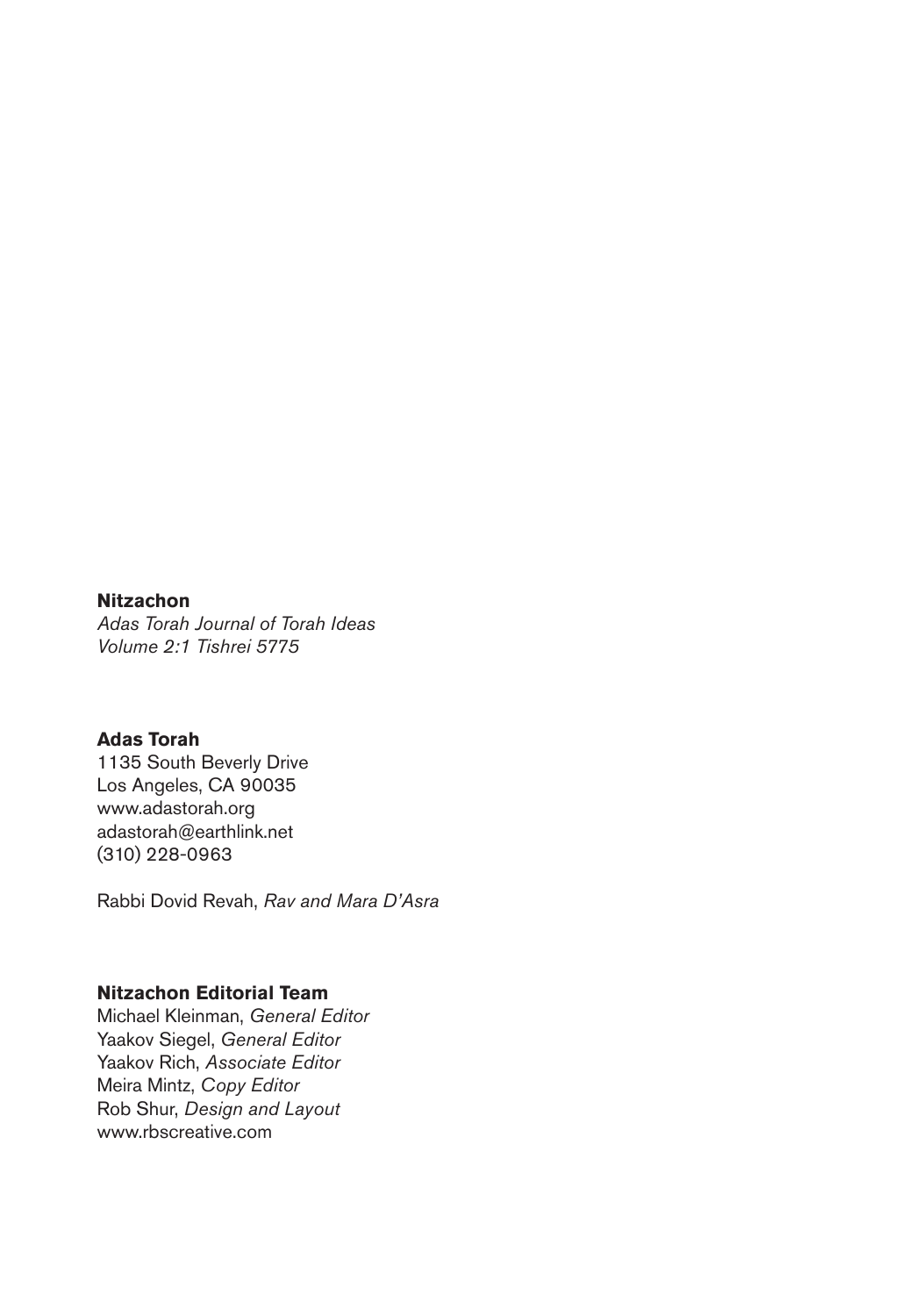# **ראש וראשון**

| RABBI DOVID REVAH: The Thirteen Middos of Rachamim                                |  |
|-----------------------------------------------------------------------------------|--|
|                                                                                   |  |
| RABBI AVRAHAM LIEBERMAN: Guest Contributor                                        |  |
| The Torah Reading and Haftara on Yom Kippur: The Parsha of Arayos and Sefer Yonah |  |
|                                                                                   |  |

## **ROSH HASHANA**

| RABBI PINCHAS GELB: Areivus, Individuality, and Tzibbur                                                |  |
|--------------------------------------------------------------------------------------------------------|--|
|                                                                                                        |  |
| RABBI YAAKOV COHEN: The Coronation of the King through the Chesed of Avraham                           |  |
|                                                                                                        |  |
| RABBI YAAKOV SIEGEL: Go Big or Go Home                                                                 |  |
| DR. MICHAEL KLEINMAN: The Thirteen Middos of Rachamim as Explained by<br>Rav Shimson Dovid Pincus zt"l |  |
|                                                                                                        |  |
| ADIV PACHTER: אשרי העם יודעי תרועה - The Essence Of Teshuva And Tefilla                                |  |
| ASHER REVAH: To Blow or to Hear: The Mitzva of Shofar                                                  |  |
| YITZI KEMPE: Is Teshuva Difficult or Is It Just Us?                                                    |  |
|                                                                                                        |  |
| EITAN TASHMAN: The Purpose of Bakashos in Tefilla According to Rav Soloveitchik                        |  |
|                                                                                                        |  |

## **YOM KIPPUR**

| RACHEL MARGOLIES: What if I Don't Forgive You? The Halachic and Hashkafic Obligation to |  |
|-----------------------------------------------------------------------------------------|--|
| Seek and Grant Forgiveness                                                              |  |
|                                                                                         |  |
| ROBERT MILLMAN: A Story For Yom Tov                                                     |  |
|                                                                                         |  |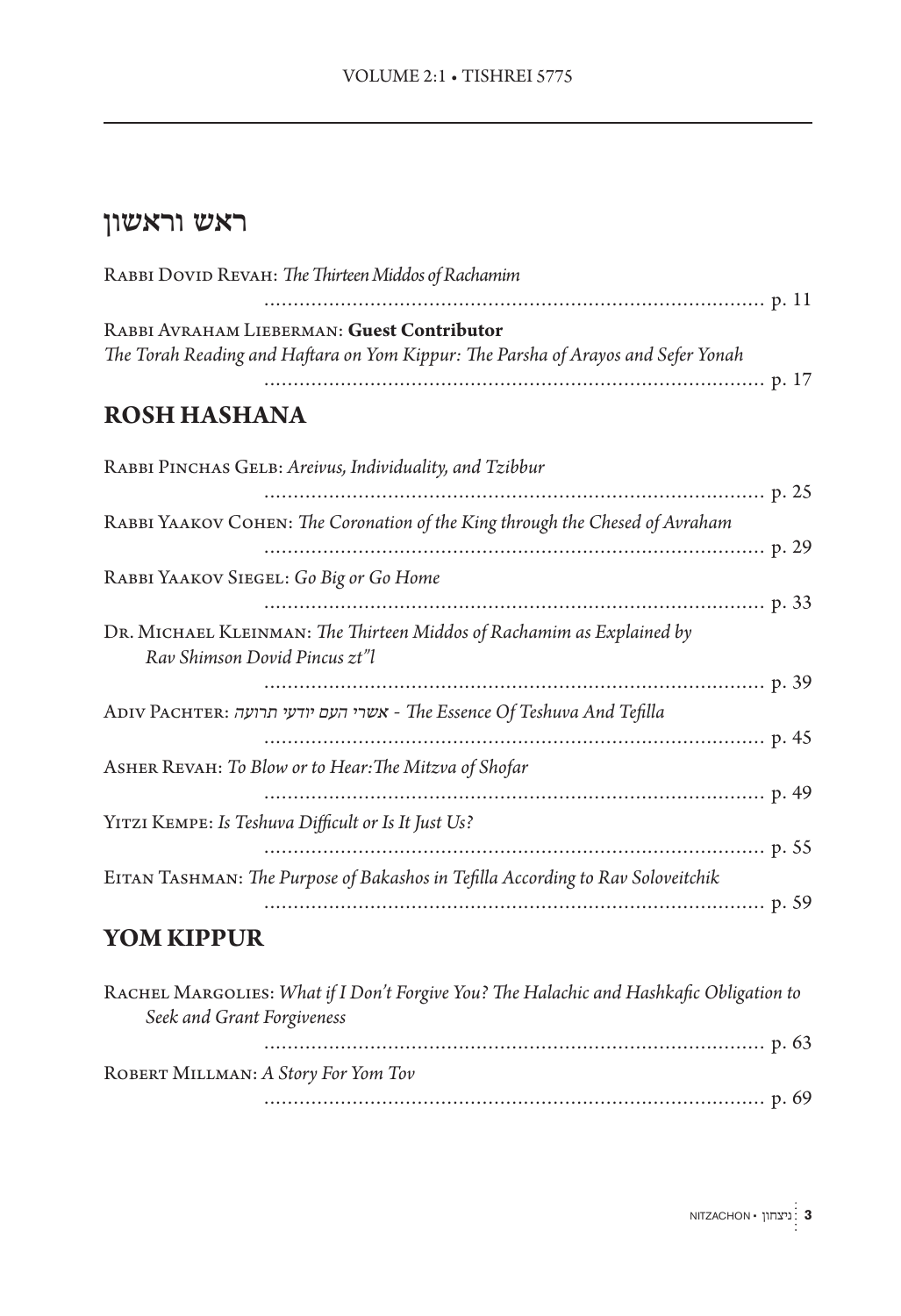Yaakov Rich: *The First Banned Book and the Yom Kippur Avoda*

| LEIGH GREENBERG: Rei'ach Nicho'ach              |  |
|-------------------------------------------------|--|
|                                                 |  |
| BRACHA RICH: Yosef's Forgiveness and Yom Kippur |  |
|                                                 |  |
| DAVID MANHEIM: Yom Kippur: A Space Odyssey      |  |
|                                                 |  |

### **SUKKOS**

| RABBI YISROEL GORDON: Quashing the Rebellion of the Trees                          |
|------------------------------------------------------------------------------------|
|                                                                                    |
| RABBI DAVID MAHLER: Transmitting the Shira of the Torah                            |
|                                                                                    |
| ELI SNYDER: When the Rain Comes: The Ambiguous Nature of Rain on Sukkos            |
|                                                                                    |
| DANIEL NAGEL: Understanding the Place of Shemini Atzeres Among the Shalosh Regalim |
|                                                                                    |
| סוכה שהיא גבוהה למעלה מעשרים אמה: ZACH Praw:                                       |
|                                                                                    |
| DANIEL WIESEL: How Often is Simchas Torah? The Annual and Triennial Cycles         |
|                                                                                    |
| DAVID SCHWARCZ: The Seven Ethereal Sukka Patrons                                   |
|                                                                                    |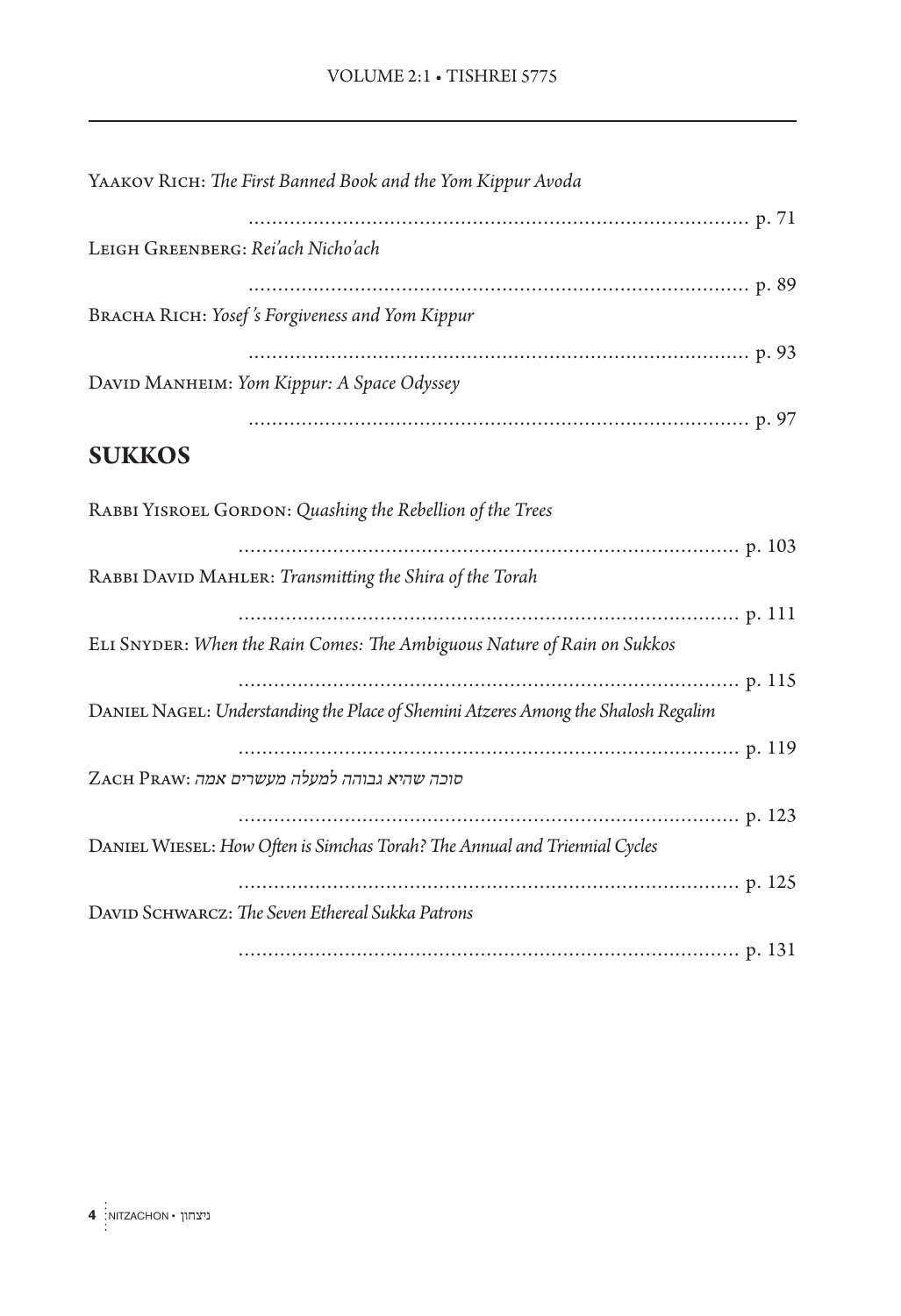# **Editors' Preface**

It was a true joy to see our *kehilla*'s pride in the first issue of *Nitzachon*, and in the Torah accomplishments it represents. *Mechayil el choyil*, we present to you our second issue, centering on the spiritual connection and inspiration we hope to achieve during the *yemei haratzon* of this coming year.

While the sobering events of 5774 will long be etched in our hearts and minds, so will the re-ignited and passionate *achdus* which has distinguished our people throughout these last few months. *Klal Yisrael*'s exemplary demonstration of the three glorious traits for which it is distinguished – *harachmanim*, *v'habayshanim, v'gomlei chasadim* (*Yevamos* 79a) – flies in the face of those who question our virtue. We often assume that these traits are innate, yet the Maharsha notes, based on the *pesukim* quoted in the *gemara*, that this is only true for kindness and *g'milus chasadim* - the hallmark of Avraham Avinu which he instilled and ingrained into the very being of his descendants. The other two traits, however, were actually gifts from Hashem: *busha*, a gift that came with a Jew's acceptance of the yoke of Torah at Har Sinai, and *rachamim*, a gift that comes with a Jew's commitment to follow Hashem's *mitzvos*. Thus, the more a Jew studies Torah and the more firmly a Jew commits to keeping *mitzvos*, the more he or she will strengthen and polish the mercy, discretion, and kindness in his or her character and soul.

We hope that the first *yomim nora'im* issue of *Nitzachon* will help enrich our *Talmud Torah* and inspire our commitment to s*hmiras hamitzvos*.

ובכן תן כבוד ה' לעמך, תהילה ליראיך ותקוה טובה לדורשיך.

**Michael Kleinman Yaakov Siegel**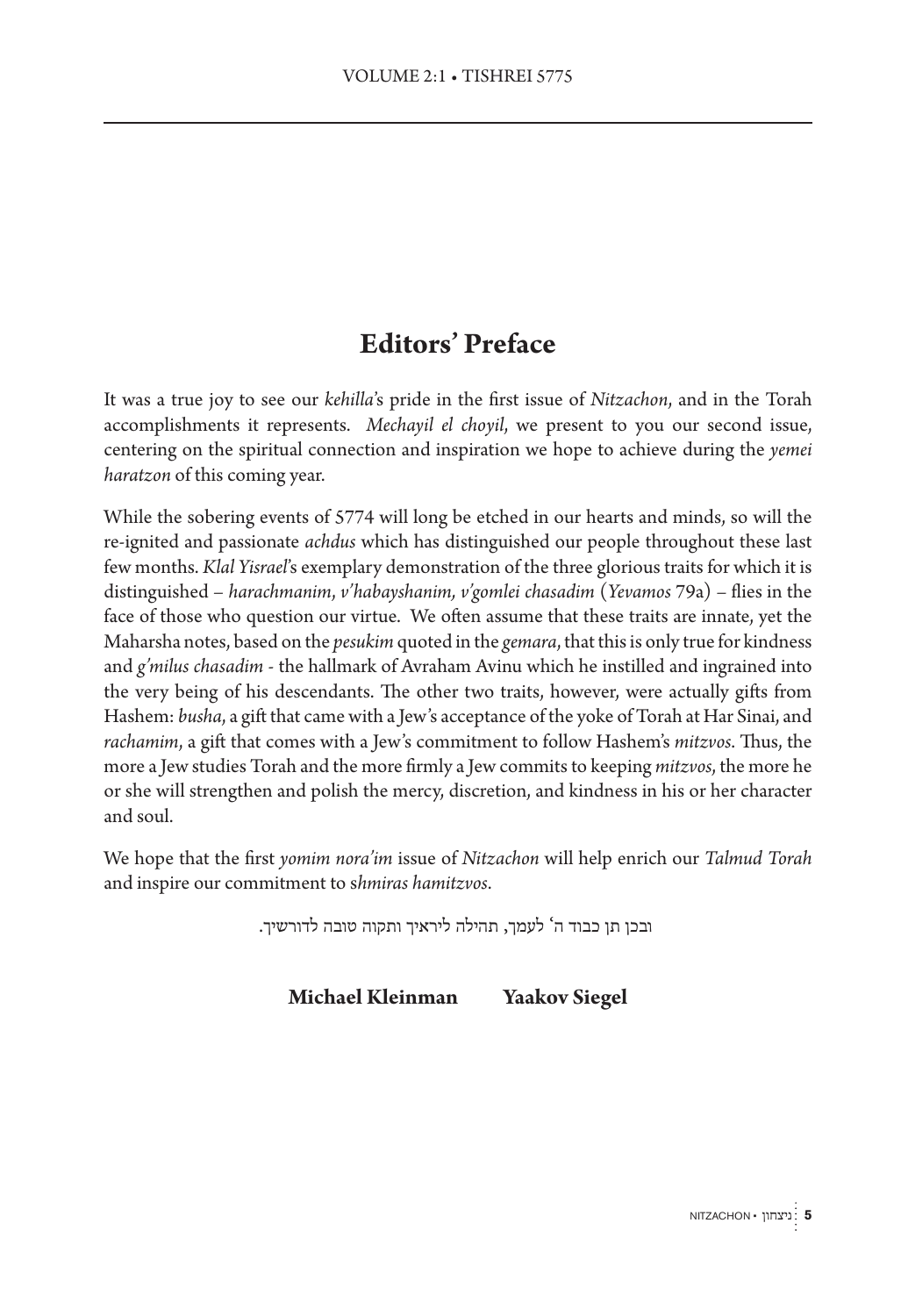החוברת הזאת מוקדשת לזכר נשמת האם היקרה קמו בניה ויאשרוה חוה גולדשין בת יעקב ע״ה

# This journal is dedicated in loving memory of Eva Rich

•

Marilyn & Alan Rich and Family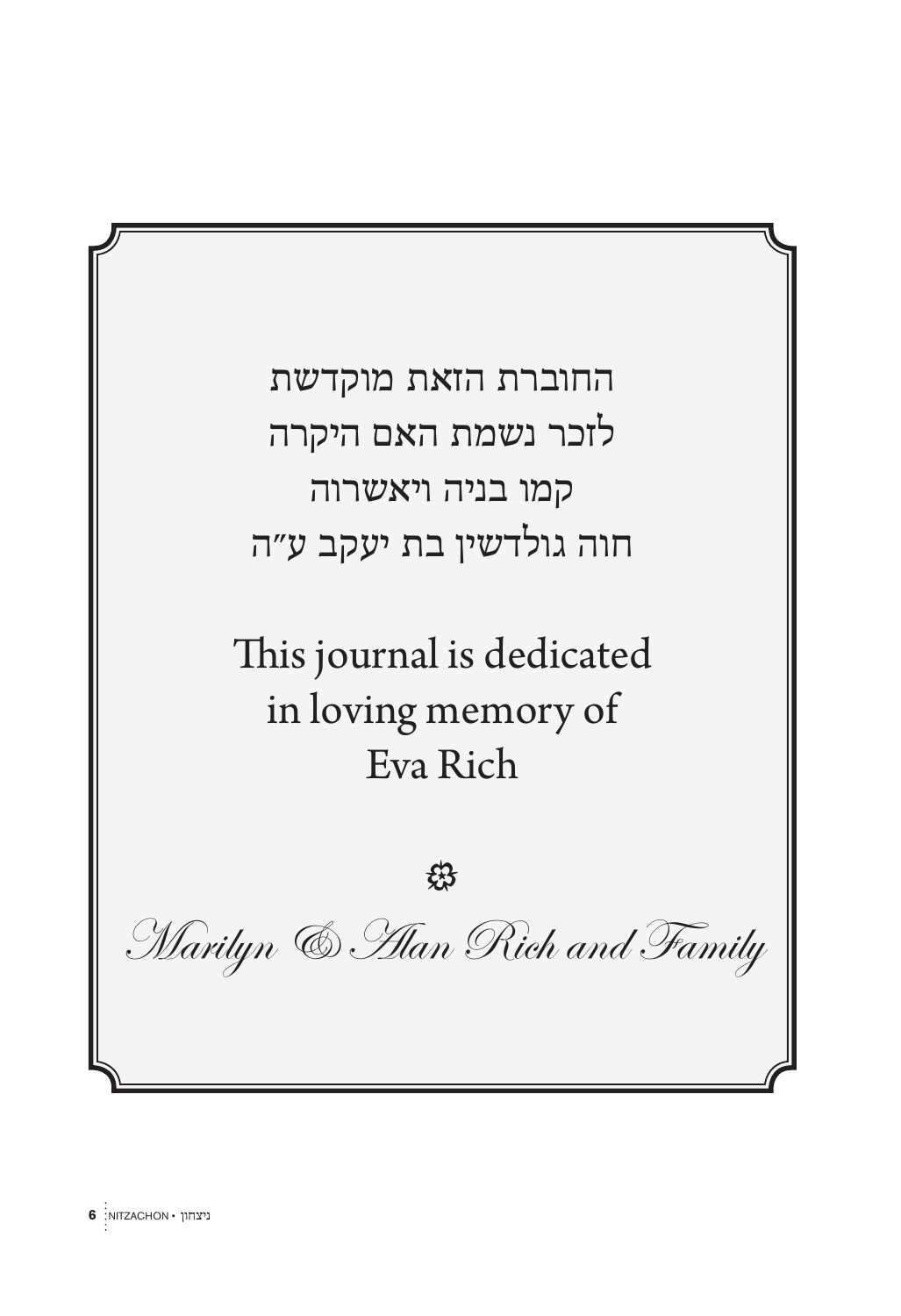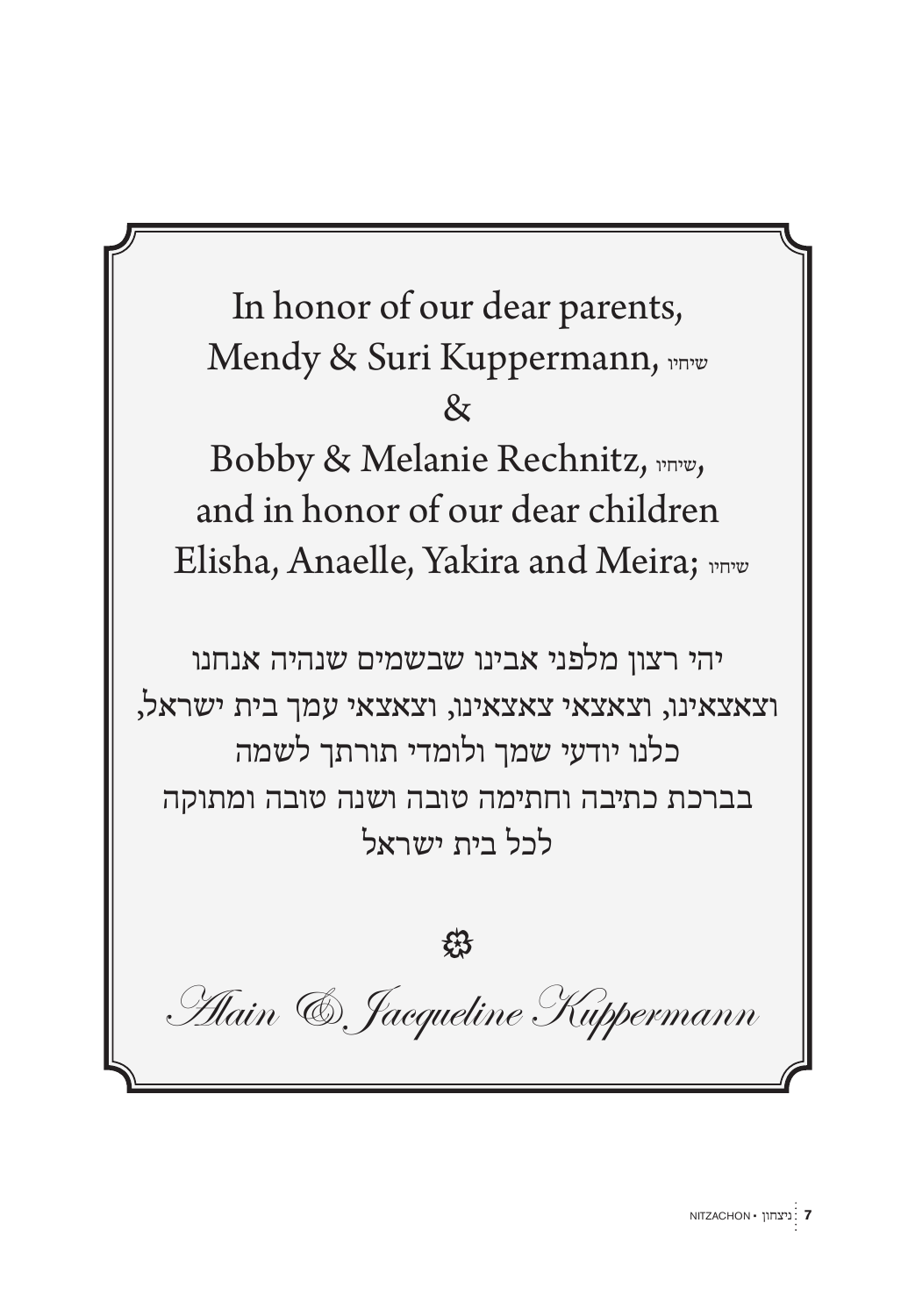In honor of the birth of our son, משה יצחק May he grow up לגדל לתורה לחופה ולמעשים טובים

In memory of our grandparents משה שמואל בן נתן נטע הלוי ע"ה חנה בת פרץ ע"ה משה יצחק בן יוסף ע"ה whose love of Torah continues to inspire us everyday

£}}

Daniel and Annie Nagel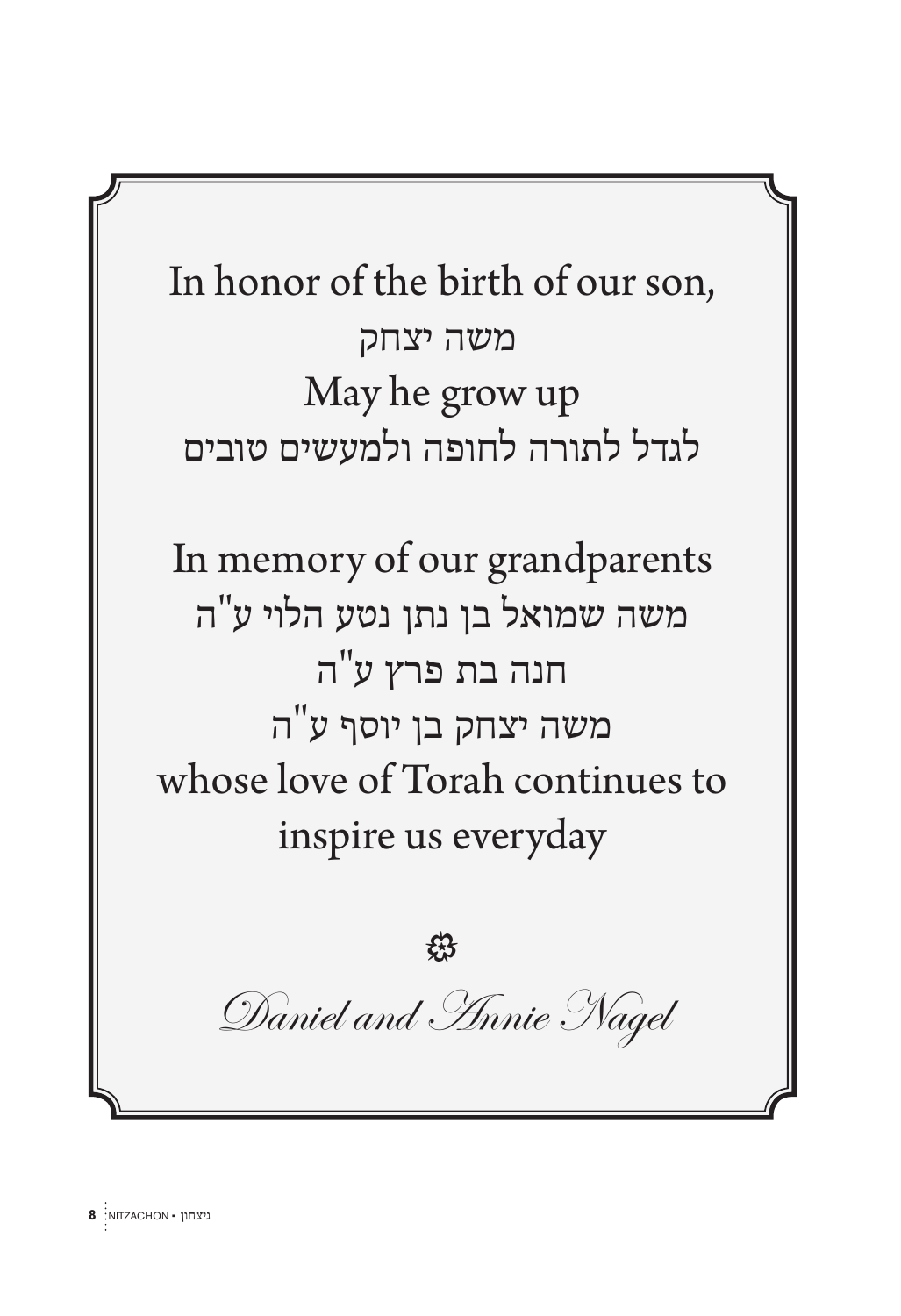

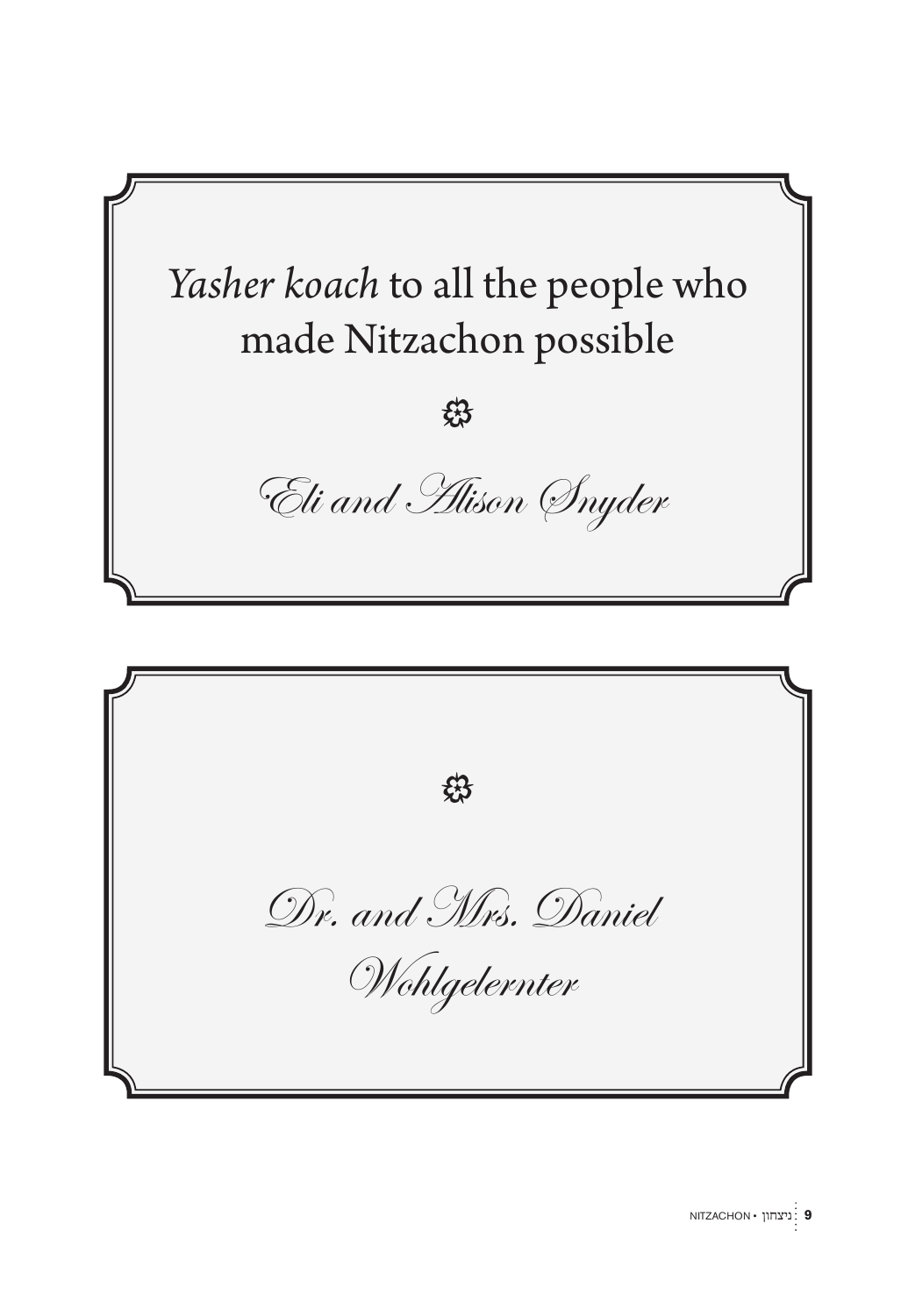# ראש וראשון



Rabbi Dovid Revah

Rabbi Avraham Lieberman **Guest Contributor**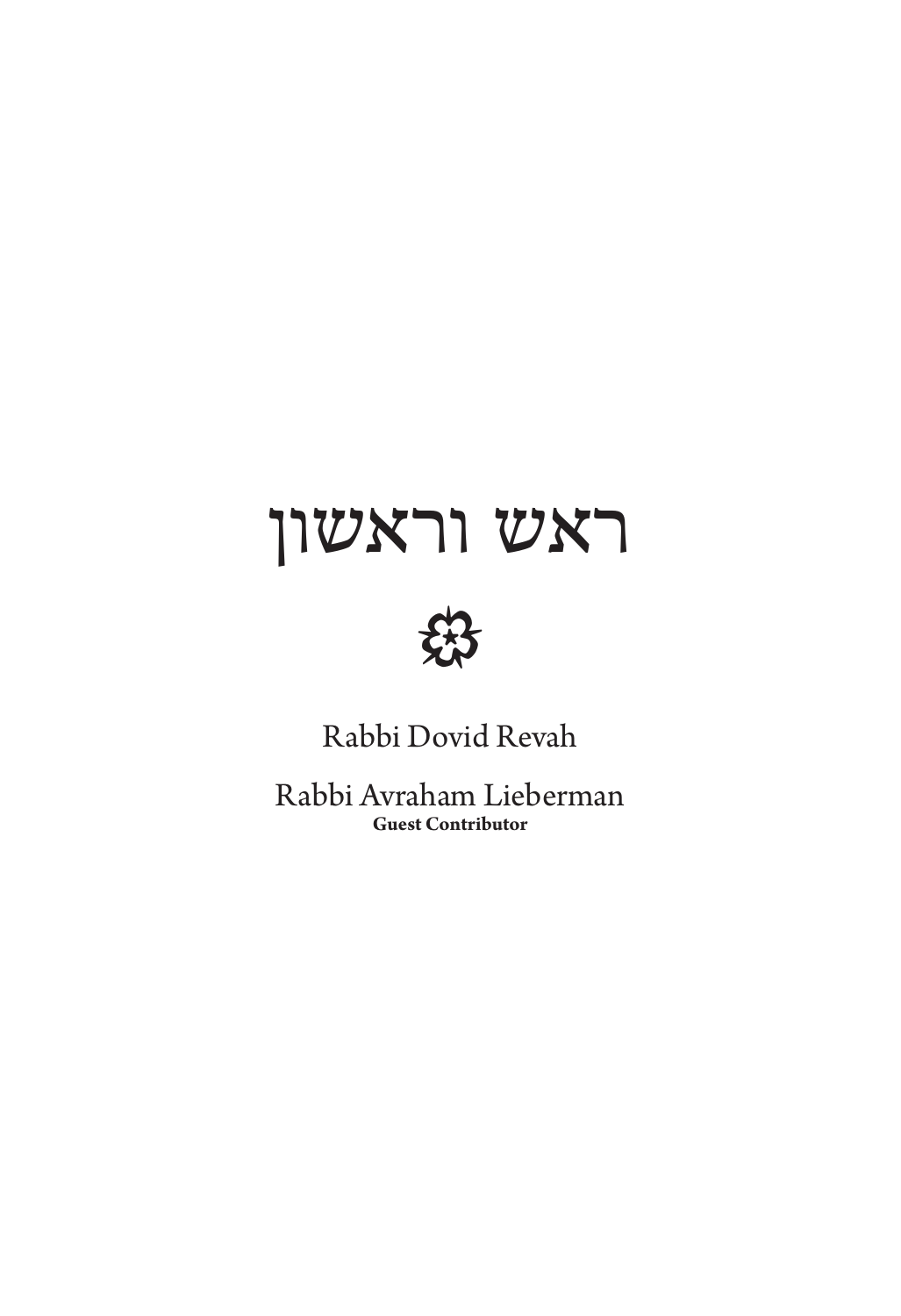# The Thirteen *Middos* of *Rachamim*

### **RABBI DOVID REVAH**

•

Towards the end of *Ne'ila*, we say: תמכתי יתדותי בשלש עשרה תבות .... בטוח אני באלה ובזכות שלשת אבות. *I have placed my reliance on the Thirteen Attributes… I trust in these and in the merit of the three Avos.*

Although we have spent the entire Yom Kippur fasting, davening, and doing *teshuva*, we still fear that we have fallen short. In the final moments of Yom Kippur, we utilize our most powerful tool – the Thirteen *Middos HaRachamim*, the Attributes of Mercy. We invoke them repeatedly, and only then do we feel assured that we will merit a good judgment.

The source for this confidence is a *gemara* in *Rosh Hashana* (17b):

אמר רבי יוחנן: אלמלא מקרא כתוב אי אפשר לאומרו. מלמד שנתעטף הקדוש ברוך הוא כשליח צבור, והראה לו למשה סדר תפלה. אמר לו: כל זמן שישראל חוטאין, יעשו לפני כסדר הזה, ואני מוחל להם.

*Rabbi Yochanan said: Were this verse not written, it would be impossible to say it. This teaches that* HaKadosh Baruch Hu *wrapped Himself in a* tallis *like a* shaliach tzibbur *and demonstrated to Moshe the order of prayer. He said to him: Any time that Israel sin, let them perform before me this procedure and I shall forgive them.* 

The *gemara* continues:

אמר רב יהודה: ברית כרותה לשלש עשרה מדות שאינן חוזרות ריקם, שנאמר הנה אנכי כרת ברית.

*Rav Yehuda said: A covenant has been made regarding the Thirteen Attributes that they are always accepted, as the* pasuk *says, "Behold I seal a covenant."* 

We mention this covenant in the introductory paragraph recited before the Thirteen *Middos*:

א-ל הורית לנו לומר שלש עשרה וזכור לנו היום ברית שלש עשרה. *God, You taught us to recite the Thirteen* Middos*; remember for us today the covenant of these thirteen.* 

> Rabbi Dovid Revah has served as the Rav and Mara D'Asra of Adas Torah since 2005.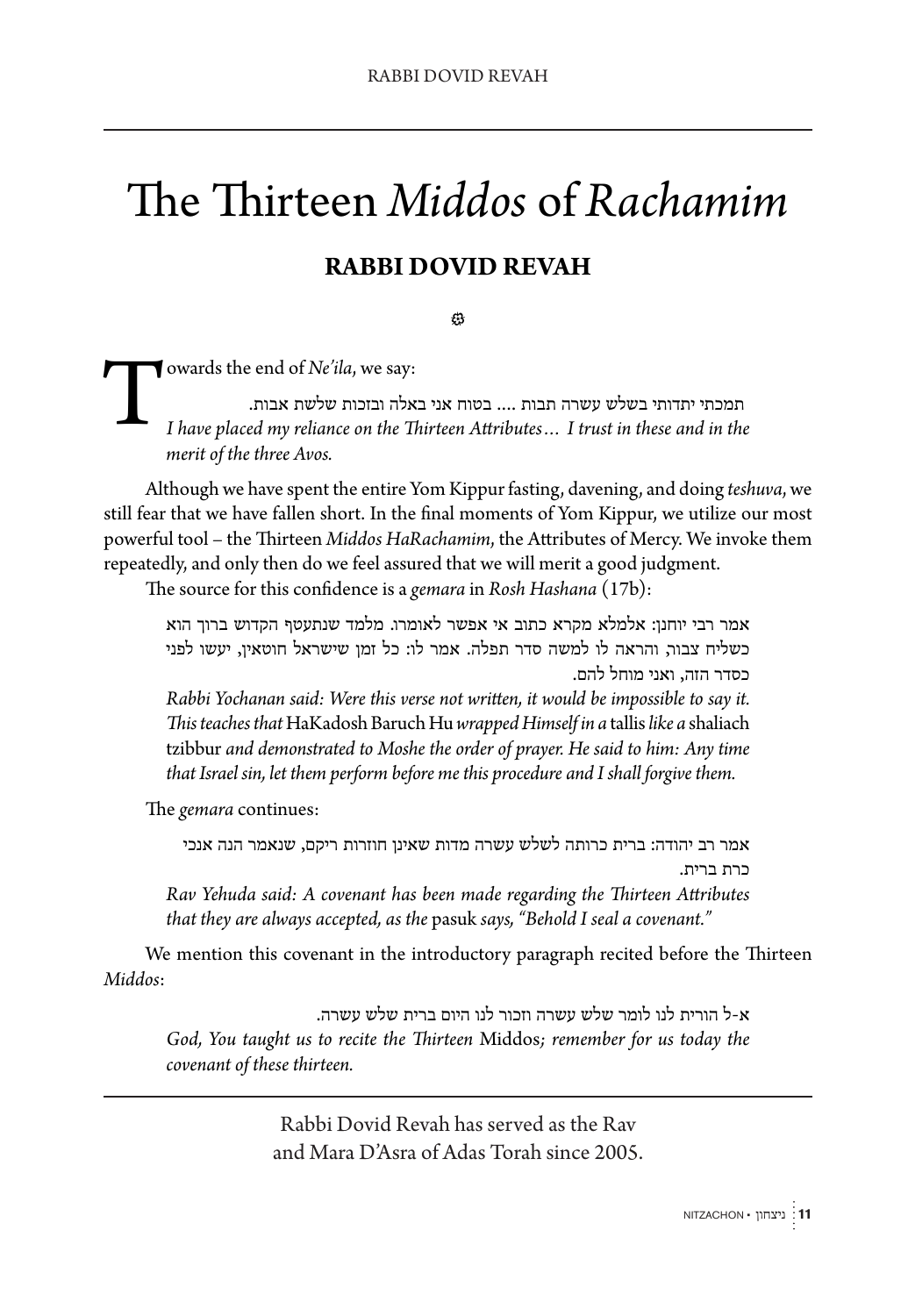Of course, we know that there are no shortcuts in life. Forgiveness requires more than simply saying a few words! What, then, do *Chazal* mean when they state that reciting the Thirteen *Middos* guarantees that Hashem will accept our *tefillos*? If, despite our *teshuva* and davening, we failed to avert a harsh judgment, why should mentioning Hashem's Attributes of Mercy change it?

To gain a proper understanding, it is necessary to examine when and why Hashem taught us the Thirteen *Middos*. It was at one of the darkest times in our history. *Klal Yisrael* were still at the foot of Har Sinai when they worshipped the *egel hazahav*, and Hashem told Moshe that He intended to destroy them. At that time of crisis, Moshe displayed unparalleled leadership through his powerful advocacy on behalf of *Klal Yisrael*:

 ויאמר ה' אל משה ראיתי את העם הזה והנה עם קשה ערף הוא: ועתה הניחה לי ויחר אפי בהם ואכלם ואעשה אותך לגוי גדול: ויחל משה את פני ה' אלקיו ויאמר למה ה' יחרה אפך בעמך אשר הוצאת מארץ מצרים בכח גדול וביד חזקה: למה יאמרו מצרים לאמר ברעה הוציאם להרג אתם בהרים ולכלתם מעל פני האדמה שוב מחרון אפך והנחם על הרעה לעמך: זכר לאברהם ליצחק ולישראל עבדיך אשר נשבעת להם בך ותדבר אליהם ארבה את זרעכם ככוכבי השמים וכל הארץ הזאת אשר אמרתי אתן לזרעכם ונחלו לעלם: וינחם ה' על הרעה אשר דבר לעשות לעמו:

*Hashem said to Moshe, "I have seen this people, and behold – it is a stiff-necked people. And now, desist from Me. Let My anger flare up against them and I shall annihilate them, and I shall make you a great nation." Moshe pleaded before Hashem, his God, and said, "Why, Hashem, should Your anger flare up against Your people, whom You have taken out of the land of Egypt with great power and a strong hand? Why should Egypt say: With evil intent did He take them out, to kill them in the mountains and to annihilate them from the face of the earth? Relent from Your flaring anger and reconsider regarding the evil against Your people. Remember for the sake of Avraham, Yitzchak, and Yisrael, Your servants, to whom You swore by Yourself, and You told them, 'I shall increase your offspring*  like the stars of heaven and this entire land of which I spoke, I shall give to your *offspring and it shall be their heritage forever.'" Hashem reconsidered regarding the evil that He declared He would do to His people. (*Shemos *32:9-14)*

Moshe argues that it would be a *chillul Hashem* if *Klal Yisrael* were destroyed, as Hashem has chosen us to be the vehicle to bring *kevod shamayim* into the world. Moshe continues to plead on behalf of *Klal Yisrael*, invoking the *Avos*, and Hashem accepts Moshe's *tefillos*. He will not destroy *Klal Yisrael*. Nevertheless, He does not intend to allow them to enter *Eretz Yisrael*.

Moshe pleads once again, and Hashem relents, permitting *Klal Yisrael* to continue the journey, but with a condition:

וידבר ה' אל משה לך עלה מזה אתה והעם אשר העלית מארץ מצרים אל הארץ אשר נשבעתי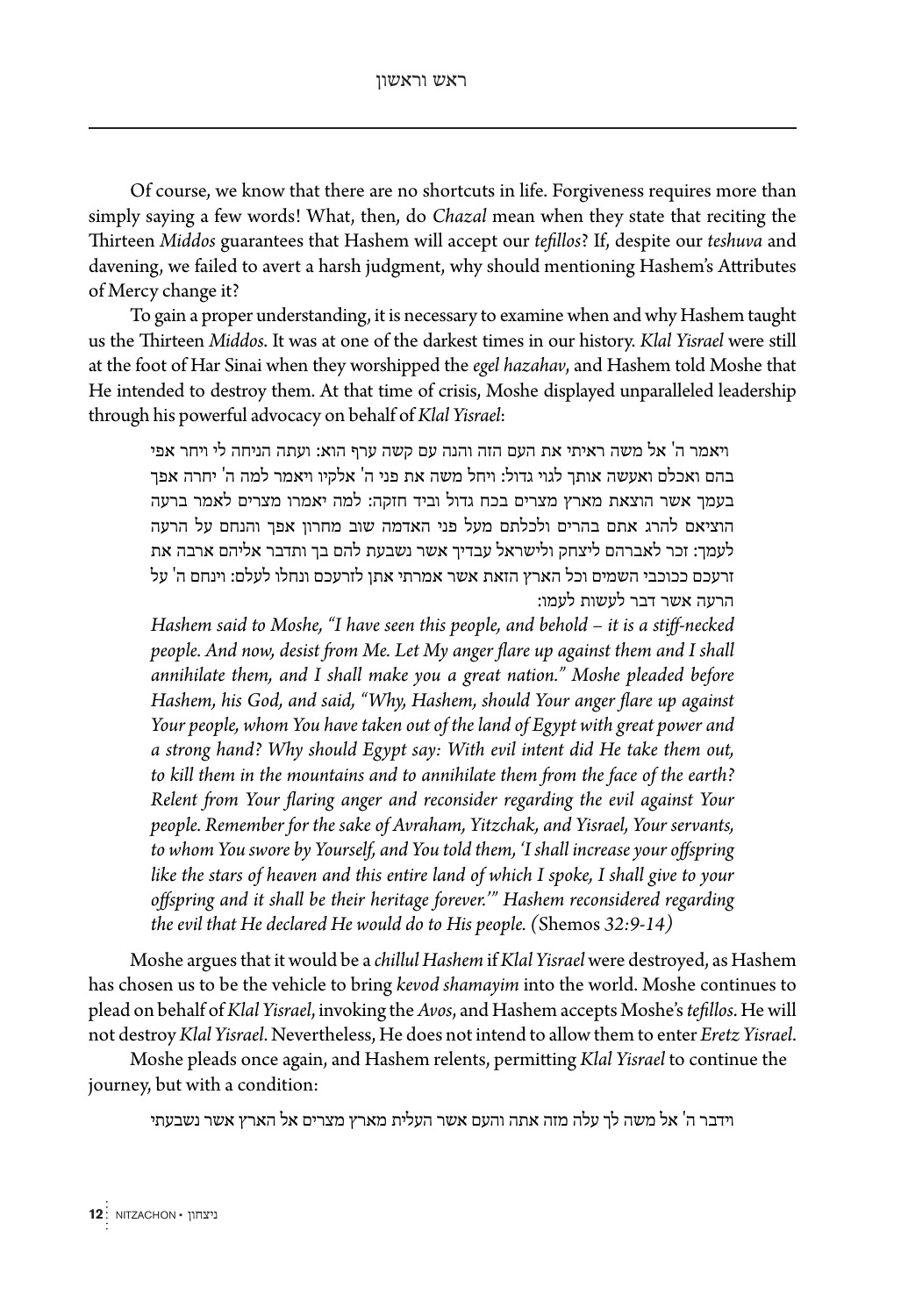לאברהם ליצחק וליעקב לאמר לזרעך אתננה: ושלחתי לפניך מלאך וגרשתי את הכנעני האמרי והחתי והפרזי החוי והיבוסי: אל ארץ זבת חלב ודבש כי לא אעלה בקרבך כי עם קשה ערף אתה פן אכלך בדרך: וישמע העם את הדבר הרע הזה ויתאבלו ולא שתו איש עדיו עליו: ויאמר ה' אל משה אמר אל בני ישראל אתם עם קשה ערף רגע אחד אעלה בקרבך וכליתיך ועתה הורד עדיך מעליך ואדעה מה אעשה לך:

*Hashem spoke to Moshe, "Go, ascend from here, you and the people whom you brought up from the land of Egypt, to the land about which I swore to Avraham, Yitzchak, and Yaakov, saying, 'I shall give it to your offspring.' I shall send an angel ahead of you, and I shall drive out the Canaanite, the Amorite, the Hittite, the Perizzite, the Hivvite, and the Jebusite – to a land that flows with milk and honey, because I shall not ascend among you, for you are a stiff-necked people, lest I annihilate you on the way." The people heard this bad tiding and they became grief-stricken, and no one donned his jewelry. Hashem said to Moshe, "Say to Bnei Yisrael, 'You are a stiff-necked people. If I ascend among you, I may annihilate you in an instant. And now remove your jewelry from yourself and I shall know what I shall do to you." (*Shemos *33:1-5)*

Hashem tells *Klal Yisrael* that He will no longer rest His divine presence among them; they will now be led by a *malach*. *Klal Yisrael* are devastated, mourning the loss of their relationship with Hashem. Hashem explains that His withdrawal is actually for their benefit. The nation has shown that it is an *am keshei oref* and the people are likely to sin again. To sin a second time – in the presence of Hashem – would be unforgivable.

Moshe rejects this solution and gives an ultimatum – either Hashem leads them directly or ends everything in the desert:

ויאמר משה אל ה' ראה אתה אמר אלי העל את העם הזה ואתה לא הודעתני את אשר תשלח עמי ואתה אמרת ידעתיך בשם וגם מצאת חן בעיני: ועתה אם נא מצאתי חן בעיניך הודעני נא את דרכך... ויאמר אליו אם אין פניך הלכים אל תעלנו מזה... ויאמר ה' אל משה גם את הדבר הזה אשר דברת אעשה כי מצאת חן בעיני ואדעך בשם:

*Moshe said to Hashem, "See, You say to me, 'Take this people onward,' but You did not inform me whom You will send with me; and You had said, 'I shall know you by name, and you have also found favor in my eyes.' And now, if I have indeed found favor in Your eyes, make Your ways known to me… He said to Him, "If your Presence does not go along, do not bring us forward from here… Hashem said to Moshe, "Even this thing of which you spoke I shall do, for you have found favor in My eyes and I have known you by name." (*Shemos *33:12-17)*

Hashem yields to Moshe's demand that He dwell in the midst of the people once again. Moshe's successful advocacy on *Klal Yisrael*'s behalf was brazen and heroic. But was it prudent? Hashem already explained that because of *Klal Yisrael*'s propensity to sin, it would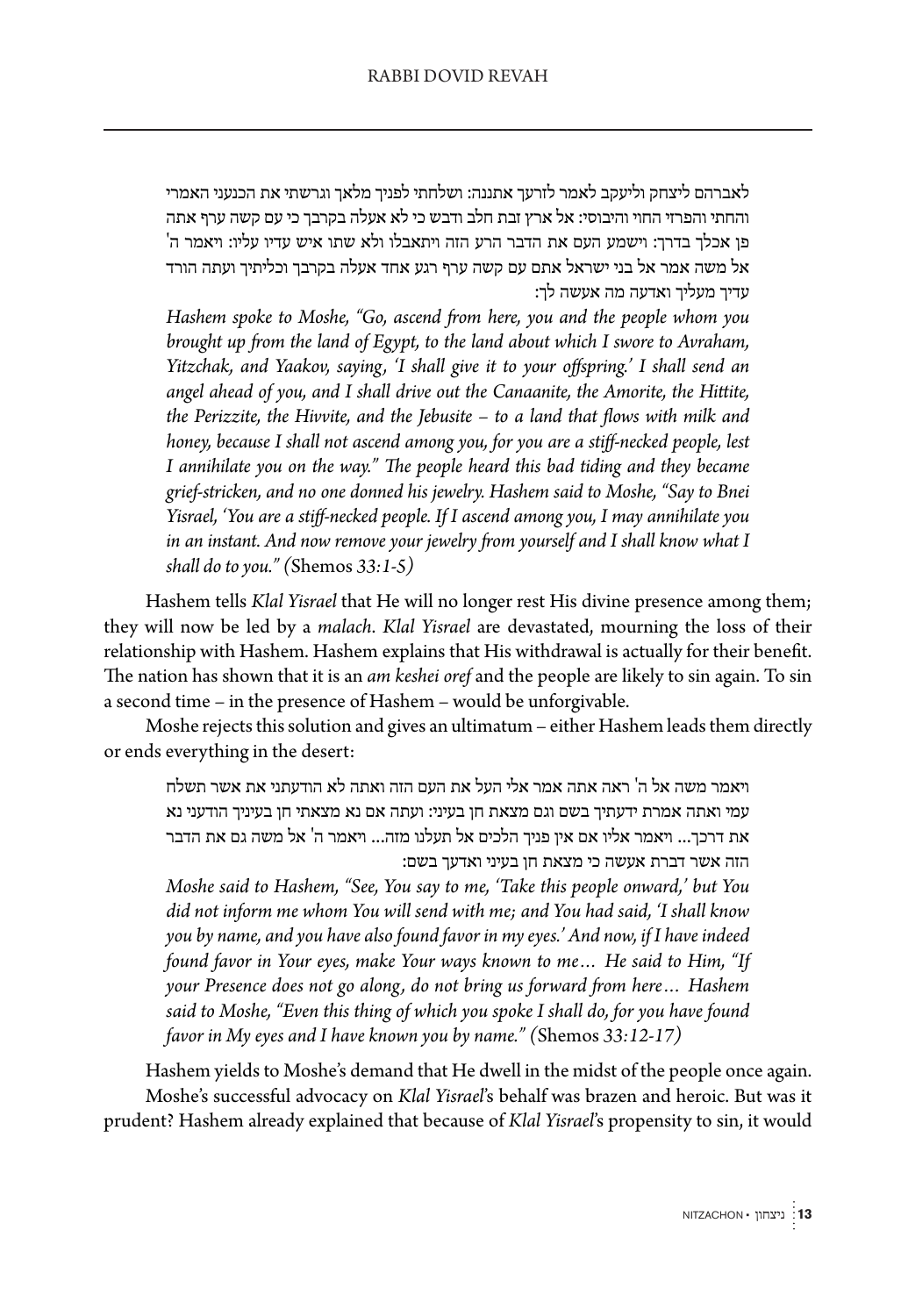be unwise and dangerous to allow the *Shechina* to return. Rejecting that logic and demanding Hashem's presence would seem to be setting the people up for failure!

There must have been some change that allowed Hashem to agree to Moshe's demands. That change was the transmission of the Thirteen *Middos HaRachamim*. Rashi comments:

ויאמר אני אעביר וגו' - ...לפי שאני רוצה וצריך ללמדך סדר תפלה, שכשנצרכת לבקש רחמים על ישראל. הזכרת לי זכות אבות, כסבור אתה, שאם תמה זכות אבות אין עוד תקוה, אני אעביר כל מדת טובי לפניך.

וקראתי בשם ה' לפניך - ללמדך סדר בקשת רחמים אף אם תכלה זכות אבות, וכסדר זה שאתה רואה אותי מעוטף וקרא י"ג מדות הוי מלמד את ישראל לעשות כן, ועל ידי שיזכירו לפני רחום וחנון יהיו נענין כי רחמי לא כלים.

*"He said, 'I shall make all my goodness pass before you' – … For I wish and need to teach you the order of prayer when you need to seek mercy for Yisrael. In your prayers, you reminded Me of the* zechus Avos*, for you thought that if the* zechus Avos *is finished, there is no hope – but I will pass all of My good before you. "And I shall call out with the name Hashem before you" – To teach you the order of requesting mercy, even if the* zechus Avos *is finished. This order in which you see Me wrapped in a* tallis *and calling out the Thirteen* Middos *– teach Yisrael to do so, and through their recalling before Me "Merciful and Gracious" they will be answered, for my mercies are never finished. (Rashi 33:19)*

Hashem told Moshe: In your prayers, you invoked the *zechus Avos*, but that merit is finite and may not always be effective. I will teach you my Attributes of Mercy, which endure forever. Hashem's relationship with *Klal Yisrael* will henceforth be governed by these *Middos HaRachamim*. Following this new covenant, Hashem will never destroy them, even if they sin again. Rather, Hashem will be patient with them, helping them improve over time.

Sadly, Hashem's assessment of *Klal Yisrael* was borne out shortly thereafter with the sin of the *meraglim*. Once again, Hashem wishes to destroy *Klal Yisrael*, and Moshe must come to their defense:

אכנו בדבר ואורשנו ואעשה אתך לגוי גדול ועצום ממנו: ויאמר משה אל ה' ושמעו מצרים כי העלית בכחך את העם הזה מקרבו... והמתה את העם הזה כאיש אחד ואמרו הגוים אשר שמעו את שמעך לאמר: מבלתי יכלת ה' להביא את העם הזה אל הארץ אשר נשבע להם וישחטם במדבר: ועתה יגדל נא כח אדני כאשר דברת לאמר: ה' ארך אפים ורב חסד נשא עון ופשע ונקה לא ינקה פקד עון אבות על בנים על שלשים ועל רבעים: סלח נא לעון העם הזה

כגדל חסדך וכאשר נשאתה לעם הזה ממצרים ועד הנה: ויאמר ה' סלחתי כדברך: *"I will smite them with the plague and annihilate them, and I shall make you a greater and more powerful nation than they." Moshe said to Hashem, "Then Egypt – from whose midst You brought up this nation with Your power – will hear… Yet You killed this people like a single man! Then the nations that heard*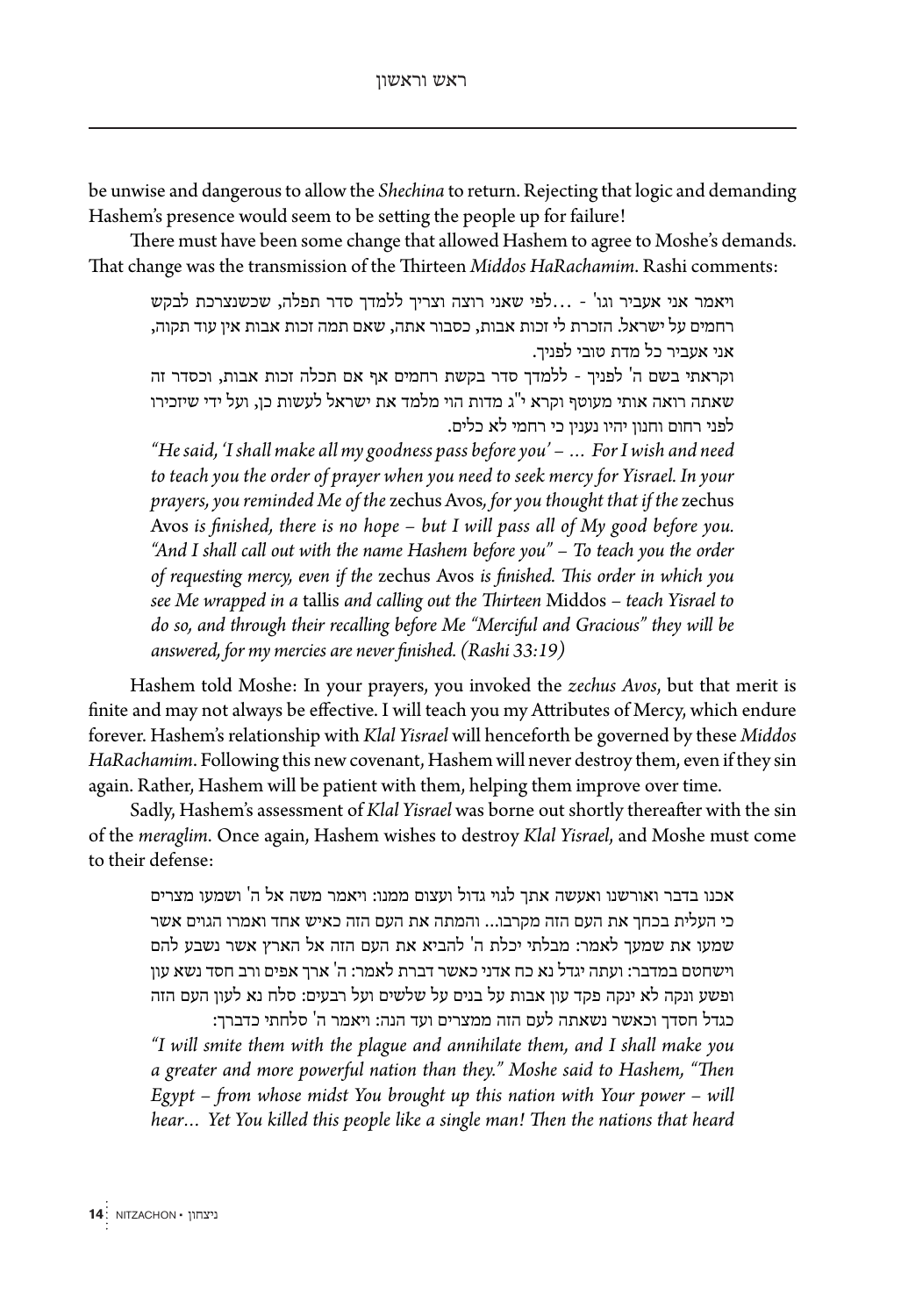*of your fame will say, 'Because Hashem lacked the ability to bring this people to the land that He had sworn to give them, He slaughtered them in the wilderness.' And now may the strength of my Lord be magnified as You have spoken, saying, 'Hashem, Slow to Anger, Abundant in Kindness, Forgiver of Iniquity and Willful Sin, and Who cleanses, but does not cleanse completely, recalling the iniquity of parents upon children to the third and fourth generations.' Forgive now the iniquity of this people according to the greatness of your kindness and as You have forgiven this people from Egypt until now." And Hashem said, "I have forgiven because of your words." (*Bamidbar *14:12-19)*

As he did after the *cheit ha'egel*, Moshe makes the argument that destroying *Klal Yisrael*  will cause a *chillul Hashem*. In contrast to his prayer after the *cheit haegel*, however, Moshe does not invoke *zechus Avos* after the *cheit hameraglim*. The Ramban explains that this time, Moshe was unable to rely on their merits. The *Avos* loved *Eretz Yisrael* and sacrificed on its behalf, whereas *Klal Yisrael* rejected *Eretz Yisrael*. However, he was able to use the *Middos HaRachamim* to attain forgiveness.

It still remains to be explained why it is necessary for us to actually recite the Thirteen *Middos* in order to attain Hashem's mercy. Once Hashem agreed to utilize these *Middos* in our relationship with Him, why must we mention them?

Perhaps we can understand this based on a *midrash* quoted by Rashi in the context of Moshe's prayer after the *cheit hameraglim*:

 ה' ארך אפים - לצדיקים ולרשעים. כשעלה משה למרום מצאו משה להקב"ה שהיה יושב וכותב ה' ארך אפים. אמר לו לצדיקים. אמר לו הקדוש ברוך הוא אף לרשעים. אמר לו רשעים יאבדו. אמר לו הקדוש ברוך הוא חייך שתצטרך לדבר. כשחטאו ישראל בעגל ובמרגלים התפלל משה לפניו בארך אפים, אמר לו הקדוש ברוך הוא והלא אמרת לי לצדיקים. אמר לו והלא אמרת לי אף לרשעים:

*"Hashem, Slow to Anger" – for the righteous and the evildoers. When Moshe went up to heaven, he found* HaKadosh Baruch Hu *sitting and writing "Hashem, Slow to Anger." He said to Him: "For the righteous."* HaKadosh Baruch Hu *said to him: "Even for the evildoers." He said to Him: "The evildoers should be destroyed!" (Tehillim 37:20)* Hakadosh Baruch Hu *said to him: "I swear that you will need this!" When Yisrael sinned with the* egel *and the* meraglim*, Moshe prayed before Him, invoking the attribute of Slow to Anger.* HaKadosh Baruch Hu *said to Him: "Did you not tell me only for the righteous?" He said to Him: "And did you not tell me even for the evildoers?"*

When Hashem first taught Moshe the *Midda* of *Erech Apayim*, Moshe thought that the *Midda* would only apply for someone who is generally righteous, but Hashem told him that it applies even for *resha'im*. Later, when Moshe attempted to appeal to Hashem's *Erech Apayim*,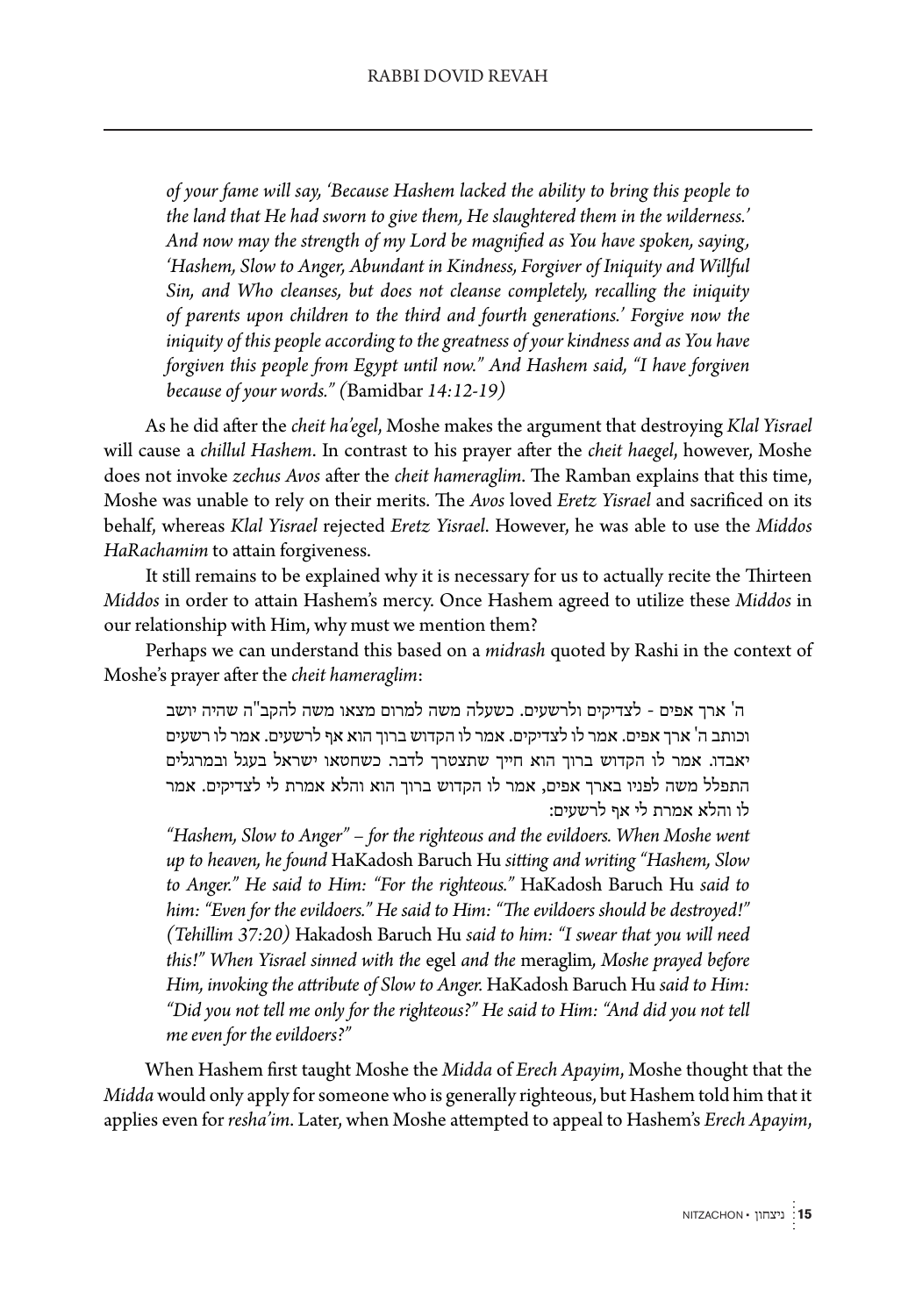Hashem reminded him that he initially thought the *Midda* should not apply to *resha'im*. Why was it so important for Hashem to remind Moshe of that discussion?

Although Hashem is willing to act with *Middas HaRachamim*, there is a potential danger in doing so. If someone does something wrong but does not see any subsequent consequences, he may conclude that either Hashem is unaware of what he did or indifferent to it. Alternatively, he may use the lack of Hashem's response to prove that in fact his behavior is correct. Either of these responses is catastrophic. If one discounts Hashem's awareness, it is a *chillul Hashem*, and if he thinks he is doing everything right, he will never have a chance to improve. To avoid this, Hashem may be compelled to punish the person. How can Hashem show mercy when this would lead the person to become oblivious to Hashem? Thus, Hashem must exercise *din*, judgment, for the individual's own benefit.

This is why it is essential that we recite the *Middos HaRachamim*. In order for Hashem to exercise *rachamim*, we must first be fully aware that He is doing so. We must be fully cognizant that our behavior is not acceptable and that we do not deserve any leniencies. We recognize that it is only Hashem's infinite mercy that allows us to receive a favorable judgment. This way, if, as we hope, we do merit a good judgment, we will accept it not as a testament to our good character, but rather as a manifestation of Hashem's *rachamim* and an impetus to do better the coming year.

In the *sefer Kadosh V'Nora Shemo*, Rabbi Yitzchak Goldwasser illustrates this idea with a *mashal*. A person boards a bus and the bus driver asks for his ticket. The man responds, "Why should I pay? Busses should be free!" We would expect the driver to throw the man off the bus. Busses are not free; if you don't want to pay, you don't deserve to ride. Now picture another scenario: A person boards a bus and the driver asks him for his ticket. The person puts his hand into his pocket and realizes that he has forgotten his wallet. He looks through his pockets for some change, but he can only come up with a dollar. Red-faced with shame, he turns to exit the bus. In this case, the driver may say, "Pay the dollar and don't worry about it." What is the difference? In the first case, the person does not accept responsibility or recognize authority. Letting him ride for free would simply undermine the whole system. In the second case, the person recognizes his responsibility. He would like to pay. It makes sense to let him ride for free this one time, knowing that in the future he will be more careful.

By reciting the Thirteen *Middos*, we are showing that we understand that we have fallen far short of expectations. We stand with shame in front of Hashem and declare:

ואתה צדיק על כל הבא עלינו כי אמת עשית ואנחנו הרשענו.

You are the righteous with regard to everything that befalls us, for You have *exercised truth and we have done evil.*

With that recognition, we are ready to receive Hashem's mercy.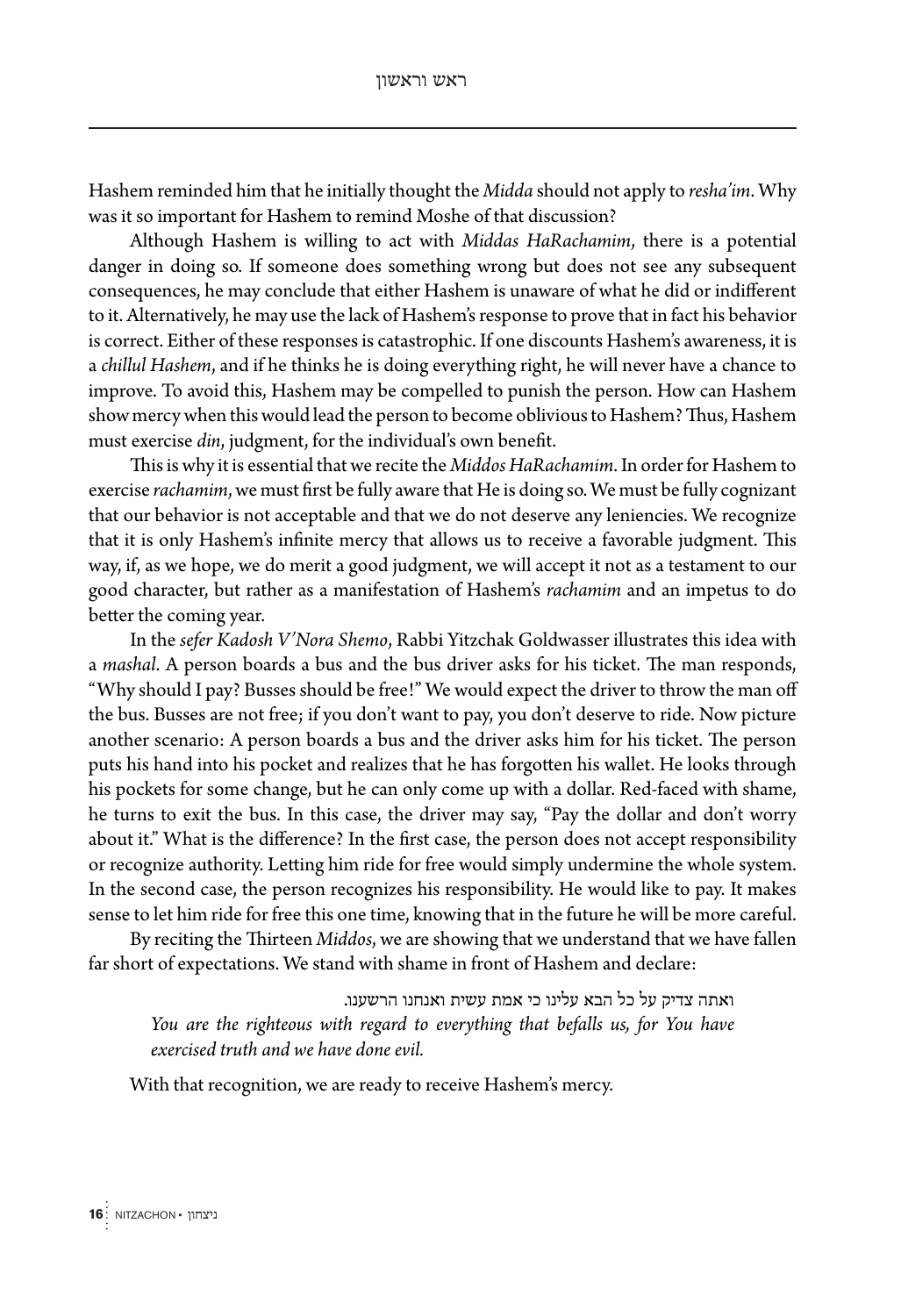# The Torah Reading and *Haftara* on Yom Kippur: The *Parsha* of *Arayos* and *Sefer Yonah*

### **RABBI AVRAHAM LIEBERMAN**

**Guest Contributor**

•

The *gemara* states (*Megillah* 31a) without any argument or discussion, that at *Mincha* of Yom Kippur, we read the *parsha* of the *arayos* (forbidden relations) and for the *haftara* we read *Sefer Yonah*.<sup>1</sup> The *parsh* Yom Kippur, we read the *parsha* of the *arayos* (forbidden relations) and for the *haftara* we read *Sefer Yonah*. 1 The *parsha* of the *arayos* refers to the end of *Parshas Achrei-Mos* (*perek Yonah* is one of the twelve books that make up *Trei Asar*, short *nevuos* (prophecies) that were put together in one book because of their length (*Bava Basra* 14b). *Sefer Yonah* contains forty-eight *pesukim*.

Rav Akiva Eiger (*Teshuvos* 1:24) was faced with a *halachic* dilemma that relates to the significance of the Yom Kippur *Mincha* Torah reading. A man was deathly ill and his physicians advised that he must eat on Yom Kippur. Because of his serious condition, a *minyan* was organized in his room. Could he be called up to the Torah for the morning reading despite the fact that he was not fasting? Rav Akiva Eiger ruled in the affirmative because the morning

Rabbi Lieberman is the Head of School of YULA Girls High School.

<sup>1</sup> While the *gemara* prescribes the reading of *Sefer Yonah* as the *haftara* at *Mincha* on Yom Kippur, the universal *minhag* is to add the last three *pesukim* of *Sefer Micha* at the end. These *pesukim* begin with the words "*Mi kel kamocha*" and they include the thirteen *Middos* of Hashem, an integral theme of Yom Kippur. The custom of the *Geonim* (Rav Yehuda Gaon and Rav Amram Gaon) was also to add to the beginning of *Sefer Yonah* the last *pasuk* of *Sefer Ovadia* (*Ovadia* 1:21), starting with the words: "*V'alu moshi'im b'Har Tzion*" (which we recite each morning at the end of *Shiras HaYam*, right before *Yishtabach*). There are communities that still maintain this practice (*Minhag Roma*). The *Geonim* (*Siddur Rav Saadia*, p.371; *Otzar HaGeonim*, *Megilla*, p.62) also record a *minhag*, which is no longer practiced, to read *Sefer Bereishis* until the description of the creation of the first day at *Mincha* on Yom Kippur; some practiced this throughout the *Aseres Yemei Teshuva*. The reason was to confuse the *Satan*.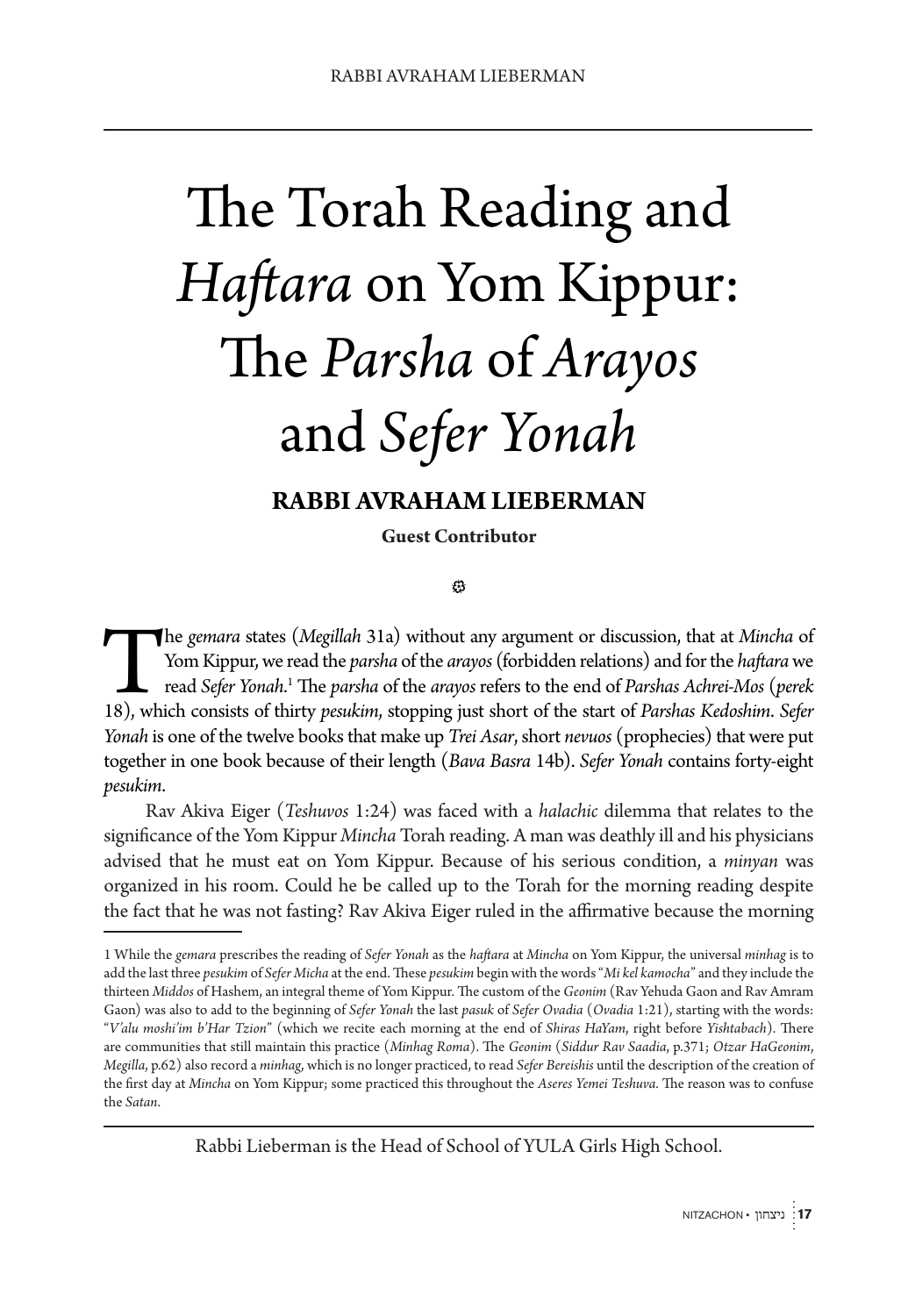Torah reading discusses the *kedushas hayom*, the sanctity of the day of Yom Kippur, and does not relate to its status as a fast day. But what about the *Mincha* reading of the *parsha* of the *arayos*? Essentially, the question is why the reading at *Mincha* on Yom Kippur was instituted. Is this reading similar to the *Mincha* reading on other fast days ("*Vayechal*"), for which someone who is not fasting cannot be called up to the Torah? 2 Or was the Yom Kippur *Mincha* reading instituted because of the unique *kedushas hayom*, which would imply that one who is not fasting can be called up to the Torah, just as he can in the morning? Rav Akiva Eiger left this question hanging with the classical "*vetzarich iyun l'dina*" ("this demands further clarification").

In order to understand this issue fully, we need to understand the purpose of the Yom Kippur *Mincha* Torah reading and the *haftara* of *Sefer Yonah*.

#### **The** *Parsha* **of** *Arayos*

Rashi comments on why the *parsha* of the *arayos* is read on Yom Kippur. He explains that since the *aveiros* involving *arayos* are common, if someone transgressed in this area, the reading will awaken him to repent. Tosfos adds two more reasons that the *parsha* of the *arayos* is read. First, the women dress up and adorn themselves on Yom Kippur and then come to shul,<sup>3</sup> and the *parsha* is a reminder to act properly. Second (based on a *midrash*), the reading is actually a request to Hashem, asking that just as we are required not to reveal our nakedness, Hashem should not uncover and reveal our sins. Tosfos Ha-Rosh writes that the *parsha* of the *arayos* was chosen because all year long, people's desires for these types of sins are prevalent, and immoral sins are committed even on Yom Kippur. As the *gemara* in *Yoma* (19b) states, the people will hear the reading and do *teshuva*. Similarly, the *Geonim* explain that this reading was instituted to remind anyone who sinned in these areas to repent and be forgiven, as without *teshuva*, forgiveness is impossible.4 The Rambam writes (*Hilchos Tefilla* 13:11) that this *parsha* is read in order to remind the person of his sin, embarrass him, and cause him to do *teshuva*. The Ran explains (*Megilla* 10b in the Rif) that since the desire for these sins is common, one must sanctify himself with holiness and stay away from them.

Although the explanations of all of these *Rishonim* emphasize the concept of *teshuva* as the core of this Torah reading, their nuanced words show us how each opinion is really different.

#### **Why We Read** *Sefer Yonah*

Rashi's commentary printed in our *gemara* does not provide a reason for the selection of *Sefer Yonah* as the *haftara* for Yom Kippur. However, the Rashi commentary printed beside the Rif states briefly that *Sefer Yonah* is read because the people of Nineveh repented. Tosfos does not

<sup>2</sup> See *Orach Chaim* 566:6.

<sup>3</sup> This point is mentioned in the *mishna* (*Ta'anis* 4:1), which records that "on Yom Kippur, the maidens of Yerushalayim would go out dressed in white garments and dance in the vineyards."

<sup>4</sup> See *Otzar HaGeonim*, *Megillah*, p.61.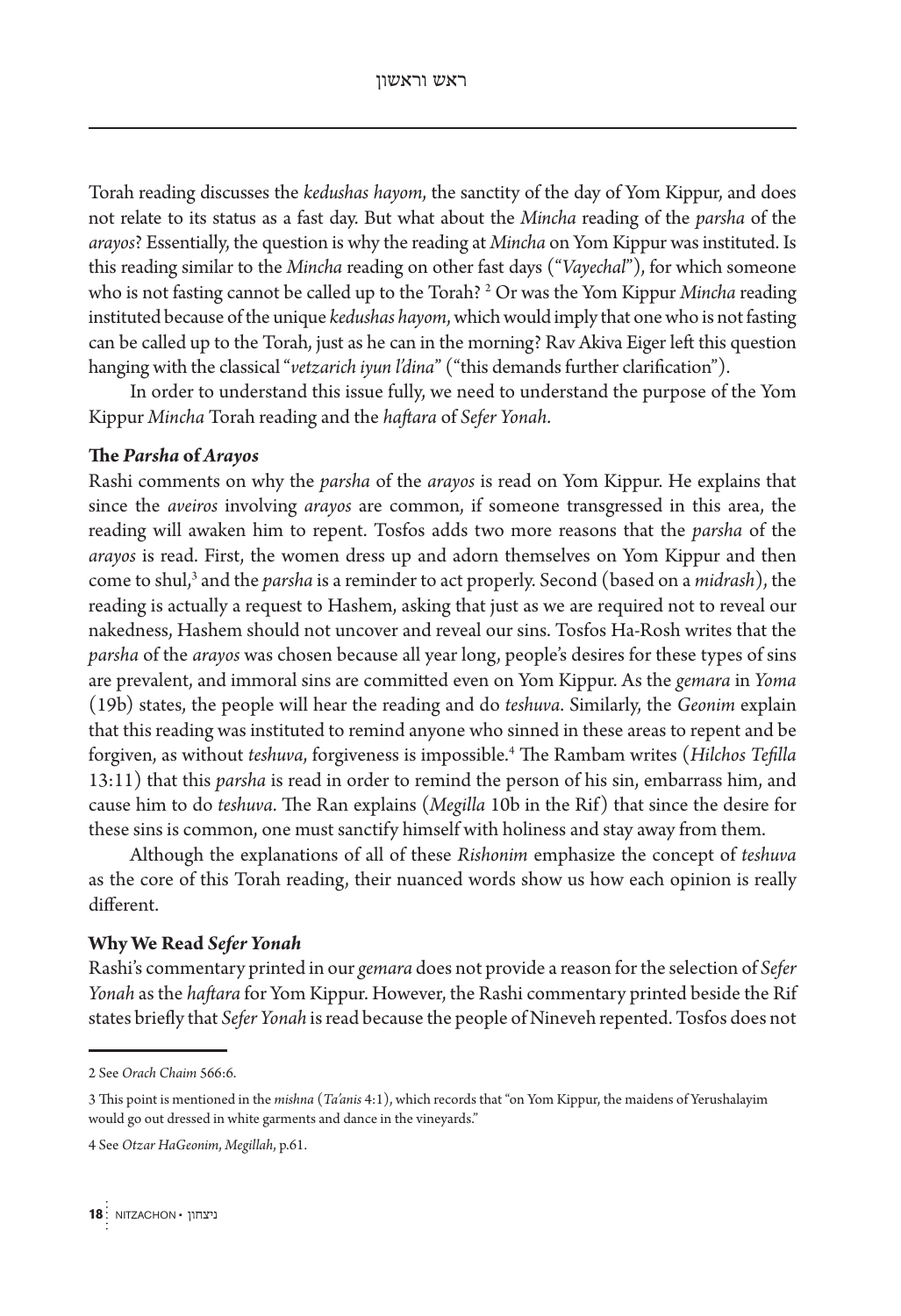record any reason. The *Mordechai* (*Megilla*, 831) simply states that *Sefer Yonah* is read because it includes the concept of *teshuva*.

If *Sefer Yonah* is about doing *teshuva*, why don't we start reading it during the month of Elul instead of on Yom Kippur? One explanation is that it is read right before *Ne'ilah* in order to beseech Hashem to judge us favorably even though we have not yet done complete *teshuva*, just like Yonah was judged favorably by the captain and the people on the boat even though they did not understand fully why everything was happening.<sup>5</sup>

The Vilna Gaon explains *Sefer Yonah* as a *mashal* (allegory) about the journey of the *neshama*. It is the story of our lives in this world. As we travel though life, at times we feel trapped in our sins and we need to know how to act. The story of Yonah teaches us both about *teshuva* and hope.

Others accentuate the lottery that figures in the story; we are not always sure why things happen to us. Still others explain that the message of *Sefer Yonah* is that everyone in this world has an important mission – to carry out Hashem's vision for the world – but we shirk our responsibility and run away from it like Yonah.

Rabbi Yehushua Ibn Shuib, who lived in Spain during the early part of the 14th century, explains that *Sefer Yonah* was chosen because it teaches that Hashem has mercy on all of His creations, including the people of Nineveh – so surely He will have mercy on the Jewish People as well. It is read specifically at *Mincha* time because that is a time of *ratzon Hashem*, when Hashem is more likely to accept our prayers. This is an auspicious time, when repentance is accepted with greater ease.<sup>6</sup>

Rabbi David Abudirham, who also lived in Spain in the 14th century, explains that the reason that *Sefer Yonah* is read on Yom Kippur is to teach us that because of one's sins, one cannot run away from Hashem. This very important idea is the primary explanation cited by many authorities, sometimes with attribution and most times without.7 The *Mishna Berura*  (622:7) cites this reason in the name of the *Acharonim*. In the *Shaar HaTziyun* (footnote 6), which is usually reserved for short notes, he writes at great length to explain this concept. He explains that a person is prone to despair because of his sins. He thinks that there is no way to fix them, concluding that if Hashem will decree for him to die, so be it. The *Mishna Berura*  writes that this is a mistake, because whatever Hashem wants to be fixed and corrected will be. Hashem's will is always fulfilled. The concept of *gilgul* (reincarnation) entails that man can return to this world many times until he remedies his sin. A person may experience the pain of death over and over so that Hashem's will is fulfilled and the person does *teshuva*. We similarly

<sup>5</sup> See *Otzar HaRa'ayon VeHamachshava*, p.70.

<sup>6</sup> See *Drashot ibn Shuib,* p. 512. He proves this point from the *gemara*'s statement (*Brachos* 6b) that one should be careful about the *Mincha* prayer because Eliyahu HaNavi was answered at *Mincha* time. According to the Kabbalistic works, (Zohar, *Vayeitzei* 164; Rabbi Menachem Rekanati, *Parshas Vayeitzei*) Adam HaRishon's sin occurred at *Mincha* time. Therefore, in future generations, the best time to do *teshuva* is also at *Mincha* time, in order to be *mesaken* (rectify) the past. For example, *akeidas Yitzchak* occurred at that time because the gates of *teshuva* were opened.

<sup>7</sup> See *Mateh Moshe* 878.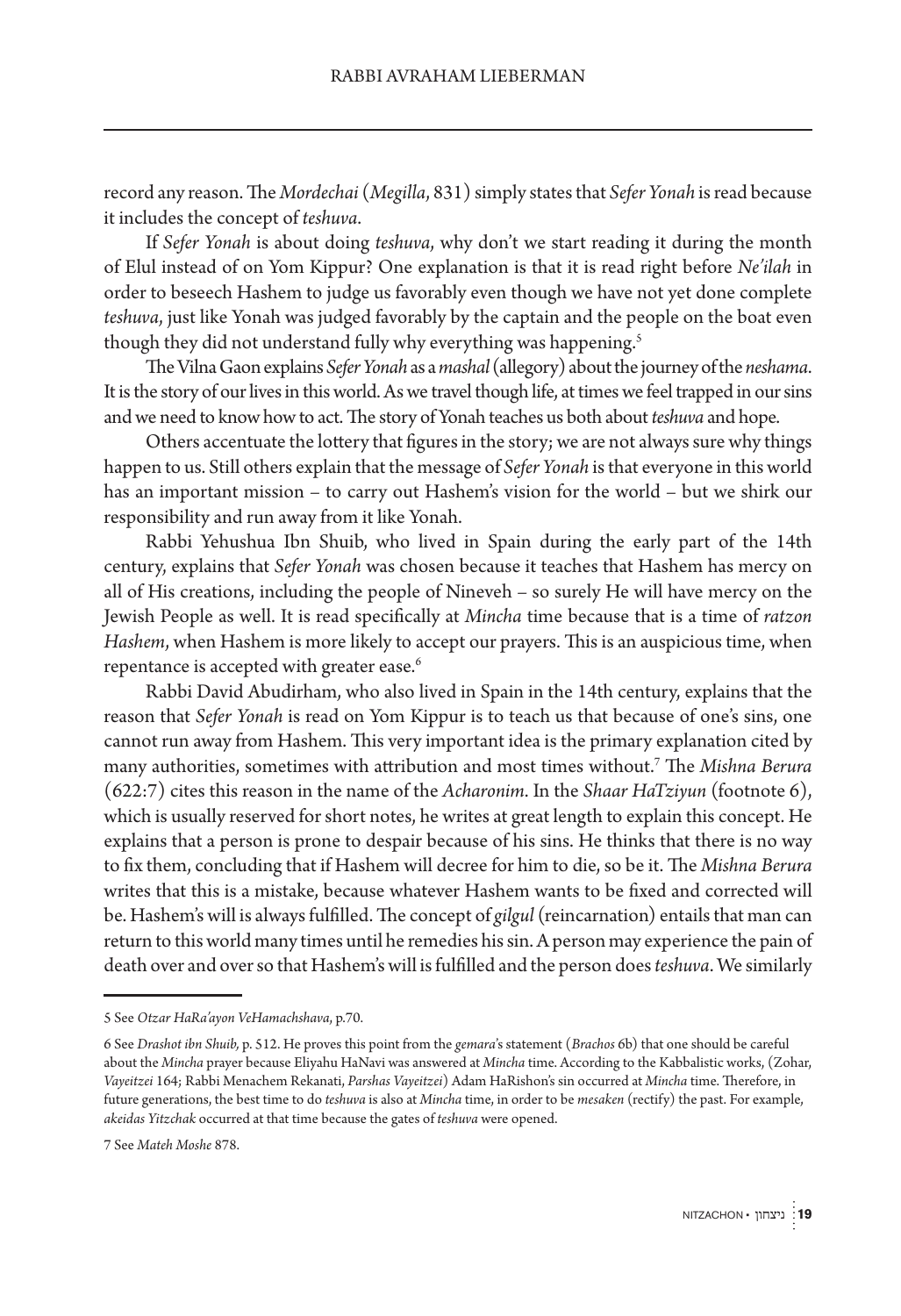see from the story of Yonah that as much as he tried to escape from delivering his message to the people of Nineveh, eventually, Hashem's will was fulfilled.<sup>8</sup>

There are many and varied deep philosophical reasons suggested for the reading of *Sefer Yonah*. Rav Yosef Dov Soloveitchik (the Rav) explained that the main reason for reading *Sefer Yonah* is to show that Hashem cares for all people and that the entire world needs *teshuva*. On Yom Kippur, we begin by praying for *Am Yisrael* alone, but at the end of the day, we pray for all of humanity. The recitation of the *haftara* of Yonah reflects this idea.<sup>9</sup>

The custom of buying and selling *Maftir Yonah* for exorbitant sums is mentioned in both Sefardi and Ashkenazi sources.<sup>10</sup> Rav Avraham Pallagi writes that people hasten to attempt to buy rights to it in order to achieve full repentance.<sup>11</sup> Rav Meir of Premishlan is reputed to have asked an individual who each year spent a large amount of money for *Maftir Yonah* why he did so. The man answered that it is because it is written that "the people [of Nineveh] repented from their evil ways" (*Yonah* 3:10). Rav Meir of Premishlan responded that the source of the custom is actually a different *pasuk*: "The captain approached him and said 'How can you sleep so soundly? Arise! Call to your God!'" (*Yonah* 1:6). The reason that we read the *haftara* is to remind us not to sleep, but to **do**. 12

*Sefer Parparos Moshe* offers an insight into why many wealthy people bid so much money for *Maftir Yonah.*13 He says that *Sefer Yonah* provides a great lesson in *emuna*, belief in Hashem, as we see that the *kikayon* that offered Yonah shade (*Yonah* 4:7-10) "materialized overnight and perished overnight." Similarly, wealth can appear and disappear in a second. One who spends his money on this mitzva of purchasing this *haftara* shows that he acknowledges that everything is from Hashem, who in one second can give and in another second can take away.

11 *Zechtei D'Avraham*, *drush* 7, p. 9.

13 *Bereishis*, pp. 260-1.

<sup>8</sup> He goes on to prove this point from the *mishna* in *Pirkei Avos* (4:29): "And let not your evil inclination (*yetzer hara*) promise you that the grave will be an escape for you – for against your will you were created."

<sup>9</sup> See *Machzor Masores HaRav,* Yom Kippur, pp. 692-3.

<sup>10</sup> In Chabad writings, this *haftara* is said to be a *segula* for many things, including wealth (*Sefer HaMa'amarim* [1951], pp. 91-92; *HaMelech B'Mesibo*, vol.1, p.73). The sixth Rebbe of Chabad, Rabbi Yosef Yitzchak Schneerson, related that because of the significance of *Maftir Yonah*, his father, Rabbi Sholom Dov Ber, had his own *minyan* so that he would be called for it (*Yemei Bereishis,* p. 9, nt. 7). Other *poskim* have ruled against making a second *minyan* in order to give another person a chance for *Maftir Yonah* (*Rivevos Ephraim*, vol.5, 385:5, pp. 260-1).

Rav Yom Tov Singer (*Tal Talpiyos*, vol. 59, pp. 127-131) discusses the case of one who bought *Maftir Yonah* in the morning for a significant sum and then went home to sleep during the break. He then overslept and was late for *Mincha*. The *gabba'im* waited, but eventually had to give the *aliya* to someone else. Does the man who bid for *Maftir Yonah* still owe the money, even though he lost out on the *aliya*? Does the person who actually received it have to pay, and if so, must he pay the same amount that was pledged? Should the *gabba'im* have sold the *aliya* again? Should they share in the payment? After a long discussion on this topic, Rav Singer concludes that the *gabba'im* are not responsible. The person who actually received the *aliya* should pay the amount of the benefit he derived, although he is not compelled to do so. The one who pledged but lost out should also contribute to the payment, but he is also not obligated to. The moral is – don't fall asleep on Yom Kippur!

<sup>12</sup> *Alef Ksav,* vol.2, 606, p.48.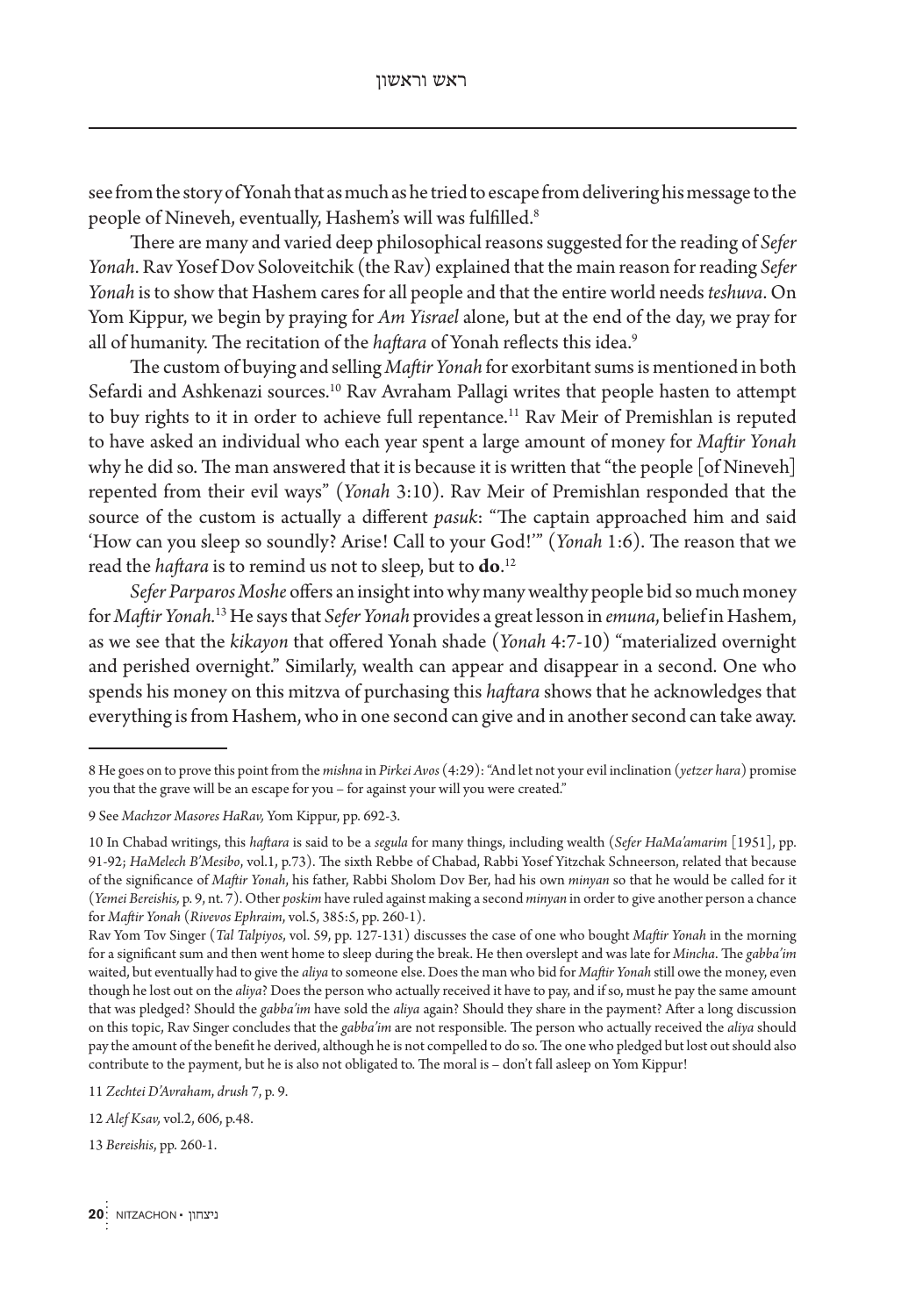### **The** *Brachos* **for the** *Haftara* **and Rav Akiva Eiger's Question**

There is an important *machlokes* regarding the *brachos* recited after the reading of *Sefer Yonah*  on Yom Kippur. The *bracha* that begins "*al haTorah v'al ha'avoda*" is recited on Shabbos and *Yom Tov* morning after the reading of the *haftara* as the fourth *bracha*, but it is not recited after we read the *haftara* on a fast day, neither in the morning nor at *Mincha*. Should it be recited on Yom Kippur at *Mincha*?

Rav Yosef Karo rules in the *Shulchan Aruch* (*Orach Chaim* 622:2) that we do say the fourth *bracha* on Yom Kippur at *Mincha*, and that is the Sefardi *minhag*. This practice is rooted in the tradition of the *Geonim* (Rav Amram Gaon). Rav Moshe Isserles (the Rama), however, rules that the fourth *bracha* is not recited.<sup>14</sup> The Rama's ruling is based on the view of many early Ashkenazi *Rishonim* (*Hagahos Maimoniyos*, *Mordechai*, Maharil, and *Sefer Minhagim*). The *Mordechai* writes (*Shabbos* 831): "The *haftara* of Yom Kippur is just like the *haftara* of any other fast day, and we therefore do not recite the fourth *bracha*." The *Mordechai* clearly understood that the Torah reading and the *haftara* of *Minchah* on Yom Kippur were instituted not as an extension of its *kedushas hayom*, but rather just like other readings for fast days.

The Vilna Gaon (*Orach Chaim* 622:2) explains that this is essentially the *machlokes* between the Rama and Rav Yosef Karo. Rav Yosef Karo understood the reading and the *haftara* at *Minchah* as relating to the *kedushas hayom* of Yom Kippur, and he therefore maintained that the fourth *bracha* over the *haftara* is required, just as it is recited in the morning. In contrast, the Rama understood that the Torah reading and *haftara* were instituted just like the readings of any other fast day, and he therefore concluded that the fourth *bracha* should not be said over the *haftara*.

Rav Chanoch Henich Agus, the author of the *Marcheshes* (*siman* 14), uses this point to try to answer Rav Akiva Eiger's dilemma regarding whether a person who cannot fast on Yom Kippur may be called up to the Torah or the *haftara* at *Mincha*. The *Marcheshes* explains that according to Rav Yosef Karo, the *parsha* of the *arayos* has to do with the sanctity of the day, *kedushas hayom*, and one who is not fasting therefore may be called up to the Torah. However, according to the ruling of the Rama, the reading is related to Yom Kippur's status as a fast day. Therefore, one who is not fasting cannot be called to the Torah.<sup>15</sup>

Whatever the status of the reading and *haftara* at *Mincha*, we can internalize their message of *teshuva*, and may we be *zocheh* to the words that we say in the *Shemoneh Esrei* of *Ne'ilah*: "You (Hashem) reach out to people who have sinned and Your right hand is extended to accept those who do *teshuva*."

<sup>14</sup> Rav Soloveitchik, following the custom of Volozhin, recited the fourth *bracha*. See *Nefesh HaRav*, p. 215, and *Pninei HaRav,*  pp.133-5.

<sup>15</sup> The *Marcheshes* goes on to question why Rav Akiva Eiger did not suggest that the person who is ill eat less than a *kezayis* (size of an olive) within less than a *kdei achilas pras* (depending on different *poskim*, between three minutes to nine minutes). That way, the person is still considered fasting and would be allowed to be called up to the Torah. This is indeed the ruling of Rav Shlomo Zalmen Auerbach, *Halichos Shlomo,* vol. 2, pp. 54-56.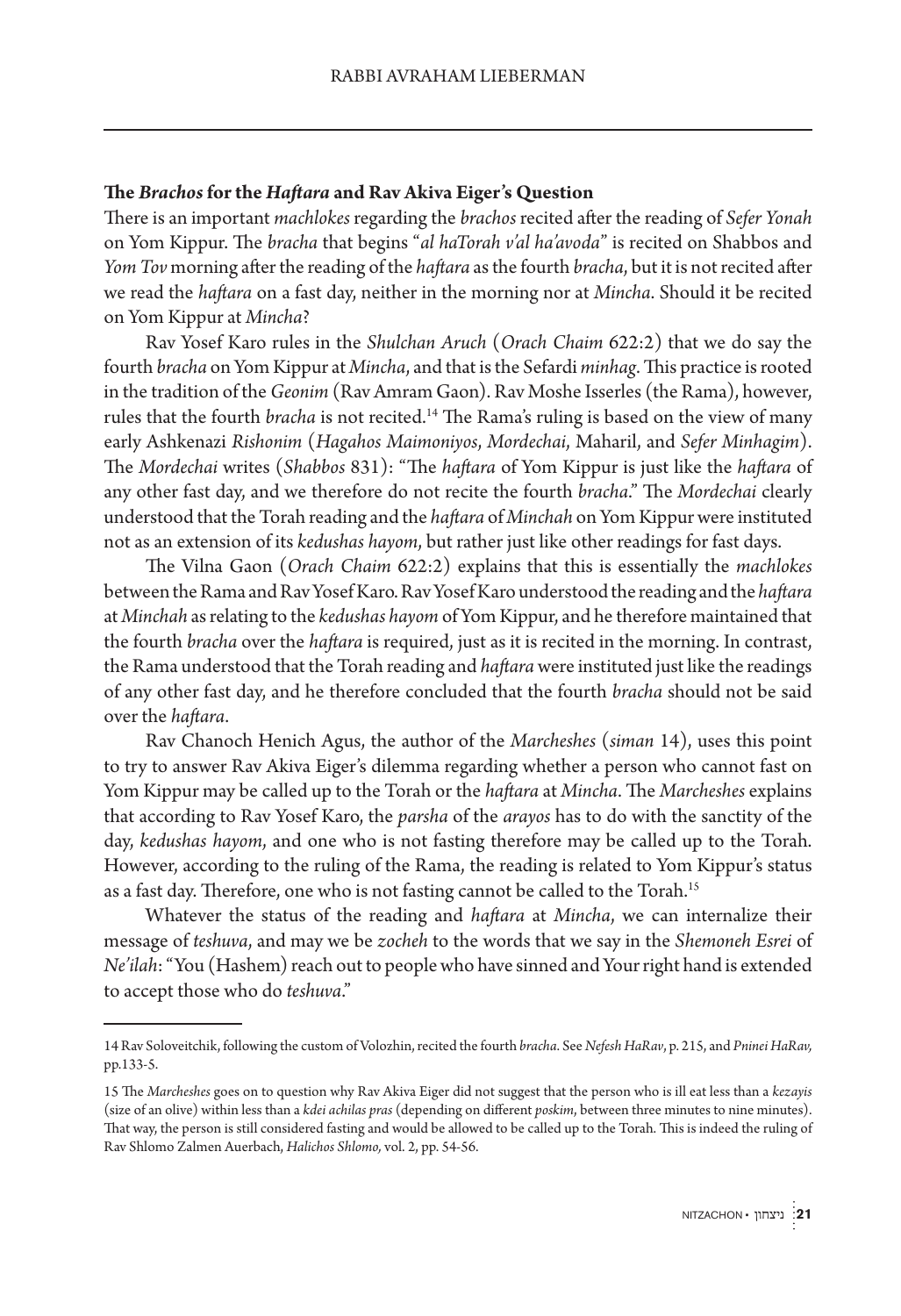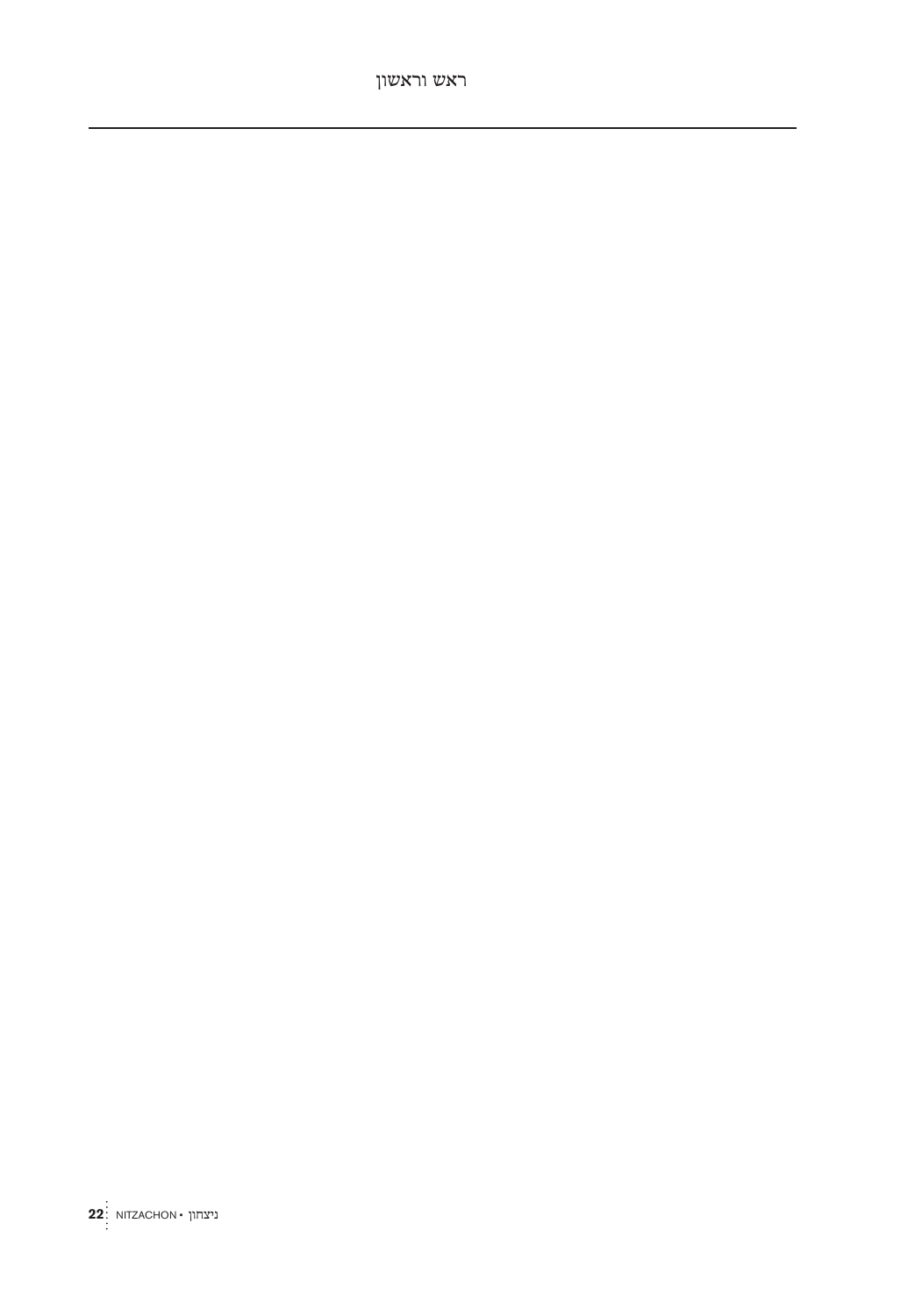# Rosh Hashana



Rabbi Pinchas Gelb Rabbi Yaakov Cohen Rabbi Yaakov Siegel Dr. Michael Kleinman Adiv Pachter Asher Revah Yitzi Kempe Eitan Tashman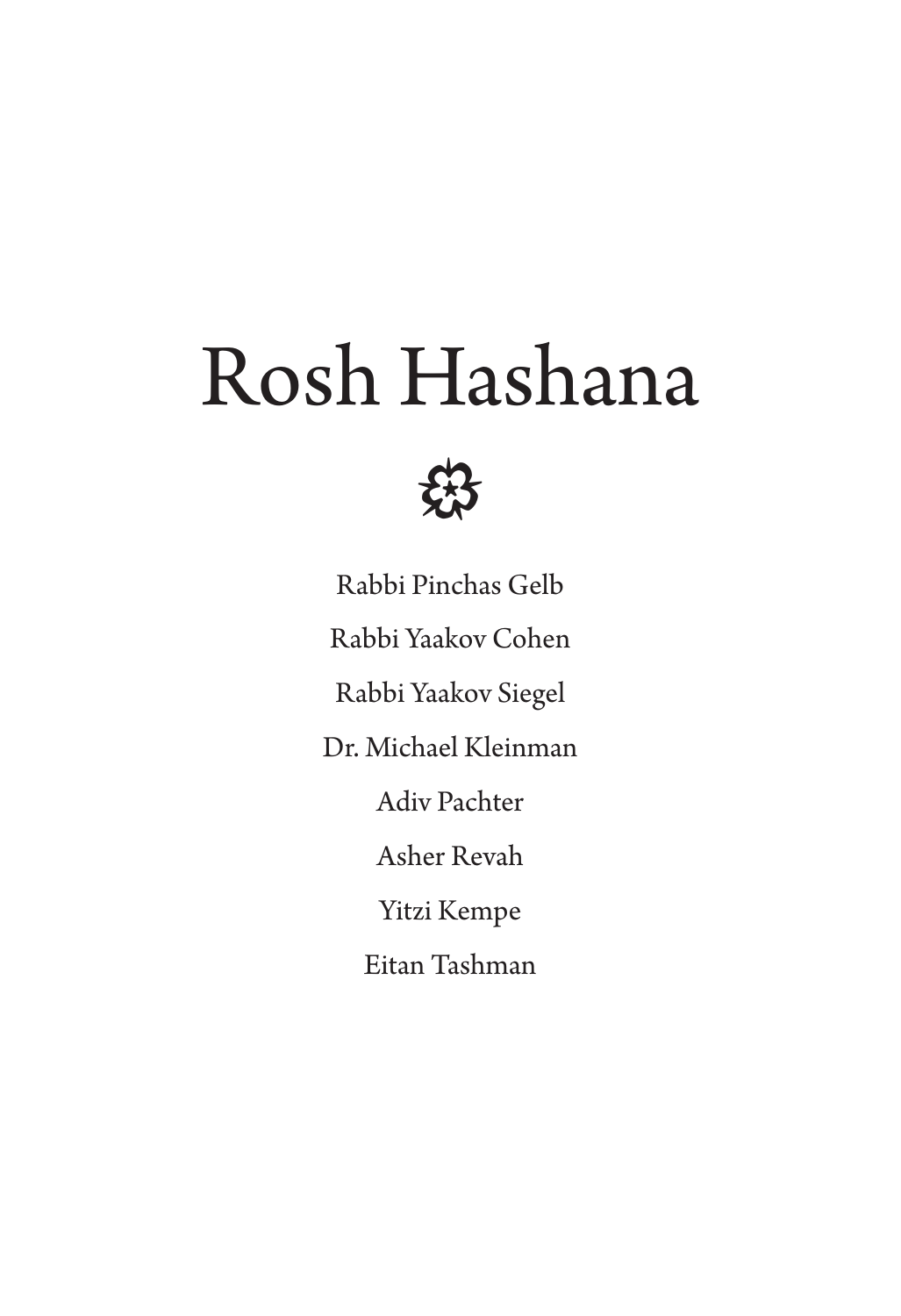### ROSH HASHANA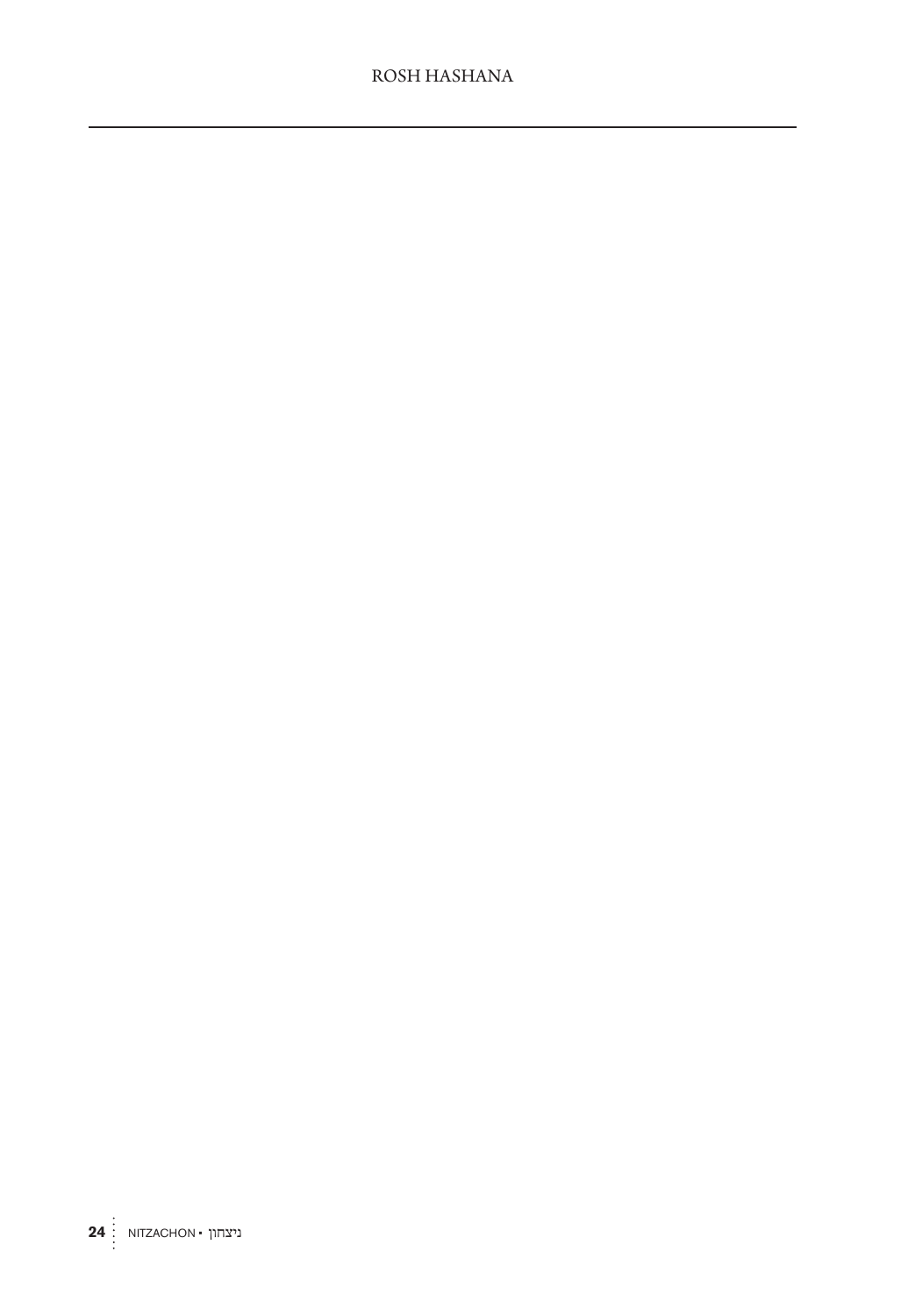# *Areivus*, Individuality, and *Tzibbur*

### **RABBI PINCHAS GELB**

#### •

There are some things that we experience regularly for which there is not any word, although there should be. *Halachic* concepts sometimes fill this gap, providing language to enable nuance that otherwise would be blurred or absent. One example is the gradation between our identity as individuals and as members of a community. We find three different categories regarding this in *Hilchos Rosh Hashana* in the *Shulchan Aruch* (*Orach Chaim* 594).

### *Areivus*

The first category is "*areivus*." The *Shulchan Aruch* quotes a *beraisa* in *Rosh Hashana* (34a) that states that a person may satisfy the obligation to blow shofar by listening to the shofar blasts of another. The Tur grounds this *halacha* in the general rule that, with certain exceptions, individuals can fulfill mitzva obligations for one another even after they have already discharged their own obligations.1 Rashi explains (*Rosh Hashana* 29a) that this rule derives from the principle of "*kol Yisrael areivin zeh bazeh*," "all of Israel is a co-signer for (from the word *areiv*) – or, according to the Baal Shem Tov, is united with (from the word *ta'aroves*) – every other member of *Klal Yisrael*. "

This *halacha* of *areivus* in *mitzvos* appears to contradict the *mishna* (*Rosh Hashana* 29a), however, that a person can be *motzi* someone else in a mitzva only if he or she personally is obligated in the mitzva. Under this rule, if the one blowing the shofar already has satisfied his obligation for that day, he should not be able to be *motzi* another. Rashi and other *Rishonim* reconcile this ostensible contradiction by focusing upon the person rather than upon the specific mitzva act, establishing that the only requirement for the rule of *areivus* in *mitzvos* is for the individual to be obligated in the mitzva as a general matter. If someone is obligated to perform a mitzva, that person can fulfill the obligation of another individual even after having discharged his or her own obligation.

The implication is that one's own obligation in a mitzva is not optimally or entirely satisfied until he or she has done whatever possible to facilitate the fulfillment of the

<sup>1</sup> This leaves aside the question of whether, according to the *Tur*, the mitzva is to blow (*Orach Chaim* 594) or to hear (*Orach Chaim* 585) the shofar.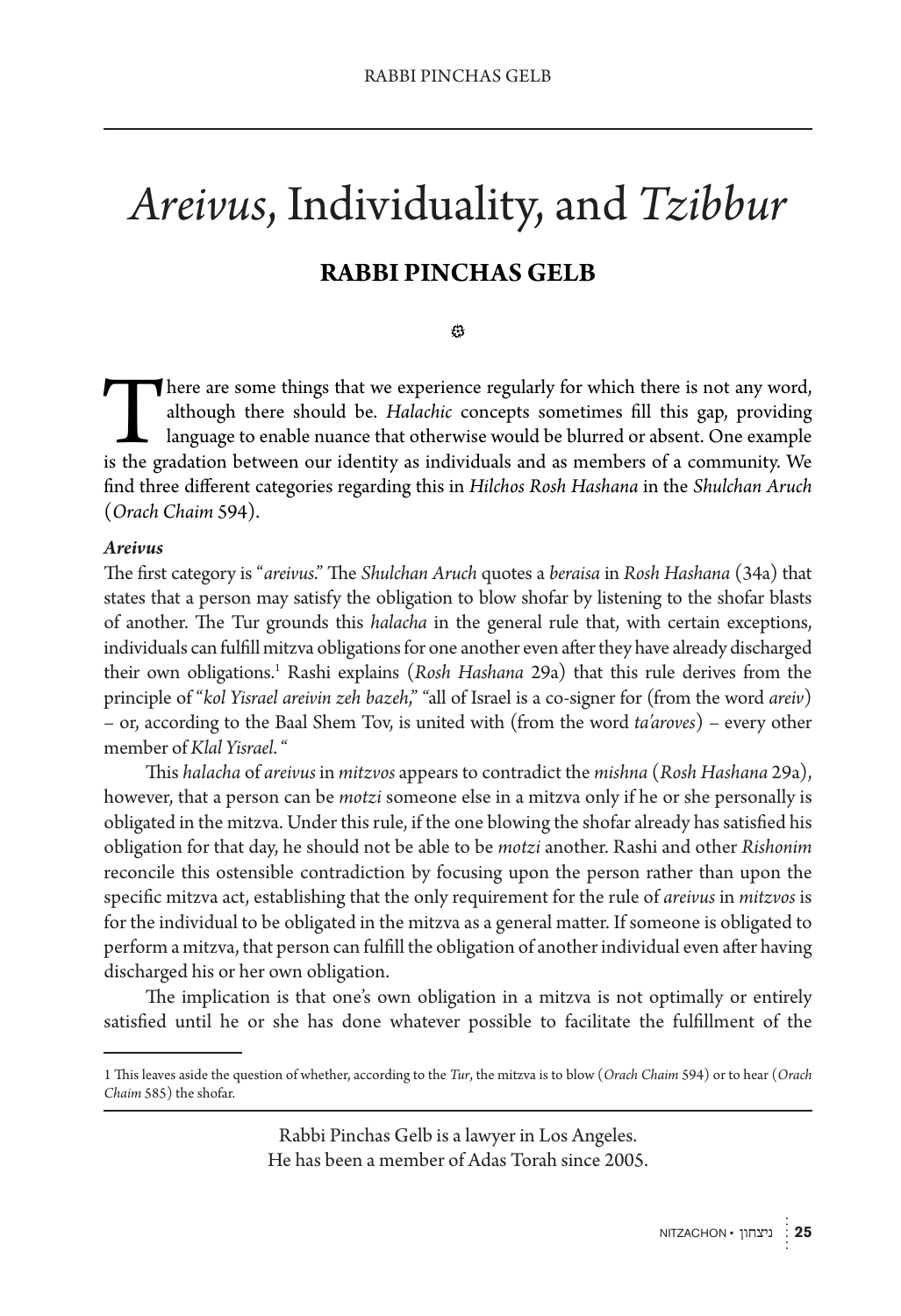obligation by others.2 Otherwise, if the individual were to have discharged his own obligation completely by performing the mitzva, then the default rule of the *mishna* – that individuals who are not obligated in a mitzva cannot be *motzi* others – would apply. The Ran (*Rosh Hashana* 8a in the Rif) states this explicitly:

תני אהבה בריה דרבי זירא: כל הברכות כולן אע״פ שיצא מוציא שהרי כל ישראל ערבים זה לזה במצות, וכיון שלא יצא חבירו כמי שלא יצא הוא דמי. *Ahava the son of Rabbi Zeira taught: With regard to all blessings, even though an individual has already fulfilled his own obligation, he can still fulfill the obligation of another because all of Israel are* areivim *for one another in* mitzvos*. Since his fellow has not yet fulfilled his obligation, it is as if he himself has not [completely] fulfilled his own obligation [either].*

Accordingly, even a person who already has fulfilled his own personal obligation can blow shofar on behalf of others to enable them to satisfy their obligations because, although individuals are separate and distinct, the Torah was given to *Klal Yisrael* as a whole and each person's responsibility in a mitzva includes other people's obligations. As *Chazal* aptly and succinctly expressed the principle, all of Israel are *areivim* for one another.<sup>3</sup>

### *Mevakesh Rachamim al Atzmeinu*

Surprisingly, however, the principle that individuals can be *motzi* others in *mitzvos* does not necessarily apply to prayer. The *Tur* and *Shulchan Aruch* continue by quoting the next line in the *gemara* (*Rosh Hashana* 34a) which contrasts the fulfillment of the obligation of shofar with that of prayer. Although an individual who has not blown shofar can satisfy his obligation by listening to the shofar blasts of another, an individual who has not prayed the nine blessings of the *amida* of Rosh Hashana cannot satisfy this obligation simply by listening to the prayers of another, even if both the listener and reader have this intention in mind.

Yet, why should *tefilla* be different than shofar or, for instance, *kiddush*? The *Tur* quotes the Ritz Gi'as explaining that it is because the *amida* was established to be said quietly and privately, and thus is an exception to the general rule. The *Beis Yosef* quotes the Ran who gives an alternate explanation that *tefilla* is to request "*rachamim*," and each person has to make this petition himself or herself. The *Mishna Berura* (594:2) states this even more emphatically that *tefilla* obligates everyone to request *rachamim* individually and not through an agent, "*velo al yedei sheliach.*"4

4 Even though the *Mishna Berura* brings the same explanation as the *Beis Yosef,* he reaches a different conclusion about

<sup>2</sup> See Rav Mayer Twersky, "As One Person with One Heart" (TorahWeb.org, 1999).

<sup>3</sup> It is interesting that *Chazal* use the term "*areivim*" to express this principle, as opposed to a more direct term, such as "*achra'in*," "responsible." One possible explanation is that is based on the *pasuk* in *Parshas Mikeitz* (*Bereishis* 43:9) when Yehuda tells Yaakov about Binyamin: "תבקשנו מידי אערבנו אנכי," "I will be his *areiv* and you can ask for him from my hand." Indeed, the centrality of this fiduciary relationship epitomized by Yehuda toward Binyamin may further explain why the *Beis HaMikdash*  stands on the border between the area of *Shevet Binyamin* and *Shevet Yehuda.*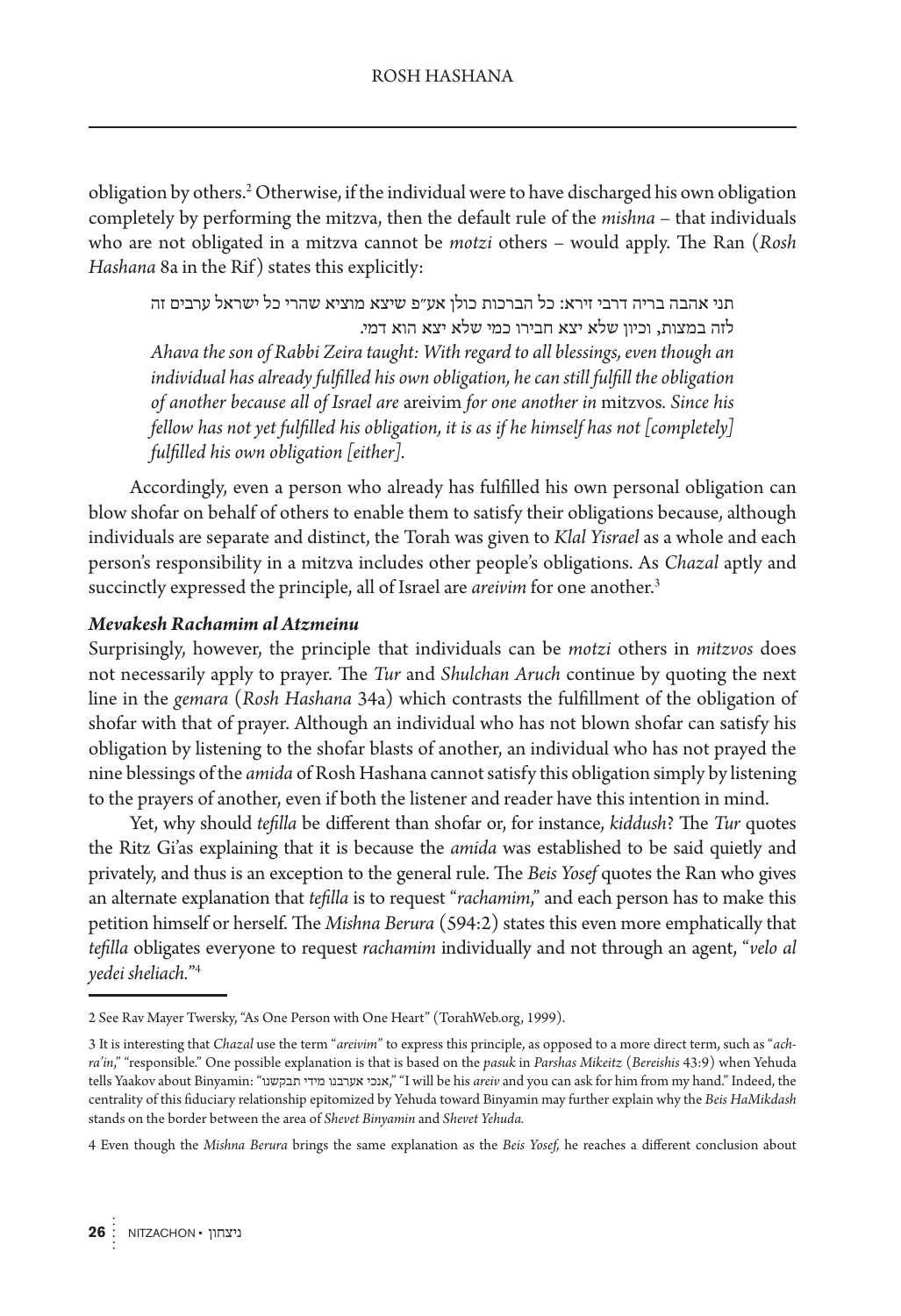The *Targum Onkelos* consistently identifies the term "*rachamim*" with "*ahava*," a loving relationship. Hence, the apparent anomaly that the capacity to be *motzi* others does not apply to prayer perhaps can be understood by the fact that there can be no proxies to a relationship. On Rosh Hashana and throughout the year, each person is obligated to seek a relationship with the *Ribbono Shel Olam* directly. Everybody needs to show up *"levakeish rachamim al atzmo velo al yedei sheliach*," to seek to engage in the relationship with Hashem personally, ourselves.

### *Tzibbur*

In the same section, the *Mishna Berura* presents an exception. Every person must be *mevakesh rachamim* individually "*ela im kein yesh asarah ve'az hu sheliach tzibbur*," "unless there are ten and then [there] is a *sheliach tzibbur*." In the presence of a *minyan*, a new *koach* of *tefilla* emerges – the ability of a *sheliach tzibbur* to be *motzi* the congregation in the *davening*. The *sheliach tzibbur* enables each individual to participate in the *tefilla* even when, for some particular reason, the individual is unable *levakesh rachamim al atzmo*. Within the community of the *minyan* we are able to lean upon the *sheliach tzibbur.*

Rav Yosef Dov Soloveitchik zt"l amplifies this further, as he would frequently say that there are two types of public prayer: "*tefilla betzibbur,*" and "*tefillas hatzibbur,*" prayer **with** the community and prayer **of** the community.5 *Tefilla betzibbur* means that ten people gather together but, although they are in the same room, pray individually. *Tefillas hatzibbur,* on the other hand, means that the entire *tzibbur* makes a single prayer to Hashem.

This derives from the example of the *kohen* in the *Mikdash* who would bring a single *korban* on behalf of the *tzibbur*. For instance, the *Shiltei Gibborim* (Ros*h Hashana 12b* in the Rif) states that the *am shebesados*, the populace who cannot *daven*, may discharge their obligation with the *chazaras hashatz* of the *sheliach tzibbur* because it is modeled after the *temidim* in the *Beis HaMikdash*. 6 This is the *tzibbur's tefilla*, and it is said by the *sheliach tzibbur* on behalf of the connected community. The *sheliach tzibbur* discharges the individual's obligation because he is acting on behalf of each member of the *tzibbur*, and, indeed, on behalf of the *tzibbur* as a discrete unit and as a collective whole.

### **Conclusion**

Thus, three categories along the trajectory from our identity as individuals and as parts of a group emerge from *Orach Chaim* 594. The term *"mevakesh rachamim al atzmeinu*" reflects the profoundly inalienable individuality that derives from our imperative to stand in personal prayer

whether or not this applies when the individual does not know the prayers. The *Beis Yosef* quotes the Ran that it would not apply in that circumstance because the *gemara* in *Brachos* 48b that a "*sofer*" can recite the blessing for an unlettered person would apply. However, the *Mishna Berura* states that the limitation with regard to *tefilla* applies even when the individual does not know how to pray. One individual simply cannot satisfy another person's obligation to *daven*.

<sup>5</sup> Rav Hershel Schachter, *Eretz HaTzvi* (New York, 1992), p. 48; see also Rav Hershel Schachter, *Nefesh HaRav* ( Jerusalem, 1994), pp. 123-7; Rav Yosef Dov Soloveitchik, *Shiurim L'Zecher Avi Mori*, vol. 2, ed. Rav Yitzchak Twersky ( Jerusalem, 1983).

<sup>6</sup> See "*Inyan Chazaras HaShatz*," *Mesorah* 5 (March 1991), p. 6.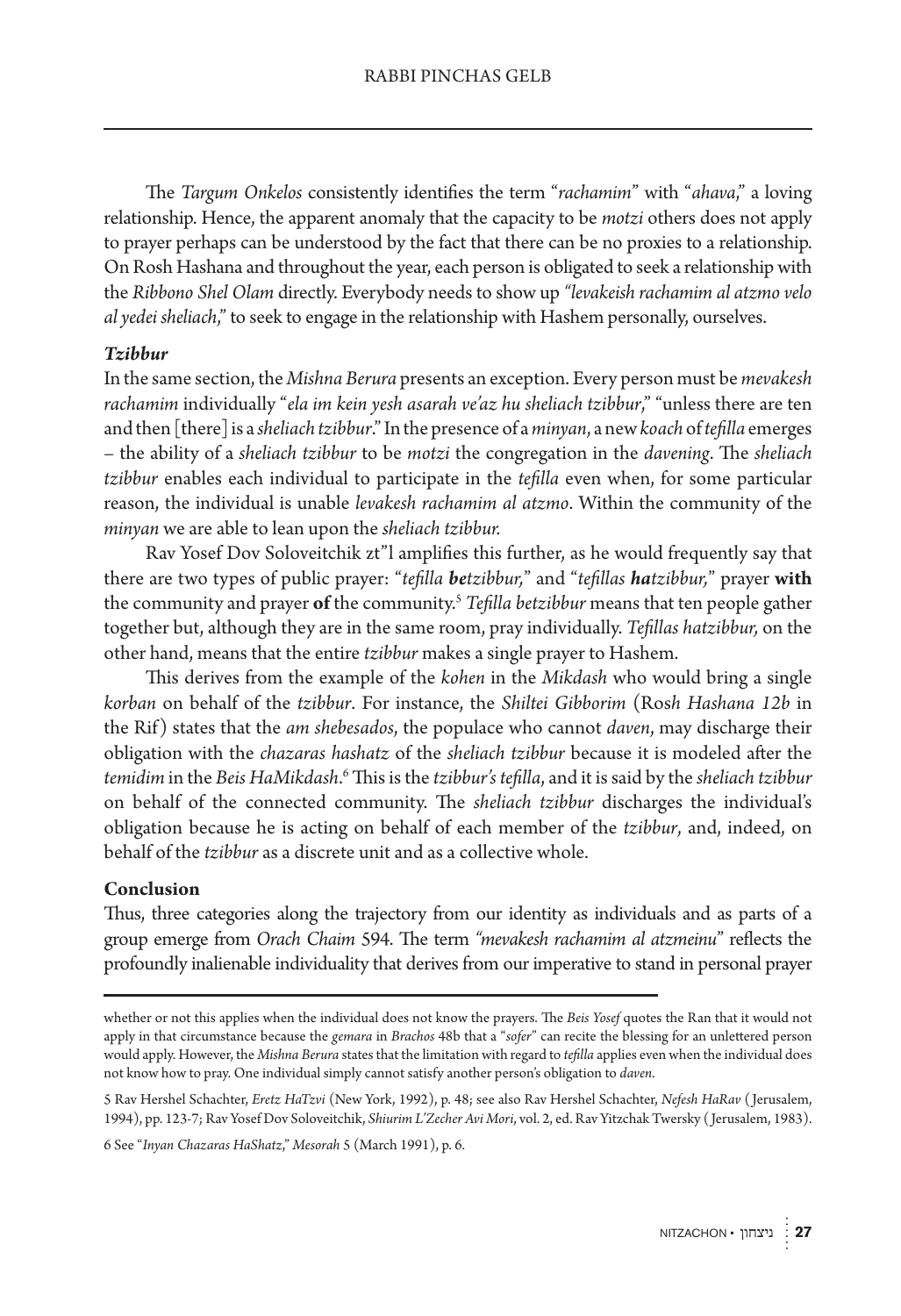before Hashem. The concept of *areivus* reflects the default balance of individuals who remain individuals yet work together in spiritual aspiration. And the concept of *tefilla betzibbur* (and *tefillas hatzibbur*) reflects a third category of the pervasive and complete, albeit periodic, shared identity through prayer.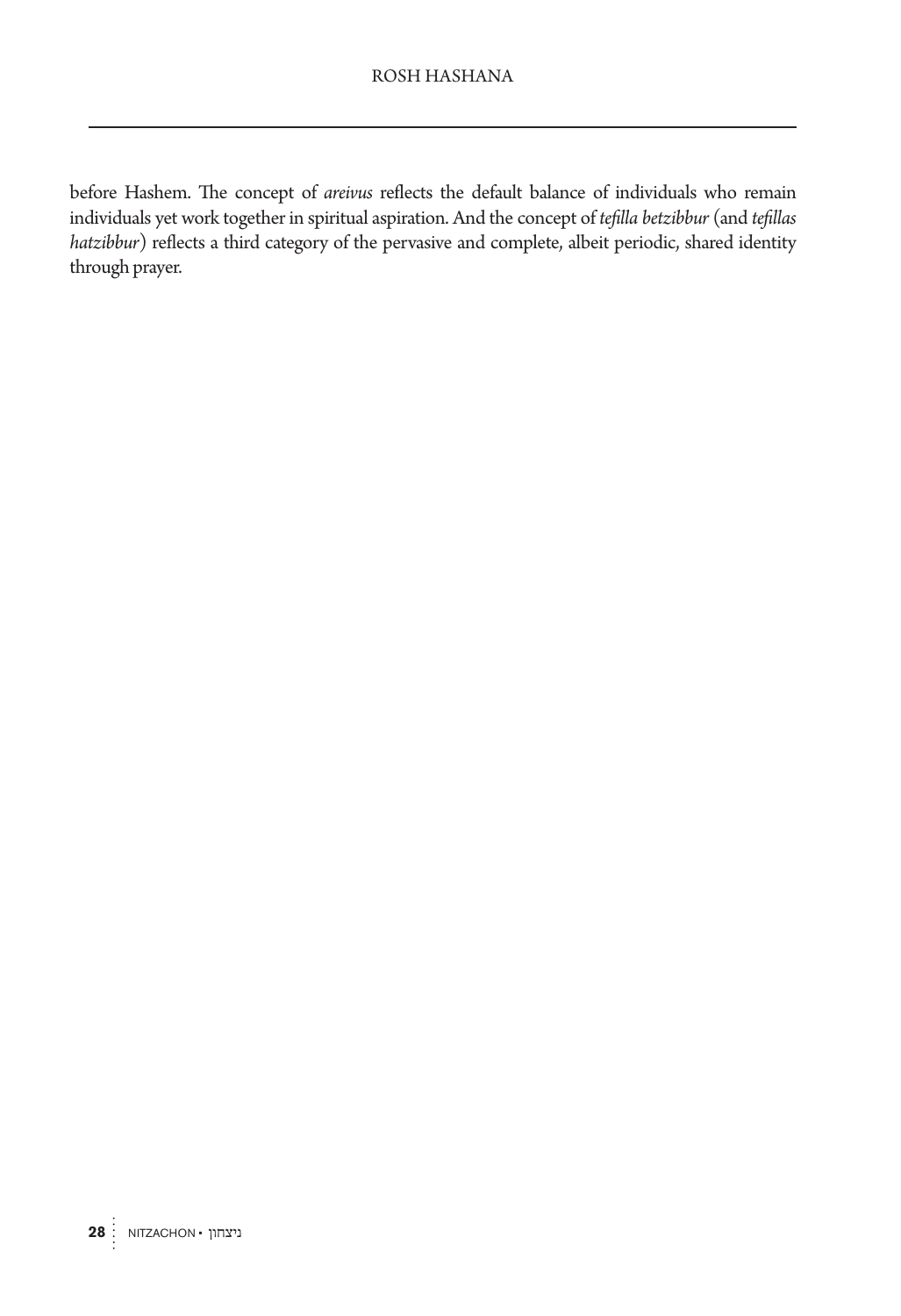# The Coronation of the King through the *Chesed* of Avraham **RABBI YAAKOV COHEN**

•

We take many things for granted about Rosh Hashana. We call it the "Day of Judgment," we blow the shofar, and we emphasize the theme of Hashem's Kingship repeatedly. But the truth is that these concepts leave us with some serious questions. One of the most powerful and prevailing questions about Rosh Hashana is why we don't confess our sins on the Day of Judgment. If our entire year is based on our judgment on Rosh Hashana, why do we not even once ask for forgiveness on this day? We often note that Yom Kippur marks the *chasima*, the seal of our judgment, but the writing itself takes place on Rosh Hashana. Isn't now the time to repent? In fact, it seems as though Yom Kippur, the Day of Atonement, should really come before Rosh Hashana, the Day of Judgment. We should first say that we're sorry and rid ourselves of the *tuma* (impurity) caused by our sins, and then we can enter the *Yom HaDin* with a clean slate. Furthermore, it seems as though we walk around on Rosh Hashana as if we own the place. Not only don't we say that we're sorry, we take a break from the "court room" to go have a feast! How can we understand this?

A second question relates to the role of the shofar. The *Midrash Rabba* (*Parshas Emor* 29:3) states that when *HaKadosh Baruch Hu* hears the shofar blown, He rises from the *kisei din* (the throne of justice) and sits upon the *kisei rachamim* (the throne of mercy). It seems that the way we survive judgment on Rosh Hashana is not by saying we're sorry, but rather by blowing the shofar. What is so magical about the shofar being blown that leads to a successful judgment?

Finally, the one word that seems to define Rosh Hashana is "*HaMelech*." The theme of the day is our focus on the fact that Hashem is our King. Rosh Hashana may be difficult, but it is not complicated. Our ability to understand *Malchus* properly defines our judgment. If we get this element of Rosh Hashana right, we win; if we get this wrong, we lose. What, then, is the meaning of our acceptance of Hashem as *HaMelech*? More importantly, what is it that prevents us from doing so?

### *Din* **– Measure for Measure**

There are two ways in which Hashem relates to us – through creation and through the manner in which He runs the world.

Every Shabbos is "*zecher l'ma'aseh bereishis*;" it reminds us of the fact that Hashem created

Rabbi Yaakov Cohen is a High School Rebbe in the community and is the Youth Director at Adas Torah. He has been a member of Adas Torah since 2013.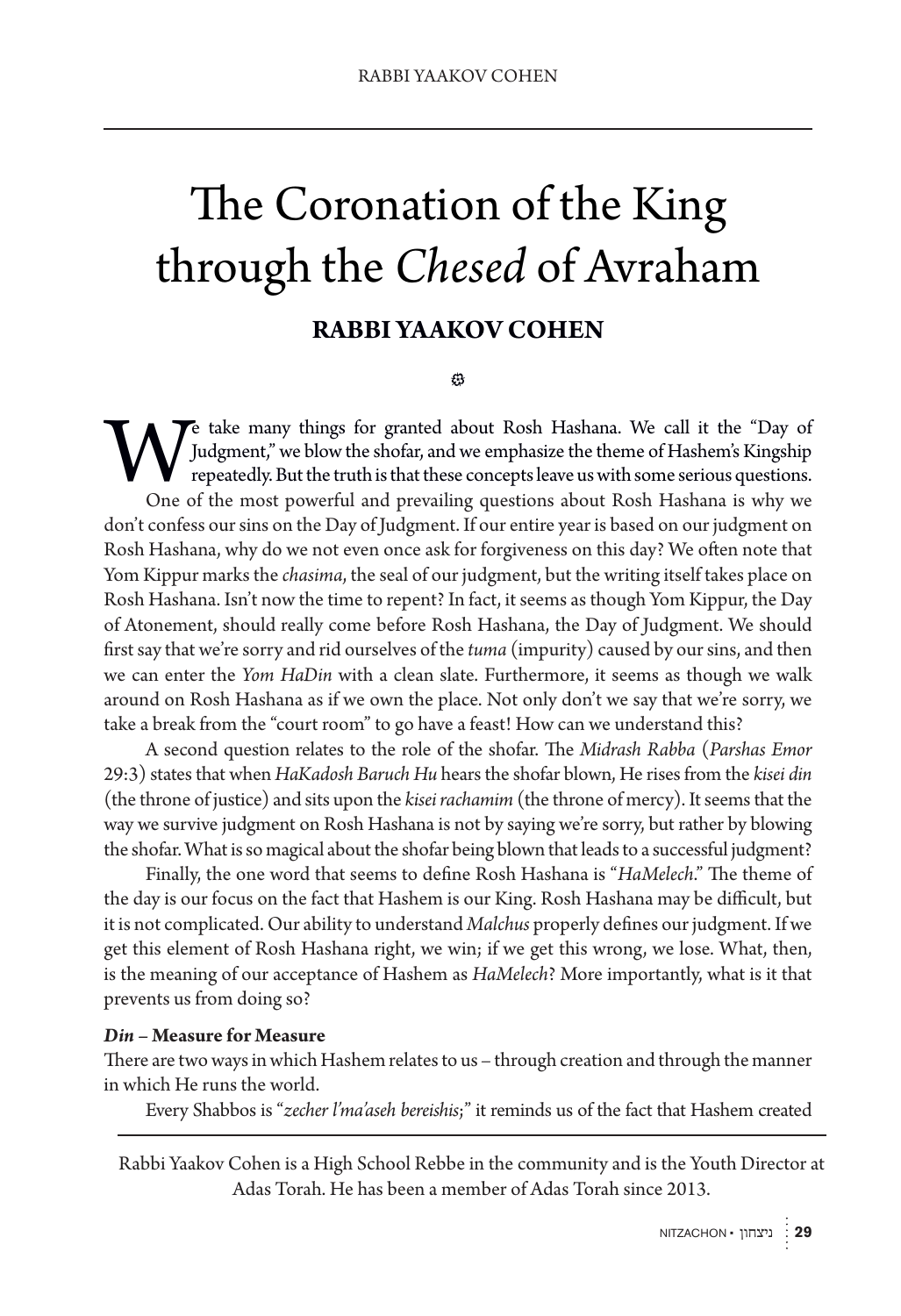the universe. But Hashem not only created the world, He created it through rules and order. The heart of a human being in Los Angeles is the same as the heart of someone in Tokyo. Essentially, *HaKadosh Baruch Hu* created the world with "*din*" – rule, law, and order. When we ponder existence, we not only marvel at the wonders of creation, but the system and sequence of it as well.

In contrast, the way that Hashem runs the world seems to entail no *din* at all. We simply cannot figure it out. We search in vain for a logical order of events, the law and order of existence. In truth, however, Hashem indeed governs our lives and all events through *din*, despite how difficult it is for us to see it. This explains why He first revealed Himself to us by declaring, "I am Hashem your God who took you out of the land of Egypt" (*Shemos* 20:2). Why did Hashem limit His greatness to the events of *Yetzias Mitzrayim* instead of describing His creation of the world? Hashem introduced Himself to us as the God who took us out of Egypt in order to convey the message that just as He was involved in every element of creation, He has been equally involved in every aspect of worldly affairs. Just as Hashem created the world through *din*, He continues to control the world through *din*.

We desperately crave *din*, the sense of law and order. The reason we are so broken and confused at times of tragedy is not merely because of our pain, but also because of our endless search for *din*. We also seek *din* in our interpersonal relationships. If we give to someone, we want something in return; if we help our community, a family member, or a friend, we want to get something back. Is that not how it should work *al pi din*? What often blocks us from Hashem and one another is our desire and need for *din*.

By recognizing our need for *din*, we can understand how Hashem judges us on Rosh Hashana.

*Chazal* tell us (*Avos* 4:11) that every time a person does a mitzva, he creates a good angel, while every time he sins, he creates an accusing angel. What this means is that there is nothing that hurts a person that he himself did not create. We create that which spiritually affects us. The *malachim* can't touch us unless we give them power; everything we do comes back to us, *midda k'negged midda*, measure for measure.

On Rosh Hashana morning at sunrise, it is *Yom HaDin* in *shamayim*. The *satan* is up and ready to demand harsh judgement as Hashem sits on His throne of *din*. From where does the *satan* get this power to demand *din*? From us! The *satan* has no independent power of *din*; he generates his energy from our own use of *middas hadin*.

We constantly question Hashem's *din* and we question our friends' *din*. We judge everyone around us, including God. We give the *satan* the right to sit in judgment because we are so focused on *din* every day. *Midda k'negged midda*, the *satan* shows up on Rosh Hashana, ready to enforce *din*. The *satan* gets one time a year to say, "How dare you question the Creator of the universe? You deserve *din*! You judge other people or hold a grudge? You deserve *din*!"

### **The Shofar and the** *Akeida*

If our judgment were to be carried out this way, we would all be in trouble. Our salvation is found in the shofar.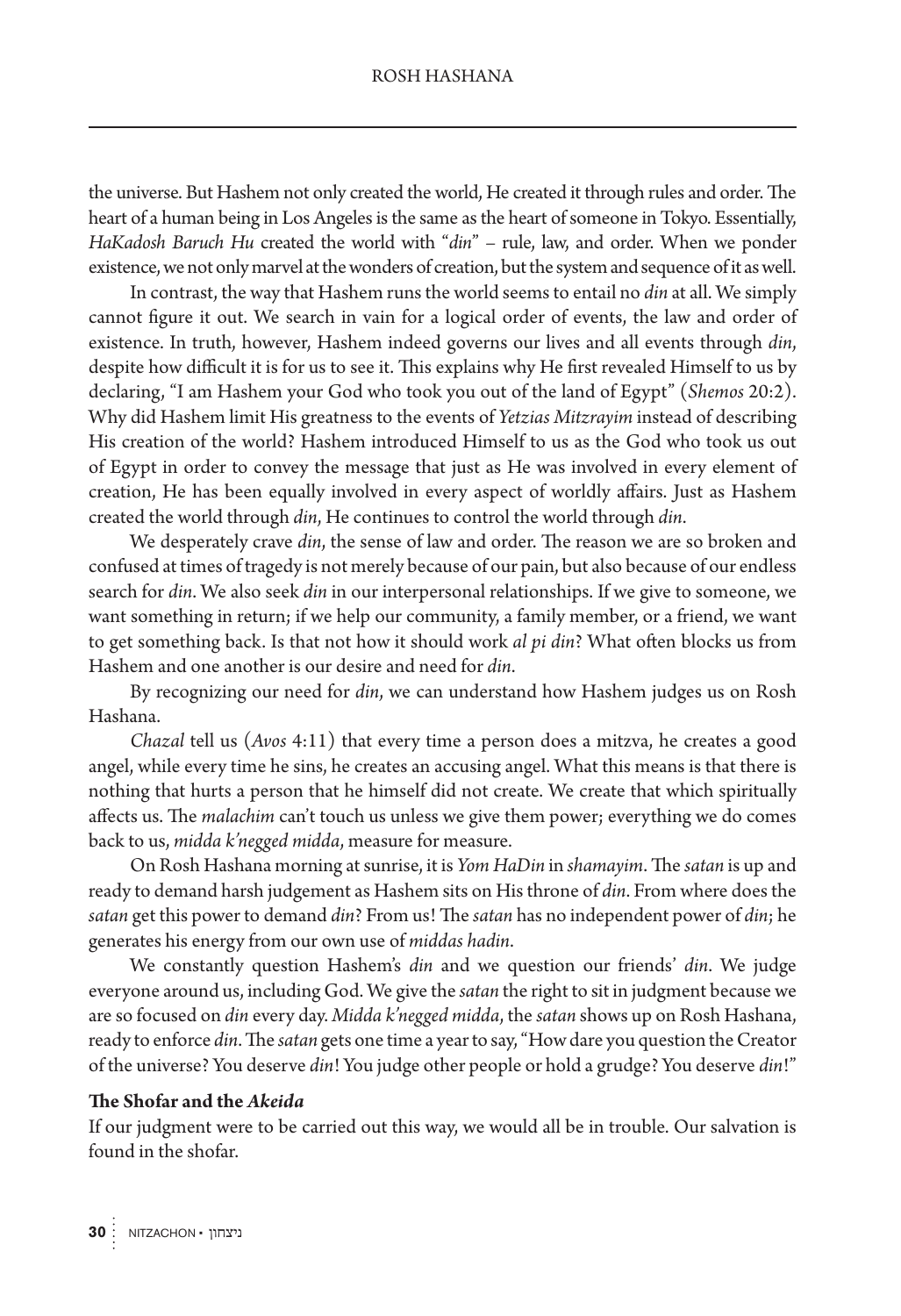The Torah reading on Rosh Hashana is the story of the *Akeida*. Avraham Avinu is prepared to sacrifice his beloved son, but he instead sacrifices a ram. Avraham pulls out a shofar – a ram's horn – just as the *ba'al tokei'a* in shul is about to blow his shofar. Indeed, the shofar we blow reminds us of the *Akeida* at the crucial moment of *din* on Rosh Hashana.

Why is the *Akeida* so important, and why do we recall it with a shofar? After all, the ram was barely part of the event; it was only offered after Avraham passed the test and did no have to go through with the sacrifice of his son. Why is the shofar an appropriate symbol of the *Akeida*?

The *Akeida* was the greatest test in history. Avraham lived during a time period in which there existed a form of *avoda zara* called *Molech*, which people served by murdering their own children. Avraham Avinu spent his entire life fighting idolatry and human sacrifice. He spent much time and effort in his attempt to influence people not to murder their children. Thus, when Hashem commanded Avraham to offer Yitzchak as a *korban*, He was essentially telling him to give up everything – not only to lose his child, but also to demonstrate to the world that he was the biggest hypocrite of all time.

Rav Aharon Kotler explains further that the *Akeida* presents the greatest question on Hashem in history. All of Avraham's other tests were simply tests, but at the *Akeida*, Hashem seemed to be going against His own promise. Hashem made a *bris* with Avraham that Yitzchak would be the child who would continue the lineage of the chosen nation. According to *din*, if Hashem says He will do something, it must be done. He cannot go against His word. If a *navi* gives two prophecies that contradict one another, the first one is deemed the *emes*. Avraham could have easily said, "I would love to follow Hashem's command, but we had a promise! That's the *din*!" Instead, Avraham figuratively said, "I am not questioning how Hashem runs this world. I will not judge Hashem."

Of course, Avraham wanted to understand *HaKadosh Baruch Hu'*s ways, but he was not willing to question Him. If his Father in Heaven asked for something that ostensibly made no sense, Avraham both wanted and needed to give it to Him. In Avraham's mind, the working principle was "*ein od milvado.*" He was willing to give up everything he had and all that he worked for his entire life if Hashem asked that of him.

When Hashem saw that Avraham was willing to sacrifice Yitzchak, He told him that he had passed the test. But Avraham felt that this was not about passing a test; this was about showing Hashem how he felt about Him. Avraham needed to give Hashem something – and he gave the ram.

Thus, we use the shofar to recall the *Akeida* because it shows Hashem how much we care about Him.

#### **Coronation of the King**

Avraham Avinu introduced the concept of *chesed* to the world. If a person operates with *din*, he views himself as the center of the world, not God. If I hold a grudge or feel the need to question Hashem's actions, then everything is about me, not *HaKadosh Baruch Hu*. Avraham understood that his limited human brain would never and could never understand why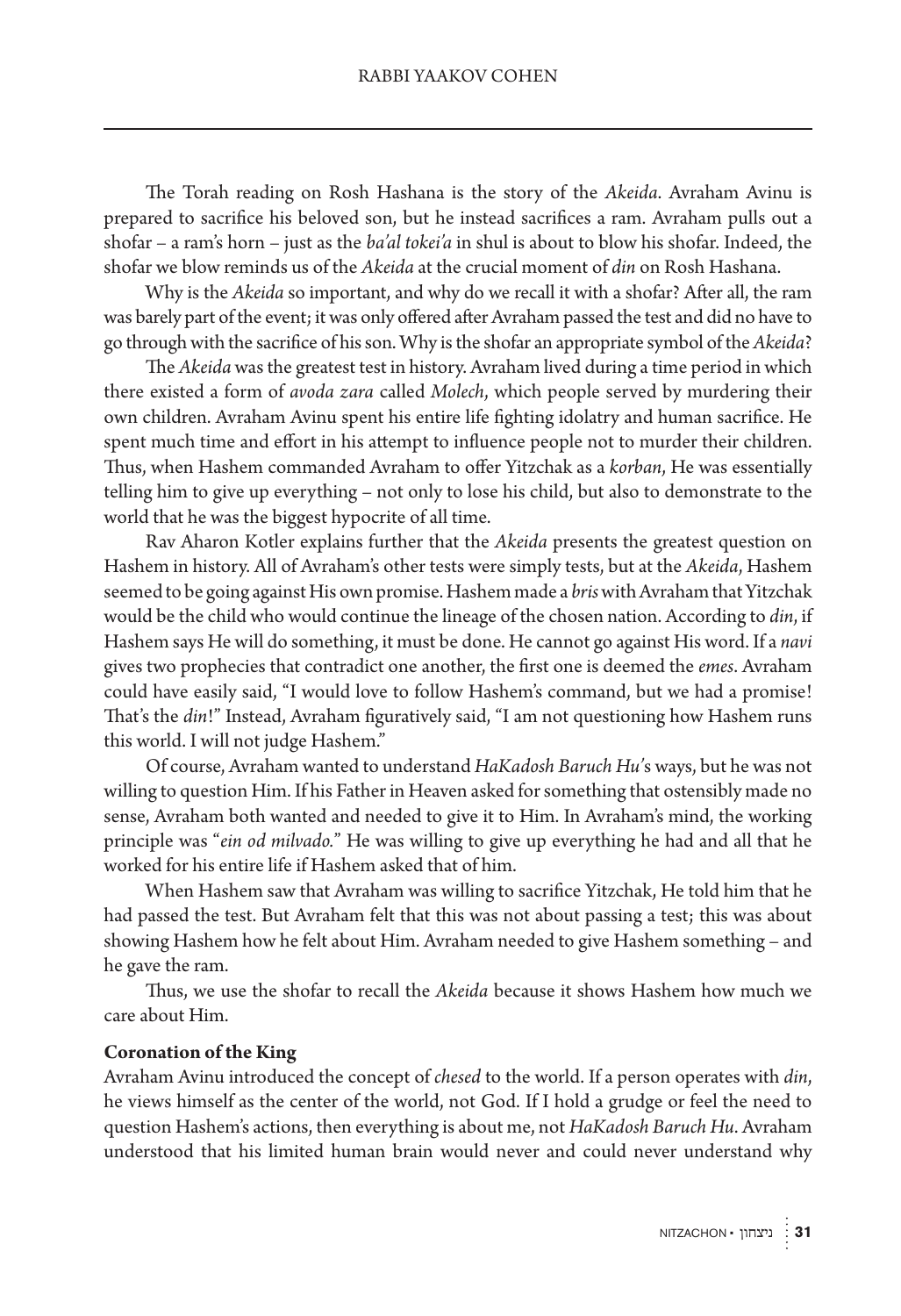Hashem does certain things. Hashem is our King and our mission is to give to Him. *Chesed*, giving to our *Melech*, is unconditional.

On Rosh Hashana, as the *satan* in *shamayim* insists that we deserve *din*, the *Ish Chesed* walks in. Avraham takes over the show with the energy of *chesed*. He stands up as our progenitor and says that his descendants stand behind him. For a moment, I forgot that Avraham passed his spiritual DNA onto me, which gives me the ability to stop thinking only about myself. I hear the shofar, I remember Avraham, and in my heart, I make a decision. Am I about *chesed* or am I about *din*? Am I here for myself or for the *Ribono shel Olam*? As Avraham takes out the shofar and as we blow our shofar in shul, the *satan* disappears.

Returning to our original question, why do we not say that we are sorry even once on our Day of Judgment? On Rosh Hashana, we do not say, "give me," and we do not say, "forgive me," because both of those requests have the same common denominator – that this is about me. Instead, we celebrate Hashem's coronation. We eat and enjoy because the King is coming to town. If we can attain a level on Rosh Hashana at which we stop worrying about ourselves and instead focus on God, we reach "*HaMelech*." We enter into the world of the *chesed* of Avraham Avinu, as exemplified by the shofar. Hashem then says, "If you are all about *chesed* today, then I will switch to my *kisei rachamim* and remain there."

The *Nesivos Shalom* teaches:

*There are three new books that are opened on Rosh Hashana every year, and Hashem takes the pen and hands it to us. Every person is asked to put his name in the book that he wants. If you want to commit yourself in the coming year to being a* tzaddik *and to make life about your mission and about Hashem, then you write your name in the book of life. Who, then, are those who put their names in the books of* beinonim *and* resha'im*? They are those who are not interested in their mission or in God. They are here to receive what they want from God.* 

If we make Hashem the center of our world, we can confidently write ourselves in the book of life.

Let us try to take one moment every day to look up at the sky and say, "the Creator of all of this cares about me." The *Borei Olam* has faith in me and knows my challenges. If I truly had the confidence that the Creator of humanity picked me to be a part of His holy nation, my immediate reaction would be, "Hashem, what can I do for you?"

The challenge of Rosh Hashana is to ensure that we do not fall into *din*, that we do not focus on what we want Hashem to give us. It's all about *chesed*. As we hear the shofar, we should remember that Hashem loves each and every one of us so much and that He chose us for a reason.

This Rosh Hashana, we should be *zocheh* to focus on everything being about Hashem and what we can do for Him. If we are *mamlich* Hashem over everything that we do, we will merit that Hashem will remain on His *kisei rachamim* and declare that this year will be the year that we bring *Mashiach tzidkeinu, b'meheira b'yameinu.*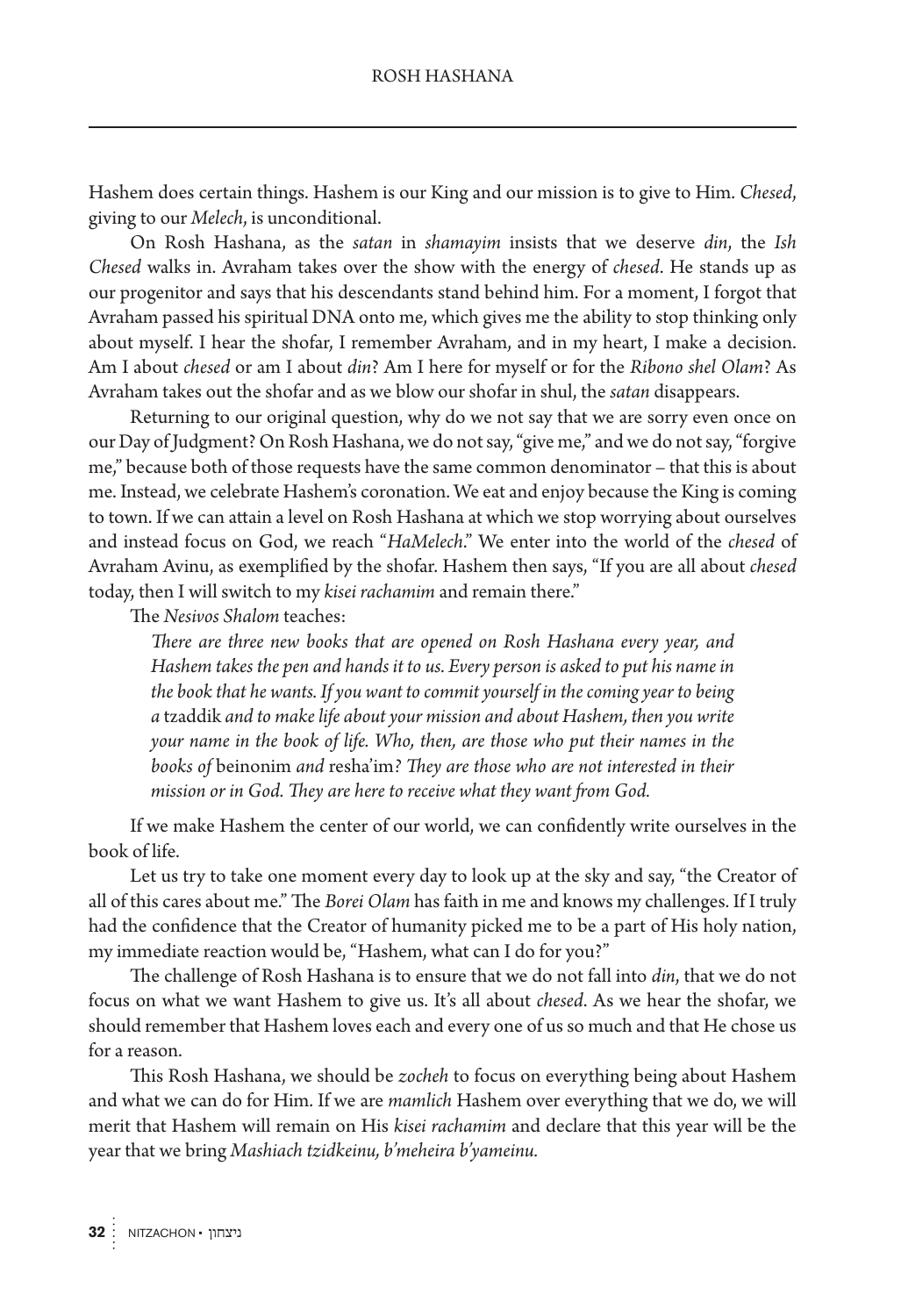# Go Big or Go Home

### **RABBI YAAKOV SIEGEL**

ස

### **What Kind of Change?**

Come Rosh Hashana, everyone wants to change. A question that many ask is how much change is necessary. We often receive the advice to follow the approach attributed to Rav Yisroel Salanter: make small commitments to change behavior or *middos* in measured amounts. In the context of Torah learning, for example, commit to focus a bit more during one's *seder limmud*; in *avoda*, perhaps commit to attend *minyan* more frequently; in *gemilus chasadim*, commit to befriend a person who deservedly has few friends. There are many benefits to smaller commitments. They are achievable and are therefore more likely to succeed, they prove to the person that he or she has the ability to change, and they accustom a person to growing in his or her *middos* and *avodas Hashem*, ultimately creating a virtuous cycle of success in spiritual growth breeding more successes.

In this essay, however, we will show that there is much more that can be accomplished on Rosh Hashana. We will study important elements of the philosophical background of Rosh Hashana that demonstrate that using one's inspiration on Rosh Hashana to commit to "baby steps" in one's personal *avoda* misses the dramatic opportunity for sweeping change that one can make on Rosh Hashana, and perhaps **only** on Rosh Hashana. While changes in small measures might be more effective throughout the year, and perhaps even during the *Aseres Yemei Teshuva*, on Rosh Hashana we have the opportunity – and therefore perhaps the responsibility – to consider changes to our entire spiritual lives. In our commitments on Rosh Hashana, our approach should be "go big or go home."

### **The Day of the World's Creation?**

During *Musaf* on Rosh Hashana, we declare the significance of the day:

היום הרת עולם. היום יעמיד במשפט כל יצורי עולמים. *Today is the day of the world's creation, [and therefore] today the world stands in judgment.*

Rabbi Yaakov Siegel works in commercial real estate investment in Los Angeles. He has been a member of Adas Torah since 2007.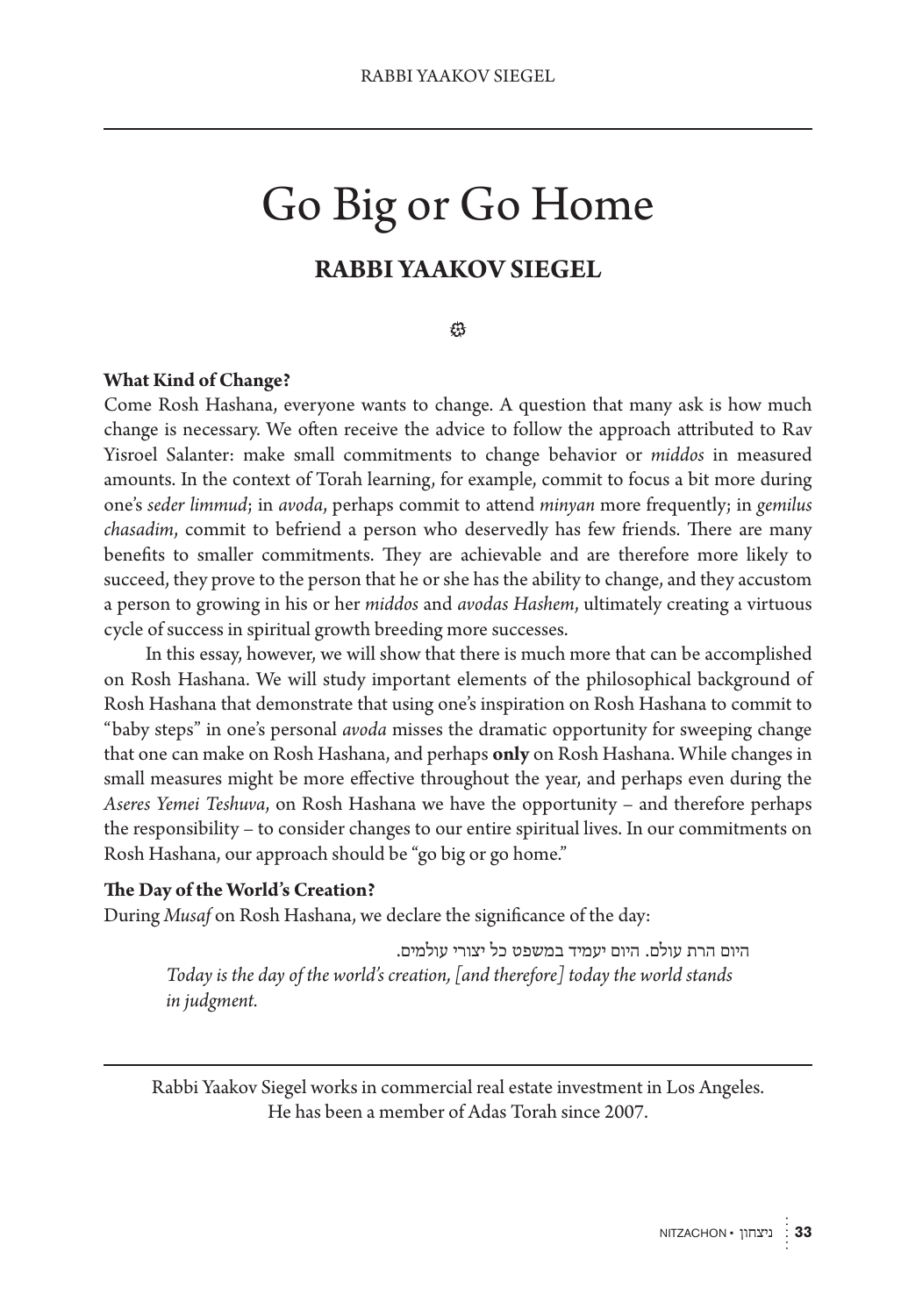Conceptually, it makes sense that Hashem judges the world on the anniversary of its creation. The difficulty with this line of the *tefilla* is that the *gemara* says that Rosh Hashana was **not** the day of the world's creation:

תניא: רבי אליעזר אומר: בתשרי נברא העולם...בניסן נגאלו ובתשרי עתידין ליגאל. רבי יהושע אומר: בניסן נברא העולם...בניסן נגאלו ובניסן עתידין ליגאל. *We learn in a* beraisa*: Rabbi Eliezer says: In Tishrei the world was created… in Nisan [our forefathers] were redeemed [from Egypt], and in Tishrei we will be redeemed in the future [from our current exile]. Rabbi Yehoshua says: In Nisan the world was created… in Nisan [our forefathers] were redeemed [from Egypt], and in Nisan we will be redeemed in the future [from our current exile]. (*Rosh Hashana *10b-11a)*

The date of the world's creation is in fact subject to a *machlokes Tanna'im*. 1 The *gemara* tells us its conclusion:

חכמי ישראל מונין...לתקופה כרבי יהושע. *The Jewish sages count the years for the seasons according to Rabbi Yehoshua.*

Rashi explains:

כשמונין תקופת החמה והלבנה, מונין מניסן לאמר מניסן נבראו. *When they count the seasons related to the sun and the moon, they count from Nisan. That is to say that [the sun and moon] were created in Nisan.*

Thus, the *gemara* concludes that the world was created in Nisan, contradicting the *tefilla*  $\rm of$ היום הרת עולם. $^2$ 

Tosfos (*Rosh Hashana* 27a, "*k'man*") asks a similar question regarding a different line in the Rosh Hashana *Musaf*: "ראשון ליום זכרון מעשיך תחילת היום זה," "This is the day of the beginning of your handiwork, a remembrance of the first day." This statement only makes sense according to the view of Rabbi Eliezer, who maintains that the world was created in Tishrei. How can we daven with the assumption that the world was created in Tishrei, in accordance with the view of Rabbi Eliezer, when the *gemara* concludes that the world was created in Nisan, in accordance with the view of Rabbi Yehoshua? Tosfos strengthens his question by noting that Rabbi Elazar

<sup>1</sup> Both Rabbi Eliezer and Rabbi Yehoshua agree that the world was actually created five days prior, on the 25th of either Elul or Adar, and it was Man who was created either on the first of Tishrei or Nisan (*Peskita D'Rav Kahana* 23). Man's creation is likely considered to be the day of the creation of the world because Man's existence is the entire purpose of the world. This is also evident in the line from the Rosh Hashana *Musaf* discussed below: "ראשון ליום זכרון מעשיך תחילת היום זה," "This is the day of the beginning of your handiwork, a remembrance of the first day." According to Rabbi Eliezer, Rosh Hashana actually marks the day of the **end** of Hashem's handiwork. Nevertheless, the day of Man's creation is considered the beginning, as all of creation is merely a preparation for Man's existence and service of Hashem (see also *Bereishis* 2:5).

<sup>2</sup> For this reason, *Birchas HaChama*, the blessing on the sun, is recited every 28 years in Nisan, not in Tishrei (*Shulchan Aruch* 229:2). See, however, the Ran on *Rosh Hashana* 3a, who offers an alternative explanation of this *gemara*, reconciling it with Rabbi Eliezer's opinion.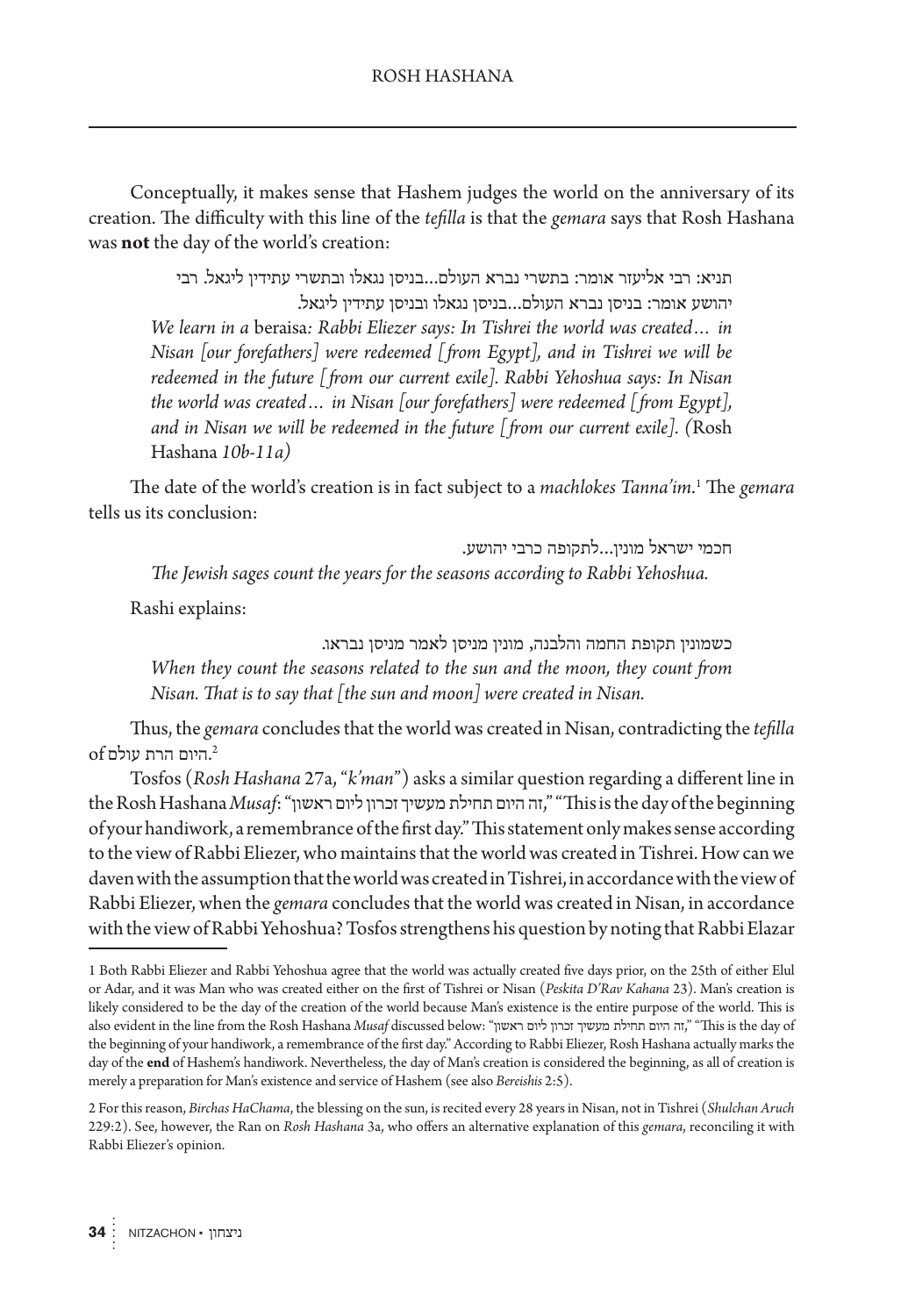HaKalir, the 7th century poet who authored most of the more commonly recited *piyutim*, wrote *piyutim* for Shemini Atzeres based on the assumption that the world was created in Tishrei, but he also wrote *piyutim* for Pesach based on the premise that the world was created in Nisan.

We can add another question as well. Rabbi Eliezer and Rabbi Yehoshua agree that the world is judged on Rosh Chodesh Tishrei (*Rosh Hashana* 16a). According to Rabbi Yehoshua, if the world was created on Rosh Chodesh Nisan, why is it judged on Rosh Chodesh Tishrei?

Tosfos's answer is fascinating:3

אומר רבינו תם דאלו ואלו דברי אלקים חיים. ואיכא למימר דבתשרי עלה במחשבה לבראות ולא נברא עד ניסן. *Rabbeinu Tam says that both views are the words of the living God. It can be explained that [Hashem] entertained the thought to create [the world] in Tishrei, but it was not created until Nisan.* 

Rabbeinu Tam's idea also explains the meaning of "היום הרת עולם, היום יעמיד במשפט". That line can more precisely be translated, "Today is the day of the world's **conception**, [and therefore] today the world stands in judgment." While the world was created in Nisan, it was conceived by Hashem in Tishrei, and therefore stands in judgment on Rosh Chodesh Tishrei.

Many questions can be asked about this somewhat puzzling comment of Rabbeinu Tam. Perhaps the first should be: Why are we judged on the day on which Hashem **thought** to create the world, rather than on the day that He actually created it?

### **The Day of the World's Judgment?**

Before answering this question, we must also consider our very premise – that the world is judged on Rosh Hashana. The famous *mishna* in *Rosh Hashana* (16a) states:

בארבעה פרקים העולם נידון... בראש השנה כל באי עולם עוברים לפניו כבני מרון. *At four times the world is judged… On Rosh Hashana, every living thing in the world passes before Him individually [for judgment].*

The *gemara*, however, presents opinions that appear to differ from the *mishna*:

רבי יוסי אומר: אדם נידון בכל יום, שנאמר: ותפקידנו לבקרים )איוב ז:יח(. רבי נתן אומר: אדם נידון בכל שעה, שנאמר: לרגעים תבחננו (שם). *Rabbi Yossi says: Man is judged every day, as it is stated, "You examine us every* 

<sup>3</sup> Many *Rishonim* offer answers to this question. One of the more poignant answers is that of the Ran (ibid.). The Ran writes that since Yom Kippur was the day on which Hashem completely forgave the Jewish People for their sin of the *egel hazahav*, it forever became a day particularly designated for divine mercy and forgiveness to the Jews. Hashem therefore purposely chose Rosh Hashana as the day of judgment so that the repentance of those who need ten days of repentance afterwards will culminate on Yom Kippur, the day of forgiveness. In other words, even though Hashem set up our world with systems of both mercy and strict judgment, even the system of strict judgment was created lovingly, in a way in which the odds are slanted in favor of forgiveness and mercy for the Jewish People.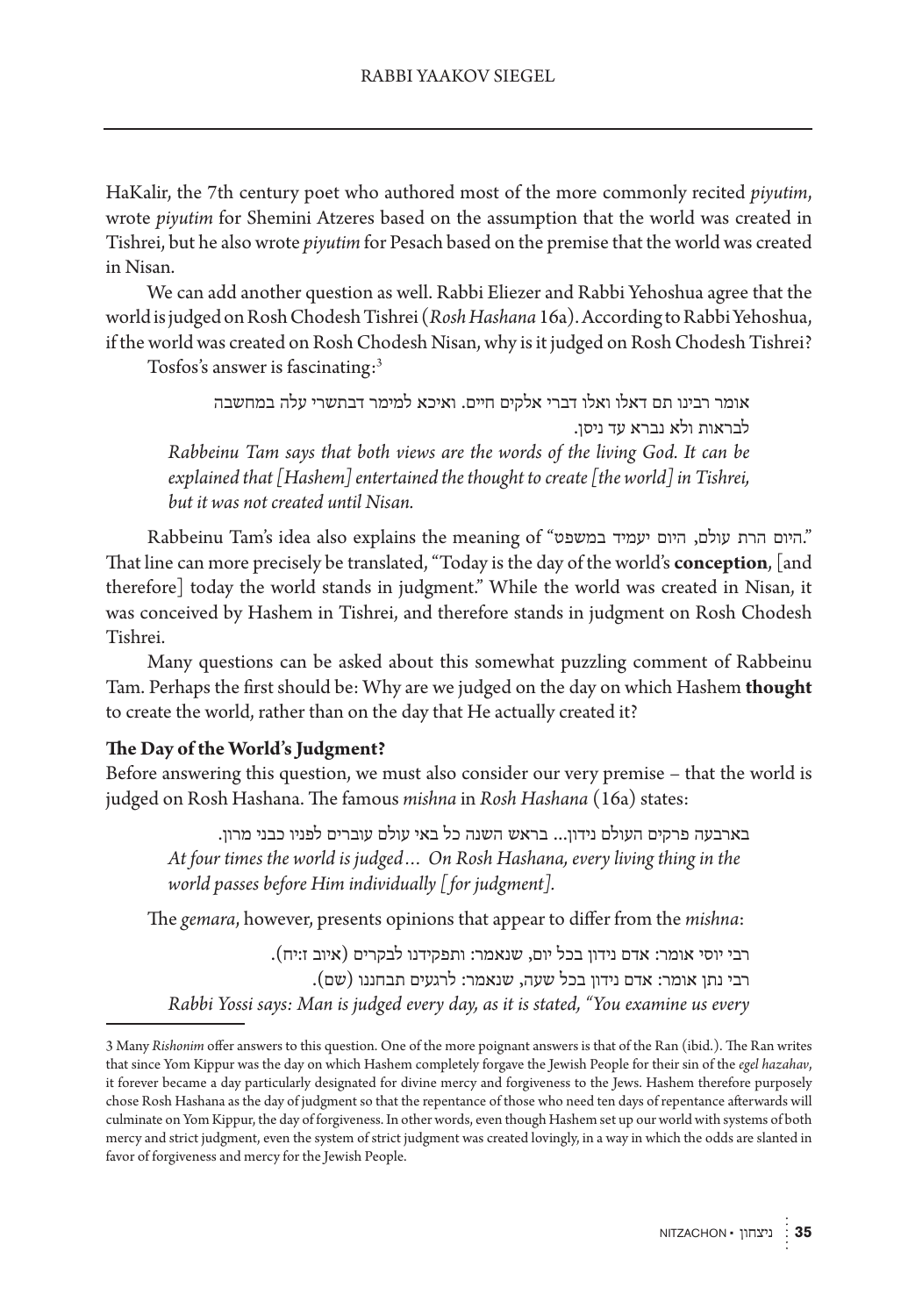*morning" (*Iyov *7:18). Rabbi Nosson says: Man is judged every hour, as it is stated, "and you test us at every moment" (ibid.).*

It seems that Rabbi Yossi and Rabbi Nosson are both disagreeing with the *mishna*. Is it possible that they disagree with the universally accepted idea that man and the world have a unique judgment on the *Yom HaDin*, Rosh Hashana?

### **Do We Really Have the Power to Choose Our Destiny?**

We can answer these questions by learning more about the concept of *bechira*, the free will that Hashem grants to Man to choose whether to do right or wrong.

Perhaps the most famous essay about *bechira* is found in *Michtav MeiEliyahu* (vol. 1, p. 113), where Rav Eliyahu Eliezer Dessler presents his concept of *nekudas habechira*. Rav Dessler argues that there are actually few decisions over which Man truly has free will. Because of a combination of a person's upbringing, habituation, and circumstances, most decisions are either too easy – he will nearly automatically choose the right – or too hard – he will most certainly choose the wrong. As an example, an ordinary frum *ba'alabos* does not truly have the choice whether to stop off at Red Lobster for dinner on his way home from work, nor does he truly have the choice to learn straight from when he comes home until 3:00 AM without any interruption. This *ba'alabos* only truly has free will at his personal level, his *nekudas habechira*. Perhaps he is challenged by learning for one hour without interruption, or maybe he must choose to double-check the kashrus of any food he is given to make sure it is up to his standard. Rav Dessler suggests that as this *ba'alabos* passes his tests, his *nekudas habechira* increases a level and he now faces more difficult tests – perhaps whether to keep *yoshon* or to add to his *sidrei limud*, for example. The same happens in reverse, *chas v'shalom*, if he fails his tests.

In short, a person is tested on a daily basis on his or her level, and as the person succeeds or fails, the level and difficulty of the tests rises or falls accordingly. Rav Dessler calls these daily *nisyonos* and the accompanying rises and falls in their difficulty "*bechira hapratis,*" specific *bechira*. 4

There is another kind of *bechira*, however – the *bechira* to make radical changes or completely rethink how we live our lives. Rav Dessler calls this "*bechira haklalis,*" general *bechira*.

If you spent time in Beth Jacob's *beis medrash* this summer within earshot of the Summer Kollel scholars, you will understand how *bechira haklalis* works. The recurring topic of discussion of the 19 and 20 year-old scholars, back from their first or second year of yeshiva in Israel, was what they were going to do with the next few years and with the rest of their lives. Will they go to UCLA or change their plans and go to YU? Should they return to Israel for *shana bet* or *shana gimmel*, or maybe make *aliya* with the hope of learning indefinitely or

<sup>4</sup> Rav Dessler's descriptions of *bechira hapratis* and *bechira haklalis* as well as their relevance to our discussion about Rosh Hashana are found in *Michtav MeiEliyahu*, vol. 2, pp. 67-69.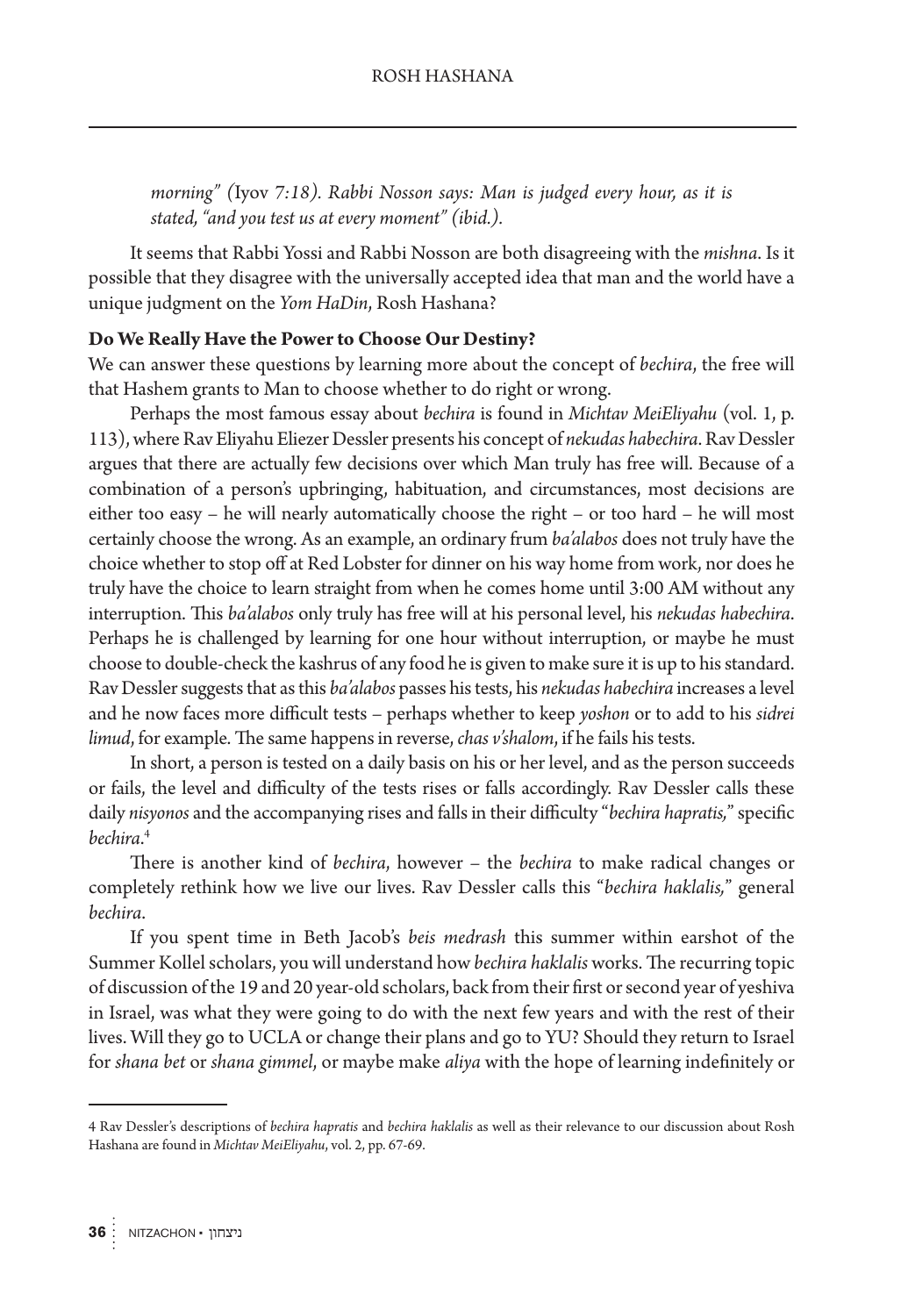even joining the IDF? Whatever their decisions, they will likely now determine much of the rest of their lives, and perhaps their ultimate level of closeness to Hashem. These choices that they are making are not baby steps of improvement or, *chas v'shalom*, the reverse. They have an entire menu of options for their religious lives in front of them, and they are in many ways free to pick any choice from that menu, regardless of how similar or distant it might be from their plans at the end of high school, just a short time ago. That is *bechira haklalis*.

It is not every day, however, that we are on our summer break after yeshiva in Israel and have the ability to make these grand choices. While jobs, schools, carpools, and families tie us to our *bechira hapratis* decisions and challenges every day, perhaps these *bechira haklalis*  decision points only come about two or three times in our lives. Rav Dessler argues, however, that while the decisions that we make every day are usually *bechira hapratis*, there is one major exception – Rosh Hashana. When we listen to *tekias shofar*, when we say *U'Nesaneh Tokef*, when we sing the tunes that we've been singing for hundreds of years, and when we walk to shul alone with nothing but our thoughts, we **do** have the ability to make decisions that can entirely change our lives. We **can** completely change our level of closeness to Hashem. We **do** have that menu of life directions in front of us and we **are** free to pick from any of its choices.

While the thought of dramatic changes to our complicated yet settled lives sounds impossible, the changes of Rosh Hashana do not take place on a whim. Rosh Hashana follows (hopefully) weeks of preparation and introspection, starting with Shabbos Mevorchim Chodesh Elul. But more importantly, it is the day of "*ala b'machshava l'vros,*" the day that Hashem was "inspired" to create the world. Hashem was *yachid b'olamo*, alone in His world of perfection, yet on Rosh Hashana, He was "inspired" to create our imperfect world and to challenge Man to restore its perfection. Rosh Hashana is therefore forever the day of inspiration, the day we can commit to make dramatic changes to **our** worlds, like Hashem did to His, and then have the strength and dedication to follow through.

#### We are Judged on Our Decisions<sup>5</sup>

Each day, and in fact every hour, we make decisions that impact our spirituality and closeness to Hashem. Hashem then judges us on our performance and determines whether we ascend or descend a level, after which He plans the next day's tests. These are the judgments of Rabbi Yossi and Rabbi Nosson – "תבחננו לרגעים ,לבקרים ותפקדנו," "You examine us every morning and you test us every moment." Hashem's *gezar din* relates to the day-to-day because our decisions are choices of *bechira hapratis*. Rosh Hashana, however, is the day of *ala b'machshava* – of divine inspiration – and we can therefore make decisions that can redesign our entire lives. We aren't confined to ascending or descending one small step at a time. We can choose an entirely different life and a completely different relationship with Hashem! For this reason, the judgment on Rosh Hashana is "*mi yichyeh umi yamus*… *mi ye'ani u'mi ye'ashir,*"—"who

<sup>5</sup> The remainder of this essay deviates on some points from Rav Dessler's answers to the questions posed at the beginning of this essay. See *Michtav MeiEliyahu*, vol. 2, pp. 69-71.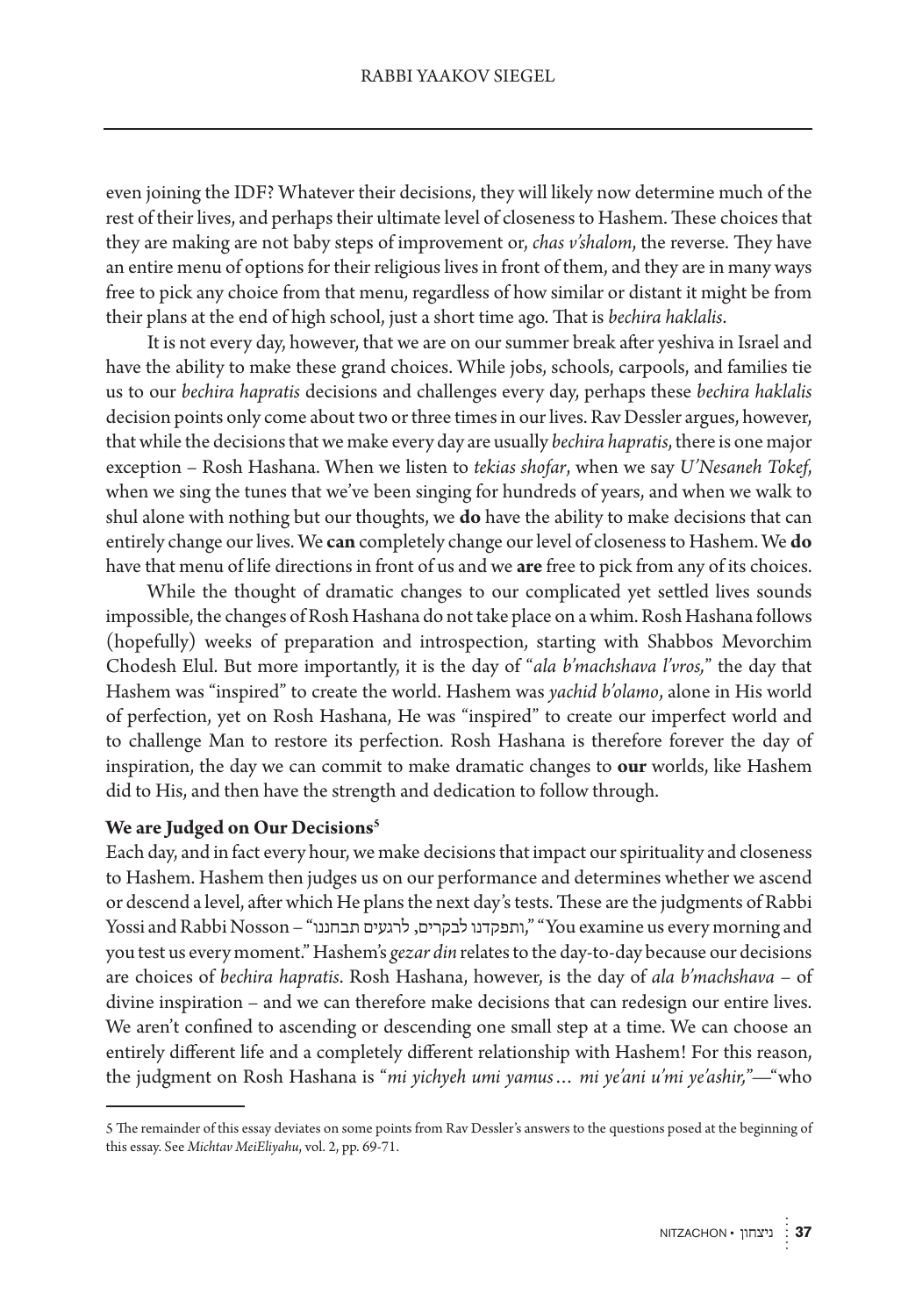will live and who will die, who will become poor and who will become wealthy." We are judged regarding our entire lives because we have the ability to make choices for our entire lives $6$ 

#### **Opportunity Means Responsibility**

Returning to Rabbeinu Tam's answer, we might ask why Hashem needed both a day of "inspiration" on Rosh Hashana and a day of "creation" on Rosh Chodesh Nisan. The answer has become clear. The power given to us on Rosh Hashana is specifically that of "inspiration," the ability to make choices that will begin sweeping change in our lives. Hashem gave us the gift of Rosh Hashana so that we can, at least for one or two days a year, breach the confines of the mundane *bechira hapratis* and have the opportunity to commit to the life-altering changes that *bechira haklalis* allows.

With every blessing and opportunity given to us by Hashem comes the responsibility and imperative to maximize and use the opportunity to its fullest. On Rosh Hashana, the day of inspiration – Hashem's and our own – the enormity of our responsibility is clear. We can choose to become completely different people. We can choose to become completely different spouses, parents, and children. We can choose to become completely different *lomdei Torah*, *ba'alei avoda*, *gomlei chasadim*, *zehirim b'halacha*, and *ovdei Hashem.* Hashem blesses us with the strength to follow through on our difficult Rosh Hashana commitments and will perhaps make their fulfillment smoother, like the "baby steps" commitments that we can make during the rest of the year. Simply committing to learn for an additional few minutes or to do one more mitzva is something we can do any other day of the year. Let us make the most of this great *bracha* that Hashem gives us and maximize the power and promise of Rosh Hashana.

<sup>6</sup> Rav Dessler uses this point to explain an enigmatic *gemara* (*Rosh Hashana* 17a). The *gemara* states that if an individual does *teshuva* during the year or chooses the opposite path, *chas v'shalo*m, Hashem does not tear up his *gezar din*. Rather, if he did *teshuva*, Hashem will have his allocated rain fall in the most beneficial way possible, and if the opposite, He will have the rain fall in the least beneficial way. Rav Dessler explains that since it is usually only on Rosh Hashana that we exercise our *bechira haklalis*, Hashem's broad *gezar din* is applied on Rosh Hashana. During the rest of year, when we exercise our *bechira hapratis*, Hashem will in small measures change the way He allocates our broader *gezar din.*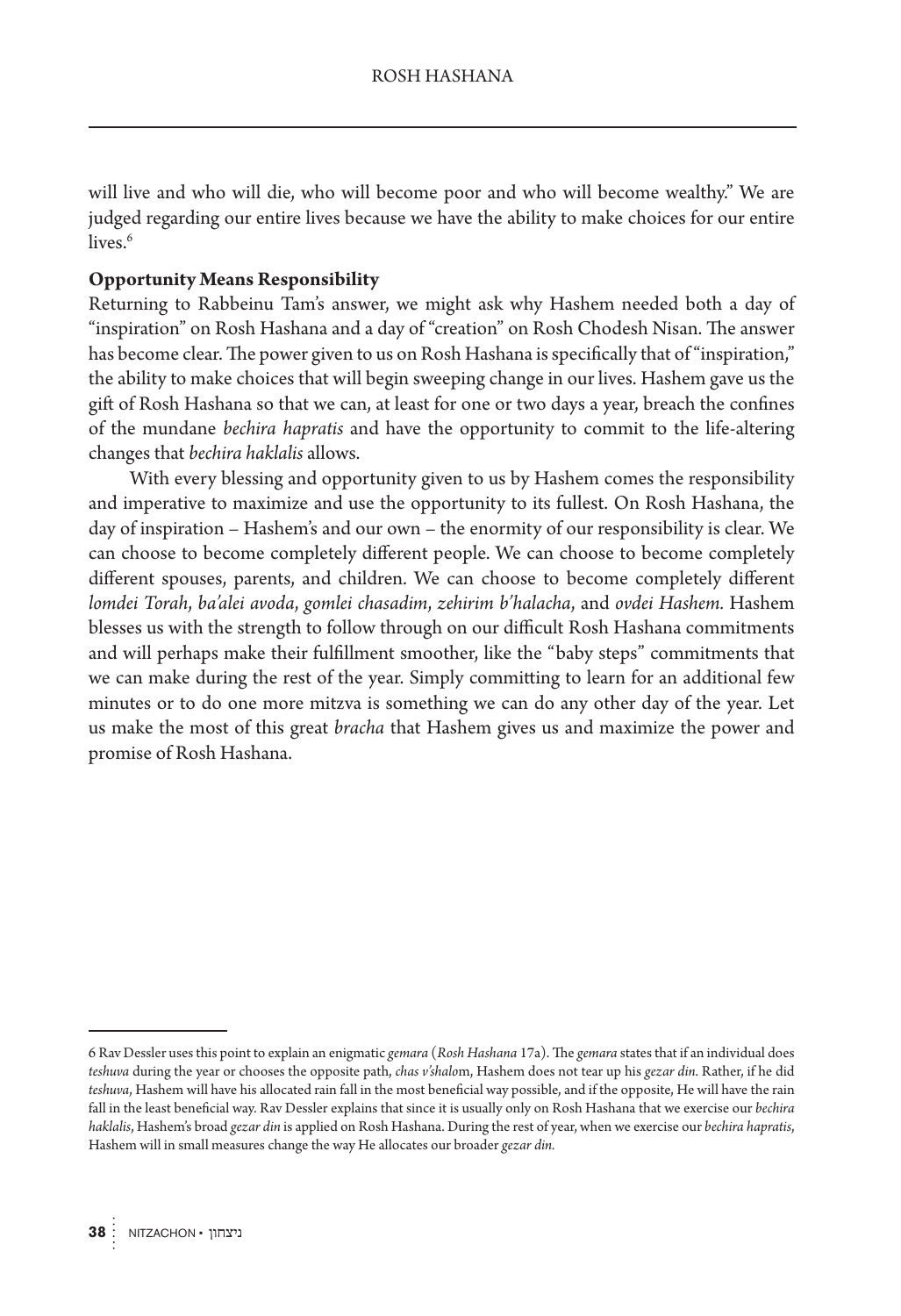## The Thirteen *Middos* of *Rachamim* as Explained by Rav Shimson Dovid Pincus *zt"l1*

#### **DR. MICHAEL KLEINMAN**

€}

ה' ה' א-ל רחום וחנון ארך אפים ורב חסד ואמת נצר חסד לאלפים נשא עון ופשע וחטאה ונקה (*Shemos* 34:6-7)

The ten days between Rosh Hashana and Yom Kippur – appropriately called the *Aseres Yemei Teshuva*, the Ten Days of Repentance – are imbued with special qualities that bring Klal Yisrael closer to Hashem. The *gemara* te *Yemei Teshuva*, the Ten Days of Repentance – are imbued with special qualities that bring *Klal Yisrael* closer to Hashem. The *gemara* teaches (*Yoma* 86a), "*Gedola teshuva, shemaga'as ad kisei hakavod,*" "Great is *teshuva*, which brings us to the Heavenly Throne." During the year, *teshuva* works by bringing us closer to Hashem. Our *chata'im* bring about darkness, whereas closeness to Hashem is defined as the ultimate light. By coming closer to Hashem and His light, the darkness of our *chata'im* melt away, leaving us purified and renewed. However, during the *Aseres Yemei Teshuva*, the roles are reversed. *Chazal* teach (*Yevamos* 105a) that these days are days of closeness to Hashem, as the *pasuk* says, "*Dirshu Hashem b'himatzo,*" "seek out Hashem when He is found" (*Yeshayahu* 55:6). Instead of *teshuva* bringing us closer to Hashem, He brings the *kisei hakavod* to us! This is the great power of these ten days, and it is crucial that we tap into it.

#### **The Thirteen** *Middos* **of** *Rachamim*

The essence of these ten days is the *chesed* of Hashem, which is expressed by the Thirteen *Middos* of *Rachamim*. These *Middos* are the focus of the *selichos* throughout Elul, the *Aseres Yimei Teshuva*, and Yom Kippur, and comprise one of the central *tefillos* during this period.

The concept of these *Middos* can best be explained through a parable. A poor person

Dr. Michael Kleinman is a Pediatric Dentist in Beverly Hills, CA. He has been a member of Adas Torah since 2012.

<sup>1</sup> This article is based on *Sichos Rav Shimshon Dovid Pincus zt"l, Yamim Nora'im: Shalosh Esrei Middos Ha'Amuros B'Chanina*, p. 232.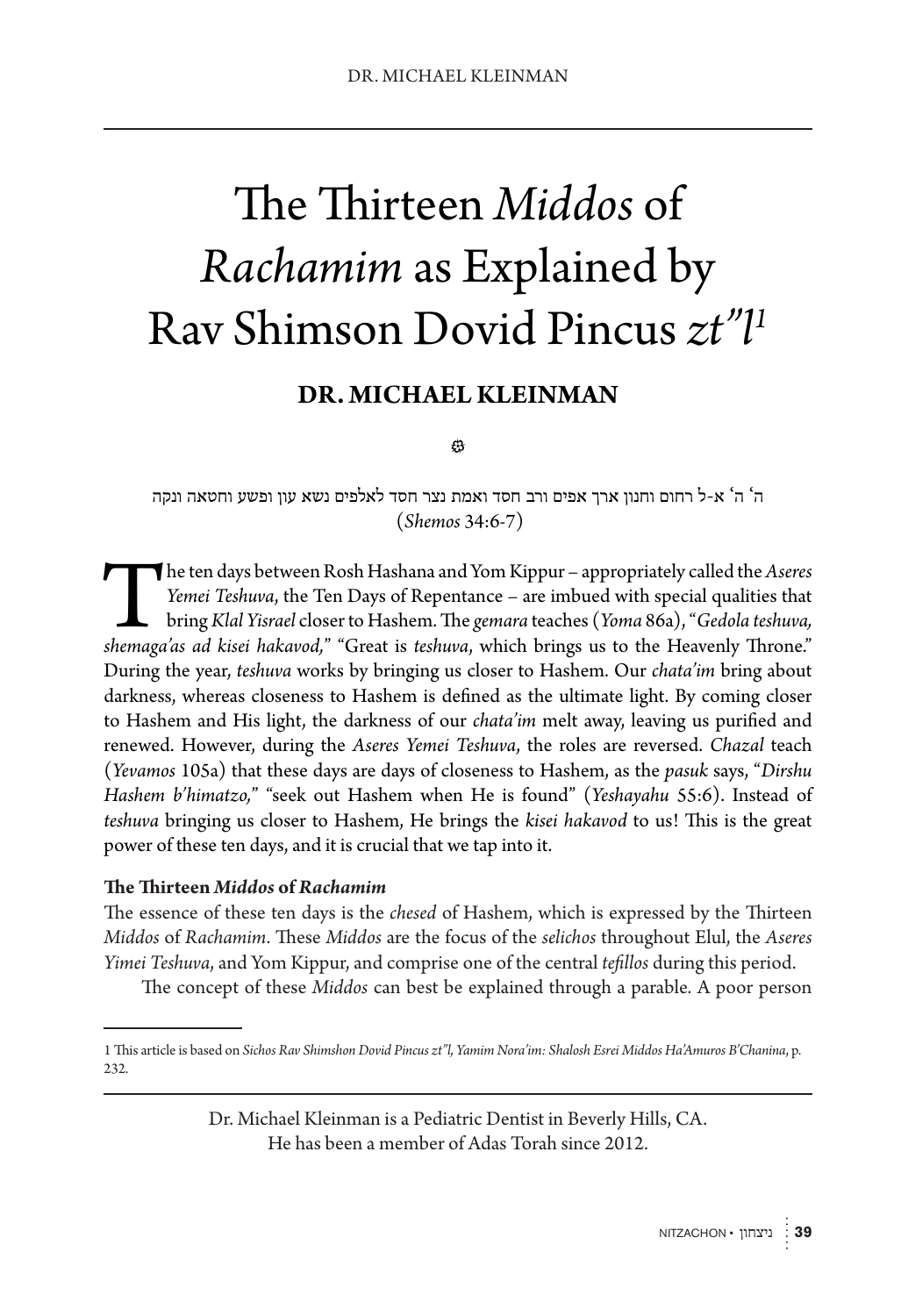dressed in rags approaches a rich man and declares, "You are a great and wealthy man whose hand is always open to those who are needy!" The poor man does not need to ask the rich man for anything; it is evident from his statement what he is asking for. Similarly, when we invoke the Thirteen *Middos*, Hashem knows what we are asking for.

Why is the recitation of the Thirteen *Middos* so effective? In addition to the content of our *tefillos*, a powerful *chazzan* also has the ability to "pull at the heartstrings" of Hashem's mercy. Evidence of this power is relayed by the *gemara* in *Bava Metzia* (85b), which describes that Rebbi appointed Rabbi Chiya bar Abba and his sons to lead the *tefilla* during a drought and Hashem immediately granted their request for rain.<sup>2</sup> What can we do today, when we no longer have a special *chazzan* like Rabbi Chiya bar Abba? The *gemara* in *Rosh Hashana* (17b) provides the secret. Rav Yochanan teaches that Hashem told Moshe Rabbeinu to recite the specific formula of the Thirteen *Middos* whenever *Klal Yisrael* needs mercy. Were it not for Hashem's directive, we would not be able to invoke these words. Hashem effectively puts his *tefillos* into our mouths; He is our *chazzan*!

Hashem has given us two precious gifts – a period of the year when He brings Himself closer to us as well as the words to call forth His mercy. We need only to have the proper *kavana* and we can bridge the gap between us and our Creator! In this article, we will examine the meaning of each of these powerful Thirteen *Middos*.

#### **ה' ה'**

The *Rishonim* and *Acharonim* divide the *pasuk* into thirteen *Middos* in different ways.3 We will follow the division used by Rav Pincus *zt"l*, who adopts the approach of the Arizal, the *Zohar*, and the Gra. According to this approach, the words "ה' ה "'are not part of the Thirteen *Middos*, but rather constitute a separate introduction.

The *gemara* in *Rosh Hashana* (17b) teaches:

ה' ה' – אני הוא קודם שיחטא האדם ואני הוא לאחר שיחטא האדם ויעשה תשובה. *Hashem, Hashem – I am there before a person sins and I am there after a person sins and does* teshuva*.*

The *gemara* explains that "Hashem" is doubled here to teach us that the same Hashem is with us before and after our failures. What does it mean that He is "with us" before and after our misdeeds?

The world that we live in is completely soaked in the *chesed* of Hashem. Air and light are plentiful, as well as all of our basic needs. If we were to spend one day in a damp dungeon, the *chesed* that we take for granted would instantly be obvious. This *chesed*, however, can only exist

<sup>2</sup> The *gemara* elaborates that as they reached each phrase in the *Shemoneh Esrei*, their *tefillos* came to fruition. Finally, as they approached the *bracha* of *Mechayei Meisim*, there was a tumult in *shamayim* and the *malachim* disturbed their *tefillos*.

<sup>3</sup> See Tosfos, *Rosh Hashana* 17b, s.v. *shlosh esrei middos.*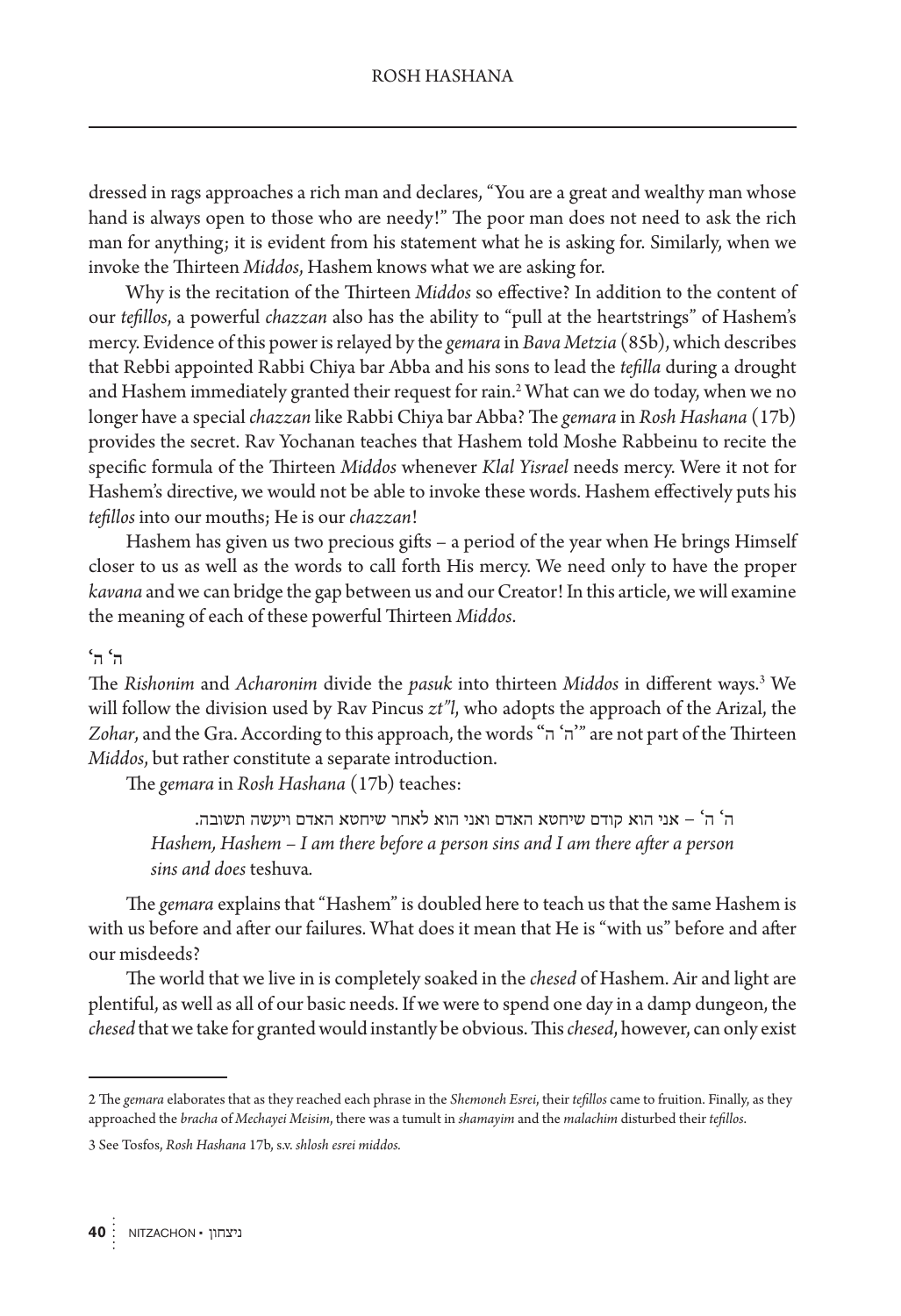naturally, *al pi din*, when we are free of sin.4 One sin is all it takes to nullify the natural order of *chesed*, without which we are not entitled to air to breathe or light to see. Hashem grants us life so that we can do *mitzvos*; if we do not follow His will, there is no reason for Him to keep us alive.

Our world is one of measure and limitations. Nothing is infinite, even *chesed*. Once we fail, there is no longer a measure of *chesed* left for us in this world. Hashem needs to reinvent *chesed* in order for us to survive after sin. To give us more chances, Hashem creates a channel of *chesed* from *Olam HaBa*, the world defined by infinite and unlimited potential. These channels are opened during the *Aseres Yemei Teshuva* and whenever we invoke the divine prescription for mercy – the Thirteen *Middos*. This is the true mechanism of *rachamim*. Through a *chesed* of Hashem, He forgoes the natural *din* and mercifully allows us to have more chances to do *teshuva*.

This is the meaning of the doubling of "Hashem." He is there to provide His *chesed* before we sin and He is there to keep us alive after the natural *chesed* should have been nullified.

#### **א-ל**

Throughout the Torah and *tefillos*, the name "*E-l*" connotes the awesome kindness of Hashem. People may perform wonderful acts of kindness, but no one will give away their bank account! Not so with Hashem; His *chesed* knows no bounds.

One of Hashem's greatest *chasadim* to us was giving us the Torah and the opportunity to do *mitzvos*. *Chazal* teach:

יפה שעה אחת בתשובה ומעשים טובים בעולם הזה מכל חיי העולם הבא. ויפה שעה אחת של קורת רוח בעולם הבא מכל חיי העולם הזה. *Better is one hour of repentance and good deeds in this world than the entire life of the World to Come; and better is one hour of spiritual bliss in the World to Come than the entire life of this world. (*Avos *4:17)*

The *Ba'alei Mussar* teach that if one could take all the pleasures of this world – the finest wines and choicest steaks, the feelings of bliss under the *chupa*, the elation after the birth of a child, the *nachas* at a grandson's Bar Mitzva, the sense of accomplishment when making a *siyum*, and the satisfaction at the completion of a new shul – and put them into a pill, that pill would not provide the pleasure of even one hour of "*koras ruach*" of *Olam HaBa*. Yet observance of the Torah and *mitzvos* is even greater than that! The Rambam writes (*Hilchos Teshuva* 9:1) that all *mitzvos* were given to us so that we could gain life in *Olam HaBa* through their fulfillment. Therefore, when the *mishna* writes that *teshuva* and *mitzvos* in this world are greater than life in *Olam HaBa*, we see that the impact of a single mitzva is infinite.

How great is the *chesed* of Hashem! Each second we wear *tzitzis*, each line of Torah we learn, and each act of kindness we do enables us to reach the greatest heights. This is the

*<sup>4</sup> Yalkut Shimoni, Yechezkel* 358*.*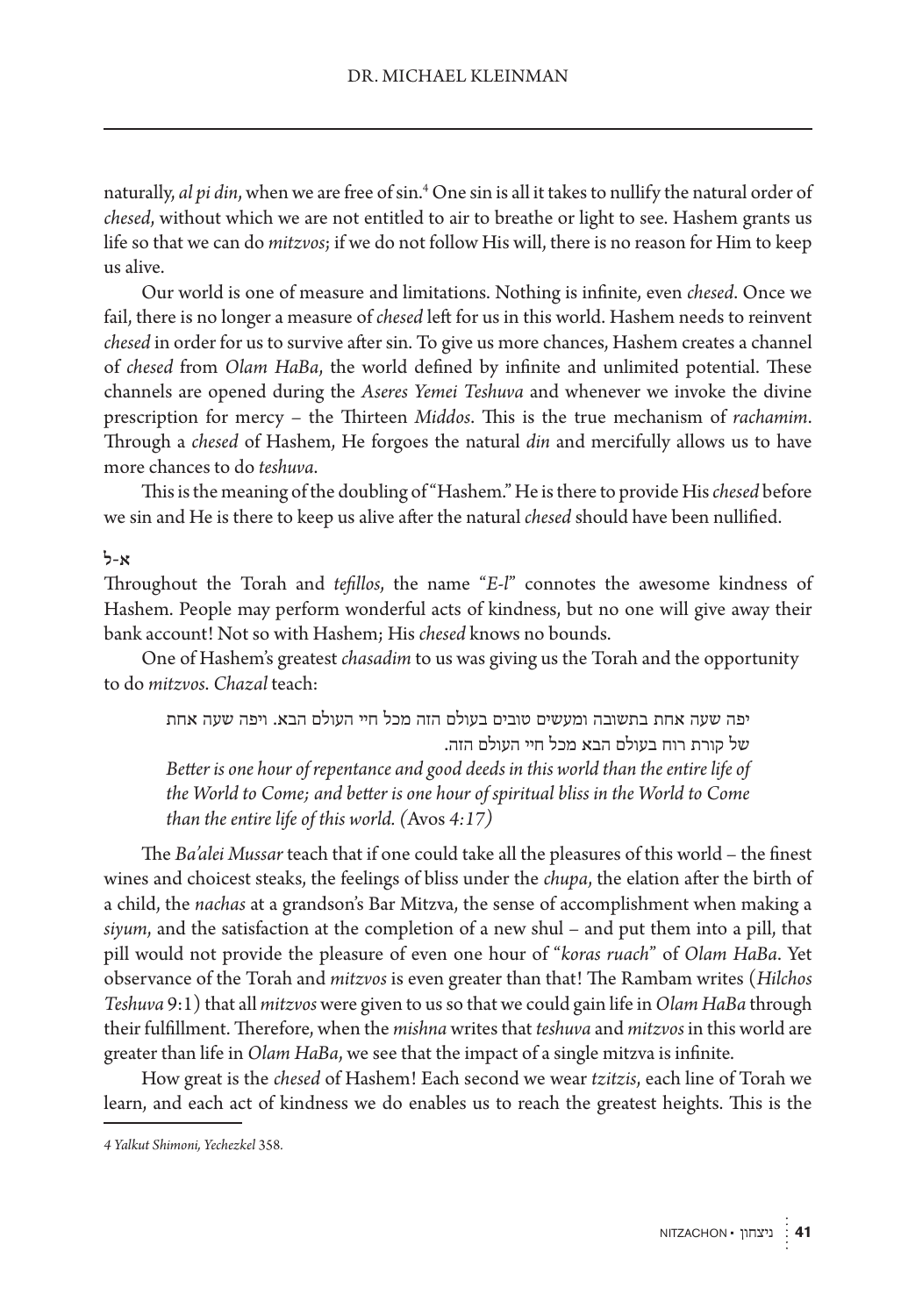*chesed* of Hashem that allows us to tap in to the unlimited potential of *Olam HaBa* and do *teshuva* in this world.

#### **רחום**

"*Rachum*" literally means "merciful" and represents the *Midda* of Hashem that shows His care for us. Despite His infinite greatness and our infinite lowliness, we believe that Hashem still cares for us and is intimately involved in our lives.5 Furthermore, Hashem not only cares for us, but also **feels** our pain.

To what can this be compared? Picture a man getting ready for Rosh Hashana in tremendous distress. However, he is not worried about the upcoming *Yom HaDin*, but rather finding the right tie to match his suit. Suddenly, a great *tzaddik* like Rav Yisrael Salanter stumbles upon the man, sees his distress, and inquires what is wrong. "Rebbe," says the man, "I'm in terrible trouble. I can't find the right tie to wear!" Rav Salanter would have great concern for this man, but he wouldn't be worried about his inability to find a tie. The two men are in two completely different places, sharing nothing when it comes to what is important. Not so with Hashem. Even though we are immeasurably farther from Hashem than the two men in our parable, Hashem actually feels our pain and shares our lowly concerns!

#### **חנון**

"*Chanun*" signifies Hashem's *matnas chinam*, 6 His limitless free gifts. The *midrash* (*Shemos Rabba* 45:6) teaches that when Moshe Rabbeinu went up to *shamayim*, Hashem showed him all of the different "storehouses," each for the benefit of a different deserving person. The biggest storehouse of all, however, was set aside for those who "Hashem gives to for free." The idea that those who are undeserving receive unlimited gifts from Hashem goes against our natural understanding. It is a purely divine *Midda*. 7

#### **ארך**

The *Midda* of "*Erech*" refers to Hashem's willingness to delay our punishment. When a person receives an injury, he feels it right away. If he is hit in the head or stabbed with a knife, he won't be able to continue going about business as usual. According to pure *Middas HaDin*, the act of one sin should be like a knife injury, which results in immediate pain, with the punishment being immediate removal from this world. But this is not how Hashem acts with us. Even though we are deserving of immediate punishment for our wrongdoings, Hashem extends more time to us to give us a chance to do *teshuva*.

<sup>5</sup> In contrast, the early philosophers believed that God was too great to be aware of the minutiae of this world; see *Kuzari* 1:1.

<sup>6</sup> See Rashi, *Devarim* 3:23, s.v. *va'eschanan*.

<sup>7</sup> I would further suggest that the translation of "*chinam*" as "limitless" also applies to the concept of "*sinas chinam*." Once one starts exhibiting the traits of *sinas chinam*, the negative possibilities and justifications are endless.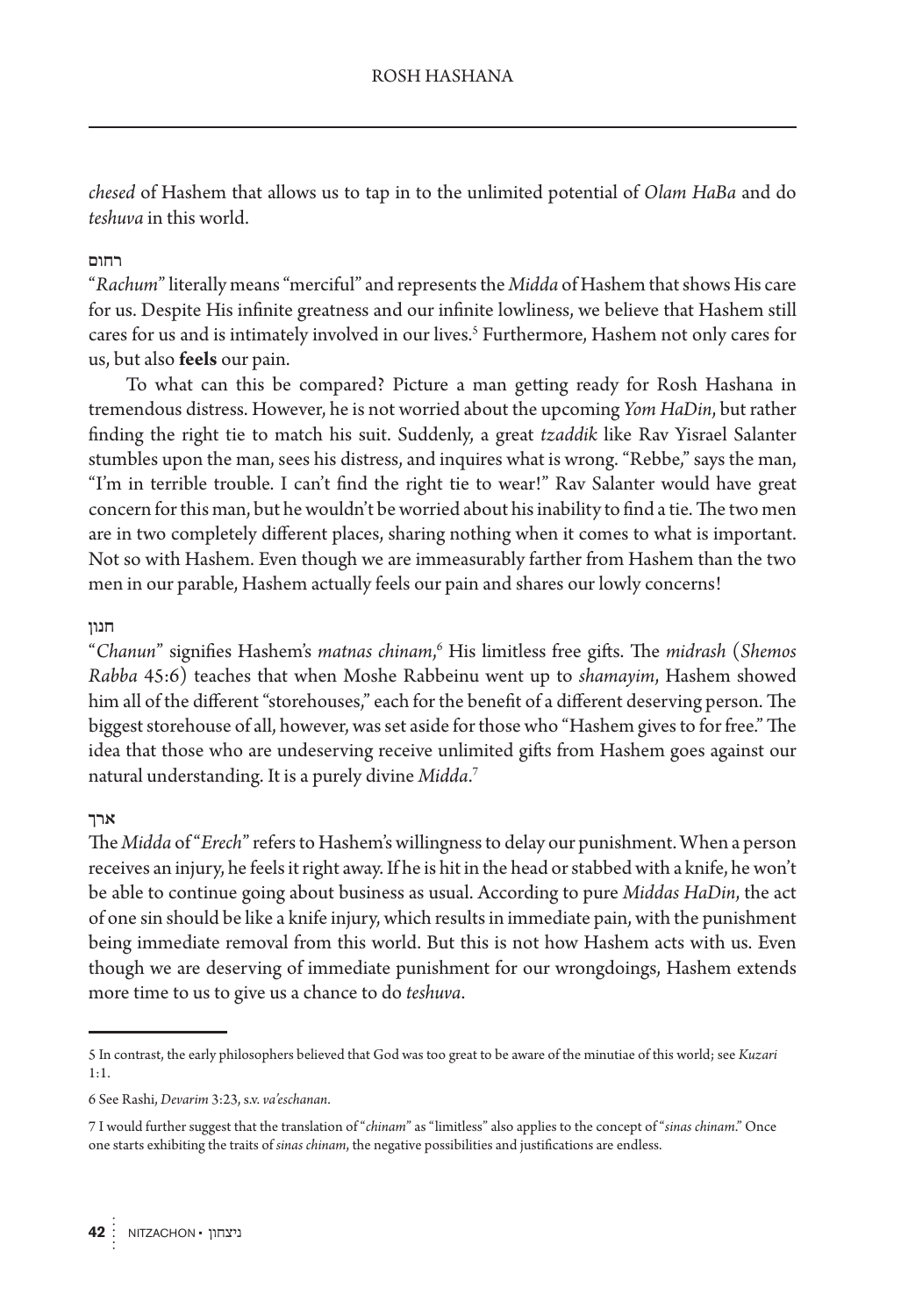#### **אפים**

This *Midda* is connected to the previous one. "*Erech*" reflects one reprieve from punishment, while "*Apayim*" reflects two more, making three altogether. Three of something creates a

*chazaka*, which means it continues indefinitely. Therefore, the connotation of "*Apayim*" is that Hashem extends his "*Erech*" forever.

#### **רב חסד**

Until now, we have discussed the boundless, otherworldly *chesed* of Hashem. But upon whom does Hashem shower this kindness? The word "*Rav*" means "multitude." Thus, "*Rav Chesed*" teaches us that Hashem does *chesed* to everyone. In this world, it is very difficult for one to treat each and every person with the highest level of kindness, but Hashem is different. Not only does He possess infinite *chesed*, but He also uniquely applies it to each and every individual.

#### **אמת**

We are not able to completely fulfill our desires in this world. For example, a father may want his son to be like Avraham, Yitzchak, and Yaakov, but this is not possible. In *Olam HaZeh*, we are not able to fulfill our true desires; we're not even able to come close. Hashem is different. He is the only being that is truly able to keep His word.

We ask Hashem to send down this special *emes* to us. Without drops of real *emes*, we would not be able to accomplish anything in this world.

#### **נוצר חסד**

There are many acts of *chesed* that a person desires and intends to do, but actually putting them into action is a different story. People dream of all the *tzedakos* that they would support if they had the money, but there are many millionaires in the world who do not give as much *tzedaka* as they could.

Hashem, in contrast, is "*Notzer Chesed.*" "*Notzer*" is related to the word "*tzinor*," "pipe," which the *chesed* travels through. We don't have the ability to translate all of our good thoughts into action, but Hashem can do so through the *midda* of "*Notzer Chesed*."

#### **לאלפים**

"*La'alafim*" literally means "to the thousands [of people]." This implies that Hashem somehow limits His gifts to this world. How did Hashem's *chesed* suddenly become restricted? When Hashem sends his basic and ubiquitous *chesed* to the world, everyone benefits equally. Moshe Rabbeinu and Pharoah both received the same gift of air to breathe; when it rains, the fields of both the *tzaddikim* and *resha'im* receive sustenance. The *notzer chesed*, however, is reserved only for the deserving, those who observe the *mitzvos*.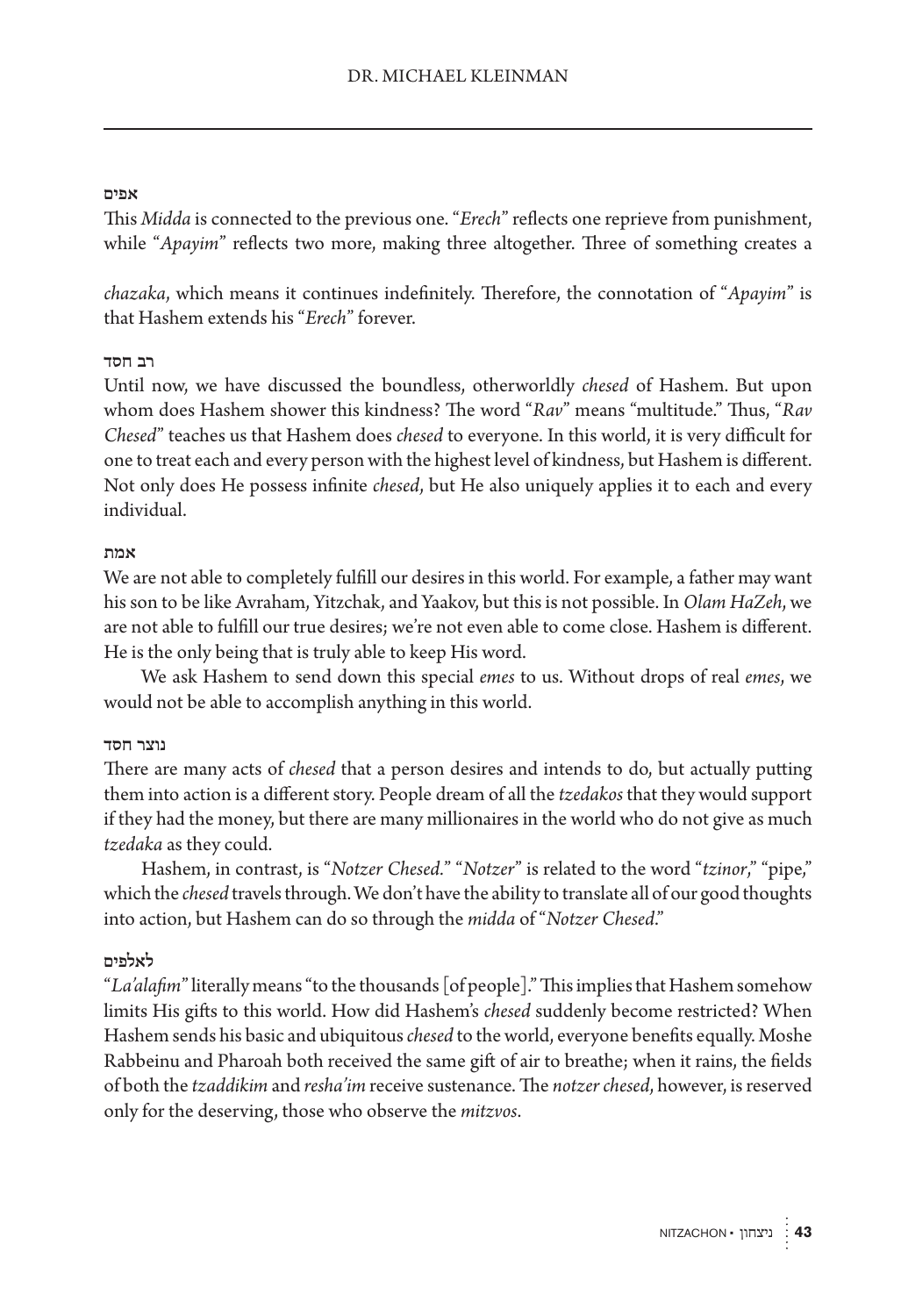#### **נושא עון ופשע וחטאה**

Hashem forgives *avon*, *pesha*, and *chata'ah*, each constituting a separate *Midda*. The *gemara* (*Yoma* 36b) explains that these refer to three types of sins. *Avonos* are done *b'meizid*, purposefully; *pesha'im* are performed out of *mered*, rebelliousness; and *chata'im* are done *b'shogeg*, accidentally. We can understand that Hashem can forgive the first two, despite the fact that they were performed intentionally. After all, in the cases of *avonos* and *pesha'im*, we know what we did wrong and we do *teshuva*. The real wonder is the fact that Hashem forgives the sins done *b'shogeg*. This is a true *chesed*, as these are wrongdoings that we don't even know about. They are actions that we don't consider to be sinful. Someone oversleeps *Shacharis* and says, "*Nu*, so I missed *davening*." Someone has a chance to do a *chesed* and passes up the opportunity, saying, "*Nu*, so I'll do it next time." These are sins that we don't even consider, let alone do *teshuva* for, yet Hashem forgives us. This is truly a powerful *Midda* of Hashem.

#### **ונקה**

"*V'nakeh*" means "and He cleans" and this *Midda* encompasses all of the previous *Middos*. The first twelve *Middos* set everything up, but they only take effect and are combined when "*V'nakeh*" is invoked. The final *Midda* makes it all real, actually erasing our sins and giving us a fresh start. This is the *tachlis* of reciting the Thirteen *Middos*.

#### **Conclusion**

The Thirteen *Middos* are a special gift from Hashem, a gift that we can use even in the most trying times. Although there are many more explanations of each of these *Middos*, I hope that the ideas presented here give the reader some points to focus on and serve as a springboard for a deeper understanding. May Hashem hear our *tefillos* and inscribe us all the *sefer chayim tovim*!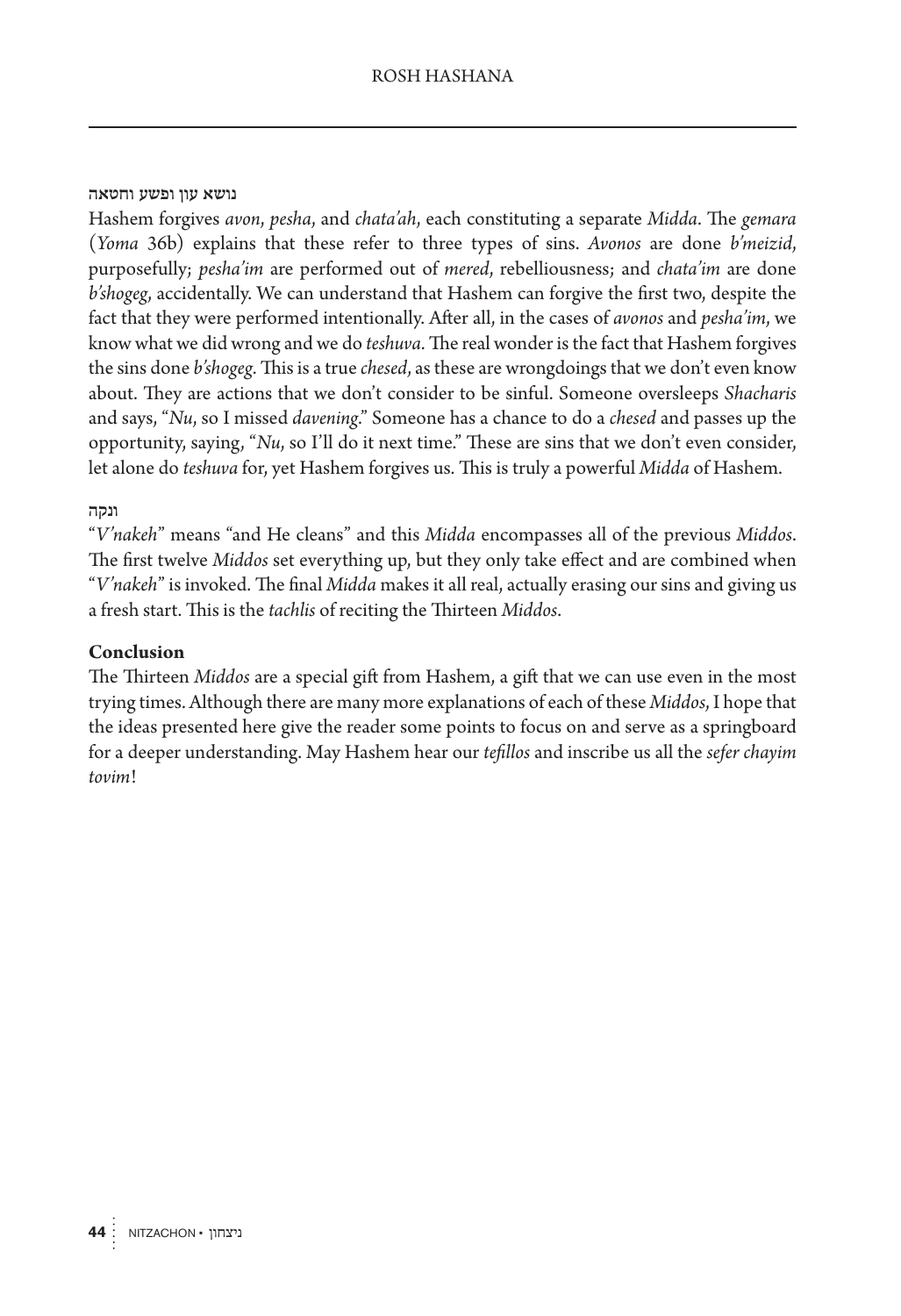## אשרי העם יודעי תרועה The Essence of Teshuva and Tefilla **ADIV PACHTER**

•

#### *Teshuva* **out of** *Simcha*

On Rosh Hashana, we do a *cheshbon hanefesh*, introspecting and reviewing our performance over the past year. There are two ways to do this. One can reflect out of *eimas hadin*, fear of punishment. Alternatively, one can cultivate a feeling of longing to be closer to Hashem, doing *teshuva* out of love for Him.

The *pesukim* describe that Ezra and Nechemia taught *Am Yisrael* how to act on Rosh Hashana:

ויאמר נחמיה...ועזרא הכהן הספר והלוים המבינים את העם: היום קדש הוא לה' א-להיכם. אל תתאבלו ואל תבכו, כי בוכים כל העם כשמעם את דברי התורה. ויאמר להם: לכו אכלו משמנים ושתו ממתקים ושלחו מנות לאין נכון לו, כי קדוש היום לאדנינו, ואל תעצבו כי חדות ה' היא מעזכם.

*Then Nechemia… as well as Ezra the Kohen, the scholar, and the* Levi'im *who were helping the people to understand, said to all of the people, "Today is sacred to Hashem your God; do not mourn and do not weep," for the people were weeping as they heard the words of the Torah. He said to them, "Go eat rich foods and drink sweet beverages and send portions to those who have nothing prepared, because today is sacred to our Lord. Do not be sad; the enjoyment of Hashem is your strength." (*Nechemia *8:9-11)*

Rav Yehoshua Rokeach, the second Belzer Rebbe, notes that considering the fact that Rosh Hashana is "*kadosh*," sacred, it seems that it is not even permissible to perform the *cheshbon hanefesh* of the day solely out of *eimas hadin.* Ezra and Nechemia warn us that sadness and fear should not be the motives to repent; rather, we should become closer to Hashem out of love, through happiness and a longing to establish a closer bond with Him.

> Adiv Pachter is a Real Estate Professional in Los Angeles, California. He has been a member of Adas Torah since 2010.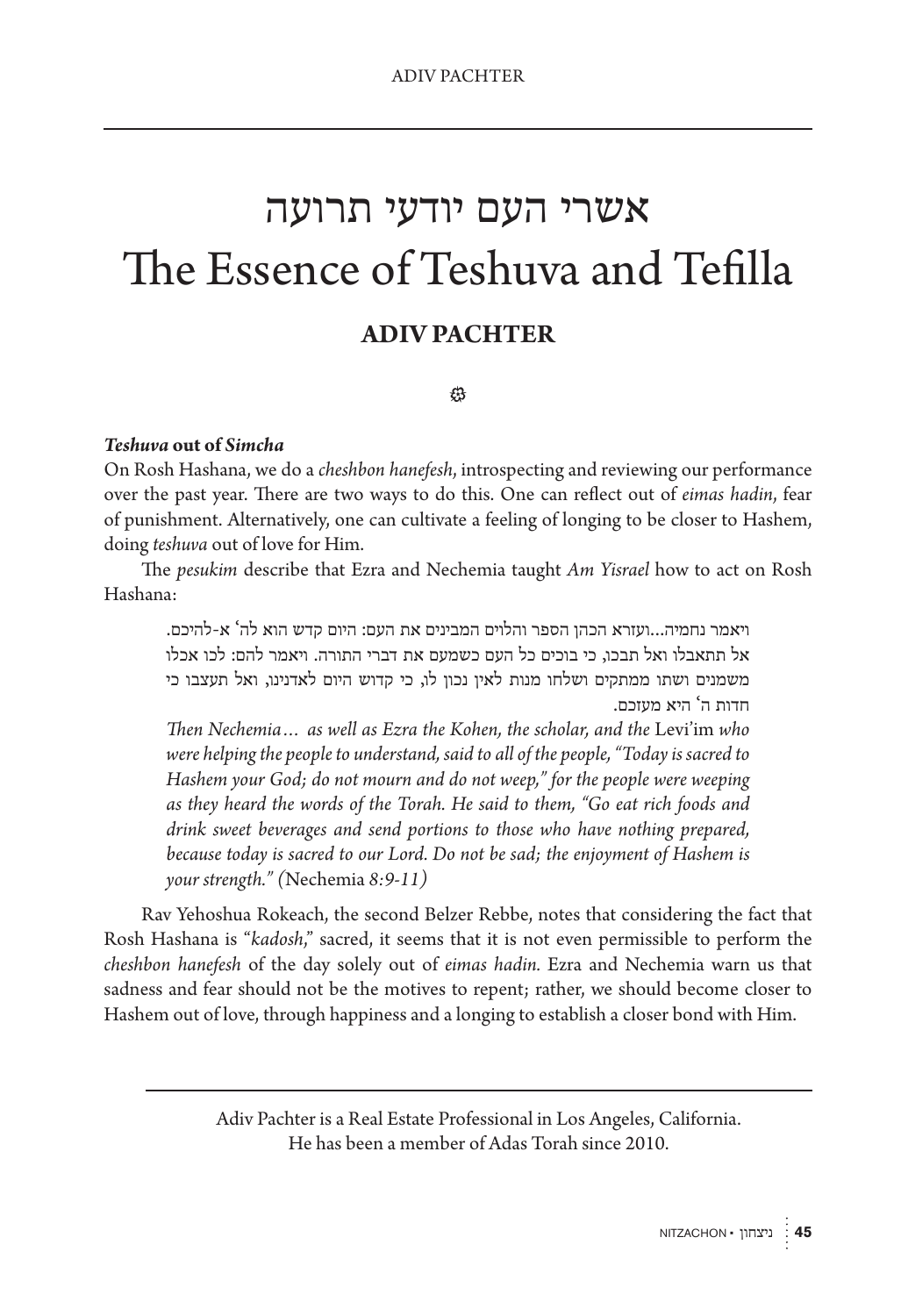The Belzer Rebbe uses this idea to explain *pesukim* familiar to us from our Rosh Hashana *tefillos*:

אשרי העם יודעי תרועה ה' באור פניך יהלכון. בשמך יגילון כל היום וצדקתך ירומו. *Praises to the people who know the shofar's cry; Hashem, by the illumination of Your countenance they walk. In Your Name they rejoice all day long and through Your righteousness they are exalted. (*Tehillim *89:16-17)*

The sounding of the shofar on Rosh Hashana is intended to arouse us to repent and repair our relationship with Hashem. Should we go about *teshuva* by feeling downtrodden, depressed, and sad? Certainly not! Dovid HaMelech is teaching us, says the Belzer Rebbe, that we must understand the real message of the shofar. The word "תרועה" is from the same root as "רעות," which means friendship. We are the "people who know the shofar's cry." We should approach our relationship with God as the ultimate friendship, through illumination, rejoicing and a state of exaltedness: "*B'ohr panecha yehaleichun… beshimcha yagilun*."

The Belzer Rebbe notes that there are even opinions that question the permissibility of saying "*Avinu Malkeinu chatanu lefanecha*" on Rosh Hashana. However, since we preface our remarks about the fact that we have sinned by stating that God is our Father, we show that we have the correct focus; our relationship with God is like that of a father and son, a relationship of love. Just as a father is quick to accept a wayward son, Hashem will be open to our supplications if we approach Him out of love.

My grandfather, Rav Yehoshua Lindenberg *zt"l,* pointed out that this is the message of the *pasuk* that we say at *Kol Nidrei:* "*Ohr zarua latzadik, u'leyishrei lev simcha"* (*Tehillim* 97:11). The members of the Jewish nation are "*tzaddikim*" and "*yishrei lev.*" Collectively and as individuals, we must live lives filled with *ohr* (light) and *simcha* (happiness); this is what defines a Jew, and this is how real *teshuva* is achieved.

#### **Teshuva out of Humility**

The *Sefas Emes* (*Drush L'Rosh Hashana* s.v. *Ashrei Ha'Am*) teaches us another lesson that we can learn from the *pasuk* "*Ashrei ha'am yode'ei serua.*" Noting, as we saw above, that the word "תרועה" is from the same root as "רעות," friendship, he adds that the word "תרועה" the word "תורה "and the letter "ע, "which is equivalent to seventy. This symbolizes the *shivim panim laTorah*, the seventy ways to explain the Torah. In order to have true *re'us*, we must internalize the lesson of the *shivim panim laTorah* – that every person in *Klal Yisrael* has a *chelek* in Torah; as long as one's path falls within the confines of *halacha* and leads to God, there is no one preferred path. In order to achieve the level of accepting the *derech* of others, it takes a great degree of humility.

Humility is also necessary for the success of our prayers. Remarking on the miraculous victory of *Bnei Yisrael* over Amalek, the *gemara* states (*Rosh Hashana* 29a):

וכי ידיו של משה עושות מלחמה או שוברות מלחמה? אלא לומר לך: כל זמן שהיו ישראל מסתכלין כלפי מעלה, ומשעבדין את לבם לאביהם שבשמים - היו מתגברים.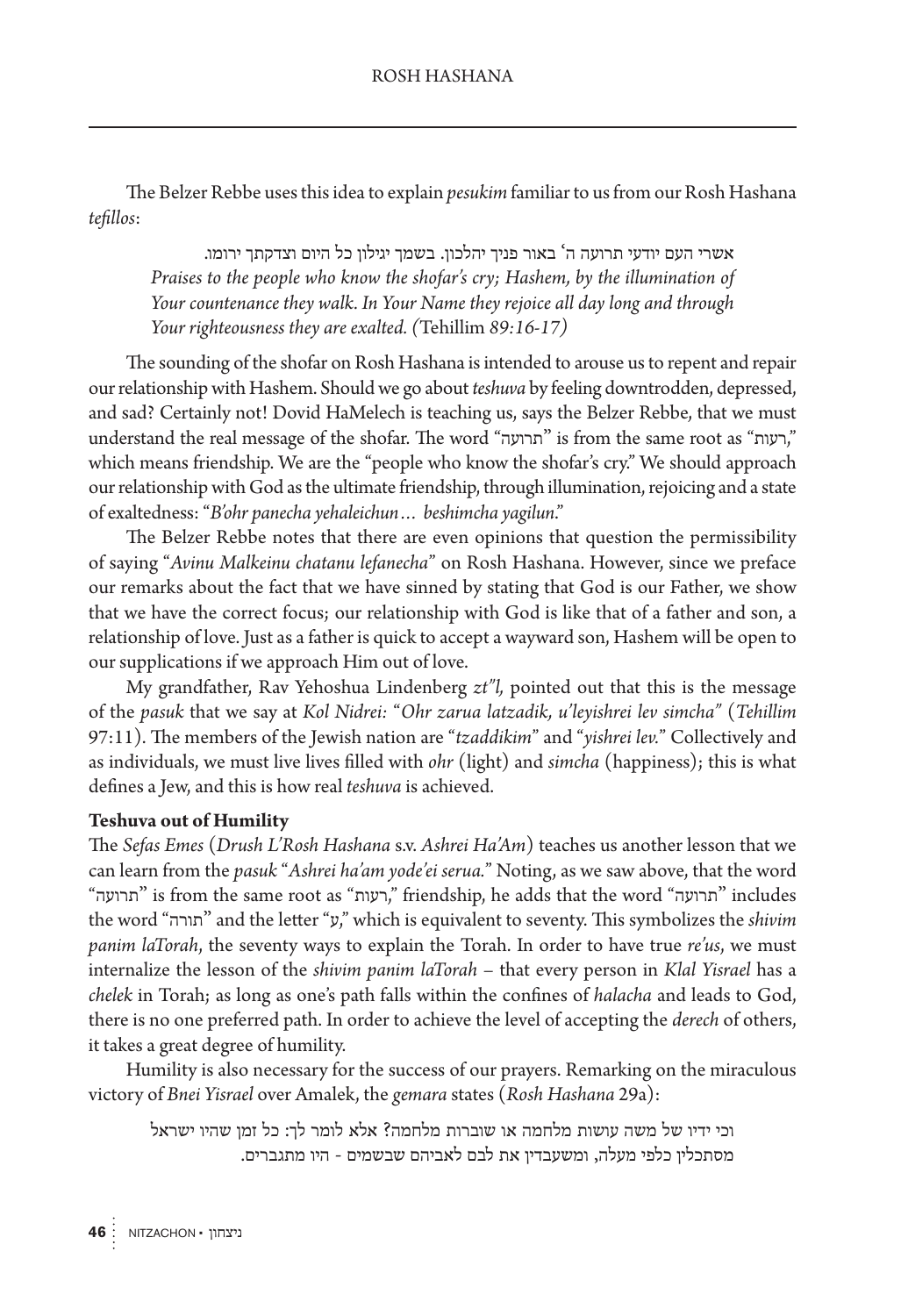*Is it so that the hands of Moshe conducted war? Rather, when the Jewish People look to* shamayim *and turn their hearts to their Father in Heaven, they succeed.* 

The *sefer Galgal HaChaim (Rosh Hashana* 29a*)* writes that Moshe Rabbeinu was a *gilgul* of Hevel. The root of the name Hevel is related to *hevel peh*. As such, the true strength of Moshe stemmed from his *koach hadibur,* his power of speech. Based on this, the *gemara* means: Did Moshe really use his hands to do battle? After all, Moshe garnered his true strength through his *koach hapeh.* The *gemara* answers that indeed, *Klal Yisrael's* strength and success results when we turn our hearts to Hashem and cry out in *tefilla*, our *koach hapeh*. 1

It is fitting that Moshe Rabbeinu, the most humble man in history, teaches us this lesson about maximizing our speech by channeling our *koach hadibur* through *tefilla*. It takes humility in order to put our full faith in Hashem and recognize that we need to beseech Him in prayer. We cannot approach God with arrogance.

The *Imrei Yosef* of the Spinker Chassidic dynasty discusses the *tefilla* that we say in *Musaf* on Rosh Hashana: "*Ki zocher kol hanishkachos atah hu mei'olam.*" This teaches us the principle that whatever mankind forgets, God remembers. The opposite is also true – whatever mankind remembers, God "forgets." The *Imrei Yosef* presents four possible scenarios. If a person does a good deed but constantly talks about how great a person he is for doing this act, flaunting his "holiness," Hashem "forgets" that this person did that good deed and acts as though it never took place. Similarly, if a person commits a sin but cannot help but recall his transgression and regret his wrongdoing, Hashem "forgets" that this person sinned and acts as though it never took place. Conversely, if a person does a good deed, but he is not haughty about it, "forgetting" that he even did this mitzva, God appreciates his attitude and remembers his good act *l'tova*. However, if man sins and it doesn't bother him one bit, if he goes about his day to day business without giving his sin any thought, God makes it His business to recall the sin. Humility is critical; we must make this trait a part of our very essence, as it is plays a pivotal role in our relationship with Hashem.

On Rosh Hashana, we are called upon to personalize our particular path, which enables us to reach God through humility and happiness, instead of arrogance and fear. May we all merit to truly understand and "know" the shofar's cry, so that we can experience the illumination of Hashem and rejoice in His Name all day long.

<sup>1</sup> Rashi (*Bamidbar* 31:8, s.v. *b'cherev*) writes that Bilam tried to overcome *Bnei Yisrael* by using our power of speech; for this reason, we defeated him by using his power of the sword.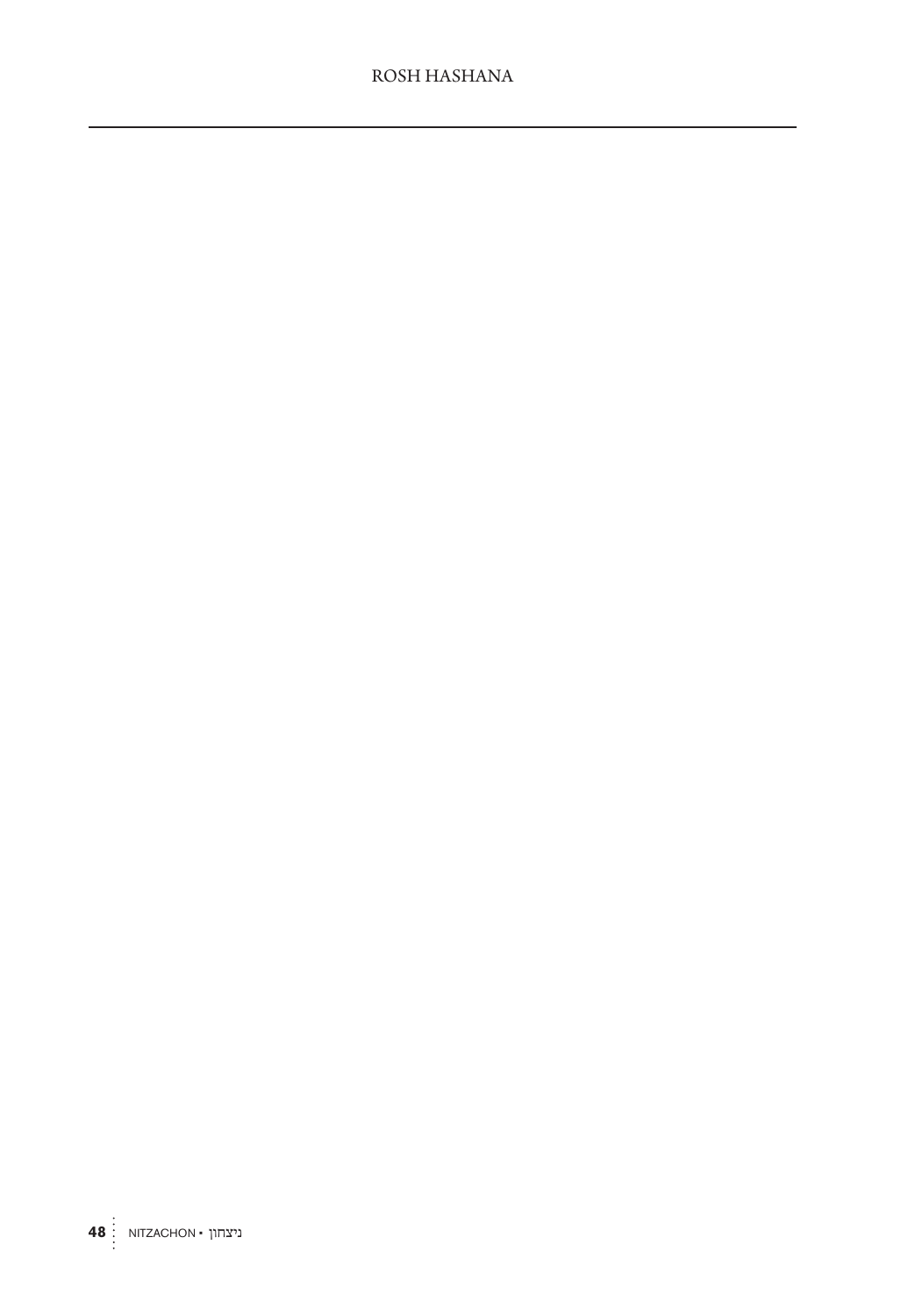# To Blow or to Hear: The Mitzva of Shofar<sup>1</sup>

#### **ASHER REVAH**

#### £ჭ

The *Rishonim* disagree about the nature of the mitzva of shofar. Is it a mitzva to **hear** the shofar or to **blow** the shofar? This *machlokes* logically relates to another disagreement regarding the proper text of the *br* shofar or to **blow** the shofar? This *machlokes* logically relates to another disagreement regarding the proper text of the *bracha* recited upon performing the mitzva – "*l'shmoa* 

In his introduction to *Hilchos Shofar*, the Rambam writes that one of the *mitzvos* discussed in this section is the command "בתשרי באחד שופר קול **לשמוע**," "To **listen** to the sound of the shofar on the first of Tishrei." In the first *halacha*, the Rambam writes:

 מצות עשה של תורה **לשמוע** תרועת השופר בראש השנה שנאמר יום תרועה יהיה לכם. *There is a mitzva from the Torah to hear the sound of the shofar on Rosh Hashana, as the* pasuk *says, "A day of blowing it shall be for you."*

The Rambam clearly understands that the mitzva is to **listen** to the sound of the shofar. In contrast, the *Smag* writes (*mitzvas assei* 42):

מצות עשה **לתקוע** בשופר בראש השנה *There is a positive mitzva to blow the shofar on Rosh Hashana.*

#### **The Rambam's Opinion**

The *Yom Terua* (*Rosh Hashana* 29a) notes a number of questions that can be asked about the Rambam's opinion. If the mitzva is only to listen to the sound of the shofar, why does the *ba'al tokei'a* have to have *kavana* to be *motzi* others, as the *gemara* requires? Their mitzva is to listen to him blowing; there is no need for the *tokei'a* to be *motzi* them! Furthermore, the *gemara* says that a

Asher Revah is a 9th grade student at Yeshiva Gedolah of Los Angeles. His family have been members of Adas Torah since 2005.

<sup>1</sup> Many of the ideas in this article are based on *shiurim* of Rav Meir Stern *shlita*.

<sup>2</sup> There are other variations of the *bracha* that are discussed by the *Acharonim*, such as "*al tekias shofar.*" In this article, my references to "*l'shmoa*" and "*l'tkoa*" are not meant to indicate that actual text of the *bracha*, but rather to the general concept that is emphasized in a particular authority's opinion.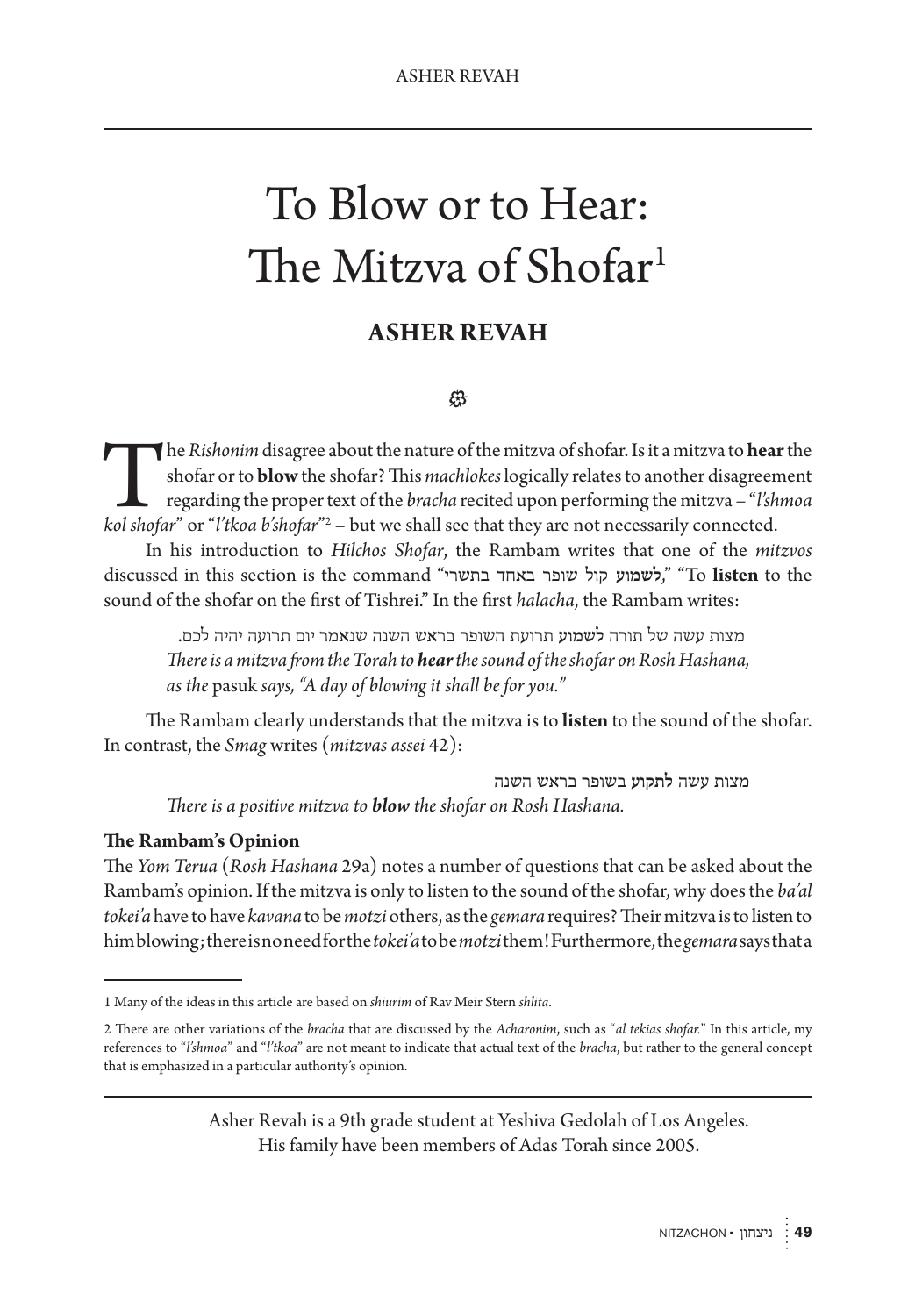mentally imbalanced person, a deaf mute, and a minor cannot be *motzi* other people in the mitzva. If the mitzva is to listen to the sound of the shofar, why do we care who blows it? In the end, the sound was heard.

The *Yom Terua* first suggests that in order to fulfill the mitzva of shofar, one needs to hear the shofar and blow the shofar at the same time.3 However, the *Yom Terua* concludes that this cannot be the opinion of the Rambam, since the Rambam states in his *Teshuvos* that "listening is enough to be *yotzei* the mitzva of shofar, not blowing." Clearly the Rambam understands that the mitzva of shofar is only to listen.<sup>4</sup>

The *Aruch LaNer* explains that the mitzva of shofar is not to listen to a blowing of a shofar, but rather to listen to a **blowing of mitzva**. When a *shoteh* or *katan* blows a shofar, they do not have *kavana* to fulfill the mitzva. As a result, a person listening to them is not listening to the sound of a mitzva, but rather the sound of a shofar. This is no different than listening to a trumpet. One is not *yotzei* his *chiyuv* to listen to the sound of the shofar until he hears the sound of a shofar being blown for the mitzva. The Chazon Ish says the same would apply to a person who blows a shofar but does not have *kavana* to be *motzi* someone. Although it is the sound of a mitzva for the *ba'al tokei'a*, for his friend, it is no different than a trumpet. Anyone who is not included in the *ba'al tokei'a's kavana* is not *yotzei* since he is not hearing the sound of shofar of mitzva.<sup>5</sup>

#### **The Smag's Opinion**

The Rambam (*Teshuvos* 51)<sup>6</sup> asks two questions on the opinion that the mitzva is to blow the shofar. First, if the mitzva is to blow the shofar, how is it possible for one person to blow on behalf of everyone? Whenever the Torah commands a mitzva to **do** an action, it is not possible to appoint a *shaliach* to perform it. Every person is required to personally perform the action. Thus, one person cannot take a lulav on behalf of the whole shul or eat matza to fulfill the mitzva for someone else. Similarly, if the mitzva is to **blow** the shofar, each person should be required to blow it on his own. Moreover, if the mitzva is to blow the shofar, it should not be necessary to actually hear the sound of the shofar. As long as one blew the shofar, he has performed the mitzva. However, the *halacha* is that if one did not hear the shofar, he has not fulfilled his obligation, even though he blew the shofar. Along the same

<sup>3</sup> See *Shu't Sha'agas Aryeh* (6), who maintains that the mitzva of shofar is to both blow and listen. Interestingly, *Siddur Rashi* says to say *l'shmoa* and *l'tkoa* in the same *bracha*: "*al tekias shofar l'shmoa kol shofar.*" Although the word "*l'shmoa*" is missing in the manuscripts of *Siddur Rashi*, it is possible that S*iddur Rashi* maintains that both are necessary.

<sup>4</sup> In addition, the Rambam questions the view of those who maintain that the mitzva is to blow, as we will see below. Clearly, the Rambam does not maintain that both blowing and listening are necessary. See, however, the *Emek Bracha*, who says that this is, in fact, the opinion of the Rambam.

<sup>5</sup> See the *Yom Terua* for a different approach.

<sup>6</sup> *Siman* 19 in some editions.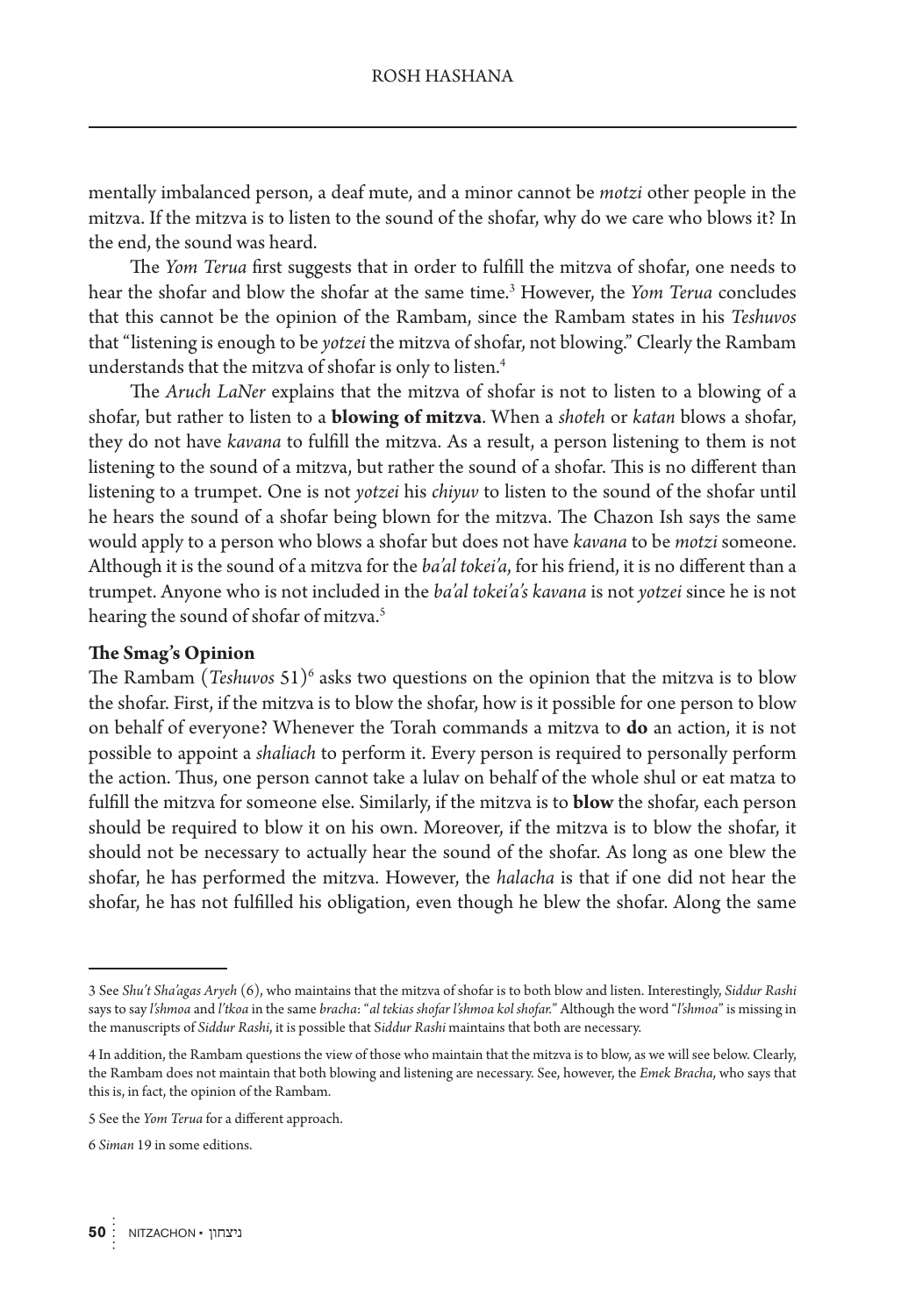lines, the *Behag7* quotes the *gemara* (*Rosh Hashana* 27a) that states that if one blows a shofar in a pit with his head above the pit, he has not fulfilled his obligation, since he only hears the echo of the shofar. If the mitzva is to **blow** the shofar, why is it necessary to hear the actual sound?

A third proof is brought by the Rambam in *Hilchos Shofar* (1:3). There is a difference between the mitzva of shofar and the mitzva of lulav.8 Whereas a stolen lulav may not be used because it is a *mitzva haba b'aveira* (a mitzva performed through an aveira), one may use a stolen shofar. The Rambam explains that the mitzva requires us to do something to the lulav – to shake it. The lulav is the *cheftza d'mitzva*, the object upon which the mitzva is performed, and such an object cannot be stolen. In contrast, the Rambam argues, the mitzva of shofar is not to blow the shofar, but to hear the sound that the shofar makes. The hearing of the sound is the actual mitzva, with the shofar serving only as an object through which the sound is produced. The problem of *mitzva haba b'aveira* only pertains to a *cheftza d'mitzva*, such as a lulav; it does not apply to a shofar, which is not the *cheftza*, but rather only the means of performing the mitzva.

The Rambam's proofs indicate that he understood the Smag to be saying that the mitzva is to perform an **act** of blowing, just as in the case of lulav the mitzva is to perform an **act** of shaking. However, it is possible<sup>9</sup> that even the Smag agrees that the mitzva is not to do an act of blowing, but rather to **produce a sound** of a *tekia*. It is more similar to the mitzva of Megilla, which is not to do an act of reading, but to produce the words. Thus, whereas the Rambam holds that the mitzva is to **hear** a sound, the Smag says the mitzva is to **produce** a sound.

According to this understanding of the Smag, we can answer the three questions of the Rambam and the Behag. How can one be *motzi* someone else? If the mitzva is to produce a sound, we can apply the regular rule of *"shomei'a k'oneh*" ("the one who hears is like one who speaks"), as we do in the case of Megilla. Although the mitzva is to read the Megilla, one

*<sup>7</sup> Quoted by Rosh in Rosh Hashana 4:10*

<sup>8</sup> The *Yerushalmi* (*Sukka* 3:1) states that a shofar of *Avodah Zarah* is kosher while a lulav of *Avodah Zarah* is *pasul*. The *Yerushalmi* gives the reason as the shofar you are *yotzei b'kolo* (that blowing of a shofar is only a way to produce or to listen to the sound of a shofar) while lulav you are *yotzei b'gufo* (the lulav is the *cheftza d'mitzva*). By lulav since you are having *hana'ah* from the object of the mitzvah you are not allowed to use it, but by shofar, where it is only a way of doing the mitzvah, not the object of the mitzva, it is not *hana'ah*. The *Bavli* argues (*Sukka* 31b) that since *mitzvos* are not *hana'ah* a lulav of *Avodah Zarah* is also kosher as you are not having *hana'ah* from it. The Rambam applies the distinction of the *Yerushalmi* to shofar *hagazul*. Shofar *hagazul* is kosher since there is no problem of *mitzva haba b'aveira* since *b'kolo yotzei*, it is not the *cheftza* of the mitzvah. Lulav, however, is a *mitzva haba b'aveira* as *b'gufo yotzei*, it is the *cheftza* of the mitzvah. The *Ra'avad* argues that the *Yerushalmi* quotes another reason for the distinction of shofar and lulav. According to what we assume to be the *Smag's* opinion, the *Smag* could hold like both opinions in the *Yerushalmi* and would not have to say the two answers argue in the *machlokes* of *Lishmoa* and *Litkoah*.(It would be quite interesting if it actually was a *Machlokes Amoraim*).

<sup>9</sup> It is *mashma* from the *Smag* as follows: He says the *bracha* is *litko'ah b'shofar,* to blow with the shofar, and not *litko'ah shofar,* to blow the shofar. Rabbeinu Tam, who we said holds that the *bracha* is on the action, the blowing, says the *bracha* is *al teki'as shofar,* on the blowing of the shofar, and not *al teki'as b'shofar,* on the blowing with the shofar.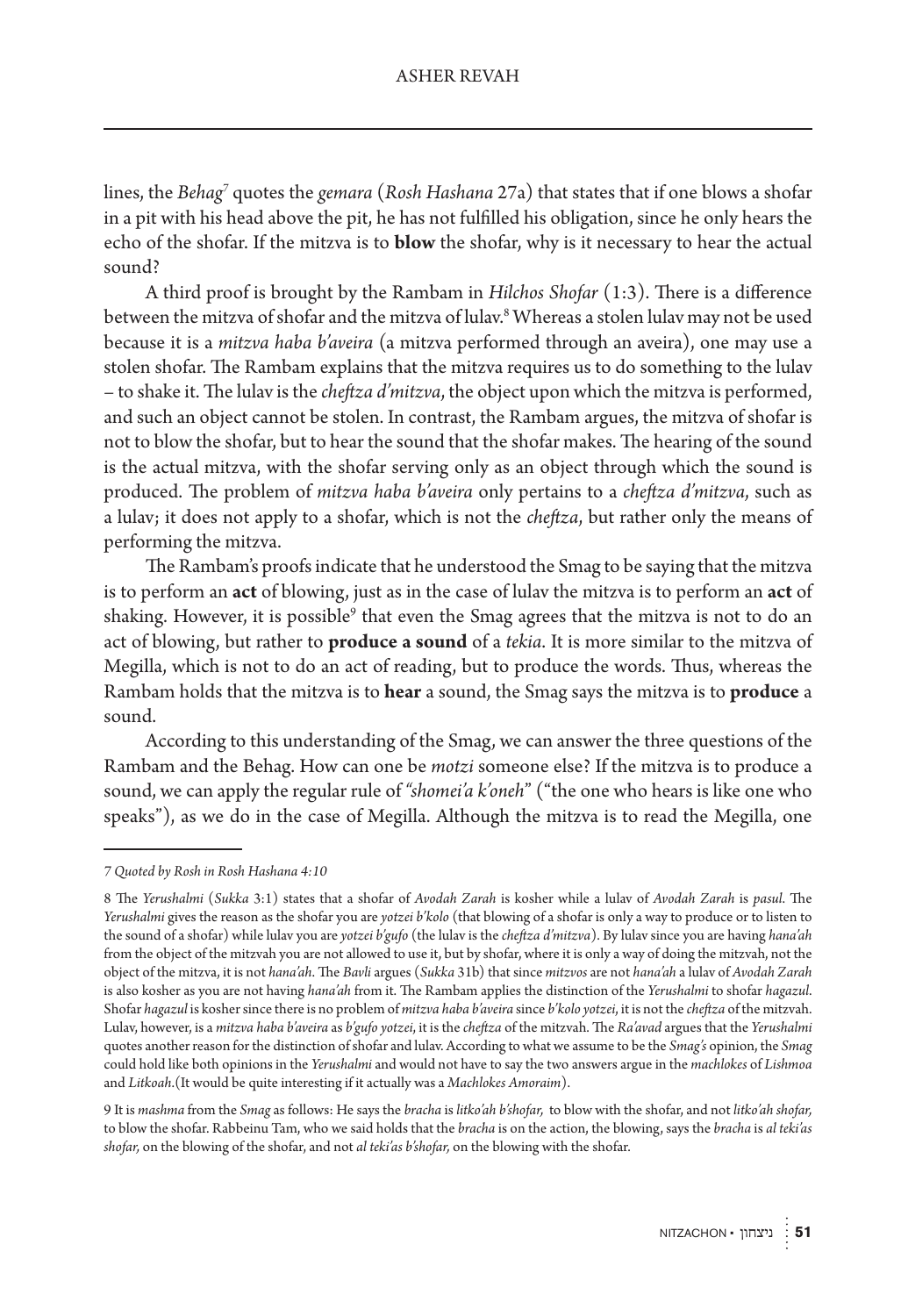person can read it for everyone and it is considered as if they all read it, based on the principle of *shomei'a k'oneh*. Likewise, in the case of shofar, one person can produce the sound and it is considered as if everyone made the sound.

Why is it necessary to hear the sound of the shofar? If the mitzva is simply to perform an act of blowing, this would certainly be a difficult question. However, if the mitzva is to produce a sound, one could argue that it is only considered producing a sound if one can actually **hear** it. The *gemara* in *Brachos* 15a states that even though the mitzva is to read *shema*, one is supposed to say it loud enough to hear it; according to some opinions, this is an essential component of the mitzva. It is not considered expressive reading if one does not actually hear it himself. It follows that in order for it to be considered as though one produced the sound of the shofar, one must hear it, and hearing an echo is not sufficient.

Why is a stolen shofar acceptable according to the Smag? If the mitzva is to do an act of blowing, then it should be exactly the same as the lulav. However, according to the Smag, the mitzva is to produce a sound, and the shofar is also only a means of producing the sound. It is thus still different than lulav, which is the *cheftza* of the mitzva.<sup>10</sup>

#### *L'Shmoa* **or** *L'Tkoa*

The *Smag*, who says that the mitzva is to **blow** the shofar/**produce** the sound, rules that the appropriate *bracha* for the mitzva is "*l'tkoa b'shofar.*" The Rambam, who says that the mitzva is to **hear** the shofar, rules that the *bracha* is "*l'shmoa kol shofar.*"11

The Rosh (*Rosh Hashana* 4:10) quotes the *machlokes* between the *Behag* and Rabbeinu Tam12 regarding the emphasis of the *bracha*. The *Behag* maintains that one should say the *bracha* of *l'shmoa*, while Rabbeinu Tam maintains that one should say the *bracha* of *l'tkoa*. 13

<sup>10</sup> See the Ra'avad on the Rambam *Hilchos Shofar* 3:1, which can answer the question on the *Smag*.

<sup>11</sup> This *machlokes* is found throughout the *Geonim* and *Rishonim*. The *She'iltos* (Rav Achai Gaon) maintains that the *bracha* is *l'tkoa*, although *Shibbolei HaLeket* cites from the *She'iltos* that the *bracha* is *l'shmoa*. There is some uncertainty about Rav Yehudai Gaon's opinion, but there are *teshuvos* from Rav Hai Gaon and Rav Natrunai Gaon that say to recite the *bracha* of *l'shmoa*. Rav Amram Gaon maintains that one should say *l'shmoa* (some argue and say he says to say *l'tkoa*). Rav Sa'adia Gaon says to say *l'shmoa*. The *Sefer Yerei'im*, *Smag*, *Smak*, and *Riaz* maintain that the *bracha* is *l'tkoa*. The *Shiltei Gibborim* states that the Rif maintains *l'tkoa*, although the *Or Zarua* and the *Shibbolei HaLeket* cite a *teshuva* of the Rif that states that the *bracha* is *l'shmoa* and Rabbeinu Yerucham also maintains that the Rif holds *l'shmoa*. The *Machzor Vitri* maintains that the proper text is *l'tkoa*. The *Ravyah*, *Or Zorua*, Rabbeinu Yerucham, *Abudraham* and *Leket Yosher* cite a *Yerushalmi* that says to say *l'shmoa*, but we do not have this *Yerushalmi* and it is seems that the Ramban and *Ba'al HaMaor* did not have it either (see *Korban Nesanel*, *Rosh Hashana* 2:10). Rav Yitzchak Ibn Gaius, *Ittur*, Riva, Ravan, Ramban, *Roke'ach*, *Meiri*, and *Shibbolei HaLeket*, *Sefer HaPardes L'Rashi, Shu't Tamim Deim*, *Sefer Tanya Rabbasi*, *Sefer HaParnes*, *Sefer HaChinuch, Mordechai*, *Orchos Chaim*, *Kol Bo, Abudraham*, Tashbetz, *Terumas HaDeshen*, Maharil, and *Leket Yosher* all maintain that the *bracha* is *l'shmoa*. Interestingly, the Ran in *Pesachim* says that the proper *bracha* is *l'shmoa* even though it seems that he holds that the mitzva is to blow. The *Tur* and *Shulchan Aruch* rule that the *bracha* is "*l'shmoa kol shofar.*"

<sup>12</sup> Also see *Sefer Hayashar siman* 340

<sup>13</sup> See the *Korban Nesanel,* who notes that this appears to contradict the Rosh's statement in *Pesachim* (1:10) that Rabbeinu Tam maintains that one should say *l'shmoa*. See *Hagahos Baruch Ta'am (Rosh Hashana*), *Hagahos Rav Baruch Frankel Teumim* (on the Rosh in *Pesachim*), and *Sdei Chemed* (*Rosh Hashana* 2:18).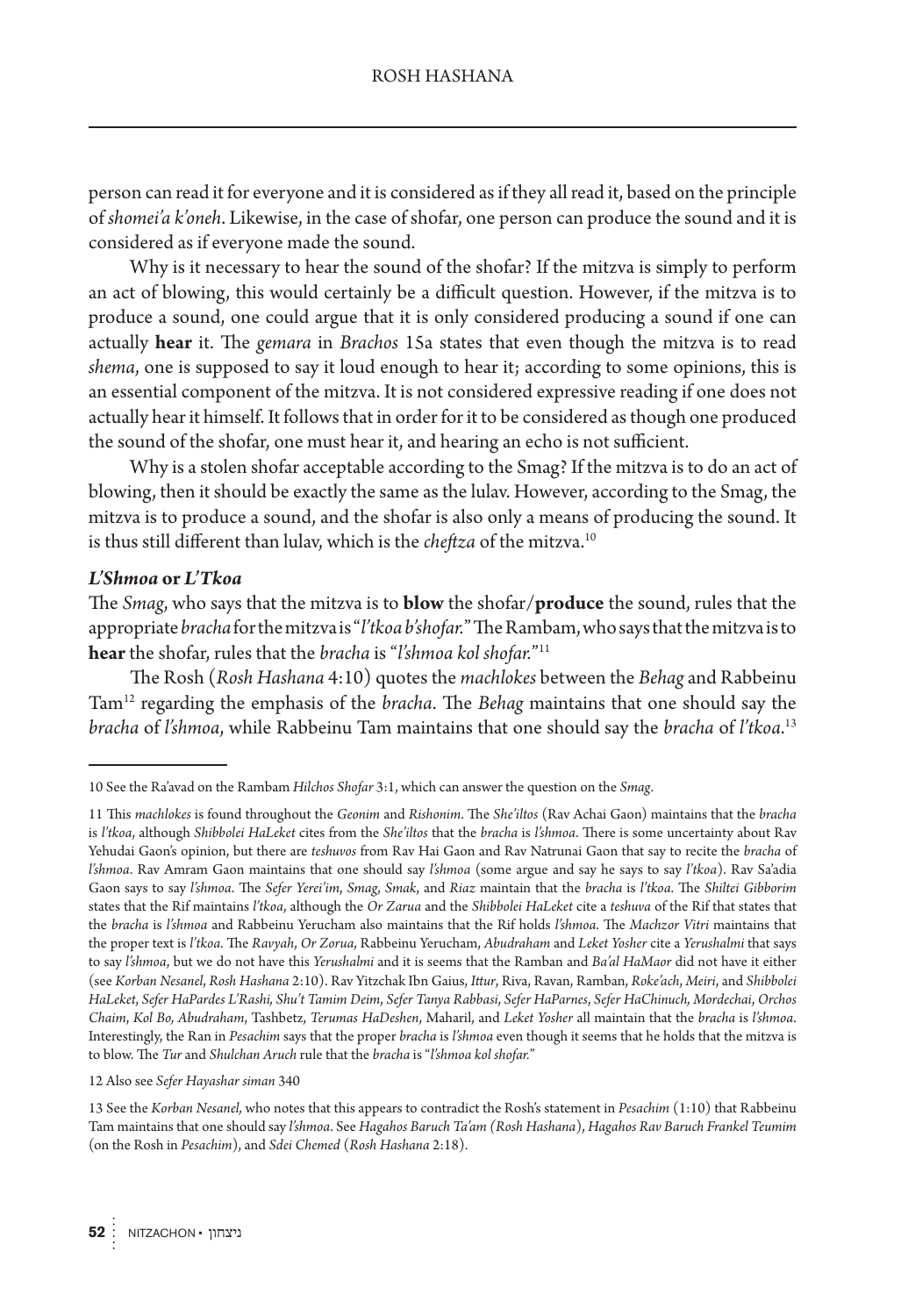#### ASHER REVAH

It would seem that the *Behag* sides with the Rambam, who holds that the mitzva is to hear the shofar, whereas Rabbeinu Tam holds like the *Smag* and maintains that the mitzva is *tekia*. However, in explaining his reasoning, Rabbeinu Tam writes that the reason we make the *bracha* of *l'tkoah* is that "מצותה גמר היא עשייתה," "the performance of the mitzva is the final part of the mitzva." This language is difficult to understand. If Rabbeinu Tam holds like the *Smag*, he should simply state that the *bracha* is *l'tkoa* because the mitzva is to blow the shofar. It thus seems that Rabbeinu Tam agrees with the Rambam that the mitzva is not the blowing, but rather the listening. If so, why does Rabbeinu Tam maintain that the proper *bracha* is *l'tkoa*?

The Rambam (*Hilchos Brachos* 11:8) discusses if one should recite a *bracha* upon building a sukka, which is a mitzva. The Rambam states a rule: any time one creates the *cheftza* of a mitzva but still has to do another action in order to perform the mitzva, he does not make a *bracha* on the making of the *cheftza* of the mitzva. Therefore, although building the sukka is a mitzva, since one must sit in the sukka in order to complete the mitzva, the *bracha* should be recited when one sits in the sukka, not when one builds it. However, if the making of the mitzva is the final step, the *bracha* is recited upon it. The Rambam explains that this is why one makes a *bracha* upon building a *ma'akeh*, a fence around a roof. The Rambam seems to be saying that the actual mitzva is not the building of the *ma'akeh*, but rather the **existence** of the *ma'akeh* on the roof. The building of the *ma'akeh* is only a *hechsher mitzva*, like the building of a sukka. Nevertheless, in this case, we recite the *bracha* over the *hechsher mitzva* because the actual performance of the mitzva does not entail any additional action. The *bracha* is always said on the last action, which in this case is the building itself.

This may be what Rabbeinu Tam is saying. He may agree with the Rambam's view that the mitzva of shofar is hearing the *tekios*. However, he holds that since listening is not an action, the *bracha* should be recited on the *hechsher mitzva*, which is the blowing, since this is the last action performed. The Rambam disagrees and maintains that this situation is not parallel to the case of *ma'akeh*. Regarding the mitzva of *ma'akeh*, there is no action at all; the mere existence of a *ma'akeh* is the mitzva. In contrast, in the case of shofar, one must listen to the shofar, and the *bracha* can be recited on the listening.

Accordingly, it seems that both Rabbeinu Tam and the Rambam agree that the mitzva is to listen to the shofar, but Rabbeinu Tam holds that one cannot make a *bracha* on listening, since it is not an action, and the Rambam believes that one can make a *bracha* on listening.

The Rosh discusses a case in which the person who recited the *bracha* was not able to complete the *tekios* and someone else had to take over. Does the new *ba'al tokei'a* have to recite a *bracha* before he starts blowing? According to the Rambam, the *ba'al tokei'a* is simply enabling the congregation to fulfill their obligation to **hear** the shofar, which they will now continue to do. Similarly, according to the Smag, the *ba'al tokei'a* is fulfilling the mitzva to produce a sound on behalf of everyone through *shomei'a k'oneh*, and they continue to fulfill this mitva. Thus, according to both the Rambam and the *Smag*, the new *ba'al tokei'a* would not have to recite a new *bracha*. However, if it is true that Rabbeinu Tam essentially agrees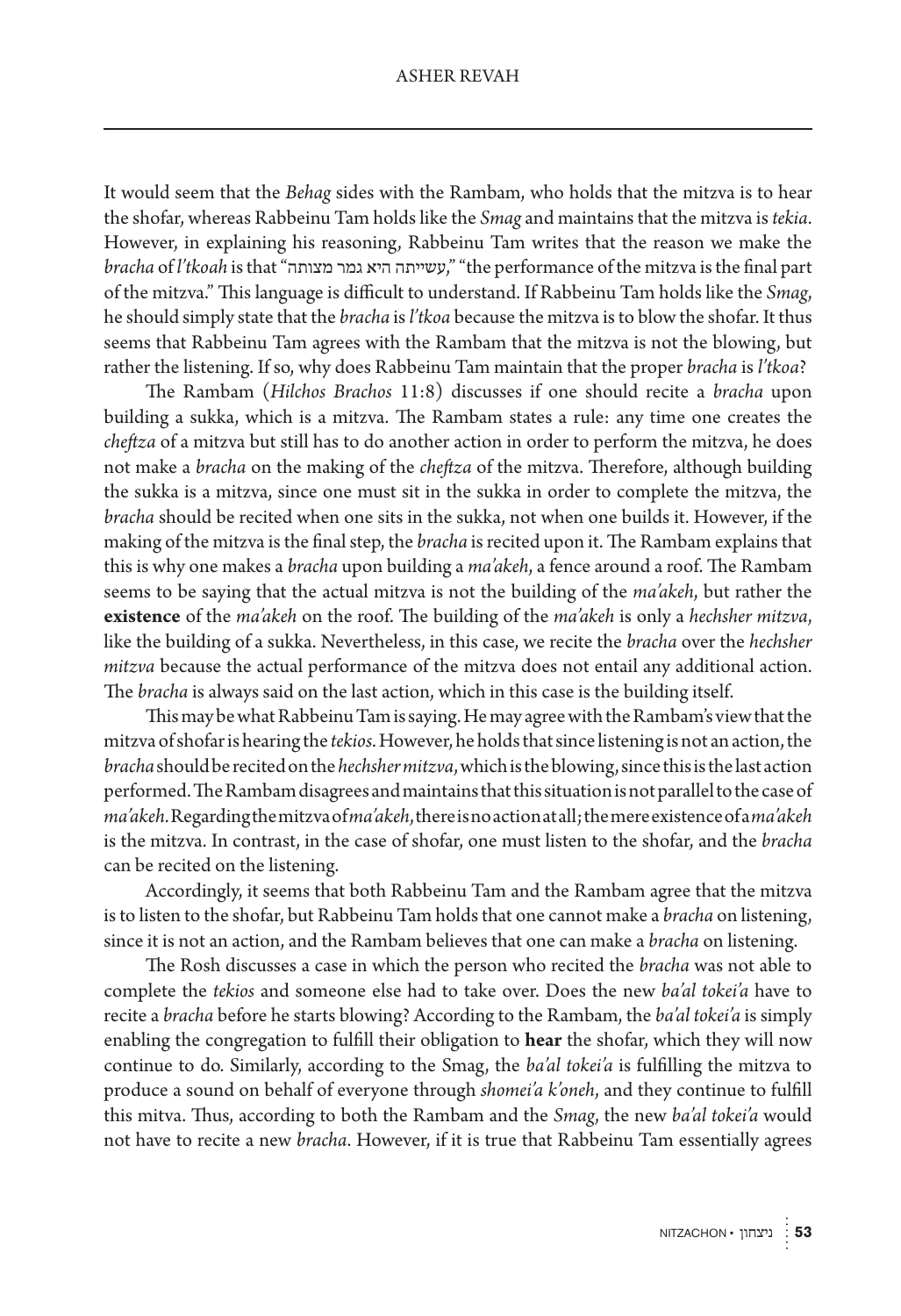with the Rambam that the mitzva is to hear the *tekios* but he maintains that the *bracha* is recited over the act of blowing, perhaps in his view the *ba'al tokei'a* does need to make the *bracha*. Since the *bracha* is recited over the actual blowing and only the *ba'al tokei'a* blows, perhaps only he needs the *bracha*.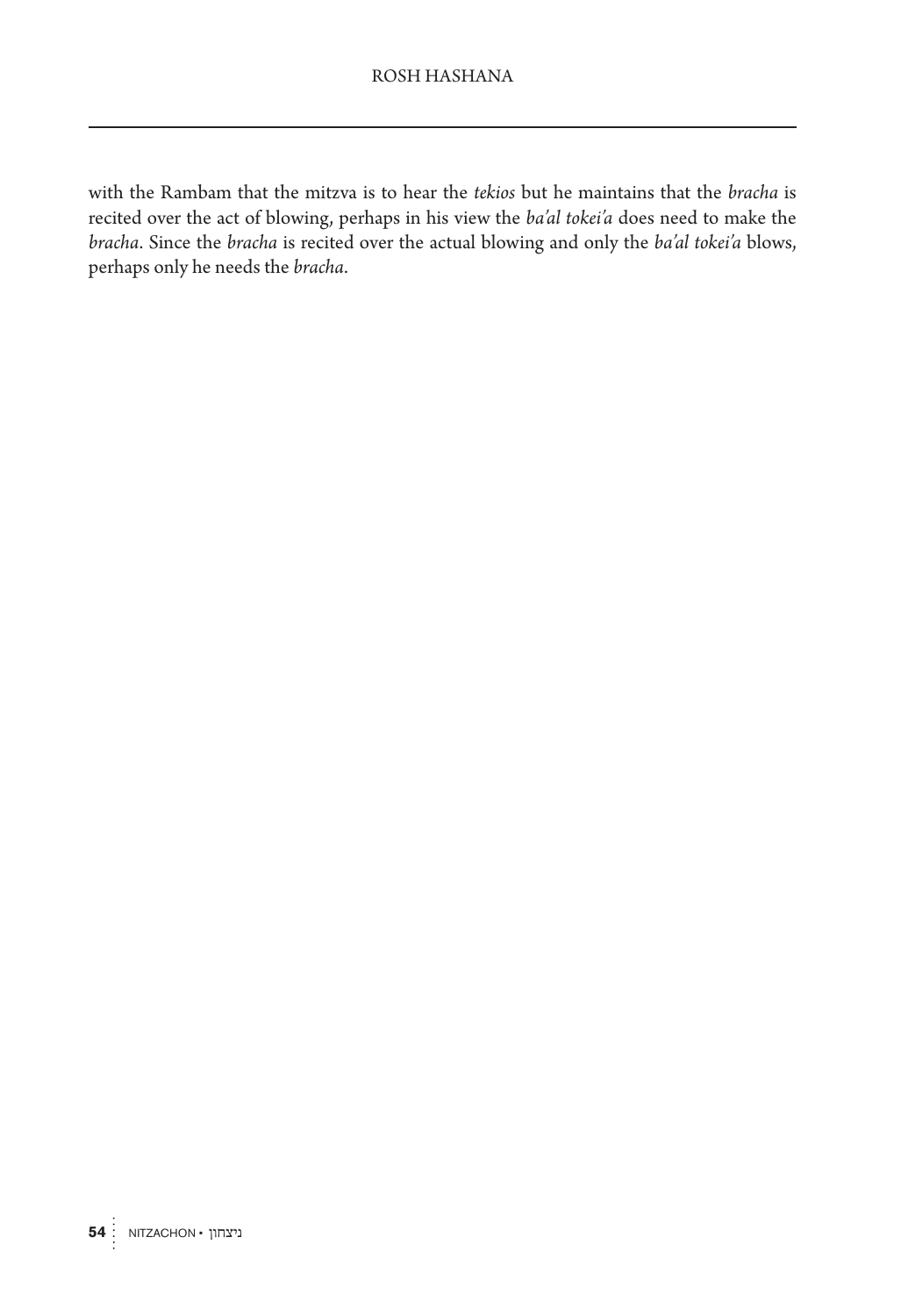## Is *Teshuva* Difficult or Is It Just Us?

#### **YITZI KEMPE**

#### •

s we prepare ourselves to stand before the *Ribono Shel Olam* on Rosh Hashana and Yom Kippur, we begin to contemplate our accomplishments and downfalls of the past year. Did we fulfill the goals we set out to fulfill? Or w Yom Kippur, we begin to contemplate our accomplishments and downfalls of the past year. Did we fulfill the goals we set out to fulfill? Or were we lax in our attitude, deciding to push off our ultimate mission?

We aspire to become ideal *ovdei Hashem*, but we often fall short of that goal and sin along the way. Hashem recognizes that human beings are not perfect and therefore provides us with the opportunity to repent for our sins through the process of *teshuva*. However, this process is often difficult, as it is challenging to come to terms with our shortcomings. *Chazal* understood this reality. Thus, although we should ideally repent on a daily basis, they encouraged us to place an added focus on *teshuva* during the month preceding Yom Kippur.

What is *teshuva* and why is it so difficult for us to perform? The word *teshuva* originates from the root "*shuv*," which means to return. A person returns to Hashem and leaves behind his past misdeeds. What is necessary in order to properly return to Hashem? The Rambam writes (*Hilchos Teshuva* 2:2) that there are four key components of *teshuva*: abandoning the sins by removing them from one's thoughts, deciding in one's heart never to repeat them, regretting having sinned, and confessing out loud. In the beginning of *Sha'arei Teshuva*, Rabbeinu Yonah enumerates twenty principles necessary in order to accomplish *teshuva*. The three most essential are abandoning one's sins, regret, and confession.<sup>1</sup> It is clear from both the Rambam and Rabbeinu Yonah that *teshuva* is a process entailing recognition of having sinned and a decision to change.

In his sefer *Sifsei Chaim* (vol. 1, p. 185), Rav Chaim Freidlander, the former *Menahel Ruchani* of the Ponevezh Yeshiva, explains why *teshuva* is such a difficult process. In completing *teshuva* properly, a number of obstacles arise. First, one might not recognize that anything was done wrong. Alternatively, one might be aware of his improper actions, but rationalize them as correct. Unawareness of sin prevents a person from regretting and repenting for his actions.

 The second obstacle, which stems from the first, is that once a person has sinned, he has a degree of *tuma*, impurity, within him. Rav Chaim of Volozhin (*Nefesh HaChaim*, *sha'ar* 1,

Yitzi Kempe is a third year dental student at UCLA. He has been a member of Adas Torah since 2012.

<sup>1</sup> Rabbeinu Yonah does not mention the commitment to never perform the sin again as a requirement of *teshuva*, as the Rambam does, instead viewing the decision not to repeat the deed as a result of abandoning the sin.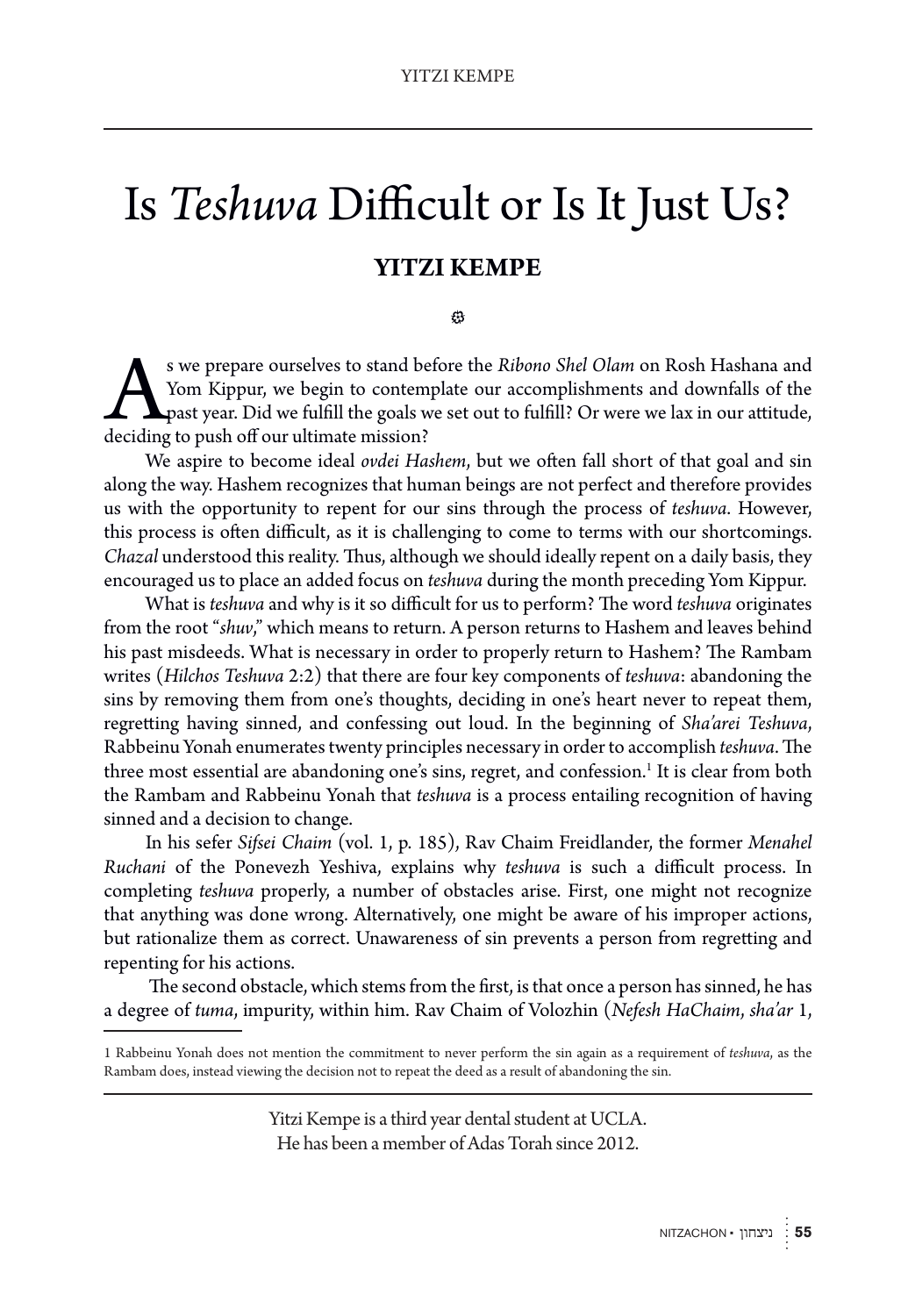ch. 6, in the note) quotes the *gemara* in *Yoma* (39a), which states that "anyone who spiritually defiles himself in this world spiritually defiles himself from above." A person who sins creates a level of *tuma* that surrounds him. The *Sifsei Chaim* explains that this is the meaning of the *mishna* in *Avos* (4:5), "*Sechar aveira aveira*," which teaches that the punishment for a sin is another sin. Committing sins creates a spiritual blockage in our souls and lowers our spiritual level. This increases our vulnerability to sinful temptations, in addition to preventing us from accessing greater spiritual heights and becoming closer to Hashem. Unless prevented, this can have a devastating cyclical effect, leading a person into the greatest depths of *tuma*. The Gra explains the *mishna's* statement (*Avos* 4:2), "*aveira gorreres aveira*," in a similar manner. A person's desire to sin increases the more involved he becomes in sin. Conversely, the performance of a mitzva ignites a heightened desire to continue to fulfill more *mitzvos*, amounting to a growing level of spirituality.

A tragic outcome of sinning is the establishment of a pattern of behavior, which is a third difficulty in the *teshuva* process. Repeated sinning depletes a person of a sense of guilt and warps his values. The loss of sensitivity to sin allows the person to function as if sinning is permissible. Indeed, the *gemara* in *Kiddushin* (40a) teaches, "*Avar aveira veshana, hutra lo*" – when a person repeats a sin despite the knowledge that he has transgressed a commandment, he loses his sense of guilt and no longer requires rationalization of the action before repeating the sin. The act of sinning has become neutralized and guilt-free, and therefore not something to be avoided. A pattern has been born.

Not only can a person who continuously sins think that everything is permitted, Rav Freidlander adds, but the act of pursuing desires may actually be viewed by the person as a mitzva. This is a masterful tactic of the *yetzer hara*, keeping us mired in our sinful ways and creating a fourth obstacle to repentance. For example, according to the Ramban, someone who engages in overly indulgent consumption of food at the Shabbos meal with the intention of fulfilling *kavod* and *oneg Shabbos* is actually in violation of the command "*kedoshim tiheyu*," "You should be holy" (*Vayikra* 19:1). Someone who wrongly thinks that he is involved in a mitzva will have an extremely difficult time repenting.

We may add a fifth reason that a person who sins will have a difficult time repenting. When a person sins, there is no outward expression of punishment. A lightning bolt does not come down from Hashem to inform him of the sin. The absence of immediate consequences for his actions may fuel the erroneous rationalization that his sin was not a serious transgression. In reality, however, the punishment lays in store for him and he will eventually have a rude awakening.

One transgression that does not fit this model is *lashon hara*. During the years that *Bnei Yisrael* traveled in the desert and during the Temple era, there was an outward divine expression of punishment for *lashon hara* – *tzara'as*. The punishment of *tzara'as* was a clear demonstration of Hashem's disapproval of speaking *lashon hara*, immediately propelling the person to initiate the *teshuva* process by seeking out a *kohen* and remaining outside of the city to determine his status.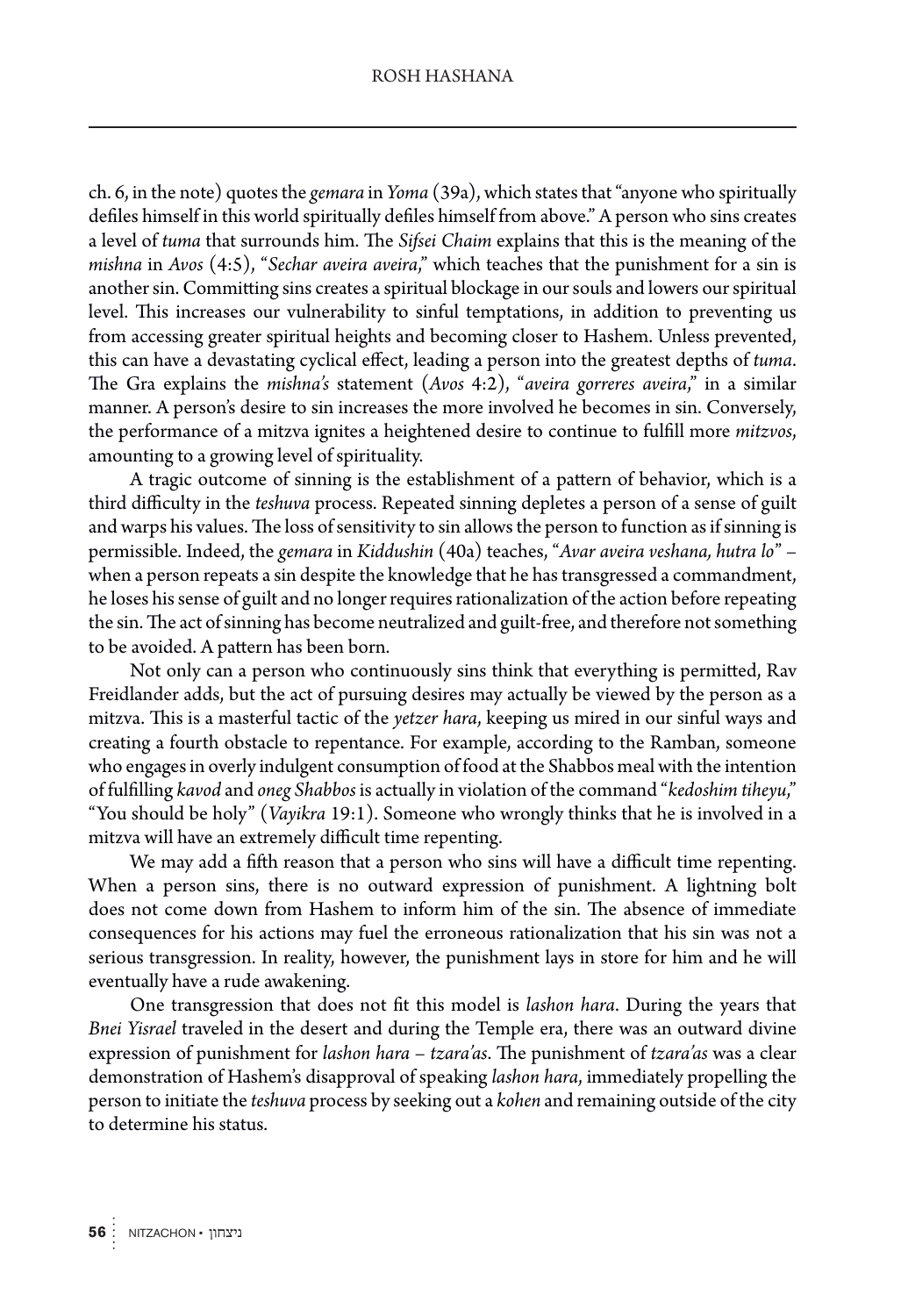Why was the punishment of *tzara'as* the only manifestation of outward divine punishment? When one sins by speaking *lashon hara*, he overlooks the potential embarrassment that speech can cause another person. A simple comment about a person can dramatically damage his reputation. Applying the principles discussed by Rav Friedlander, one can rationalize *lashon hara* in several ways. He may say, "I am not transgressing. I am merely speaking and not inflicting physical harm. I always speak *lashon hara*. In fact, I am trying to do a mitzva by warning people about this person!" The *yetzer hara* has convinced him that he is acting properly by sinning. Hashem warns the gossiper about the extreme consequences that mere words can have on their subject by afflicting the speaker with *tzara'as*, leading to his repentance through Hashem's mercy. Hashem sends him warnings through his house, clothing, and eventually his body. He is then sent to a *kohen*, who teaches him the way of Aharon HaKohen – to love *shalom*. The *kohen* sends him out of the city, where he ceases to engage in his daily activities and instead contemplates his actions and reevaluates the way he lives his life. This is a process of *teshuva* through the recognition of sin. Only when the gossiper finally realizes that he has sinned can he bring a *korban* to come closer to Hashem and confess his sins. Hashem provides him with this opportunity to do *teshuva* and change the way he lives his life by sending him the sign of *tzara'as*, which arouses him from his rationalizations.

Unfortunately, due to the *yeridas hadoros* and our inability to see Hashem's hand in everything that occurs in our lives, it is difficult to recognize our mistakes and faulty rationalizations, and *teshuva* is thus very difficult for us. If we try to view everything in our lives as a message from Hashem, consider our actions and motivations carefully, and think about how we can become better *ovdei Hashem*, we will then be able to understand that *teshuva* is really very simple!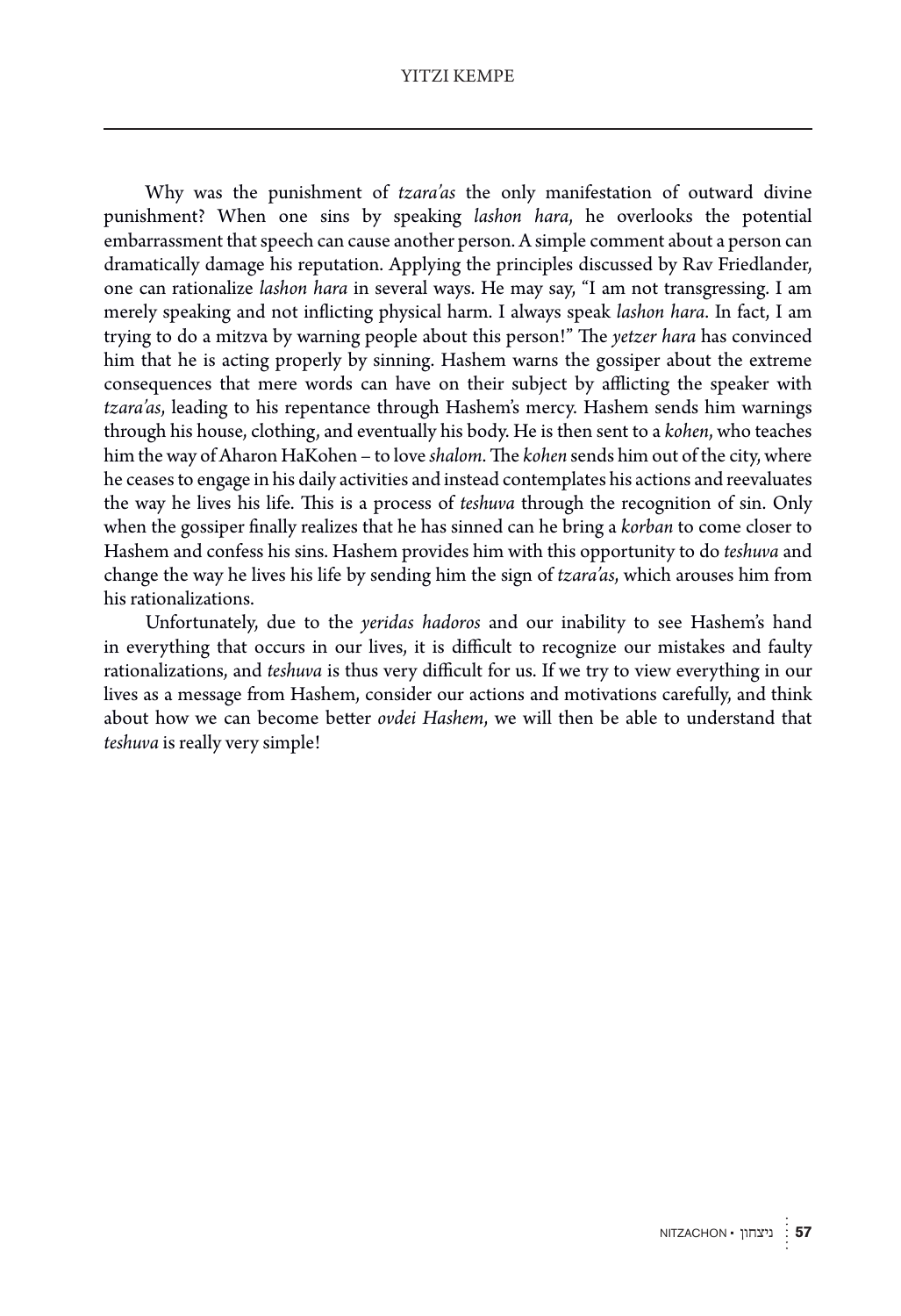#### ROSH HASHANA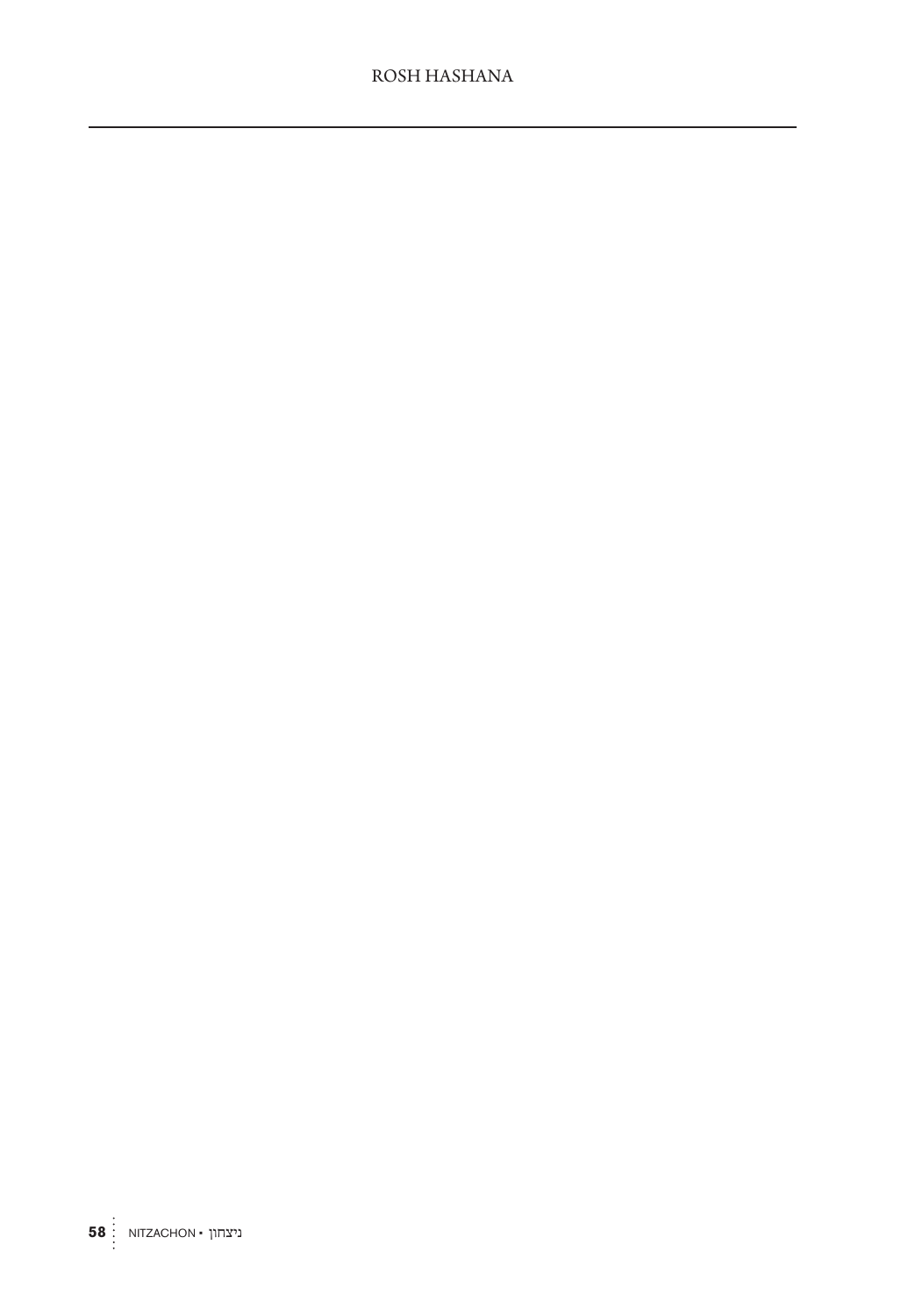## The Purpose of *Bakashos* in *Tefilla*  According to Rav Soloveitchik **EITAN TASHMAN**

•

*efilla* is one of the focal points of Rosh Hashana and Yom Kippur, and it is a staple of our religious life. However, the common understanding of *tefilla* – specifically the *bakashos*, or petitionary prayer – raises a n religious life. However, the common understanding of *tefilla* – specifically the *bakashos*, or petitionary prayer – raises a number of philosophical difficulties. After all, we are davening to the Omniscient Being. Why does He need our supplications to know what is best for us? He knows everything before we say a word! Moreover, as modern science has advanced over the past few hundred years, we are more aware than ever that the world works in a causal fashion; the confidence in cause and effect is the basis of all science. The deeper we inquire into the world, the more we see that things exist and change because of a set of rules. For example, we understand that people live longer nowadays because of the vast improvements in medical care, such as the discovery of antibiotics. When we turn to Hashem in prayer and ask for His intervention, are we expecting Him to fulfill our requests without a naturally apparent cause?

There are a many models of *tefilla* presented in the wide range of Jewish philosophy. In this piece, we will focus on the model developed by a modern-day thinker and *gadol*, Rabbi Yosef Dov Soloveitchik, as presented in a collection of his essays, *Worship of the Heart*. 1

Rav Soloveitchik explains that people often ask these questions because they misunderstand the main purpose of *bakashos* in our prayers. Many people assume that we ask for things from God so that He will respond and fulfill our requests. Rav Soloveitchik claims, however, that even when prayer is not answered, it can still achieve its primary effect. As he puts it, "Acceptance of prayer is a hope, a vision, a petition, but not a principle or a premise. The foundation of prayer is not the conviction of its effectiveness" (p. 35). If the main objective of petitionary prayer is not necessarily to fulfill our wants and wishes, then what is its point?

Rav Soloveitchik provides an explanation of petitionary prayer that goes to the heart of what we are trying to accomplish in life. The primary goal of *tefilla* is not to get what we want,

1 Toras HaRov Foundation (2002).

Eitan is assistant to the manager at Triumph Real Estate Management Company. He has been a member of Adas Torah since 2005.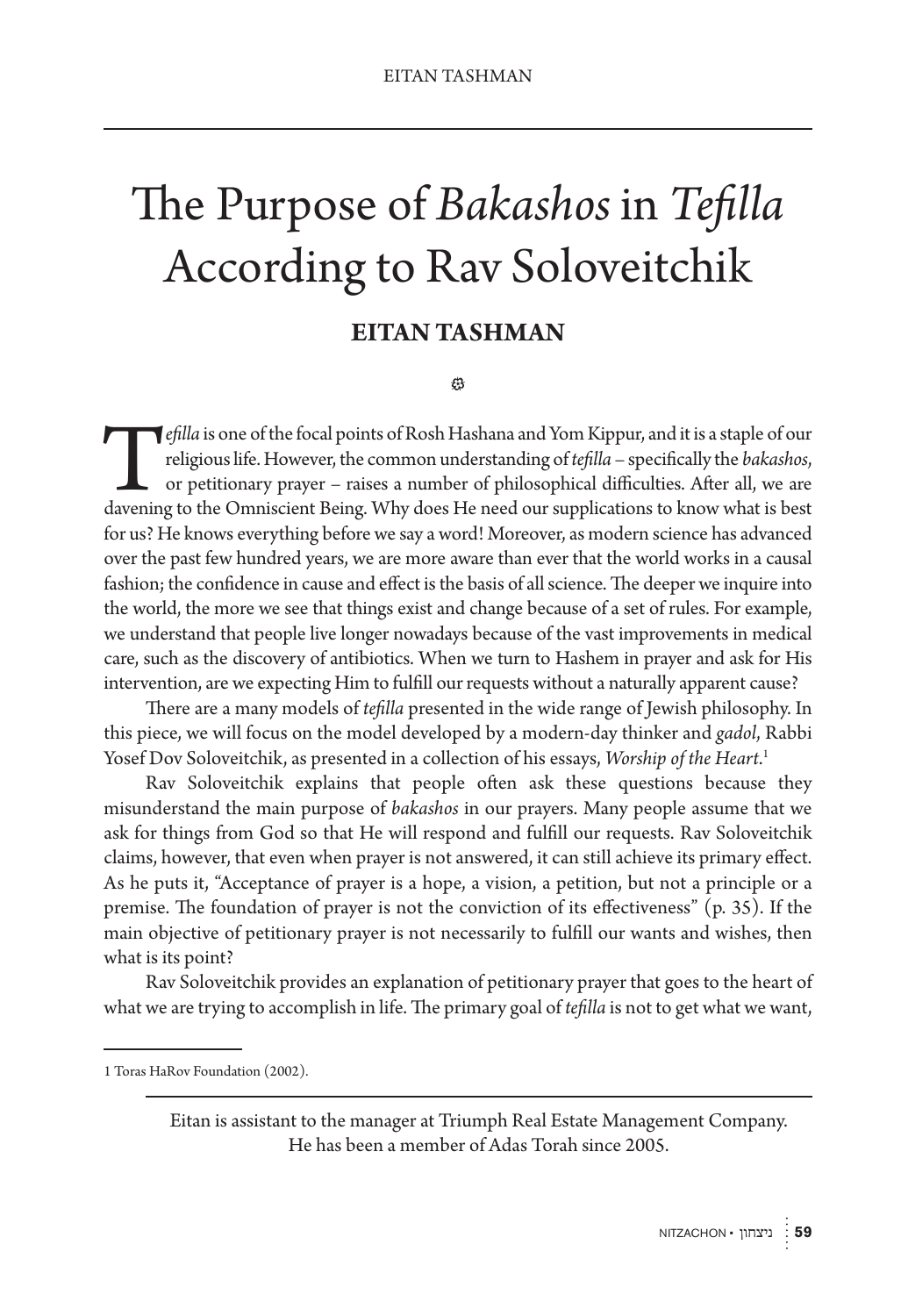but rather to develop a relationship with *HaKadosh Baruch Hu*. We develop that relationship by recognizing that He hears our prayers and is ultimately responsible for our lives. Petitioning Him serves as a catalyst for reinforcing our faith that the things we need and want all ultimately come from Him. As Rav Soloveitchik succinctly explains, "The basic function of prayer is not its practical consequences but the metaphysical formation of a fellowship consisting of God and man" (ibid.). While the form of *tefilla* seems to indicate that we are only concerned with what we will get from Hashem, on a deeper level, *tefilla* is really about developing an intimate relationship, *dveikus*, with Hashem. We pray not to inform God of our troubles, nor to manipulate Him, nor necessarily with the expectation that He will grant our requests, but primarily to garner a deeper and closer relationship with Him.

In our day-to-day lives, it is difficult to feel a close relationship with Hashem. However, through *tefilla*, we have the opportunity to feel Hashem's presence and thereby connect to Him in ways in which we are often unable to during the rest of our day. This is, in fact, our primary objective in life, as Dovid HaMelech teaches:

אחת שאלתי מאת ה' אותה אבקש, שבתי בבית ה' כל ימי חיי. *One thing I have asked of Hashem, that which I request – that I sit in the house of Hashem all the days of my life. (*Tehillim *27:4)*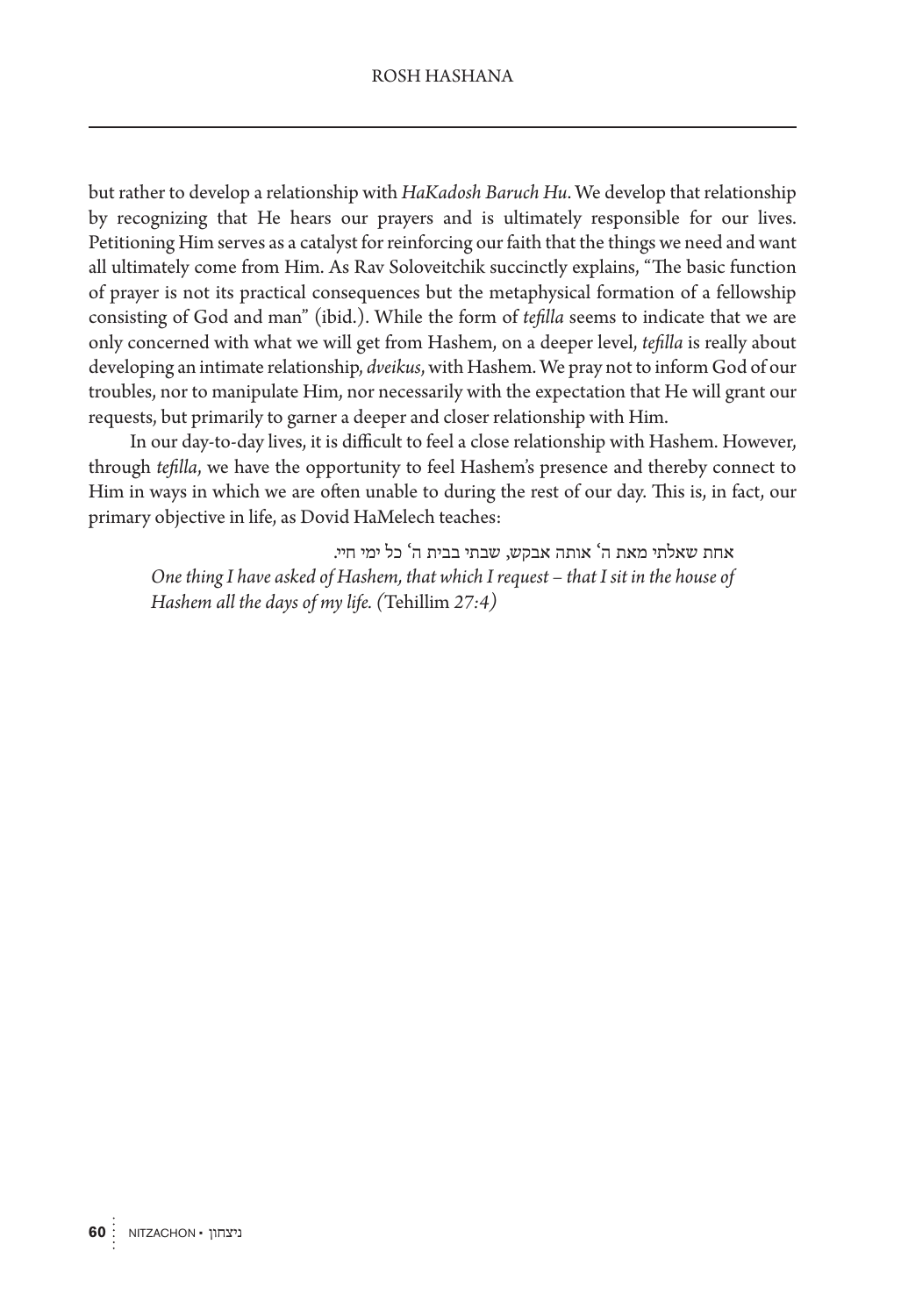# Yom Kippur



Rachel Margolies Robert Millman Yaakov Rich Leigh Greenberg Bracha Rich David Manheim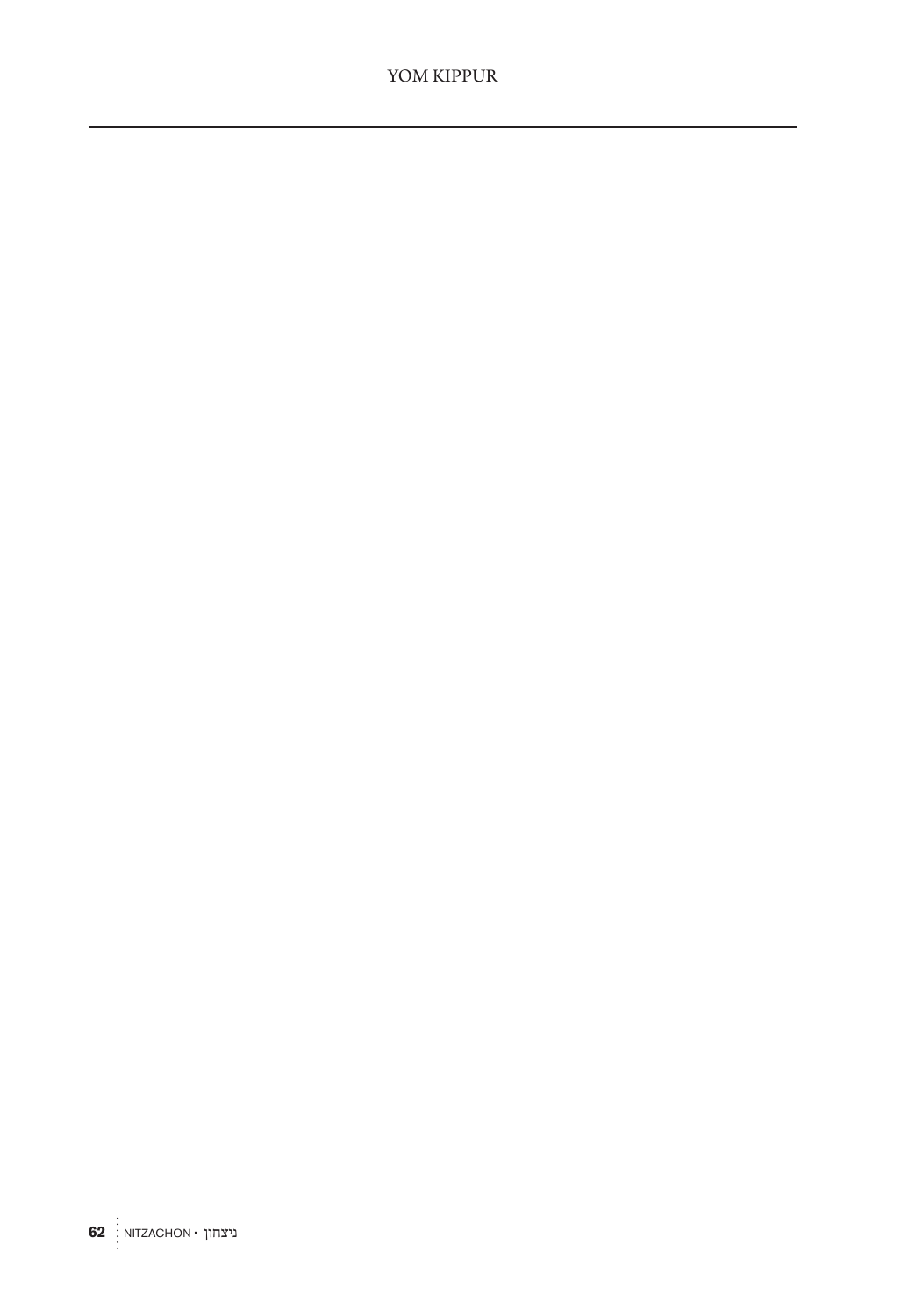## What if I Don't Forgive You? The *Halachic* and *Hashkafic* Obligation to Seek and Grant Forgiveness<sup>1</sup>

#### **RACHEL MARGOLIES**

•

*"To forgive is to set a prisoner free… and to discover the prisoner was you." - Lewis B. Smedes*

S a child, I clearly remember that part of the holiday preparations entailed the girls in the schoolyard going around to all their friends and saying, "Do you forgive me? Do you forgive me? Do you forgive me? I asked three the schoolyard going around to all their friends and saying, "Do you forgive me? Do you forgive me? Do you forgive me? I asked three times, so you have to!" But what if

The Merriam Webster Dictionary defines forgiveness as "the process of ceasing to feel resentment or anger towards another person for a perceived offense, and/or ceasing to demand punishment or restitution." In Judaism, *mechila* (forgiveness) plays a role in our daily lives, with our nightly declarations of forgiveness, but we focus on it in particular during the Days of Awe. It is customary to begin the process of introspection in Elul, followed by the model of *teshuva*, in the course of which we repent and amend our misdeeds. As part of this *teshuva*, we ask *mechila* from those against whom we have sinned in order to enter Yom Kippur in a state of spiritual purity.

Rachel Margolies teaches *Limudei Kodesh* at YULA Girls High School. She has been a member of Adas Torah since 2009.

<sup>1</sup> The inspiration for this article came from a study mission in memory of my grandfather, Jack E. Gindi *zt"l.* Midreshet Rachel V'Chaya seminary in Yerushalayim focused on this topic of *mechila* and provided us with a range of sources in *Tanach*, *Halacha*, *hashkafa*, and psychology. I would like to dedicate this essay to my mother and grandmother, who have supported and believed in my Torah learning and teaching, and are role models on a personal, familial, and community level. Of course, I could not have done this without the support of my husband, who very patiently brought each *sefer* for me to see the text and helped me with my preparation.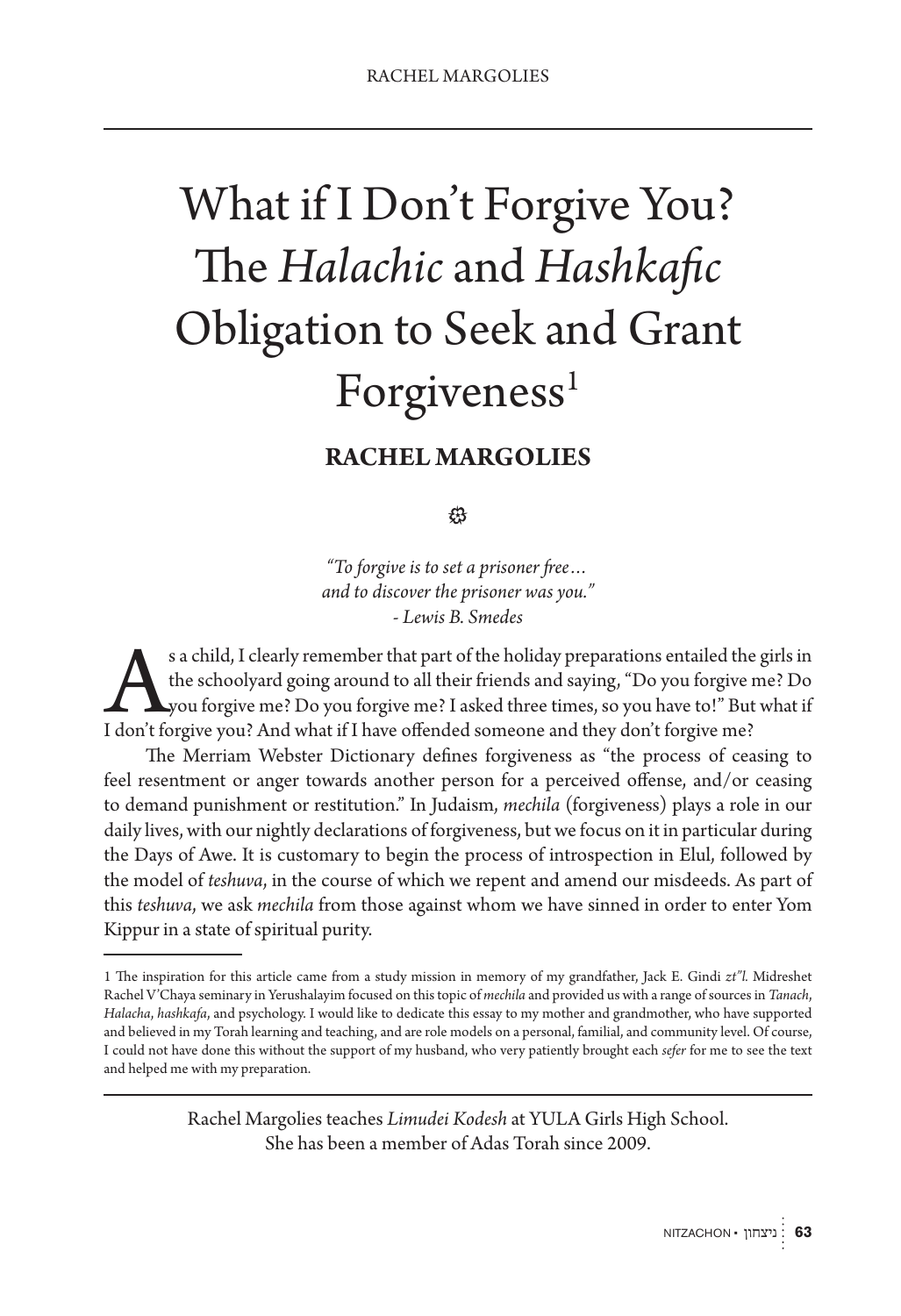#### **The** *Halachic* **Quest for Forgiveness**

The *mishna* in *Yoma* (8:9) states:

עברות שבין אדם למקום, יום הכפורים מכפר. עברות שבין אדם לחברו, אין יום הכפורים מכפר עד שירצה את חברו. *Yom Kippur atones for transgressions between a person and God, but for a transgression against one's neighbor, Yom Kippur cannot atone, until he appeases his neighbor.*

The *mishna* alludes to the fact that there are two categories of sins – those between man and God and those between man and his fellow. Each is prescribed its own structure for forgiveness. The *Minchas Chinuch* (364:32) explains that when one commits a sin against his fellow Jew, he has actually transgressed twofold – once towards his fellow and once towards Hashem. Therefore, forgiveness must be granted from both Hashem and the offended party in order to atone for this sin on Yom Kippur. As long as one has not received forgiveness from the person he offended by attempting to appease and apologize, even Yom Kippur does not grant him forgiveness from Hashem.

 The Rambam (*Hilchos Teshuva* 2:9) details for us what "appeases his friend" means in practical terms:<sup>2</sup>

אע"פ שהחזיר לו ממון שהוא חייב לו צריך לרצותו ולשאול ממנו שימחול לו, אפילו לא הקניט את חבירו אלא בדברים צריך לפייסו ולפגע בו עד שימחול לו, לא רצה חבירו למחול לו מביא לו שורה של שלשה בני אדם מריעיו ופוגעין בו ומבקשין ממנו, לא נתרצה להן מביא לו שניה ושלישית לא רצה מניחו והולך לו וזה שלא מחל הוא החוטא, ואם היה רבו הולך ובא אפילו אלף פעמים עד שימחול לו.

*Even if he returned the money he owed his [fellow], he must appease him and ask him to forgive him. Even if he only perturbed his fellow verbally, he must make amends and meet with him until he forgives him. If his fellow does not wish to forgive*  him, he should bring a line of three people who are friends with him and they will *approach him and ask [forgiveness] from him. If he does not give in to them, he must bring people a second and third time. If he still does not give in, they should leave him alone, and that person who did not forgive – he is the sinner. But if it was his teacher, he must come and go even a thousand times until he forgives him.*

One is obligated to appease his friend until he has received forgiveness. According to the Rambam, one must ask three heartfelt times. After that, he is absolved of the offense and the other party is considered a sinner.<sup>3</sup>

<sup>2</sup> These *halachos* apply only once one has provided the legal monetary reparations for the offense.

<sup>3</sup> The Rambam calls a person who refuses to forgive a "*chotei*." The *Pri Chadash* points out that the sin is not "transferred" to the one who will not forgive. Rather, both parties are now considered "with sin," since the offender remains with his sin and the one who will not forgive has transgressed the sin of being a cruel person by withholding forgiveness.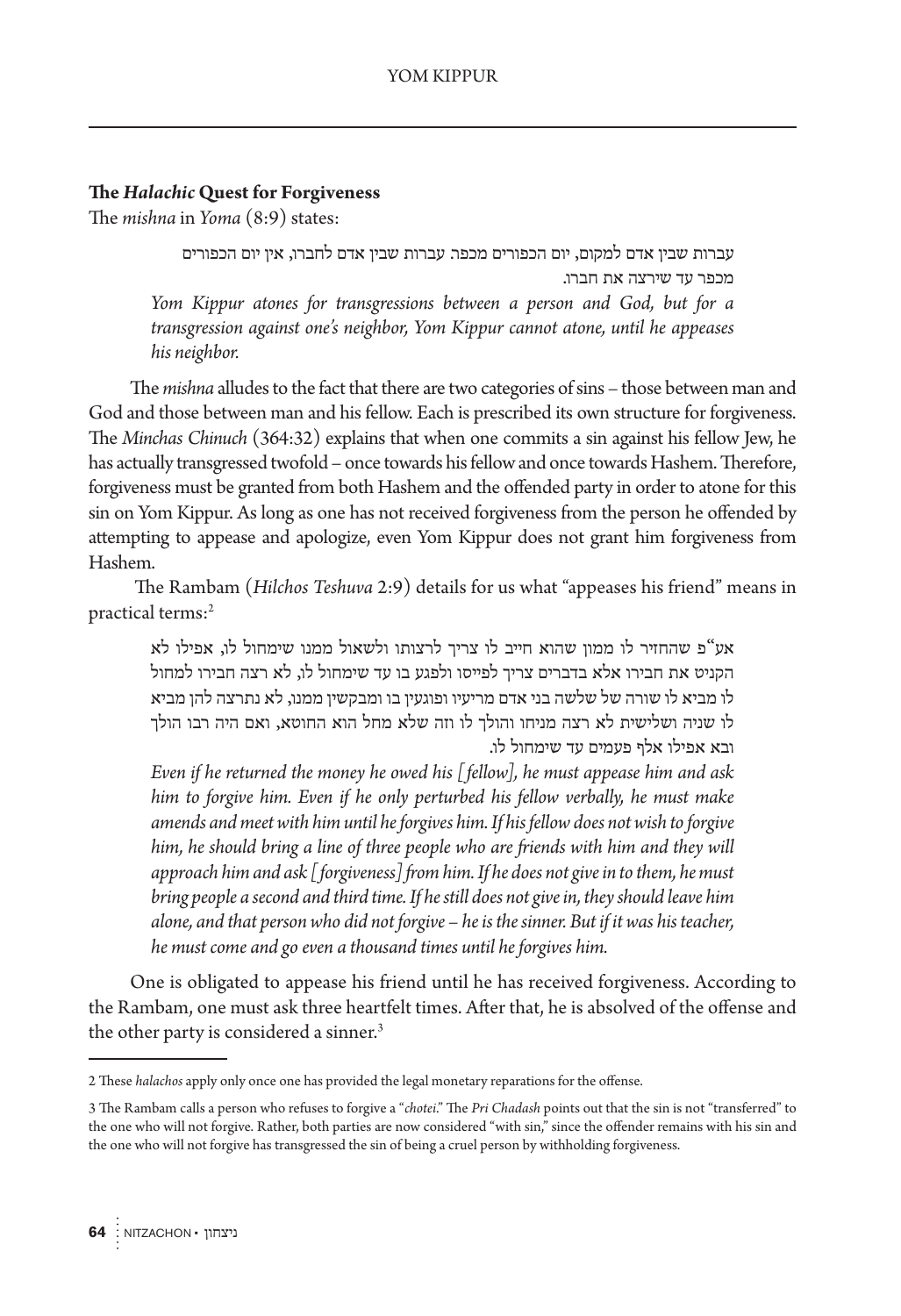In his commentary on the *Shulchan Aruch*, the *Pri Chadash* (*siman* 606) defines what is meant by the "three times" that one must ask forgiveness. He writes that the Rambam maintains that one is not permitted to ask more than three times. According to the *Shulchan Aruch*, however, it is permitted, but not necessary, to ask more than three times. The *Pri Chadash* concludes that according to the Rambam, one must ask forgiveness three times in order to fulfill his obligation of appeasing his friend, but if his friend does not grant *mechila*, he may still be forgiven for the portion of the sin that is "before Hashem" on Yom Kippur. The *Pri Chadash* deduces this from the language of the Rambam, who writes that it is necessary to "*yiratzeh es chaveiro,*" to appease one's friend, and not "*yisratzeh*," to ask until the point that his friend is appeased.

The *Taz* (606:1) comments that according to the Rambam, the offender is still not forgiven for his sin *bein adam lachaveiro* until he receives explicit forgiveness. However, asking more than three times may be considered futile since the offended party has expressed that he does not want to forgive. The *Sfas Emes* (*Yoma* 87b) adds that asking more than three times may be considered *lifnei iver*, causing the one who refuses to forgive to transgress the prohibition of being an *achzar* (cruel person), which the Rambam discusses in the next *halacha* (*Hilchos Teshuva* 2:14).

#### **But I Don't Forgive You!**

What happens, though, when the offended party truly cannot bring himself to forgive the person who hurt him?

Rabbeinu Bachayei (*Bereishis* 50:17) presents a fascinating perspective on the outcome of the story of Yosef and his brothers. When Yosef initially reveals himself to his brothers, he tells them that everything that happened was part of Hashem's plan. It is because of what they did that he is now second to Pharaoh. Yet when Yaakov dies, the brothers are extremely fearful that Yosef will finally punish them for their actions, and they even go so far as to offer themselves to him as slaves. Yosef responds by reminding them that this was part of Hashem's plan, reassuring them that he will continue to provide for them and their households. Rabbeinu Bachayei points out that since Yosef never outright forgave them for their actions and the brothers died with their sin, their souls were punished generations later with the tragedy of the *Asara Harugei Malchus* (the ten holy martyrs). Rav Moshe Feinstein quotes this comment of Rabbeinu Bachayei when he insists that two litigants at a *beis din* (rabbinical court) explicitly grant each other *mechila* after the verdict is rendered.<sup>4</sup>

The question of whether Yosef actually forgave his brothers is subject to a complex discussion among the commentators. But was he obligated to?

Although there is a mitzva not to hate another Jew in one's heart (*Vayikra* 19:17), the Rambam explains (*Hilchos Rotze'ach* 13:14) that the prohibition of *lo sisna* only applies when the hatred remains in the heart. If it has been communicated, then one does not transgress this *aveira*. In fact, the Torah itself refers to someone that we are obligated to hate:

<sup>4</sup> See the Artscroll biography *Reb Moshe*, p. 444.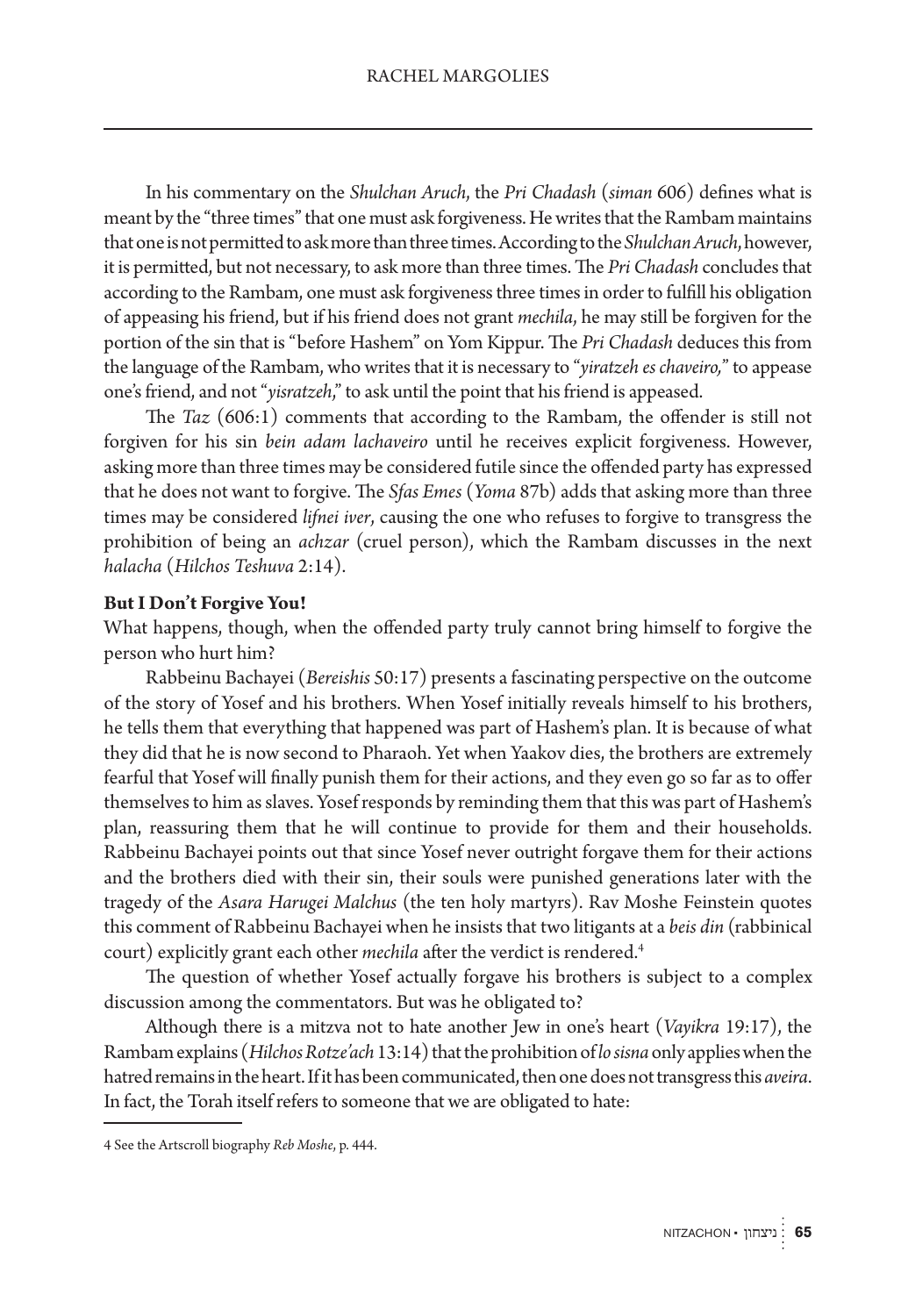כי תראה חמור שנאך רבץ תחת משאו וחדלת מעזב לו עזב תעזב עמו. *If you see the donkey of someone you hate crouching under its burden, would you refrain from helping him? You shall help repeatedly with him. (*Shemos *23:5)*

Based on this *pasuk*, the *gemara* concludes (*Pesachim* 113b) that one is in fact permitted – and at times obligated – to hate another Jew and not to forgive the sin he has committed. If one has witnessed a Jew committing an *aveira* even after being warned not to do so, one may hate him until he does *teshuva*. Nevertheless, the Torah tells us, we must set aside our feelings to help even such a person.<sup>5</sup>

#### **What's In It For Me?**

The Alter of Slabodka, Rav Nosson Tzvi Finkel, expounds on this *pasuk* in his sefer, *Ohr HaTzafun*. Why is it that even when one is commanded to hate, he must go to extremes to overlook the hatred and help his fellow Jew? Tosfos on the *gemara* in *Pesachim* asks this question and explains that while we are allowed to hate the sinner, we are commanded to help him in order to prevent this hatred from becoming "*sina gemura*" – hatred of the person as a whole. No one is perfect. If we make the person's faults the sum total of who they are, this is *sina gemura*. *Sina gemura* may also mean that the *sina* completely encompasses the hater. The hatred is no longer only about the sin or only about the honor of Hashem.<sup>6</sup> Instead, it is about a personal feeling and distance that is irreversible even when the sinner does *teshuva*. 7 Rav Finkel explains that the Torah and its *mitzvos* were given to us in order to refine and develop us as human beings. It is for this reason, he says, that we are given the commandment to help the donkey of the one whom we hate. Hashem wants us to give to others – even when it is hard for us and even when we are justified in hating them.<sup>8</sup>

<sup>5</sup> The *Meshech Chochma* (*Devarim* 22:4) writes that after the *cheit ha'egel*, the mitzva to hate a sinner no longer applies. Before the sin of the golden calf, we were entitled to despise people who did not abide by the values of the Torah. Such a person is likened to the "enemy" whose donkey is struggling. But after the sin, we are all flawed. Standards have dropped and rolemodels are absent. We are no longer entitled to despise a fellow Jew for what he does or does not do, although we may be displeased with his behavior.

The *Chazon Ish* comments in the name of the Maharam MiLublin that nowadays, everyone is in the category of not having been properly rebuked. This is because we neither have the environment of role models, nor the caliber of teachers and rabbis that make it unacceptable for anyone to abandon Torah values. We can no longer feel superior and guiltless about the conduct of our fellow Jews. The environment and teachers we are producing are sometimes responsible for lower standards of Torah commitment. We may be judgmental about peoples' actions, but never about them. Regardless of whether we may actually hate a sinner, however, the Torah commands us to overcome our feelings towards him and help him when he is in need.

<sup>6</sup> See *Mishlei* 8:13. Rav Mayer Twersky describes this "proper" kind of hatred as "hatred with laser-like precision" – hating the sin and not the sinner.

<sup>7</sup> See *Machatzis HaShekel* on *Shulchan Aruch*, *Choshen Mishpat* 272:11.

<sup>8</sup> The *gemara* in *Ta'anis* (20b) relates the following story about the lengths to which one must go in order to forgive someone: *Once Rabbi Eliezer the son of Rabbi Shimon was coming from Migdal Gedor, from the house of his teacher, and he was riding leisurely on his donkey by the riverside and was feeling happy and elated because he had studied much Torah. There chanced to meet him an exceedingly ugly man who greeted him, "peace be upon you, sir."* 

*He, however, did not return his salutation but instead said to him, "how ugly you are! Are all your fellow citizens as ugly as you are?" The man replied, "I do not know, but go and tell the craftsman who made me, 'how ugly is the vessel that you have made.'"*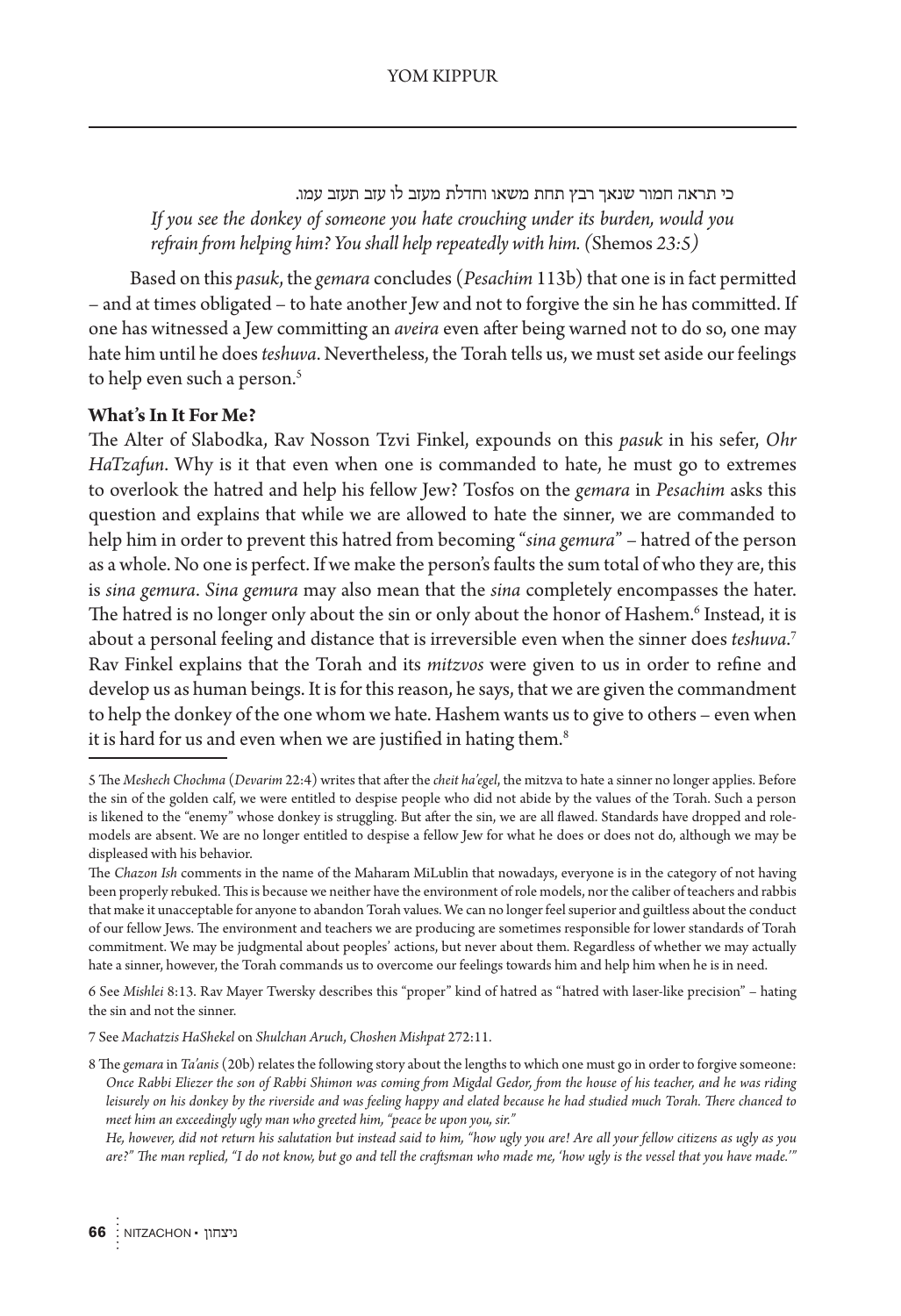In line with the idea that overcoming hatred refines us, let us take a closer look at what forgiveness does for the offended party. Shirley Lebovics, LCSW, writes the following about the personal development aspect of forgiveness:

*Forgiveness has little or nothing to do with another person because it is essentially an internal matter. The crucial point to keep in mind is that when one forgives, they do it for themselves, not for the other... Forgiveness is a gift one gives to himself. It is not done FOR someone else. It involves identifying the situation to be forgiven, and asking oneself: "Am I willing to waste my energy further on this matter?" If and when the answer is "No," then the only option is to forgive. Choice is always present in forgiveness. One does not have to forgive, but by choosing not to do so, they must realize there are consequences to their choice. Refusing to forgive means holding on to anger, resentment and a sense of betrayal, which can make a person's life miserable. A vindictive mindset not only creates bitterness, but allows the offender to claim their victim even more powerfully. By reliving wounded feelings, we give the offender continued power over us. In other words, to withhold forgiveness is to choose to continue to remain the victim.* 

When someone wrongs us, we may experience many emotions, ranging from anger to confusion to excruciating pain. Hashem, in His infinite wisdom, recognizes the reality that we may not be quick to forgive and that some deeds penetrate so deeply that we may feel that it is impossible to forgive. Yet Hashem also gives us the antidote to this. He gives us the option to set ourselves free of the anger, and He prescribes a path to emotional health. He knows that holding resentment within us will destroy us and those we hold dear, so He recommends that we give – precisely to those who have hurt us.

The opposite of *sina* (hatred) is *ahava* (love). Rav Dessler explains in *MichtavMei'Eliyahu*  (*Kuntres HaChesed*, ch.4) that the root of the work *ahava* is *hav*, which means "to give." If we want to build love, he says, we must give unconditionally, even (perhaps especially) when it is most difficult.

As we approach the Days of Awe, we find a common theme throughout the liturgy and commentaries. "*Mah hu rachum, af ata rachum*" – "just as He is merciful, so should you be

*When Rabbi Eliezer realized that he had done wrong, he dismounted from the donkey and prostrated himself before the man and said to him, "I submit myself to you. Forgive me."*

*The man replied, "I will not forgive you until you go to the craftsman who made me and say to him, 'How ugly is the vessel that you have made.'" He [Rabbi Eliezer] walked behind him until he reached his native city. When his fellow citizens came out to meet him, greeting him with the words, "Peace be upon you, O Teacher, O Master," the man asked them, "Whom are you addressing thus?" They replied, "The man who is walking behind you." Thereupon he exclaimed, "If this man is a teacher, may there not be any more like him in Israel!" The people then asked him, "Why?" He replied, "Such and such a thing has he done to me." They said to him, "Nevertheless, forgive him, for he is a man greatly learned in the Torah." The man replied, "For your sakes I will forgive him, but only on the condition that he does not act in the same manner in the future."* 

The *gemara* explains that we learn from this story that the Torah must be written with a quill of reed. Just as a reed has strong roots but bends with the wind, so too should one who follows Torah be grounded solidly in his beliefs but also be easygoing and flexible when it comes to challenges.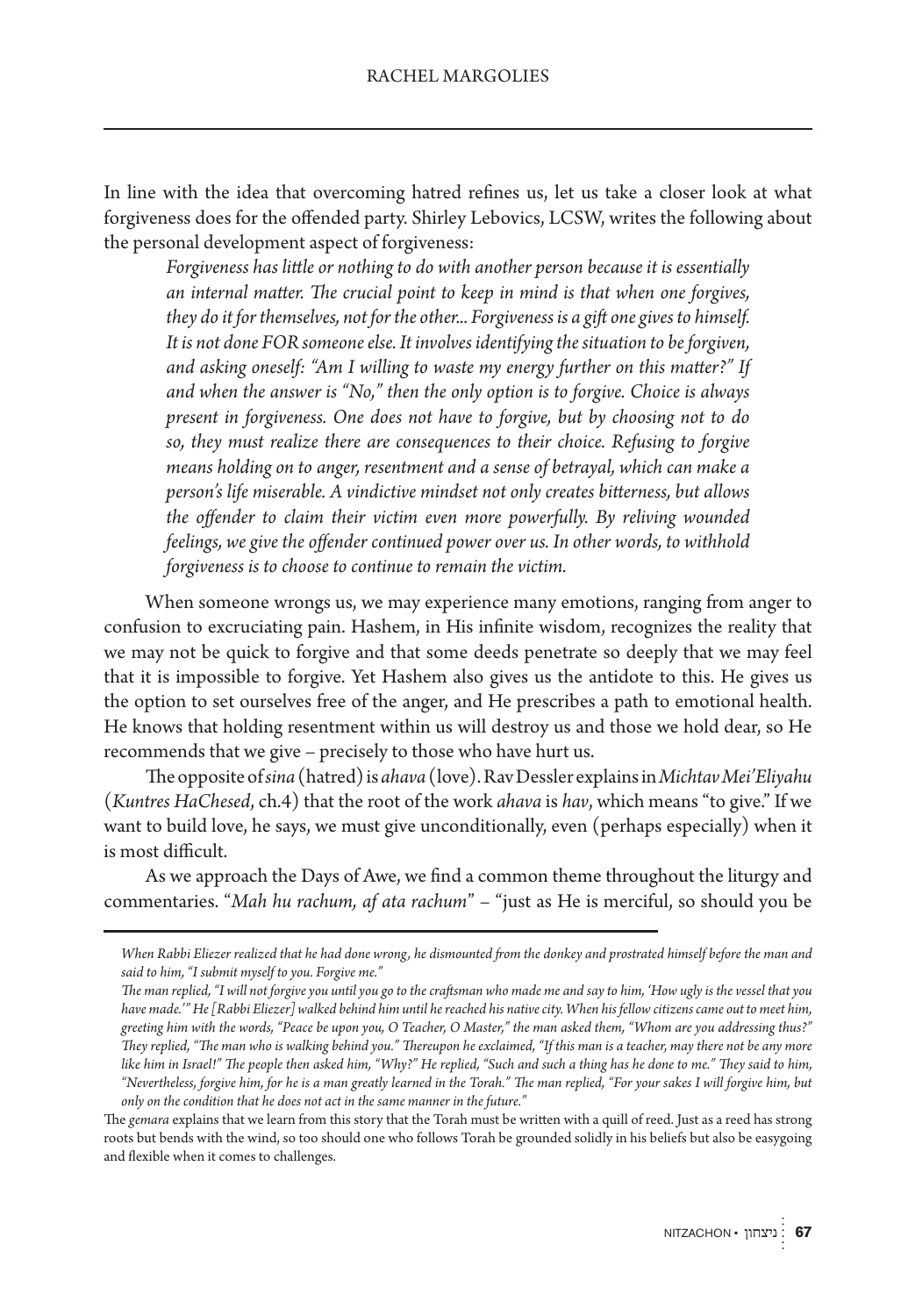merciful." Think about how many times we have begged forgiveness from Hashem – yet time and time again He has welcomed us back with open arms and wiped our slate clean! We can't help but feel overwhelmed with gratitude that He has forgiven us and still desires a relationship with us. During these days, as we approach Hashem to ask him for forgiveness, bear in mind that Hashem is observing how we respond to our fellow Jews. How willing are we to forgive? How willing are we to look past the sins and see the person? How willing are we to emulate Hashem's model of pristine and untarnished forgiveness?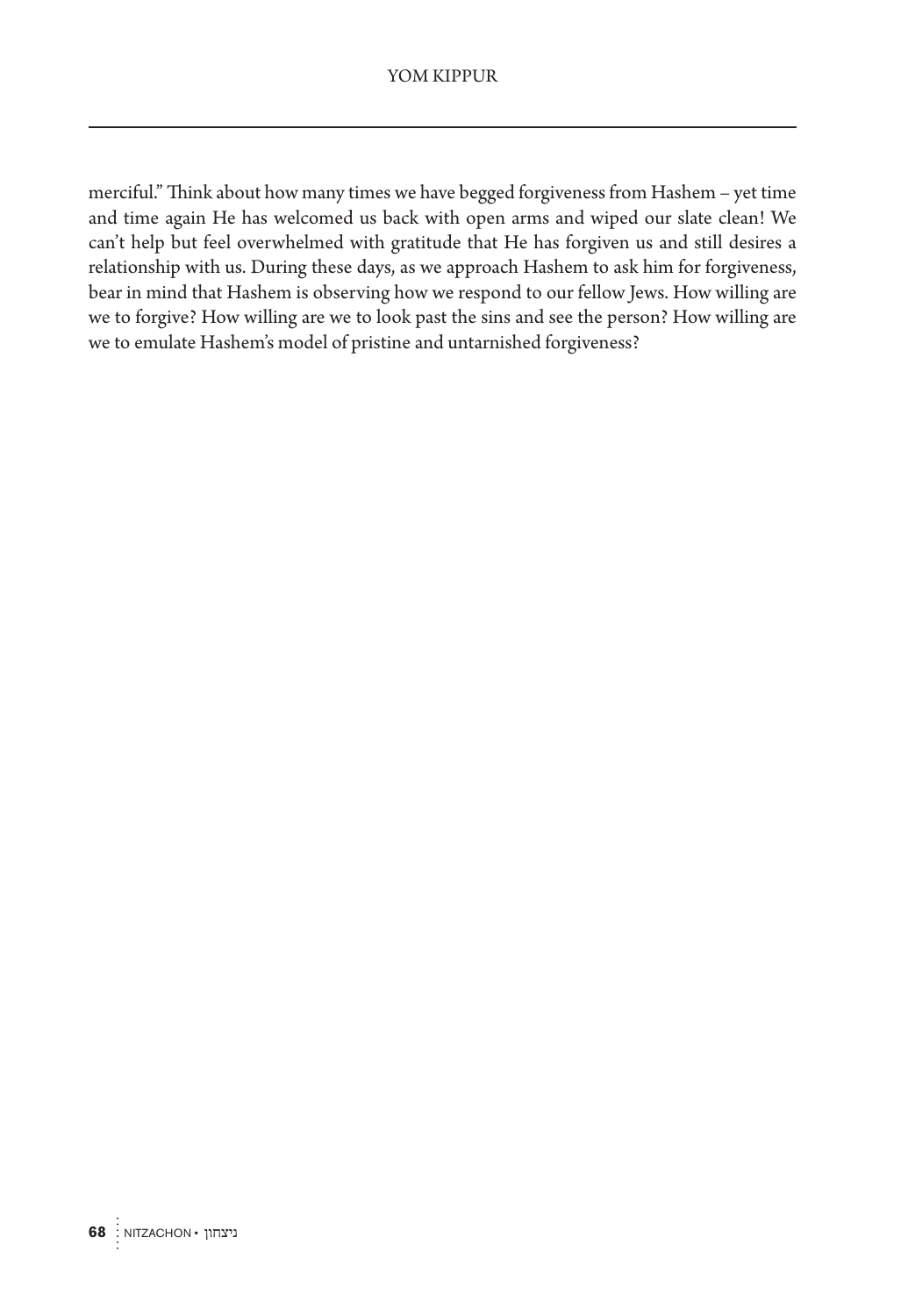### A Story For *Yom Tov*<sup>1</sup>

#### **ROBERT MILLMAN**

#### •

pon reading the first volume of *Nitzachon*, it occurred to me that although Torah erudition filled the pages of the journal, one very significant aspect of Jewish learning was missing – a compelling story imparting a message for all to absorb.

Throughout Jewish history, we have had storytellers who communicate spirituality by telling tales of *tzaddikim*. Is there anyone who has not listened to or read the tales of modern day storytellers Rabbi Hanoch Teller and Rabbi Pesach Krohn? On the simplest level, who doesn't like to hear a story? Children love listening to stories from the time they are very young, begging, "Mommy, Abba*,* tell me a story!" Often, the Rav of a shul will begin his *drasha* with a gripping *mashal* or story to stir the hearts of his congregants. The pages of the *gemara* are replete with *agaddic* stories that transmit a message to the *talmid*. Rabbi Yitzchak Birnbaum, a prolific writer and expert on storytelling, recounts that Chasidim say that when pious people tell holy stories, even *HaKadosh Baruch Hu* listens. To quote Rabbi Birnbaum:

*Why did the Baal Shem Tov and other Chasidic rabbis praise, glorify, and extol storytelling, saying that telling stories about* tzaddikim *was equal to mystic study and to praise of God? Undoubtedly, because they knew its profound spiritual value and wanted Chasidim to engage in storytelling... God says... Did He not come down to Har Sinai and tell Moshe Rabbenu all the Torah's stories?* 

Robert Millman is a senior shareholder at Littler Mendelson P. C., the nation's largest law firm exclusively representing management in labor relations and employment law. He has been a member of Adas Torah since 2006.

<sup>1</sup> When I read the preface to Adas Torah's first issue of *Nitzachon*, I was moved by the sincerity and simplicity of the messages written by Michael Kleinman and Yaakov Siegel. What better way to honor the tenth anniversary of the shul than by creating a journal of Torah ideas representative of the members of the *kehilla*. I have lived in the Pico-Robertson community for a long time, and I know of no other *shul* west of La Cienega that has ever embarked on such a project. It is a credit to the synagogue membership and to our *Mara D'Asra*, Rabbi Dovid Revah, and his Rebbetzin that Adas Torah continues to break new ground in the Westside Orthodox Jewish community.

This past year has witnessed a significant number of tragedies in our community, with people moving on to the *Olam HaEmes* at much too young an age. We at Adas Torah were significantly impacted by one of these tragedies, the untimely passing of Daniella Casper *aleha hashalom*, beloved mother of Gabriel and husband of Noam Casper.

I would like to dedicate this piece to the memory of Daniella *a"h*, a vibrant young woman who always had a smile on her face and was totally dedicated to *avodas Hashem*. May her *neshama* have an *aliya* and may her wonderful *bashert* Noam suffer no more sorrow. Noam, we at Adas Torah remember Daniella fondly and we think of you often.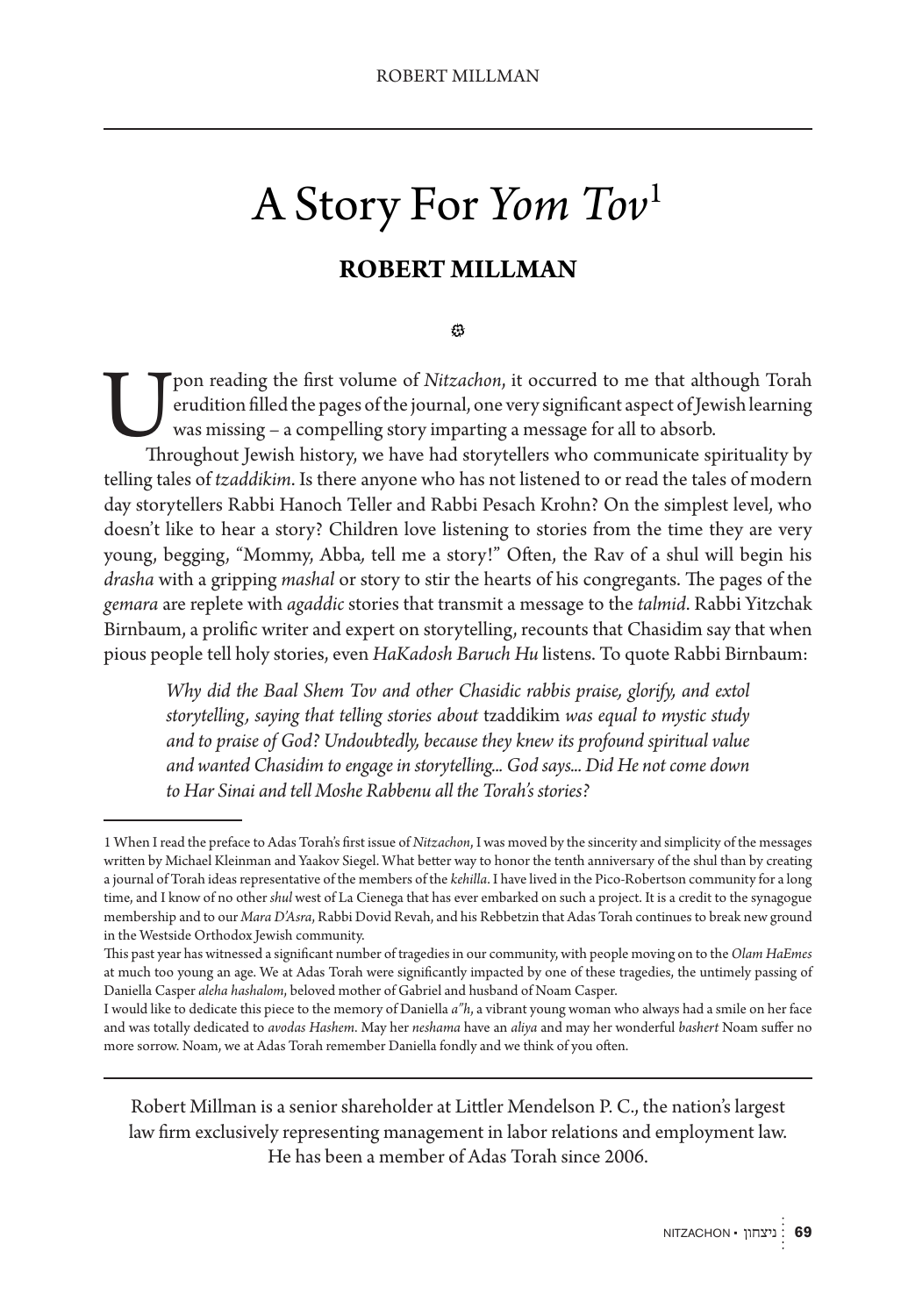With all this in mind, I thought it would be appropriate to endeavor to include in each issue of *Nitzachon* a powerful story related to the time of year. As we approach the holiest days of our calendar, I hope you will be inspired and moved by the story that follows. Its source is unknown, but I am told that it is true, and it imparts many powerful messages that we can incorporate into our lives for the coming year.

A resident of Yerushalayim was traveling from the United States to Israel. Seated next to him on the plane was an older Jewish gentleman, Moshe Aharon Halevi, a Holocaust survivor. The *Yerushalmi* engaged him in friendly conversation and invited him to join him in his shul for the upcoming High Holidays. Moshe Aharon responded, "I cannot go to shul after what God did to me. He took my only son away from me. We were captured by the Nazis and sent to different camps. My beloved son was sent to one of the worst death camps. No one survived. My beloved son – so young, so full of promise… I stopped speaking to God and I can never go to shul. I believe in nothing and no longer observe the *mitzvos*."

In a very gentle manner, the *Yerushalmi* replied, "You could just come to *shul* on Yom Kippur so that you can say *Yizkor* for your son, to honor his memory." Moshe Aharon grumbled and the fellow figured he would never see him again.

In many *shuls*, after *Musaf* on Yom Kippur, there is an afternoon break before the commencement of *Mincha*. On this particular Yom Kippur, the *Yerushalmi* walked out of shul to go to a nearby park. Lo and behold, sitting in the park and eating a sandwich was none other than Moshe Aharon HaLevi!

Once again, the *Yerushalmi* engaged the Holocaust survivor in conversation. He told Moshe Aharon, "Look, it has to be more than mere coincidence that we ran into one another today. Why not come to *shul* with me for *Mincha* and *Ne'ila* and the end of the Yom Kippur holiday?" Once again, the Holocaust survivor did not seem moved. He said, "It has been forty years since I set foot in a *shul* and I am a bitter man. What good can come of it?" Nevertheless, miraculously, Moshe Aharon Halevi agreed to follow his new friend, as if stirred by something inside of him.

The *Mincha* service began with the Torah reading. After the first *aliya*, the *gabbai* called to the Torah a handsome man with three little sons, who accompanied him to the *bima*. The *gabbai* chanted, "*Ya'amod Yaakov Yosef ben Moshe Aharon haLevi*." Moshe Aharon could not believe his ears. When the *aliya* was finished, he approached the man. Was it possible? Could it be true? After all of these years? They stared at one another. Finally, the older man squealed in a shocked and cracked voice, "Yaakov Yosef?" The man replied, "Abba, Abba?"

Because of one man's simple warmth, concern, and kindness, and with obvious *hashgacha pratis* in play, father and son were reunited. Eventually, the father joined his son and family in *Eretz Yisrael* and rededicated himself to Torah, *mitzvos*, prayer, and God.

None of us knows what is in store for this coming year. Only *HaKadosh Baruch Hu* weaves the tapestry of mankind. May we all be inspired to rededicate ourselves to Torah, *mitzvos*, and coming closer to Hashem in the coming year, and may we all be *zocheh* to see the coming of *Mashiach Tzidkeinu*.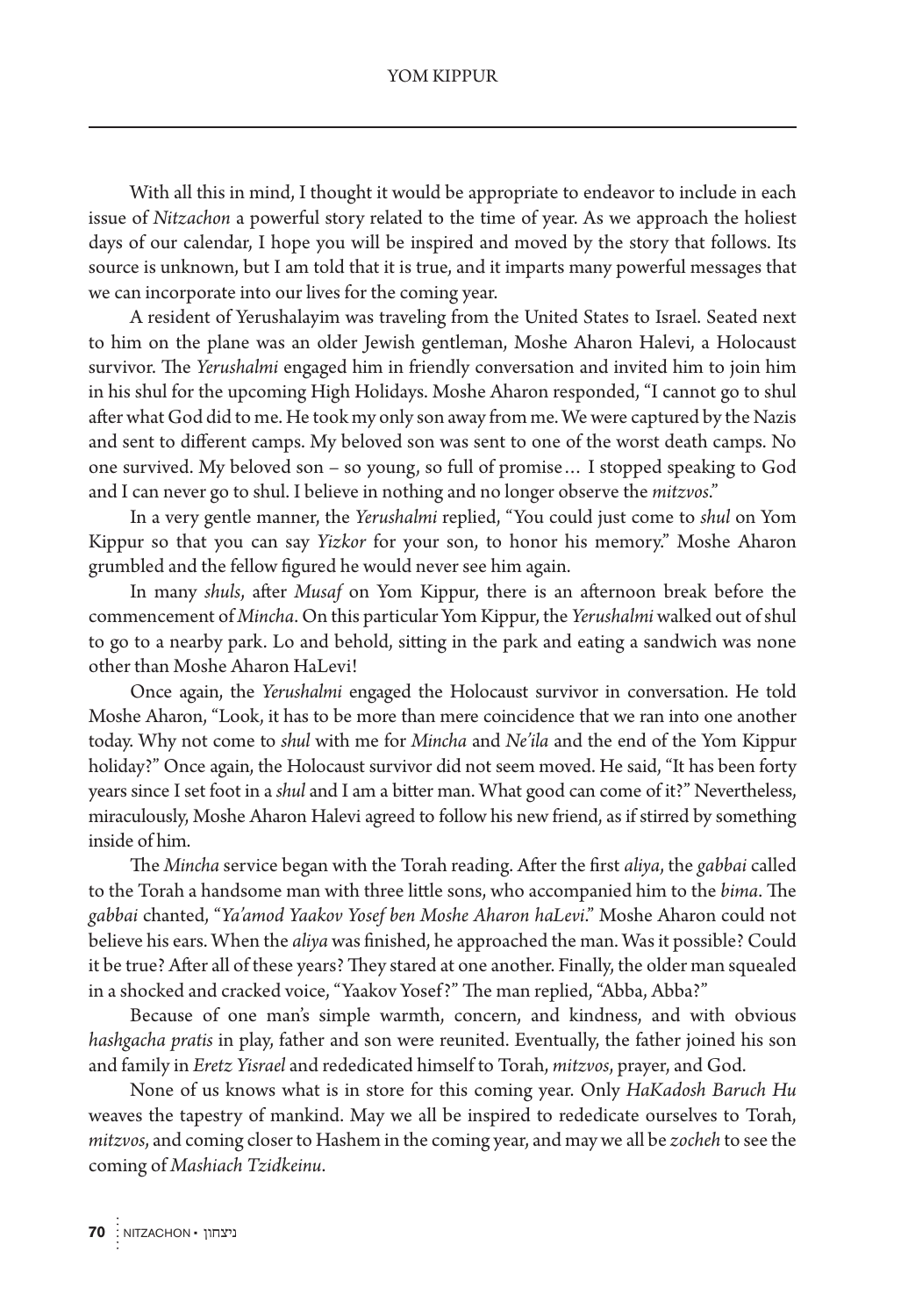# The First Banned Book and the Yom Kippur *Avoda*

#### **YAAKOV RICH** €3

entral to the *Musaf* prayer of Yom Kippur is the *Seder Avoda*, in which we recite in elaborate detail, and with the accompaniment of *piyutim* and lavish poems, exactly what took place in the *Beis HaMikdash* on Yom Kipp elaborate detail, and with the accompaniment of *piyutim* and lavish poems, exactly what took place in the *Beis HaMikdash* on Yom Kippur. The climax of the *avoda* is the *avoda* and the prayers recited therein. We recite the poem "*Mareh Kohen*," which heaps praise and expressions of beauty upon the *Kohen Gadol*:

אמת מה נהדר היה כהן גדול בצאתו מבית קדשי הקדשים בשלום בלי פגע. כאהל הנמתח בדרי מעלה, מראה כהן. כברקים היוצאים מזיו החיות, מראה כהן. *Truly, how glorious the appearance of the high priest was when he came forth safely from the Holy of Holies, without affliction. As the expanded canopy of heaven was the countenance of the priest. As lightning flares from the splendor of the angels was the countenance of the priest.*

The poem continues, in alphabetical order, to compare the vision of the countenance of the *Kohen Gadol* to a long list of images of uncontested beauty.

Although the identity of the author of this magnificent poem is unknown, $^1$  his source of influence is obvious. The poem is noticeably parallel to a passage in the book of Ben Sira singing the praises of one "Shimon ben Yochanan HaKohen:"2

2 See E. Eliner, "*Seder Avoda LeYom HaKippurim*," in *Ma'ayanot* 9 – *Yamim Nora'im*, vol. 1, p. 314. He writes: הפיוט הזה קדום מאוד - כנראה מתקופת הפייטנים הקדמונים - אבל מעניין הוא שדוגמתו נמצאת עוד בתקופה הרבה יותר קדומה: הפיוט הזה הוא

בלי ספק חיקוי למה שכתב בן סירא...

Yaakov Rich is a Software Engineer in Pasadena, CA. He has been a member of Adas Torah since its inception in 2004.

<sup>1</sup> The poem "*Mareh Kohen*" is separated from the acrostic pattern of the *Seder Avoda* recited immediately before it, marking it as an independent composition. It is speculated by some that the author is the prolific early *paytan* Yosi ben Yosi, who is famous particularly for the *Sidrei Avoda* that he wrote for Yom Kippur, one of which is still recited in many Sefardic communities during Musaf. See A. Mirsky, "*Piyutei Yosi ben Yosi*" (1977), p. 29.

He was not the first to notice the similarity. Rabbi Shlomo Yehuda Rapoport already mentioned it offhand in his *Toldos Rabbi Elazar HaKalir* (1913), vol.1, p. 225.

M. H. Segal (*Sefer Ben Sira HaShalem*, pp. 343-344; my thanks to Rabbi Lieberman for providing this extremely useful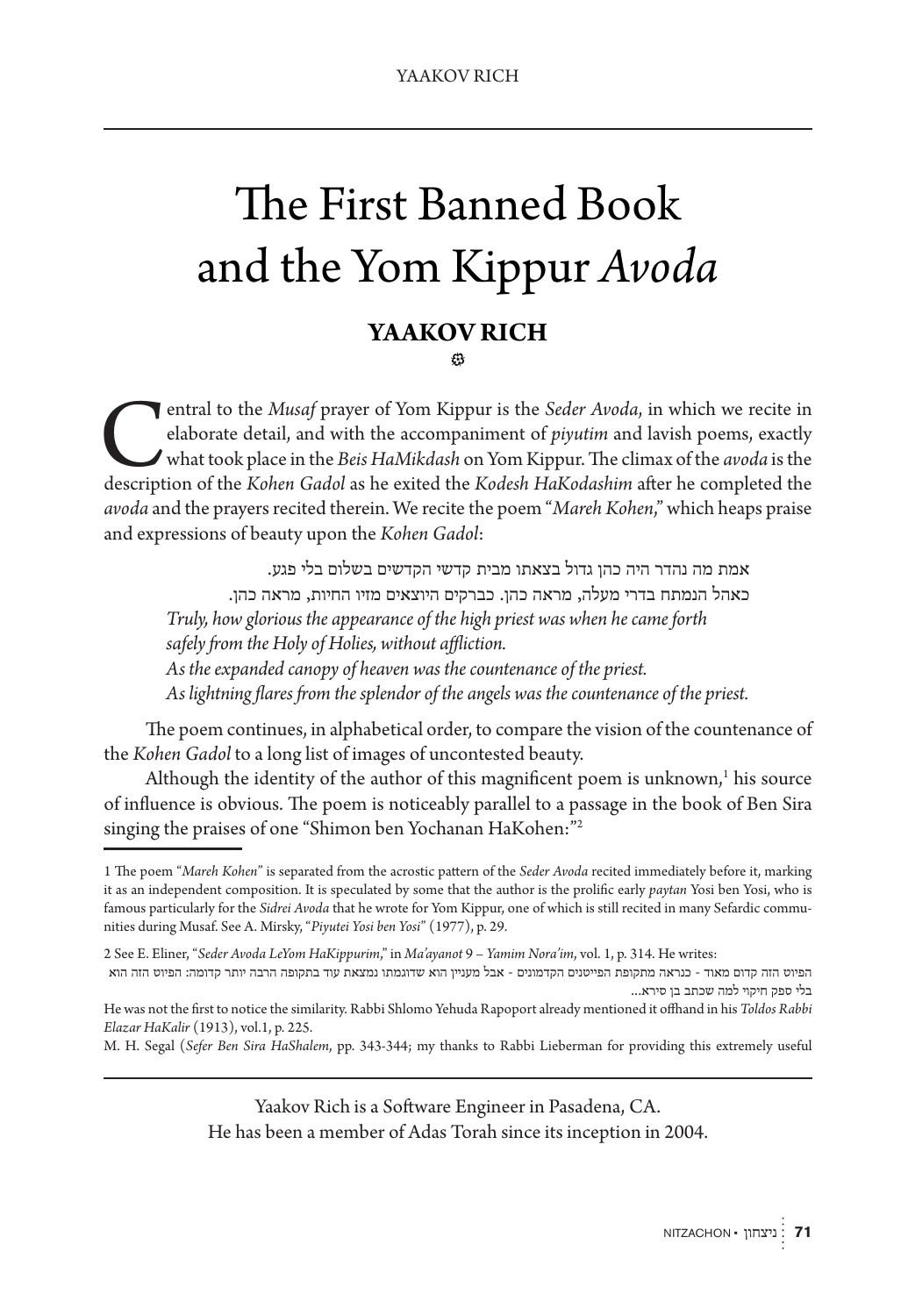מה נהדר בהשגיחו מאהל ובצאתו מבית הפרכת׃ ככוכב אור מבין עבים וכירח מלא מבין

בימי מועד׃ וכשמש משרקת אל היכל המלך וכקשת נראתה בענן׃ )בן סירא נ, ו-ח( *How glorious was he when he looked forth from the tent; and when he went out from the Inner Sanctum! As the morning star from amid thick clouds; and as the full moon in the days of the festival. And as the sun dawning upon the temple of the King; and as rainbow seen in a cloud. (Ben Sira 50:6-8)*

Ben Sira is a book of proverbs that is not one of the twenty-four books of our *Tanach*; it is of the apocryphal books, works that were not included in *Tanach* either because they were written too late to have been divinely inspired to any degree<sup>3</sup> or because they contained objectionable, questionable, or misleading material. Ben Sira was not an uncommon source for the early Jewish poets and one can find the phrases of Ben Sira ornamenting their prose quite often. But particularly in the case of the Yom Kippur *avoda*, much of the phrases and themes are taken directly from it. In fact, judging from the similarities between different versions of the *avoda* recitation that were written by different authors,<sup>4</sup> some conclude that there must have been an earlier fixed text that was recited as the *avoda* that was later replaced by these poetic versions created by the *paytanim* – the text of Ben Sira itself.5

The status of apocryphal books as *halachically* appropriate reading material is

3 The *gemara* (*Yoma* 9b from *Tosefta Sota* 13:4) brings a tradition that *ruach hakodesh* ceased to exist after the era of the last three prophets, Chaggai, Zecharia, and Malachi. *Seder Olam Rabba* (ch. 30) relates that prophecy existed until the era of Alexander the Great, which began at most two centuries later.

Either way, Ben Sira was written too late to be considered divinely inspired. It is not difficult to determine a date for Ben Sira with relative accuracy. The book of Ben Sira was translated from Hebrew into Greek by his own (self-identified) grandson, who had moved to Egypt and who provides the date of his translation in a preface that he appended to the book, according to the years of the then-current king of Egypt. Scholars have determined the date to be 132 BCE, which places his grandfather in the early second century BCE or late third century at the earliest.

4 There are dozens of extant *Sidrei Avoda* that may or may not have been used at some point in time by some communities. The one that most Ashkenazic communities recite was composed by the *posek* and poet Meshulam ben Klonimus. Thirty-five such compositions are listed in I. Davidson's Thesaurus of Medieval Hebrew Poetry (1924) and more have been discovered since then.

5 This theory originated with Cecil Roth ("Ecclesiasticus in the Synagogue Service," JBL 71 (1952), pp. 171-178) and has been accepted without argument as far as I can tell. (Eliner also accepts this as probable.)

Roth compares several extant versions of *Avoda piyuttim* and concludes that the "*Mareh Kohen*" passage replaced the passage from Ben Sira 50 based on the evidence of thirteen of the versions that conclude with a variation of this theme. Additionally, the entire last few chapters of Ben Sira (called "*Shevach Avos Olam*" – "Praise of the Leaders of the Ages") records the praises of our ancestors starting with Chanoch (or Noach; see Segal, p. 307) and ending with the passage cited above in praise of Shimon ben Yochanan. Roth believes that this passage was recited in full in the original *Seder Avoda*, based on the tendency of the *paytanim* to provide a similar short history of Creation and our forefathers, usually until Aharon Hakohen, which leads them into the description of the Yom Kippur service (see also Mirsky, pp. 27-28.) The rest of the *Avoda* service was most likely originally a compilation of prose from the *mishnayos* and *Tosefta* in *Yoma*, which describe the service in the *Beis HaMikdash* on Yom Kippur.

reference among others), who assumes the poem's authorship by Yosi ben Yosi (see n. 1), provides several specific similarities in phraseology between the *piyut* and the passage in Ben Sira. For example, in the *piyut*, we have ","מזרח בגבול הנוגה ככוכב הארץ על שמש זריחת כרואה"", and "הענן בתוך הקשת כדמות", all of which use imagery from the verses quoted below. Also, "כשושנת ".וכשושן על יבלי מים" is comparable to Ben Sira's "גן בין החוחים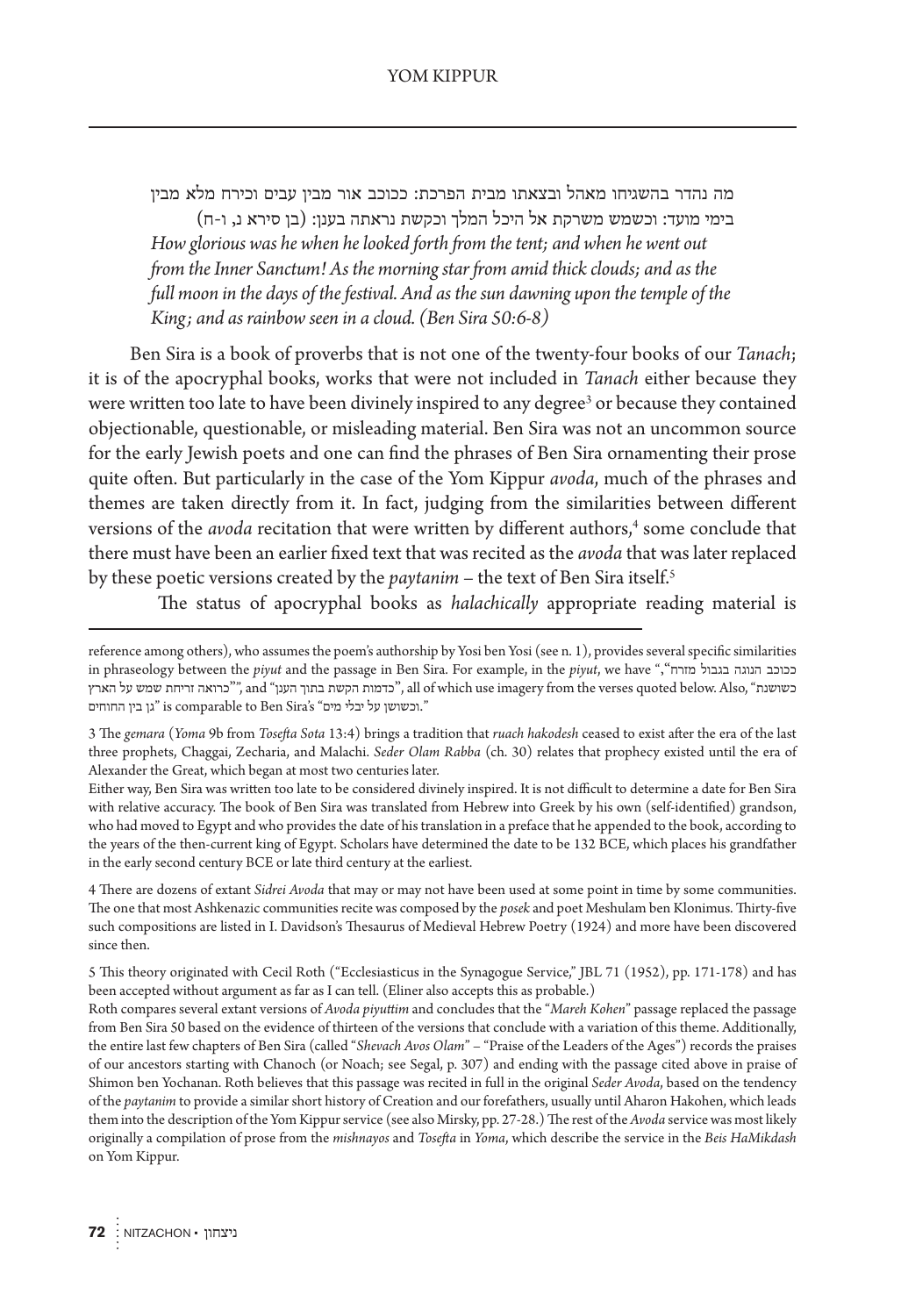questionable; in fact, a surface reading of a *mishna* in *Sanhedrin* would lead us to conclude that reading any of the apocryphal books is forbidden. If this is true, how could the text of Ben Sira have been inserted into our prayers? How could it even have influenced the *paytanim*?

The goal of this essay is twofold. The first goal is to justify the practice of reciting Ben Sira (or even Ben Sira-inspired material) by providing a *halachic* overview of the relevant sources. The second goal is to provide some background and significance to the passage of Ben Sira that influenced the poem "*Mareh Kohen,*" which holds a prominent place in our *Seder Avoda.*

### **The** *Halachic* **Status of Ben Sira**

The forbidden nature of Ben Sira presents itself in several sources from *Chazal*. Let us begin, as is appropriate, with the *Talmud Bavli*. The *mishna* in *Sanhedrin* (10:1) lists several individuals who are not destined for the "Coming Era:"6

רבי עקיבא אומר: אף הקורא בספרים החיצונים. *Says Rabbi Akiva: Also one who reads the external books [is not destined for the Coming Era].*

These "external" or "outside" books are mysterious. We find no other reference to "*sefarim hachitzonim*" in the Talmud.7 Luckily, the *gemara* attempts to clarify Rabbi Akiva's statement:

רבי עקיבא אומר: אף הקורא בספרים החיצונים וכו' תנא בספרי מינים. רב יוסף אמר: בספר בן סירא נמי אסור למיקרי. *Says Rabbi Akiva: Also one who reads the external books etc. It was taught: The books of heretics. Rav Yosef said: The book of Ben Sira is also forbidden to read. (*Sanhedrin *100b)*

First, the *gemara* brings an identification of what Rabbi Akiva means by "*sefarim hachitzonim*" – he means heretical books. Then, Rav Yosef adds Ben Sira to the list of forbidden books. But what is the intention of R. Yosef? Is he classifying Ben Sira as a heretical book, to be included in Rabbi Akiva's "*sefarim hachitzonim*," or is he teaching that even though Ben Sira is not included in the category of s*ifrei minim*, it is nonetheless forbidden to read?

To answer this question, we find the following in the *Tosefta*:

הגליונים וספרי המינין אינן מטמאות את הידים. ספרי בן סירא וכל ספרים שנכתבו מכאן ואילך אינן מטמאין את הידים.

<sup>6</sup> In Hebrew: "הבא לעולם חלק להם אין. "For a justification of this translation, see the discussion in S. Friedman, "*Mei'olam V'Ad Olam,*" *Leshoneinu* 70 (2007), pp. 77-97. It should be noted that we are assuming that inclusion of someone in the list of people who are "not destined for the Coming Era" implies that that which he did is forbidden.

<sup>7</sup> There is some discussion regarding the translation of "*sefarim hachitzonim.*" Some have attempted to claim that "*chitzonim*" should be understood as a class of people that held certain beliefs that *Chazal* deemed heretical, similar to "*minim*;" see the discussion by N. D. Rabinowich, *Binu Shenos Dor VaDor* (1984), pp. 262-264. However, such a reading ignores the construction "*sefarim hachitzonim*," instead of "*sifrei chitzonim*," which even Rabinowich admits "requires explanation." Thus, I will render simply "external books" or "outside" books.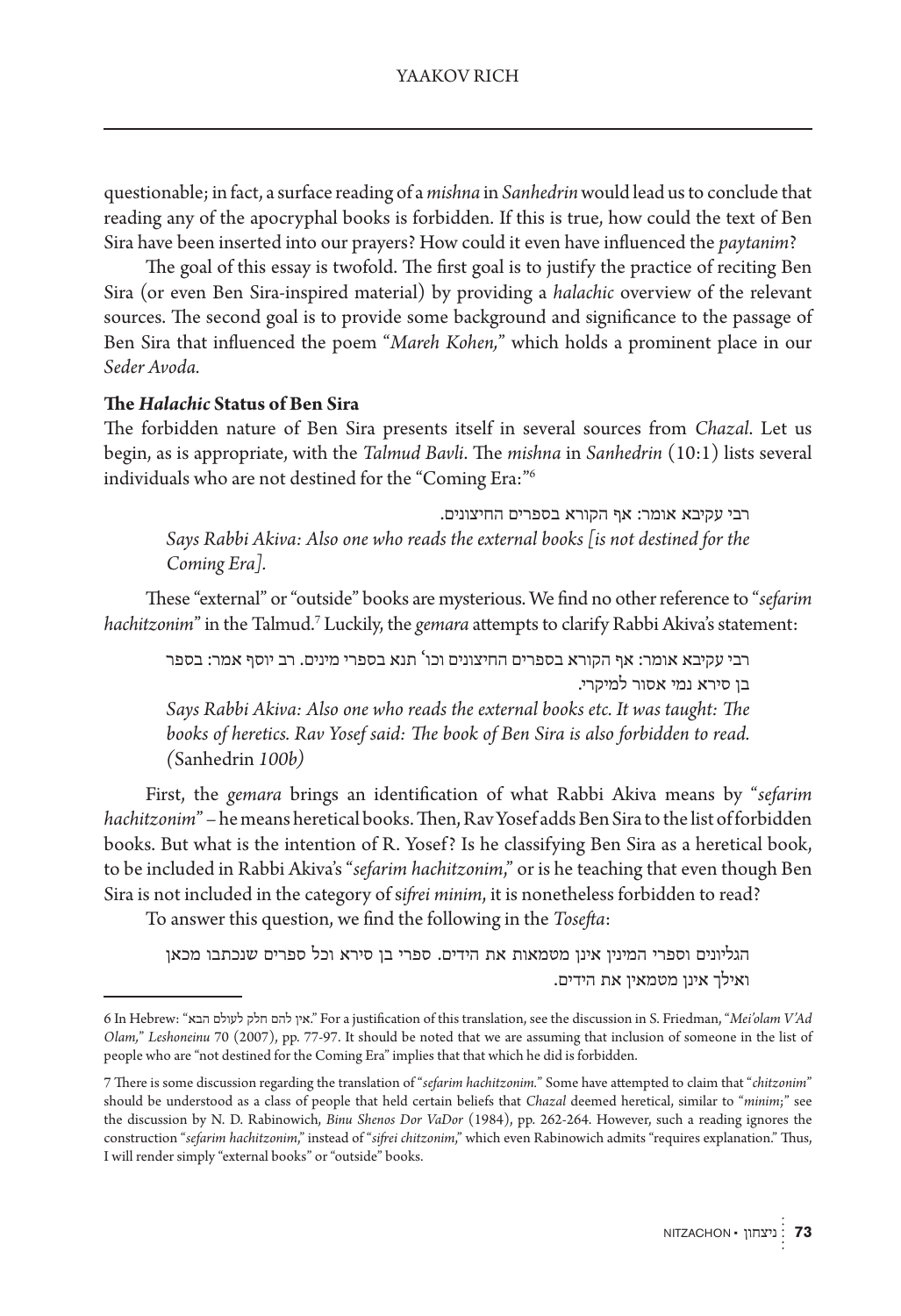*The Gospels and the books of heretics do not defile the hands. The books of Ben Sira and any books written from then on do not defile the hands. (*Yadayim *4:13)*

In this context, a book that "defiles the hands" is one that is considered sacred and worthy of being in *Tanach*. 8 All the books listed in this *Tosefta* are, by contrast, not holy and thus unworthy of canonization. What is significant here is that Ben Sira is listed separately from the category of heretical books in general, which (assuming that the *Bavli* does not disagree with this *Tosefta*) implies that the identification of the *gemara* of *sefarim hachitzonim* as sifrei minim does not include Ben Sira.<sup>9</sup> Thus, Rav Yosef attempts to forbid Ben Sira either because he thinks that Rabbi Akiva intended Ben Sira to be included in the category of *sefarim hachitzonim* instead of – or in addition to – *sifrei minim* or because he wishes to introduce a new prohibition separate from that of Rabbi Akiva against the reading of Ben Sira.10

Compare this to the *Talmud Yerushalmi* in its elucidation of Rabbi Akiva's statement:

רבי עקיבה אומר: אף הקורא בספרים החיצונים. כגון ספרי בן סירא וספרי בן לענה. אבל ספרי הומרם וכל הספרים הנכתבים מכאן והילך כקורא באיגרת. מאי טעמא ויותר מהמה בני הזהר וגו' להגיון ניתנו ליגיעה לא ניתנו.

*Says Rabbi Akiva: Also one who reads the external books – such as the books of Ben Sira and the books of Ben La'ana.11 But the books of Homer and any books written henceforth are like one who reads a letter. What is the reason? "More than these, my son, beware [of making many books there is no end; and much study is a weariness of the flesh (*yegias basar*).]" They were given for casual reading, but not for intense study (*l'yegia*). (*Sanhedrin *10:1)*

Before we discuss the *halachic* implications of the *Yerushalmi*, it seems clear that it considers Ben Sira to be within the category of Rabbi Akiva's "*sefarim hachitzonim.*" Notice, however, that in the *Yerushalmi*, *sefarim hachitzonim* are not identified as heretical books like they are in the

<sup>8</sup> See S. Z. Leiman, *The Canonization of Hebrew Scripture: The Talmudic and Midrashic Evidence* (1976), p. 102. (Henceforth, all citations of Leiman are from this book.)

<sup>9</sup> The *girsa* of the Rif in Rav Yosef 's statement arguably does imply that Rav Yosef intends to include Ben Sira as a heretical book. See n. 26 below.

<sup>10</sup> In quoting Rav Yosef, I have used the *girsa* that is found in the common Vilna edition of the *Talmud Bavli*, which follows more or less the texts of the Karlsruhe, Munich, and Florence manuscripts. However, there are variant texts worth mentioning. In MS Yemen and "*Genizah* fragment U," along with "*Aggados HaTalmud*", we find "מינים כספרי נמי סירא בן ספר אף אמ׳ יוסף רב דאמי, "and we find a similar version of in the Rif (see n. 26). In another *Genizah* fragment (Cam. West. Talm. I 106), we find "דאמי החיצונים כספרים נמי סירא בן וסיפר :יוסף רב אמר.) "See M. Sabato, *Ketav Yad Teimani L'Mesechet Sanhedrin (Bavli) U'Mekomo B'Mesoret HaNusach*" (1998), p. 109; see also the discussion of J. Labendz, "*The Book of Ben Sira in Rabbinic Literature,*" AJS Review 30:2 (2006), p. 358, n. 48-50.) The conclusion we reach above regarding Rav Yosef 's *halachic* intentions and below regarding his reasoning can be argued for all three texts, although with varying degrees of certainty.

<sup>11</sup> No one is entirely sure what "Ben La'ana" is, although we can assume that it is an apocryphal non-heretical book just like Ben Sira. Some versions read "Ben La'aga," and the parallel passage in *Koheles Rabba* (cited below) mentions "Ben Talga," so it seems that whatever book it was, it did not take long for it to become forgotten and variant versions of its name inserted. See Leiman, p. 181, n. 370, for a summary of the theories.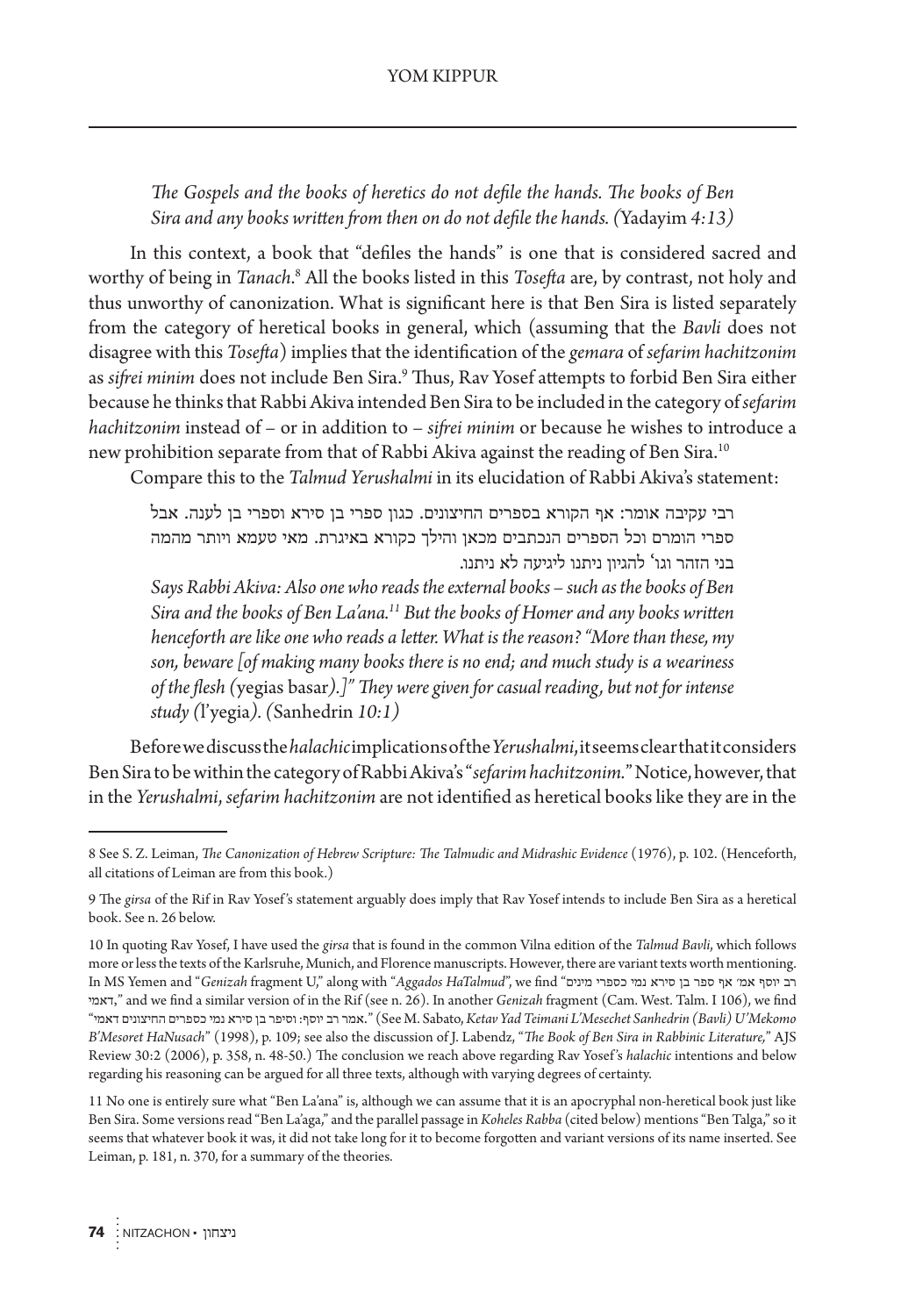*Bavli*. Thus, while the respective classifications of the *Bavli* and the *Yerushalmi* are different – the *Yerushalmi* includes Ben Sira in the *sefarim hachitzonim* while the *Bavli* does not – neither consider Ben Sira a heretical book. The result is that according to the *Yerushalmi*, the book of Ben Sira was banned by Rabbi Akiva in his overarching ban on the "*sefarim hachitzonim.*" The *Bavli*, on the other hand, does not include the book in Rabbi Akiva's ban, which included only heretical books, instead implying that it was banned much later by Rav Yosef (or that Rav Yosef included it in Rabbi Akiva's ban), as Rav Yosef wished to give Ben Sira the same forbidden status.

It is necessary to further clarify this passage in the *Yerushalmi*. The *Yerushalmi* differentiates between the *sefarim hachitzonim* and the Homeric epics, in that reading the latter is comparable to reading a document – a benign activity – while reading the former is forbidden. But when the *Yerushalmi* asks, "What is the reason?" and concludes that "they were given for discussion, but not for intense study," to which is it referring – to the *sefarim hachitzonim* or to the Homeric epics? It seems strange to conclude that the intention is to the works of Homer, as the use of the word "given" ("*nitnu*") is odd in reference to secular books.

A related passage in *Koheles Rabba* sheds light on our *Yerushalmi*:

ויותר מהמה בני הזהר. מהומה, שכל המכניס בתוך ביתו יותר מכ"ד ספרים מהומה הוא מכניס בביתו, כגון ספר בן סירא וספר בן תלגא. ולהג הרבה יגיעת בשר. להגות ניתנו ולא ליגיעת בשר ניתנו.

*"And more than these (*meiheima*), my son, beware" – confusion (*mehuma*); for anyone who brings more than the twenty-four books [*Tanach*] into his house brings confusion into his house, such as the book of Ben Sira and the book of Ben Talga. "And much study is a weariness of the flesh (*yegias basar*)" – They were given for discussion, but not for intense study (*l'yegia*).12 (*Koheles Rabba *12:12)*

This is quite clearly a parallel passage to the one in the *Talmud Yerushalmi* and may even be a variation of it,13 but with one exception: the *midrash* leaves out the classification of Homeric literature. Regardless of the reason for this, what is important is that while the distinction of the

<sup>12</sup> This passage, as well as the one in the *Yerushalmi*, is based on *Koheles* 12:11-12:

דברי חכמים כדרבנות וכמשמרות נטועים בעלי אספות נתנו מרעה אחד: ויתר מהמה בני הזהר עשות ספרים הרבה אין קץ ולהג הרבה יגעת בשר. *The words of the wise are as goads, and as nails well fastened are those that are composed in collections; they are given from one shepherd. And furthermore, my son, be admonished: of making many books there is no end and much study is a weariness of the flesh.* The word "*meiheima*" in *"v'yeser meiheima*" is compared to "*mehuma*" in the *midrash*. "*V'lahag harbeh yegias basar*" is used in the final *drasha*, in which "*lahag*" is compared to "*l'hagos*" (even though the root is not the same) and "*yegias basar*" is expounded upon. The attention to the word "*nitnu*" at the end of the passage is probably a reference to the *pasuk* before: "*nitnu meiro'eh echad.*"

<sup>13</sup> While the relationship between the passage in the *Yerushalmi* and the one in *Koheles Rabba* is clear, the nature of the relationship is less so. *Koheles Rabba* organizes the passage as an exegetical comment on the *pasuk* in *Koheles*, even citing the *pasuk* phrase by phrase. The *Yerushalmi* merely cites the *pasuk* once and then continues to bring the relevant expounded interpretation to the latter part. It seems that *Koheles Rabba* (which is a much later work than the *Yerushalmi*) was not based entirely on the *Yerushalmi*. Rather, it either expanded the *drasha* to include the first part of the *pasuk* or was aware of an earlier source or tradition on which the *Yerushalmi* itself was based.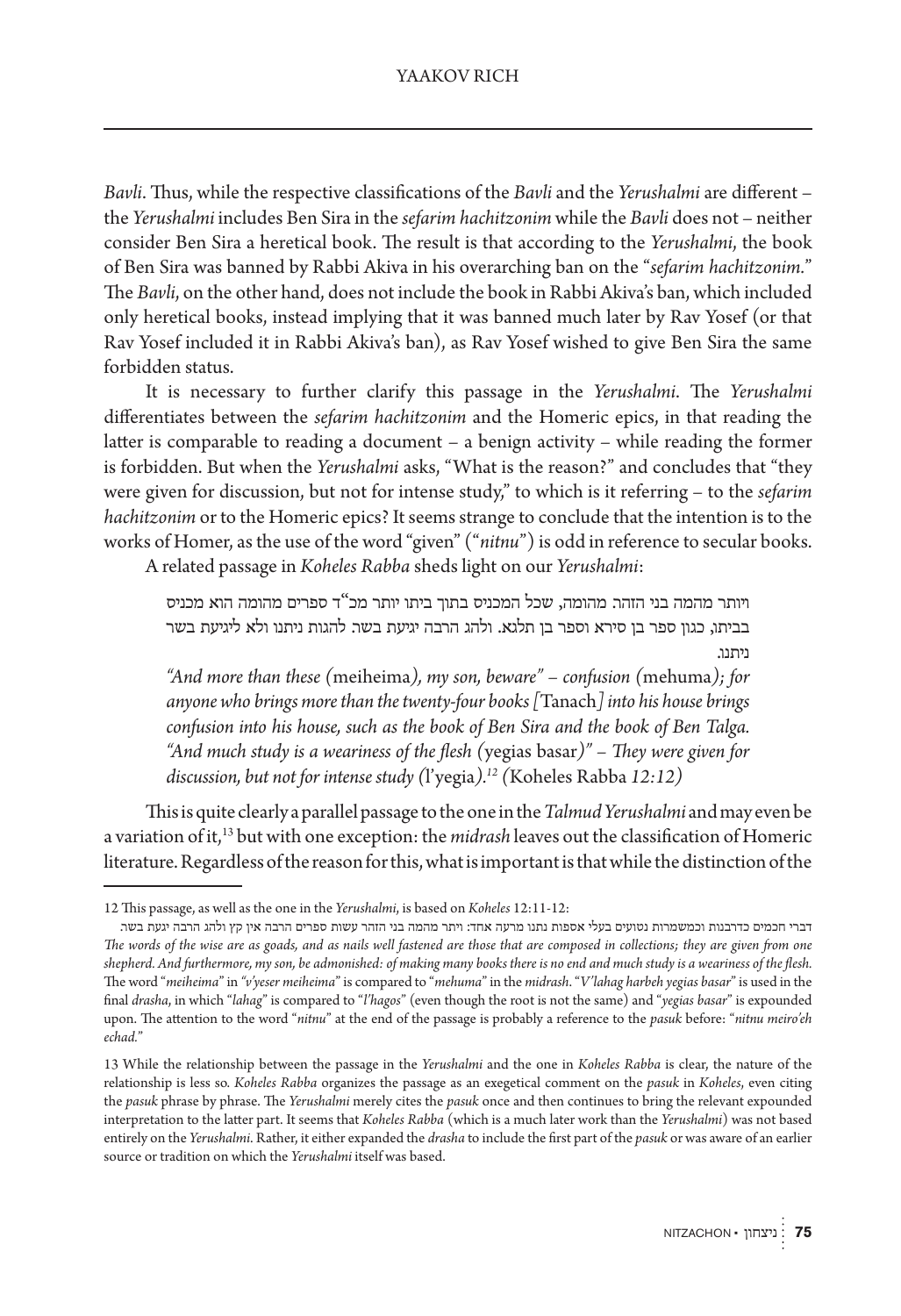works of Homer is omitted, the concluding clause – "They were given for discussion, but not for intense study" – remains. We are forced to conclude, therefore, that this clause refers to the first category of *sefarim hachitzonim*, which the *midrash* understands as "more than the twentyfour books" of *Tanach* and which includes Ben Sira. What this means is that a casual reading (*higayon*) of Ben Sira is permitted; it is only intense study of the book that was forbidden by Rabbi Akiva.14 Effectively, the *Yerushalmi* (and *Koheles Rabba*) is restricting the prohibition of "reading" external books to mean only serious study; a light reading or recitation is not included in the prohibition.

Let us now return to the *Bavli*. Although the *Bavli* understands Rabbi Akiva to be referring only to heretical books, it brings the statement from Rav Yosef to prohibit Ben Sira as well. This statement of Rav Yosef is immediately interrupted in the *gemara* by a discussion narrated by Abaye, Rav Yosef's student, in which a justification is sought for banning the book of Ben Sira. Abaye quotes many verses from Ben Sira that one might find objectionable, but then finds parallel proverbs in the statements of *Chazal* or in *Tanach*, showing that they are not to be considered objectionable after all. Finally, Abaye concludes by finding a questionable verse in Ben Sira with no Talmudic or Biblical counterpart:

<sup>14</sup> This conclusion, although presented here without alternative, is far from unanimous. There are in reality three possibilities: (1) "ניתנו לא ליגיעה ניתנו להגיון "is referring to the books of Homer and other secular literature. This is probably the most straightforward approach to the *Yerushalmi* in terms of the flow of the *gemara*. It is the approach that the *P'nei Moshe* (Rabbi Moshe Margolies) adopts in his commentary and that S. Lieberman assumes in his elucidation of the passage (*Hellenism in Jewish Palestine* [1962], p. 110). The practical result is that casual reading is permitted only for secular books like those of Homer, while books like Ben Sira are completely prohibited, even just to read occasionally. The downside of this approach is that it renders the passage from *Koheles Rabba* incomprehensible. If the editor of *Koheles Rabba* wanted to omit the phrase about Homer's books, he should have also taken out this final phrase. One solution is to say that the redactor of this *midrash* was careless and was motivated by the zeal of removing a *midrashic* permissibility of reading secular literature while neglecting to complete the job by removing the full relevant passage (or that the omission was accomplished by a later editor or copier who was less learned). Alternatively, one could argue that the redactor misunderstood the passage in the *Yerushalmi* and thought that the phrase was referring to Ben Sira and the "external books" instead of the Homeric works. The former is indeed one of the solutions provided by Leiman (pp. 89-90), which he notes "has simplicity in its favor," but which I find somewhat unsatisfying. Additionally, as I noted above, this approach has the additional drawback of assigning the word "*nitnu*" to secular works.

<sup>(2)</sup> The approach that I take – that the final clause refers to the *sefarim hachitzonim*. This has the benefit of the rendering the passage from *Koheles Rabba* understandable and, as I will show, reconcilable with the *Bavli*. On the other hand, the consequence of this approach is that there is no distinction between the status of the *sefarim hachitzonim* and that of Homer; both can be read casually "as one would read a document," which negates the impression given by the *Yerushalmi* that it is trying to contrast the status of the two. However, this conundrum is solved without too much difficulty given the reason for the ban on Ben Sira, which we will discuss below. We should also note that the version of *Koheles Rabba* which reads "שכל התכניס בתוך ביתו יותר מכ<sup>"</sup>ד ספרים מהומה הוא מכניס בתוך "implies that the *sefarim hachitzonim* should not be read at all, neither casually nor studiously (which would contradict our final clause if it were also referring to the *sefarim hachitzonim*). I agree with Labendz (p. 355., n. 38), however, that the language in *Koheles Rabba* is exaggerated and probably polemical, and that "bring into your house" is its way of saying "add to your library of studious works."

<sup>(3)</sup> Reinterpret "ניתנו לא ליגיעה ניתנו להגיון "to mean that Ben Sira (and the other *sefarim hachitzonim*) is appropriate for recital (another valid meaning of "*higayon*"), but is not to be written down for further studying, like the books of the *Tanach* are. This is Leiman's second solution (p. 90). However, although this approach avoids any logical inconsistencies, it seems slightly convoluted and thus unlikely.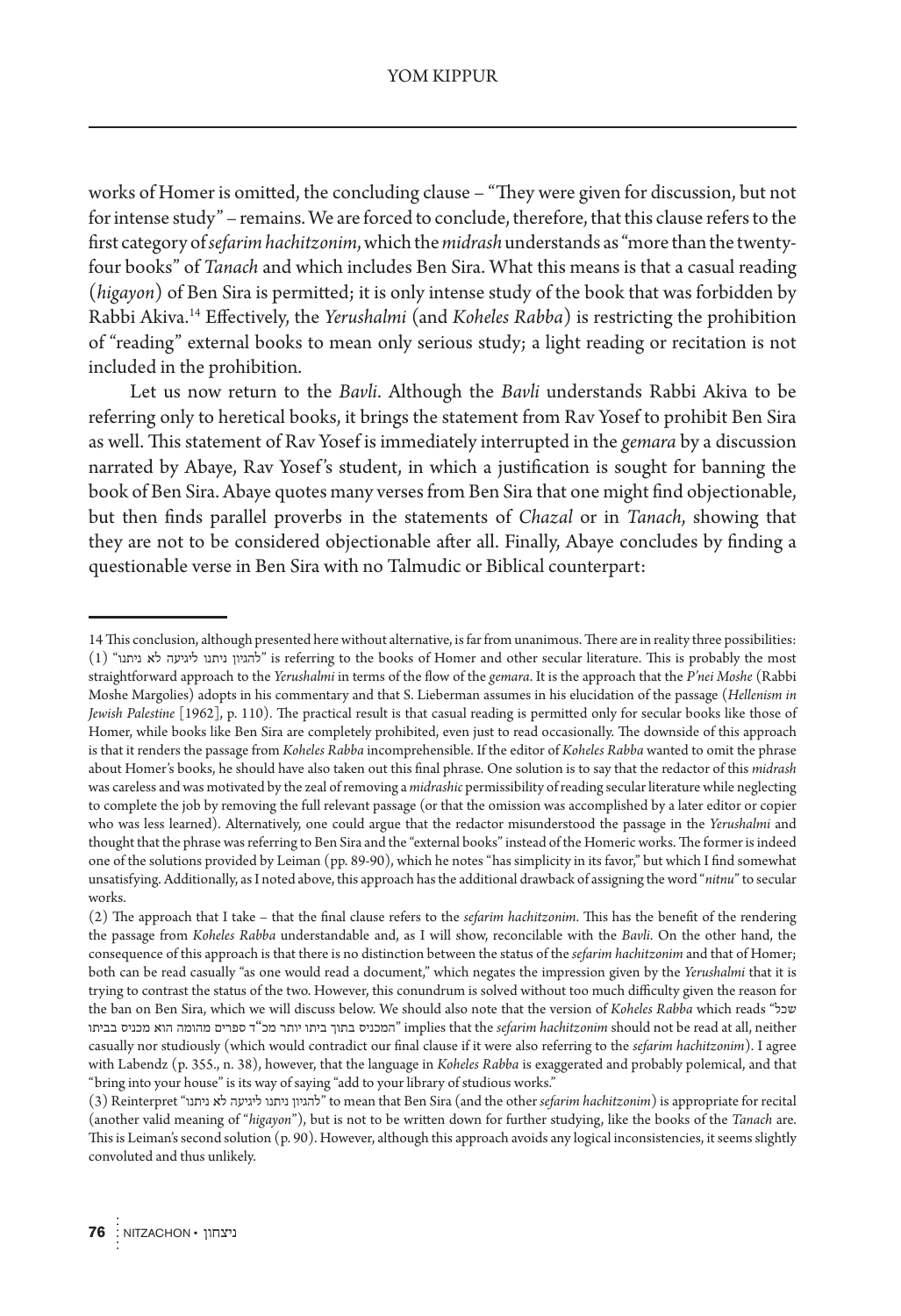אלא משום דכתיב זלדקן קורטמן עבדקן סכסן דנפח בכסיה לא צחי אמר במאי איכול לחמא לחמא סב מיניה מאן דאית ליה מעברתא בדיקני' כולי עלמא לא יכלי ליה. *Rather, it is [forbidden to read] because it is written [in Ben Sira]: "One with a thin beard is wise; one with a thick beard is senseless. One who blows the froth from his drink is not thirsty; one who asks 'with what shall I eat my bread,' take the bread from him. One whose beard is parted, no one is able to outsmart him."* 

After this conclusion of Abaye that there is indeed objectionable material in Ben Sira, the *gemara* continues with the remainder of Rav Yosef 's statement:

אמר רב יוסף: מילי מעלייתא דאית ביה דרשינן להו. *Said Rav Yosef: The admirable sayings within it [Ben Sira], we can explicate.15*

Rav Yosef then continues to cite some of the "admirable sayings" from Ben Sira.<sup>16</sup>

This ruling of Rav Yosef prompts the obvious question: If Ben Sira is forbidden to read at all, how could one "explicate" or make any use of any of the proverbs or quotations found within it? One way to approach this is the same way that we concluded according to the *Yerushalmi*; that is, Rav Yosef 's prohibition against reading Ben Sira applies only to serious study, but casual reading is permitted. This way, one could learn the "admirable" sayings from the book of Ben Sira, but without an intense study of the entire book. This is the approach of the Ritva, commenting on a *gemara* in *Bava Basra* that quotes Ben Sira:

ואע"פ שקראוהו בסנהדרין בחלק ספרים החיצונים שמעינן מינה שלא אסרו שם אלא לעשות ממנו קבע אבל ראוי להגות בו בעתות ללמוד ממנו חכמה ומוסר משא"כ בספרי מינים ממש.

<sup>15</sup> Again, I quote from the text in the standard Vilna edition. There is another important *girsa* here found in MS Yemen: אמ׳ רב יוסף: אע''ג דגנזוה לספרא דבן סירא כי הני מילי מעליתא דביה גרסינן ליה.

Notice the mysterious reference to the fact that Ben Sira was "*nignaz*" (see n. 18). This extra phrase appears in the margins of MS Munich and MS Karlsruhe, except that Munich has "דגנזוה לאו אי "which changes the entire meaning of Rav Yosef and which most scholars believe is not to be accepted (except for L. Ginzberg, "*Some Observations of the Attitude of the Synagogue towards the Apocalyptic-Eschatological Writings,*" JBL 41 (1922), p. 129). Also, notice the change from "*darshinan*" to "*garsinan*," which means essentially the same thing, except that one is usually used for Biblical texts and the other for Rabbinic texts.

<sup>16</sup> I will discuss this passage in the *Bavli* in more detail in the next section below. For now, it is interesting to note that although Abaye is presented as responding to Rav Yosef, Rav Yosef never replies. The *gemara* only inserts a new "*amar Rav Yosef*" after Abaye is finished with his discourse. It is possible that Abaye is responding to Rav Yosef 's statement in his absence or after his death and the *gemara* here presents it somewhat as a response to Rav Yosef directly with the preface of "*amar lei*." It is further possible that the *gemara* wishes to present the concluding statement of Rav Yosef as if it were a reply to Abaye's self-discussion, which would explain why it split Rav Yosef's saying in half.

This is further evidenced by the varying accuracy of the quotations from Ben Sira quoted by Abaye and then by Rav Yosef. Rav Yosef 's quotes are all (save one) quite accurate according to the versions of Ben Sira that we now have, while three of the five verses that Abaye quotes simply do not exist (although Segal argues that one of them can be construed as a combination of several verses in Ben Sira) and the other two are merely similar to extant verses. (See B. G. Wright, "*B. Sanhedrin 100b and Rabbinic Knowledge of Ben Sira," in Treasures of Wisdom: Studies in Ben Sira and the Book of Wisdom* [1999], pp. 41-50, for an analysis of the Talmudic quotations and their similarities to our Ben Sira, along with a discussion of the views of Segal, Lehmann, and Gilbert on the subject.) From the clear familiarity of Rav Yosef with the text of Ben Sira, it is difficult to imagine that he would not correct Abaye's false quotes were he presented with them. See n. 27 below.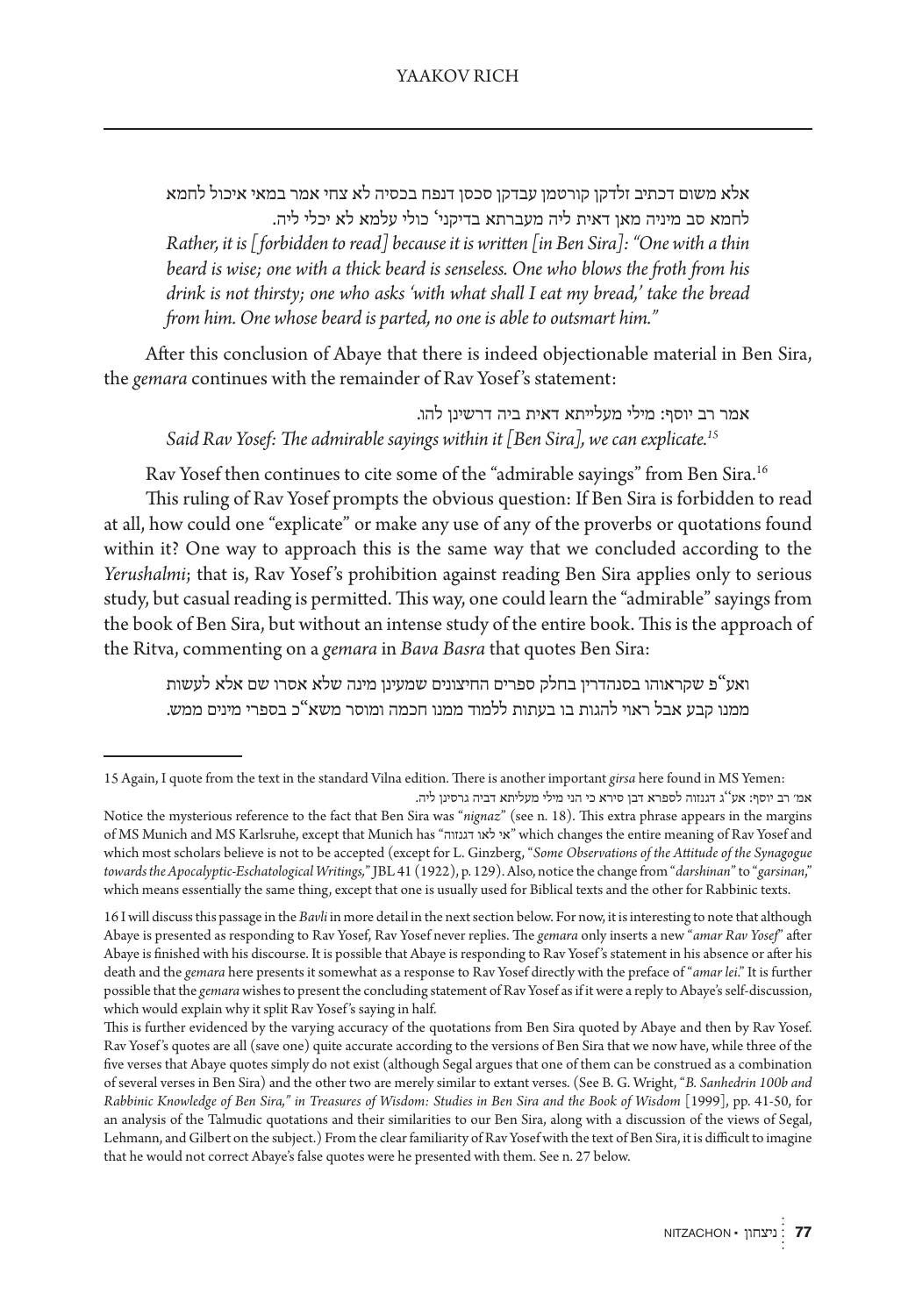*Although in* Sanhedrin*, it [Ben Sira] is called one of the "external books," we see from this that they only prohibited making a fixed study of it. But it is appropriate to occasionally casually study it to learn wisdom and ethics from it; this is as opposed to the actual heretical books. (*Chiddushei HaRitva*,* Bava Basra *98b)*

The Ritva retains the distinction of the *Bavli* that we discussed above between the heretical books that Rabbi Akiva banned, which the Ritva posits are altogether forbidden to read, and the book of Ben Sira, which was banned by Rav Yosef and which is only forbidden to study intensely. Recall that the *Yerushalmi* did not identify the "external books" as heretical, and thus the entire category of *sefarim hachitzonim* is permitted to read casually, but not to study in depth.<sup>17</sup>

The Ritva's distinction was influenced by the fact that many *Tannai'm* and *Amora'im*, not only in *Bava Basra* but also throughout the *Talmud Bavli* and *Yerushalmi*, quote Ben Sira reverently, citing it in ways that are reminiscent of citations from *Tanach*, such as "*d'chsiv*" or "*shene'emar*."18 This strange paradox of *Chazal* on the one hand shunning the book of Ben Sira to the point of forbidding its study while on the other hand valuing it by quoting its proverbs as Scripture has perplexed scholars and students of the Talmud for over a millennium.<sup>19</sup> It has prompted many to analyze the sources that we have reviewed along with some of the quotations of Ben Sira found in the Talmud in order to understand the attitude of *Chazal* toward Ben Sira and why they may have banned its study.

<sup>17</sup> According to this understanding, we can interpret the word "*korei*" in "*hakorei b'sefarim hachitzonim*" to mean "read studiously," but not "read casually." It is somewhat popular in scholarly circles to take this even further and to interpret "*korei*" as a public reading (*kria betzibur*), as we would read the Torah. This interpretation began with Nachman Krochmal (*Moreh Nevuchei HaZman* [1851], p. 119) and was accepted by many scholars, including, notably, Menachem Haran in his influential exposition of the status of Ben Sira (M. Haran, "*MiBa'ayot HaCanonizatzia shel HaMikra,*" Tarbitz 25:3 [1957], p. 251).

This idea, although reluctantly shown to be at least plausible by N. D. Rabinowich (p. 290-291), has not been accepted by any *halachic* authorities with the exception, very recently, of Rabbi Yeshaya Steinberger, "*Sefer Ben Sira V'Issur HaKria Bo,*" Shana B'Shana [1996], p. 434. (I am grateful to Paul Hamburg of the Center for Jewish Studies at UC Berkeley for sending me this article.) Also, as Leiman noted, in the *Yerushalmi* there is an additional occurrence of the word "*korei*" in "וכל הומרם ספרי אבל באיגרת כקורא והילך מכאן הנכתבים הספרים, "which if interpreted as anything other than casual reading would result in a difference of meaning of the same word in the course of a single passage. I do not think that this is too much of a problem, however, since the latter one is modified with "as one would read a document," which can be explained as explicating the difference in meaning from the previous occurrence of the word.

<sup>18</sup> In *Bava Kama* (92b), a verse in Ben Sira is even described as being "*baK'suvim*." Rabbi Tzvi Hirsch Chayes (*Chiddushei Maharatz Chayes*, ad loc.) denies that this implies that Ben Sira was ever actually considered part of *Tanach*; he believes that Ben Sira was merely distinguishable from other material, like *braisos*, by the fact that it was written down. However, others, including Rabbi David Zvi Hoffman (see Leiman; p. 99), conclude from this that Ben Sira may have at one point been considered part of the *Tanach* until it was expressly excluded. (See also the *girsa* of Rav Yosef cited above in n. 15 implying that Ben Sira was "*nignaz*" by *Chazal*, which can be understood to mean that it was "taken out" of the canon.)

<sup>19</sup> Rav Hai Gaon already briefly addressed the paradoxical relationship of *Chazal* regarding Ben Sira. He writes that *Chazal* quoted Ben Sira as they would quote any secular literature ("*lashon hedyot*") to get across a point; see *Teshuvos HaGe'onim Kadmonim* (1848), p. 23b (*siman* 78). He does not elaborate, however, on the nature of the prohibition against reading Ben Sira.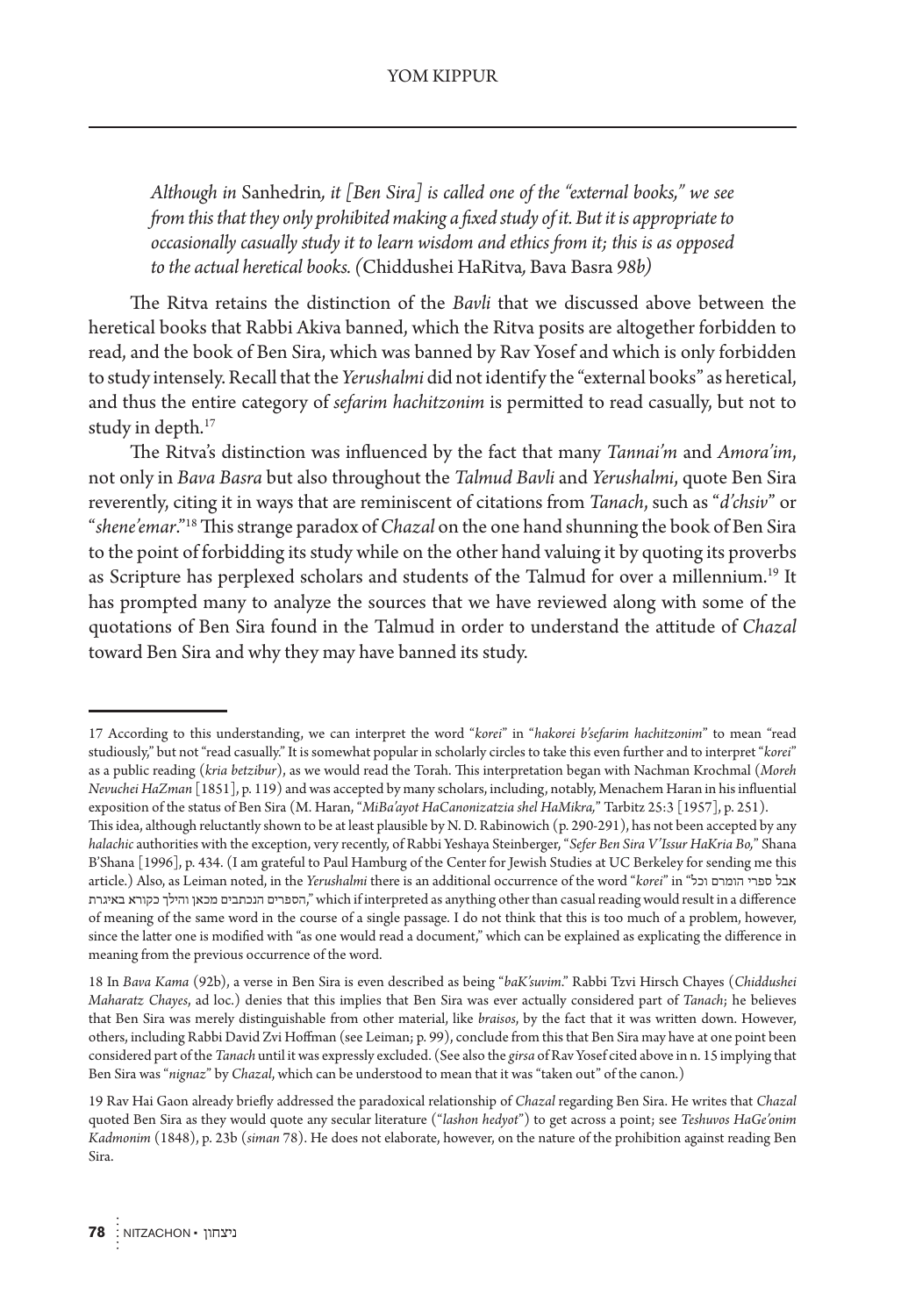### **The Reason behind the Ban**

Until now, we have glossed over the precise definition of *sefarim hachitzonim* besides for translating the term as "external books" and noting that the *Talmud Bavli* identifies them as *"sifrei minim"* – heretical books. But we must examine precisely what is meant by "external" – external to what? As we have seen, *Koheles Rabba* replaced the term with "ספרים ד"מכ יותר, " which implies that it refers to any books external to the books of the *Tanach*. Besides for the *Yerushalmi's* explicit permission to read the works of Homer, however, the definite article present in the phrase suggests a narrower interpretation of the term and implies that it is not quite any book that is external to the *Tanach* that it intends to prohibit. It seems clear that only books that are comparable to Biblical books, yet not strictly included in the *Tanach*, are what Rabbi Akiva had in mind - that which is typically referred to as the Apocrypha.<sup>20</sup>

With this in mind, the difference that we noted above between the *Bavli* and the *Yersushalmi* – that the *Bavli* identifies the *sefarim hachitzonim* as *sifrei minim* (which does not include Ben Sira) while the Yerushalmi does not (and includes Ben Sira in the classification) – becomes even more relevant. "*Sifrei minim*" in this case very likely refers to the books of the early Christians, who are quite often intended by the term "*minim*." Rabbi Akiva lived at a time when the early Christians were flourishing and *Chazal* were attempting to subvert their influence over the rest of the Jews in Israel.21 It is therefore very likely that Rabbi Akiva would be referring to the early Christian post-Biblical books and prohibiting the reading – any reading whatsoever – of these books. The *Yerushalmi*, which instead of identifying Rabbi Akiva's ban as being on Christian books, gives Ben Sira and Ben La'ana as examples of the *sefarim hachitzonim,* clearly has a different motivation in mind for Rabbi Akiva. But if such books are not heretical or objectionable in any way, why would Rabbi Akiva seek to ban their reading, albeit (as per the *Yerushalmi*) only studious reading?

Rabbi David Herschel Frankel provides the answer in his commentary *Shayarei Korban*  to the *Yerushalmi*:

ונראה שספר בן סירא חיברו מקצתם לספר תנ"ך שגם בו ענינים ופסוקים כמשלי שלמה. ואינו דומה לו אלא כקוף בפני אדם שזה נאמר ברוח הקדש וזה נאמר מדעתו. ולכך נקראים ספרים חיצונים, שאנו אין לנו אלא כ"ד ספרי הקדש וחלילה לחבר אליהם אפילו פסוק אחד חוץ מהם. ולכך אין לו חלק לעולם הבא שיש בזה בזיון לכתבי הקדש. אבל ספרי המירס

שהכל מודים שאין בהם קדושה, אין איסור בקריאתם אלא משום איבוד הזמן. *It seems that the book of Ben Sira was joined by some to the books of* Tanach*, since in it too there are ideas and verses similar to those in* Mishlei*. But it is only as similar as a monkey is to a human, since one was written with divine inspiration and the* 

<sup>20</sup> Anything else presumably would not need to be excluded as "ספרים ד"מכ יותר "by the *midrash*. There would only be a need to explicitly exclude works that some might think **could** be included in the *Tanach*.

<sup>21</sup> For many scattered examples of this, as well as examples of sayings of *Tanna'im* of the time that may be construed as anti-Christian or as responding to Christian thought, including in the ideas of Rabbi Akiva, see E. Urbach, *Chazal: Pirkei Emunot V'De'ot* (1969).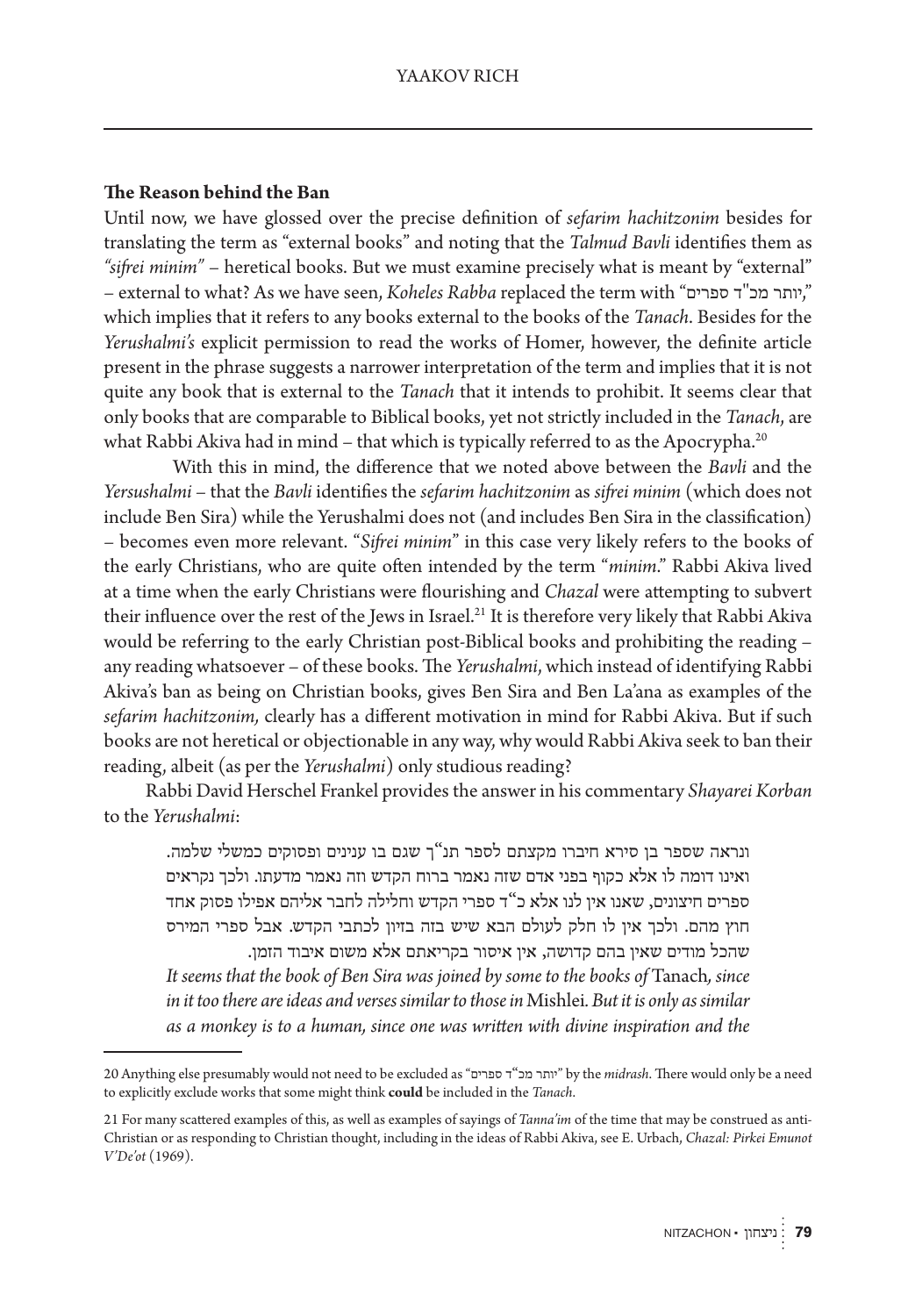*other was written from human knowledge. Therefore, they are called "external" books, since we have only our twenty-four books [of* Tanach*] and heaven forbid to attach to them even one external verse. And thus, one who studies them is not destined to the Coming Era, since this is a disgrace to the* Tanach*. However, the books of Homer, to which nobody claims sanctity, there is no prohibition to read them save for waste of time.*

Rabbi Frankel's theory is that the books of the Apocrypha were confusable with the books of *Tanach*, and he uses Ben Sira's similarity to *Mishlei* as an example. Rabbi Akiva's ban was intended to protect the Biblical canon from the inclusion of books that were not written with *ruach hakodesh*. This is eminently probable, first of all because Rabbi Akiva is also known to have made other decisions relating to what should be canonized into *Tanach*. 22 More importantly, this theory makes sense of the *Yerushalmi*, explaining why it uses Ben Sira as an example (it is the most comparable to *Tanach*)<sup>23</sup> and why it contrasts it with the books of Homer, which it deems more acceptable reading; nobody would mistake Homer's books for something that should be included in *Tanach*.

Thus, the difference between the definitions that the *Bavli* and the *Yerushalmi* give to the *sefarim hachitzonim* implies a different speculated reason behind Rabbi Akiva's ban.<sup>24</sup> However, even the *Bavli*, which views Rabbi Akiva's ban as being against Christian literature, cites Rav Yosef as introducing a prohibition on reading Ben Sira specifically. Why would Rav Yosef, centuries after Rabbi Akiva, introduce a new ban on something that was not included originally (according to the *Bavli's* understanding) in Rabbi Akiva's ban, and why would he single out Ben Sira of all the apocryphal books?

Some scholars speculate that by Rav Yosef 's time, Ben Sira had become unknown in

בספרים החיצונים - ספרי מינים, כגון ספרי אריסט"ו היוני וחביריו. ובכלל זה הקורא בספר דברי הימים של מלכי נכרים ובשירים של עגבים ודברי חשק שאין בהם חכמה ולא תועלת אלא איבוד זמן בלבד.

<sup>22</sup> This observation was pointed out by Rabbi Steinberger (p. 434), referencing Rabbi Akiva's ruling in the *mishna* in *Yadayim*  $(3:4):$ 

אמר רבי עקיבא: חס ושלום, לא נחלק אדם מישראל על שיר השירים שלא תטמא את הידים, שאין כל העולם כלו כדאי כיום שנתן בו שיר השירים לישראל, שכל הכתובים קדש, ושיר השירים קדש קדשים. ואם נחלקו, לא נחלקו אלא על קהלת.

It is possible that Steinberger is reading too much into Rabbi Akiva's involvement in the canonization process.

<sup>23</sup> Rabbi Aaron Cohen presents Ben Sira (from *Chazal's* perspective) as the bridge between the books of *Tanach* and the books thereafter; thus, when Ben Sira was prohibited as non-canonical, the other books written after it would obviously follow. See A. Cohen, "*Al HaStirot B'Yachasam shel Chazal L'Sefer Ben Sira,*" *Ohr HaMizrach* 3 (1972), pp. 166-170.

<sup>24</sup> The interpretation of Rabbi Akiva offered in the *Bavli* – that he intended to ban Christian (or other heretical books) – is what influenced the inclusion of this *mishna* and *gemara* in many discussions about reading general heretical or anti-Torah material. Some include this entire category of reading material within the category of *sifrei minim* and thus (following the *Bavli*) within *sefarim hachitzonim*. For example, Rabbi Ovadiah MiBartenura writes in his comments on the *mishna*:

It should be noted, however, that while this understanding is not followed by the *Yerushalmi*, nor by Rav Yosef in the *Bavli* (according to our understanding), they would nonetheless agree that heretical books such as the Christian New Testament books should not be read; they would merely claim that this is not the source for that ruling. For a more comprehensive view of how this *gemara* fits in with that area of *halacha*, see Dayan Moshe Swift's "*Sefarim HaChitzonim B'Halacha,*" in *Sefer HaZikaron L'Chvodo U'Lezichro shel HaGaon HaGadol HaDayan Rabbi Moshe Swift zt"l* (1986), pp. 151-160.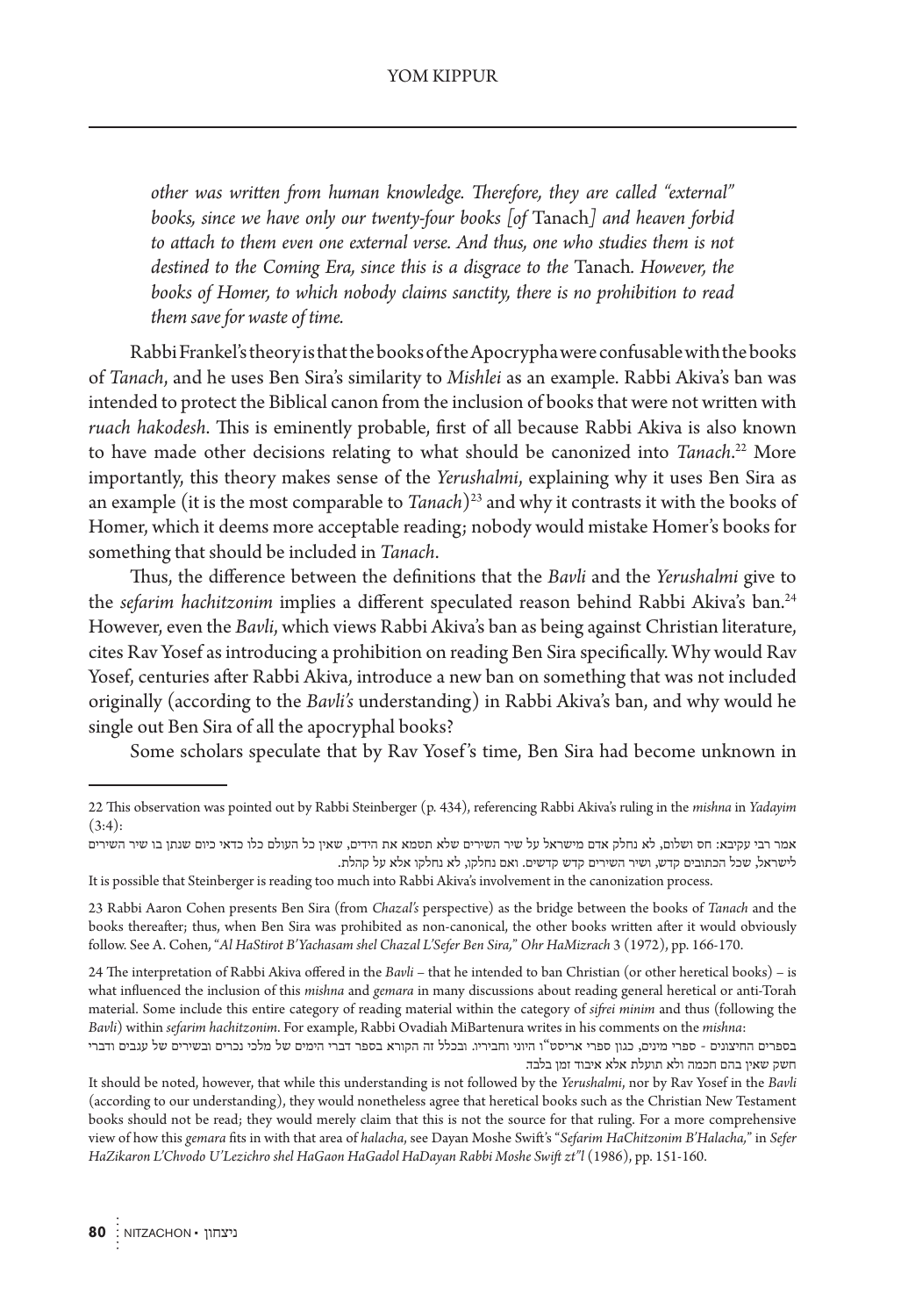Bavel until it was newly introduced to the population by way of the discovery of an old scroll or through influence from scholars from Israel, where it was then popular. Although Rav Yosef believed that there was nothing objectionable in it, he may have sought to have it included in Rabbi Akiva's ban on Christian literature so as not to leave people confused by its status, as it was becoming popular among local Christians, who may have even attempted to include it in what they considered the "Old Testament."<sup>25</sup> Theories such as this, however, ignore the passage in *Sanhedrin* cited above, in which Abaye goes to great lengths to find some material in Ben Sira that can be considered objectionable, which implies that Rav Yosef's ban was motivated primarily by the content of Ben Sira rather that the prevalent attitude toward its status.

According to our analysis of the sources so far, Abaye's statements in the *gemara* are indeed puzzling. The passage begins, "טעמא מאי אביי ל"א, "which implies that Abaye is responding to Rav Yosef by asking what the reason is that he compares Ben Sira to the Christian Scriptures and prohibits its study. Then, when Abaye examines selected verses of Ben Sira, he judges them not by their inherent value, but by their similarity to other Biblical or Rabbinic proverbs. Finally, when Abaye concludes by citing one verse of Ben Sira that is not comparable to any other known piece of Jewish literature, he does not explain what he finds objectionable about the verse and seems to assume that the mere fact that it has no counterpart makes it offensive and that this is the reason that the book is not to be read. Rav Yosef, on the other hand, when he subsequently quotes verses from Ben Sira that he considers "admirable," makes no effort to compare them to other Biblical or Rabbinic sayings, but merely accepts their value by the independent worthiness of their content.

With the above in mind, the most likely explanation is that Rav Yosef is attempting to echo the sentiments of the *Yerushalmi*. In other words, while the *gemara* had brought the teaching that Rabbi Akiva's ban encompasses Christian literature, Rav Yosef, perhaps under the influence of sources from *Eretz Yisrael*, believes that Rav Akiva's intention was also to exclude

<sup>25</sup> This idea is promoted by Labendz, whose central thesis is that Ben Sira, while being popular in Israel throughout the centuries of the *Tanna'im* and *Amora'im*, was not available in Babylonia until the fourth century, when it appeared due to Mesopotamian Christian and Israeli Jewish influences. She sees this as a specific example of the more general thesis advanced by Richard Kalmin (*Jewish Babylonia Between Persia and Roman Palestine* [2006]) that there existed at that time a strong influence from the Eastern Roman provinces on the Persian border states due to shifts in population. She identifies Rav Yosef as a particular expert in Ben Sira (evidenced by the accuracy of his Ben Sira quotations, as opposed to those of all the other Babylonian *Amora'im*), which he studied when it became newly available and which allowed him to determine its Jewish status as appropriate reading. (This is in contrast to L. Ginzberg [p. 129], who thought that Rav Yosef had little knowledge of Ben Sira; when he quoted the teaching that he had learned from his teachers that Ben Sira was forbidden to read, he was unable to defend it from Abaye's challenges.) Labendz understands Rav Yosef as concluding that while the book of Ben Sira, which was then already sacred in the Christian world, may not be used, the oral traditions from Ben Sira that were already included in teachings of *Chazal* may be studied. Thus, the quotations of Babylonian *Amora'im* after R. Yosef became highly inaccurate.

Rabbi Steinberger suggests that the attitude of Rav Yosef (and *Chazal* in general) was influenced particularly by the inclusion of Ben Sira into the "Old Testament" by the early Christians. Especially once the Greek translation was included in the Septuagint, it would be difficult for the early Jewish reader of *Tanach* who wished to read the translations available to separate Ben Sira from the rest of the canon.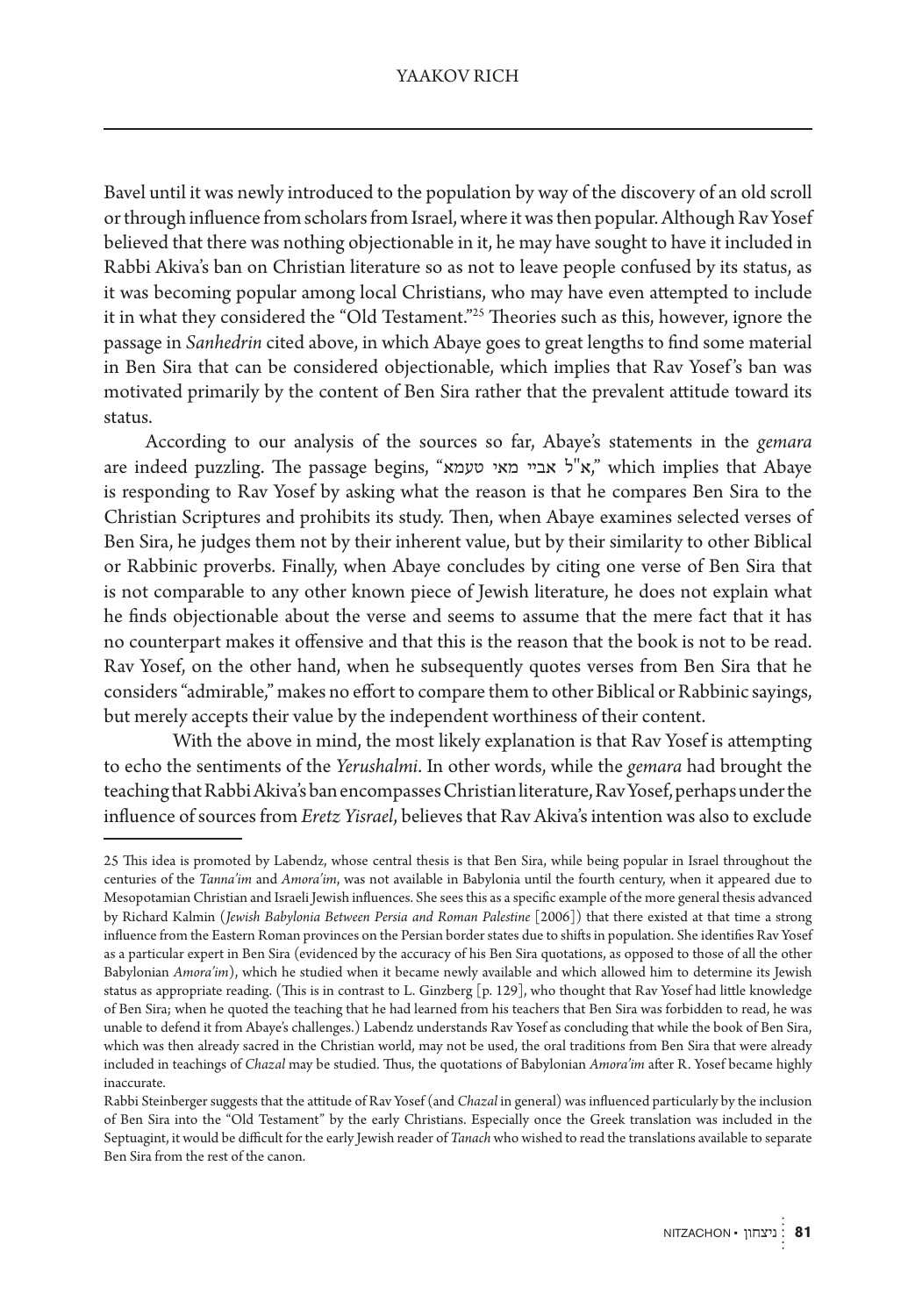later quasi-Biblical books from the *Tanach*, which we have seen is the interpretation of the *Yerushalmi*. Rav Yosef 's intention is to posit that the book of Ben Sira is the first of Rabbi Akiva's *sefarim hachitzonim* that are not divinely inspired and thus do not deserve to be canonized; the rest of the Apocrypha, having been written after Ben Sira, follows implicitly. Abaye's question to Rav Yosef challenges the assumption that Ben Sira is not divinely inspired. What in Ben Sira, asks Abaye, showed Rabbi Akiva that it was not divinely inspired? Thus, Abaye seeks to find something in Ben Sira that would imply that its source is not *ruach hakodesh*, namely verses that sound inherently uninspired, trivial, or devoid of content, and as such could not possibly be inspired by *ruach hakodesh*. Some of the verses he finds, however, are comparable to or can be interpreted as similar statements made by the Torah, Shlomo HaMelech, *Chazal*, or Rabbi Yehuda HaNasi, in which case to question them as inanities would be to do the same to those similar statements. Finally, finding one verse that sounds like a nonsensical superstition without parallel in other Jewish literature, Abaye satisfactorily shows that Ben Sira indeed cannot be divinely inspired. The conclusion that Rav Yosef and Abaye reach at this point is that Rabbi Akiva, meaning not only to ban the Christian books but also the Apocrypha, fixed his demarcation of the Apocrypha as beginning with Ben Sira, since he determined that it was the first not to have been written with *ruach hakodesh*. 26

לא תעיל דויא בלבך דגברי גיברין קטל דויא.

#### *Let not anxiety enter your heart, for it has slain many a person.*

מנע רבים מתוך ביתך ולא הכל תביא אל ביתך.

*Keep the multitude away from your house, and do not bring everyone into your home.*

<sup>26</sup> Even this interpretation of the *gemara*, while rendering it the most comprehensible in my opinion, has its problems. It seems strange that Abaye attempts to determine the divine status of Ben Sira by quoting unusual verses, which does not necessarily preclude it from being divinely inspired. Additionally, although perhaps we can understand a comparison to the Torah or *Mishlei* to illustrate the fact that something is not necessarily un-divine, a comparison to a proverb of *Chazal* or that of Rabbi Yehuda HaNasi is not of the same status, their words are not divinely chosen either. Another problem emerges from the fact that not all the verses cited by Abaye sound unusually puzzling. For example, these are two verses that he quotes:

These verses sound quite normal, especially compared to the other verses quoted, in addition to the one with which Abaye concludes involving the nature of people's beards:

לא תינטוש גילדנא מאודניה דלא ליזיל משכיה לחבלא אלא צלי יתיה בנורא ואיכול ביה תרתין גריצים. *Do not strip the skin [of a fish] from its ear, lest you spoil it, but roast it [the fish with its skin] in the fire and eat it with two twisted loaves.*

בת לאביה מטמונת שוא מפחדה לא יישן בלילה בקטנותה שמא תתפתה בנערותה שמא תזנה בגרה שמא לא תינשא נישאת שמא לא יהיו לה בנים הזקינה שמא תעשה כשפים.

*A daughter is a vain treasure to her father. Through anxiety on her account, he cannot sleep at night – when [she is] a minor, lest she be seduced; in adolescence, lest she play the harlot; as an adult, lest she does not marry; if she marries, lest she bear no children; if she grows old, lest she engage in witchcraft.*

The perplexity of this *gemara* has not been dealt with sufficiently or satisfactorily as far as I know. In a general sense, some understand that Abaye is attempting to determine that Ben Sira contains heretical statements, while others understand, like we have, that Abaye is merely looking for inanities. The former seems farfetched; what in these verses qualifies as heretical? David Levene makes the claim, which he backs up with an analysis of several Talmudic citations of Ben Sira, that *Chazal* in general were averse to quoting the deeply theological passages of Ben Sira directly and instead quoted from nearby, more benign verses with the understanding that the wider context of that passage is intended. See D. Levene, "*Theology and Non-Theology in the Rabbinic Ben Sira*" in *Ben Sira's God: Proceedings of the International Ben Sira Conference* (Durham, Upshaw College, 2001), pp. 305-320. Even he is not sure what that means for our *gemara*, but perhaps Rav Yosef and Abaye are attempting to make a statement about Ben Sira's philosophical views rather that his eccentric proverbs. Solomon Schechter (*The Expository Times*, vol. 11, p. 141) also maintained that Rav Yosef was relegating Ben Sira as heretical, which would imply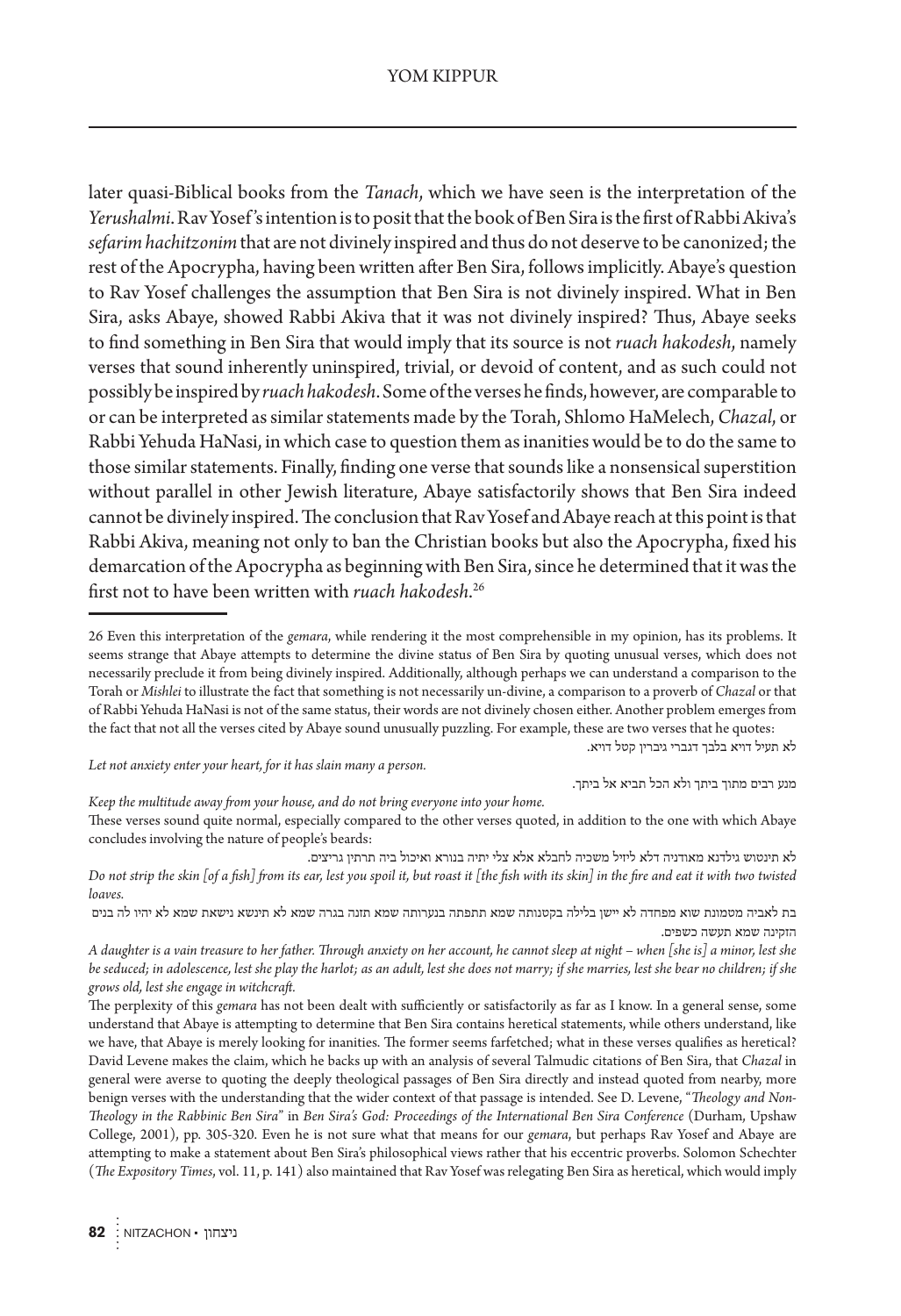After Abaye's pursuit of senseless verses in Ben Sira, the concluding statement of Rav Yosef is telling: "The admirable sayings within it, we can explicate." That is to say, even though Ben Sira is not written with *ruach hakodesh*, it still contains worthwhile content. Although it is forbidden to study it for fear of a mistaken canonical status, there are passages within it worthy of being read, internalized, and quoted accordingly.

Such is the position regarding Ben Sira and the rest of the (non-heretical) Apocrypha in the era of the Talmud. Throughout Talmudic and Midrashic literature, even up to the time of Rav Saadia Gaon, what was considered the worthy and admirable content in Ben Sira was

that Abaye is searching for a verse that would deem it such.

On the other hand, the understanding that the intention here is to see Ben Sira as not heretical but rather as containing senseless material, seems to follow the path of several *Rishonim*. Rashi writes after the final verse quoted by Abaye: "דברי הני כל רוח ולכך אין קורין בו." We find the same approach in the Rif and the Rosh:

רי"ף: רב יוסף אמר אף ספר בן סירא נמי כספרי מינים דמי משום דכתיב בו דברים של הבל שאין בהם צורך.

רא"ש: רב יוסף אסר ]נמי למקרי[ בספר בן סירא לפי שיש בהן דברים של הבל שאין בהן צורך.

Although the Rif 's *girsa* of "דמי מינים כספרי "is slightly troubling, it is ambiguous, and perhaps cleared up by Rabbeinu Yehonasan there:

רב יוסף אמר בספר בן סירא כלומר ספר בן סירא קרוי ספרים החיצונים לפי שיש בהם דברי הבאי ומביא את האדם לידי ביטול. As far as Rav Yosef 's intention, this validates our approach; however, his addition of the reasoning that reading Ben Sira is "ביטול לידי האדם את מביא, "which is found also in the *Yad Ramah* here, is strange, and I am not sure what to make of it. In fact, in all of these sources, the implication is that Ben Sira was prohibited to read because of its content, which includes "*divrei hevel*" or "*divrei ruach,*" instead of because of its status as confusable with Biblical books (or, to use Leiman's term, its "Biblical pretensions"). I fail to understand, however, why a book would be forbidden to read (or especially categorize its reader as someone who "הבא לעולם חלק לו אין ("merely for its inclusion of nonsense. Didn't the *Yerushalmi*, whose approach Rav Yosef seems to be emulating, distinguish between the Apocrypha and secular books such as those of Homer, which include plenty of nonsense? It is, of course, possible that these *Rishonim* are following our approach, i.e. that the inclusion of senseless material implies that a work is non-divinely inspired and makes it forbidden to study for the protection of the Biblical canon (and is even "ביטול לידי האדם את מביא "if it causes him to disrespect the Biblical canon). However, they fail to show that this is their intention.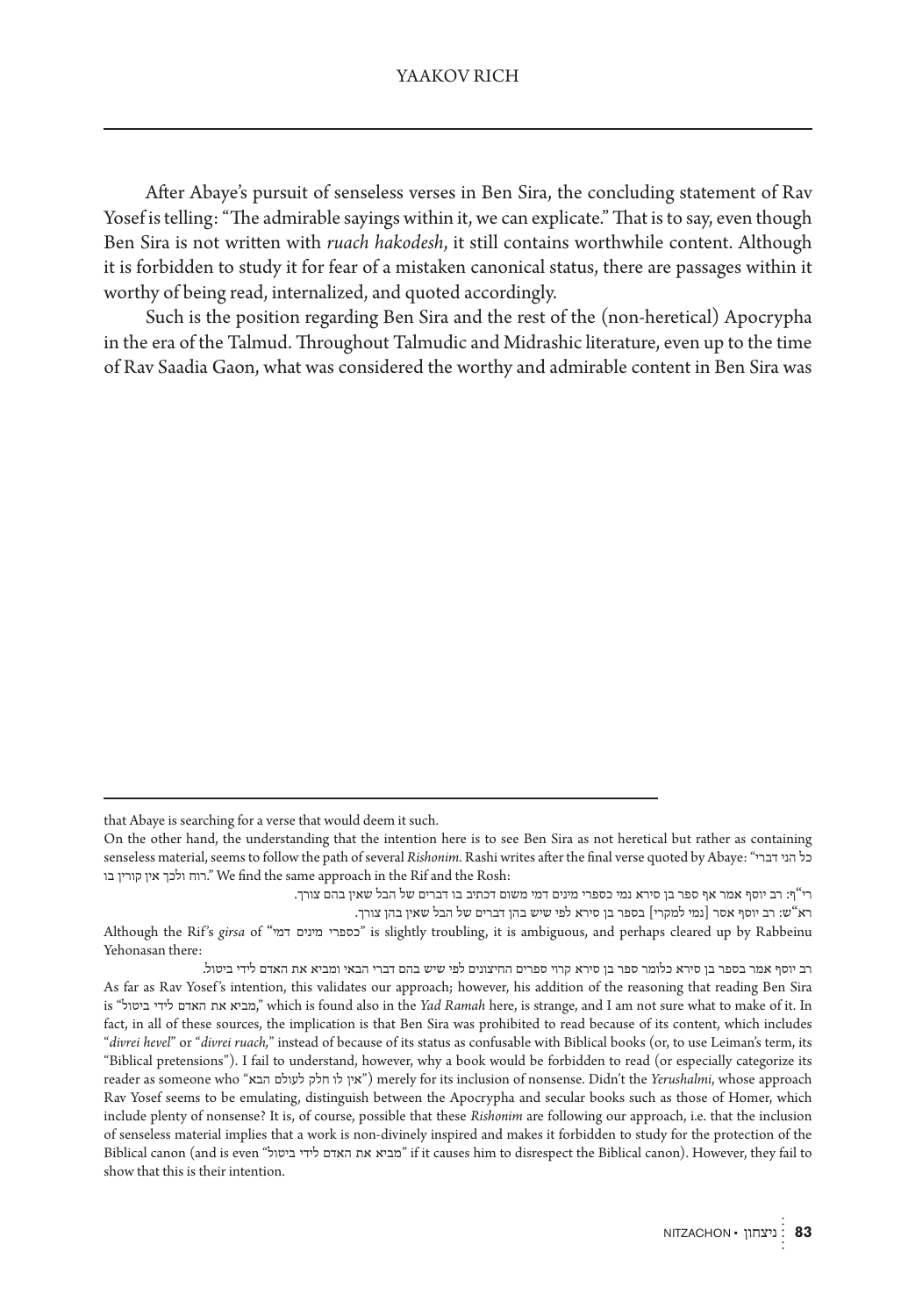quoted without hesitation,<sup>27</sup> both in *Eretz Yisrael* and in *Bavel*.<sup>28</sup> It is in this tradition that the passage from the end of Ben Sira in praise of Shimon ben Yochanan HaKohen was inserted into the climactic moments of the Yom Kippur *avoda*, and it was based on this tradition that the *paytanim* used the prose of Ben Sira to enrich their poetry in general.<sup>29</sup>

27 We have seen above (n. 16) that some of the quotes that were attributed to Ben Sira are not actually found in any available version of Ben Sira. In general, the common inaccuracy of Talmudic quotations from Ben Sira has led many to conclude one of two things (and more probably a combination of both): First, many members of *Chazal* quoted Ben Sira from memory or popular proverbs were commonly attributed to Ben Sira, often in error. Second, the text of Ben Sira underwent a lot of development and evolution, resulting in variant editions and many verses that exist in some versions but not in others. The first of these points is likely a partial cause of the second. Rabbi Cohen (p. 169) has presented these phenomena as fortunate from *Chazal's* perspective; perhaps they even encouraged this, since they were intent on banning Ben Sira or preventing its canonical status, and corruptions in the text automatically deflate the book's credibility. Segal (pp. 40-41), on the other hand, sees these corruptions of the text as the very reason that *Chazal* (particularly Rav Yosef) were intent on forbidding it. He surmises that Abaye and Rav Yosef were working not with the full book of Ben Sira, but with a selection of famous quotations from Ben Sira, along with which were included many nonsensical sayings that had somehow made their way in. It is these corruptions that convinced Rav Yosef to ban the book for popular reading, as most could not differentiate between the accurate and the inaccurate; the "admirable sayings," which Segal takes to mean the accurate quotations, if they can be determined properly, can of course be used. (According to Segal, then, it is possible to understand that Abaye in *Sanhedrin* was looking for inane quotes not to prove that Ben Sira was not a product of *ruach hakodesh*, but rather to prove that their version of Ben Sira was corrupted.)

An additional claim sometimes offered is that there was more than one book attributed to Ben Sira, which may have overlapped. While *Chazal* shunned one of them, as is evident by the *gemara* in *Sanhedrin*, the other book, which perhaps is our extant version, they either did not know about or had no problem with. The first known proponent of this theory is an anonymous author of a page found in the Cairo *Genizah* elucidating the piece of *Talmud Bavli Sanhedrin* in question, which makes the distinction between "*Sefer Ben Sira,*" which is forbidden, and "*Mishlei Ben Sira,*" which is fine. See S. Schechter, "*A Further Fragment of Ben Sira,*" JQR 12 (1900), p. 461. Additionally, Yehuda Leib Ben-Zev, who wrote a Hebrew translation of Ben Sira (from the Greek and Syriac versions) in 1798, speculated in his preface (obviously, without knowing of the *Genizah* fragment) that *Chazal* may have been referring to the another version of Ben Sira. He suggests (although not completely seriously) that it may have been the "*Alphabet of Ben Sira*," a book which had been circulating that was commonly attributed to Ben Sira, but which he insists was not only not authored by Ben Sira, but contains ridiculous statements and falsities. (This includes a famous story claiming that Yirmiyahu was the father and grandfather (!) of Ben Sira. This story has fascinatingly made its way into much *halachic* literature regarding IVF, but Ben-Zev concludes that it cannot possibly be true.) However, given the passage from *Koheles Rabba*, which forbids Ben Sira merely as "more than the twenty-four books," such a claim is not acceptable.

28 There are, however, differences in the way that *Amora'im* in *Eretz Yisrael* quoted Ben Sira and *Amora'im* in Bavel quoted it. The *Bavli* will usually quote it similar to how it quotes verses from *Tanach*, e.g. "*d'chsiv b'sefer Ben Sira*." The *Yerushalmi* usually quotes it by writing, "*amar Ben Sira*" or something similar, instead of indicating that the quote comes from a book. Rabbi Tzvi Hirsch Chayes, noticing this, writes that since the *Yerushalmi* had concluded that Ben Sira is only appropriate for casual reading (*"l'higayon nitnu*") and thus treats Ben Sira like a secular document, it does not use language like "*d'chsiv*," which would imply a higher status. The *Bavli*, on the other hand, which concluded that "*mili ma'alyasa d'is bei darshinan lehu,*" allows Ben Sira to be referred to more respectfully.

Labendz (pp.354-356) provides another interesting theory. In order to exclude the book of Ben Sira from the canon, the *chachamim* in Israel had the approach of treating Ben Sira as if he were a member of *Chazal* instead of a member of the Biblical era. Thus, they quoted him the same way they would quote Rabbi Yochanan or Rabbi Akiva; they "rabbinized" Ben Sira. The *Bavli*, in contrast, treated it as a book, but sought to restrict its reading to some degree to exclude the possibility of its canonicity.

29 Although we concluded with the general understanding that it is permissible only to read Ben Sira casually, while a more intense study of it (besides for the isolated "admirable" quotes from *Chazal*) would be prohibited, it is possible that since the reason for this prohibition was a concern that it might be mistaken for canonical, today, with the Biblical canon being more stable, it would be permitted to study Ben Sira even in depth. See Rabbi Steinberger, p. 437; and Rabbi Cohen, p. 170.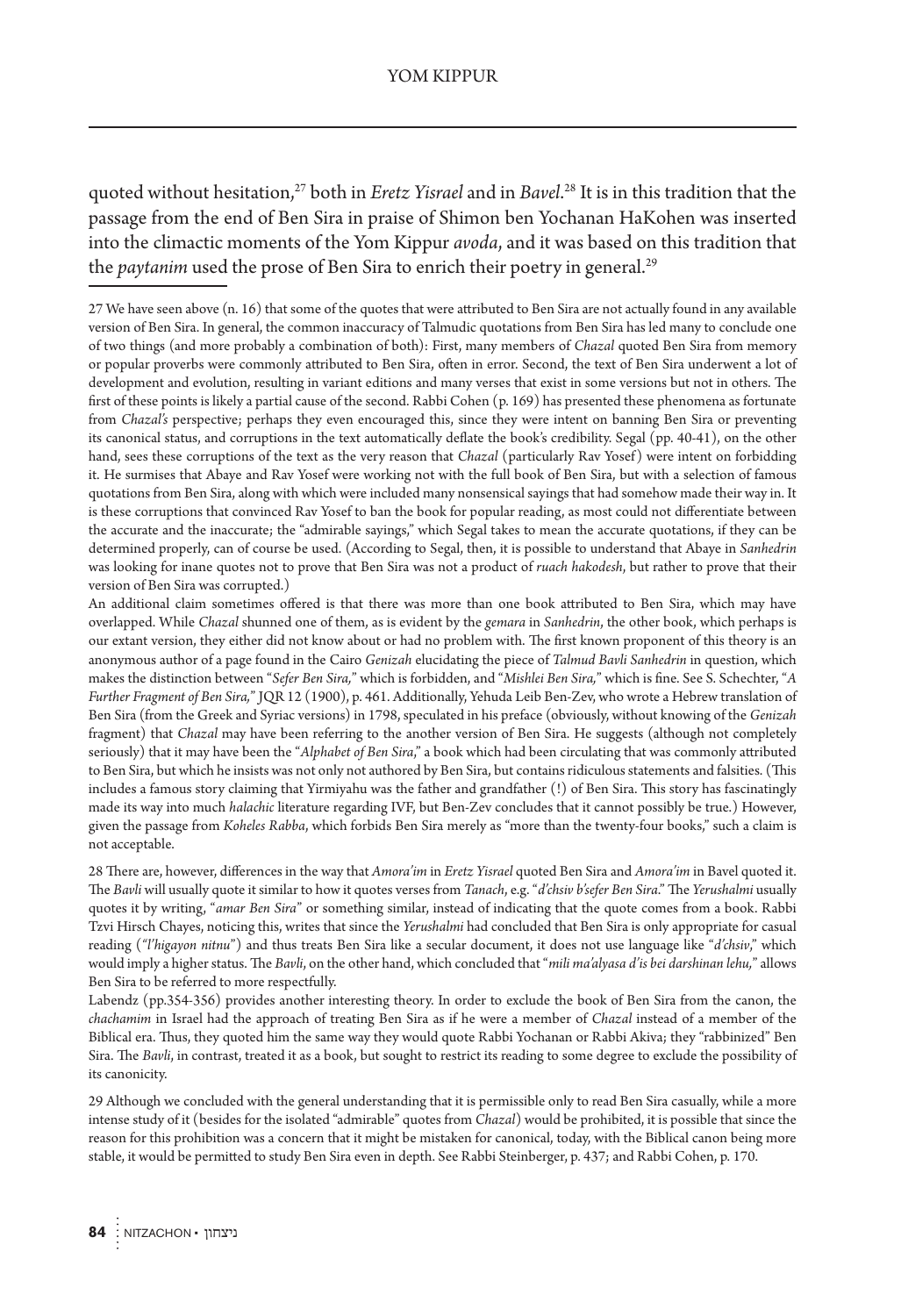### **Ben Sira's Lessons for the Post-Biblical Era**

We have seen that *Chazal* were concerned about Ben Sira's status and the chance that were the people of their time allowed to study it, they would include it in *Tanach* among the divinely inspired books. Ben Sira, they felt, is too easily mistaken for a book that belongs in the *Tanach*. This is perhaps seen, as noted by Rabbi Frankel above, in the similarity of style between Ben Sira and *Mishlei*. No less notable, however, is the final section of Ben Sira, which sings the praises one-by-one of many of the renowned figures of *Tanach*. From Noach to the *Avos* to Moshe and Aharon, all the way to Zerubavel and Nechemia, Ben Sira extolls dozens of Biblical heroes, each with their unique praises. The final individual, for whom Ben Sira reserves perhaps the most admiration of all, is Shimon ben Yochanan HaKohen, whom many identify as the famous Shimon HaTzadik, a contemporary of Ben Sira's generation.<sup>30</sup>

30 This conclusion is actually the subject of voluminous literature and scholarly debate. The date of Shimon HaTzadik is uncertain. While certain classical Jewish sources (e.g. the Rambam, Meiri, and Abarbanel) understood that Shimon HaTzadik lived in the generation immediately following Ezra and Nechemia, this presents a host of chronological issues. (Rambam even writes that Shimon HaTzadik was the *kohen gadol* after Ezra, but there is no evidence that Ezra was ever *kohen gadol*. In fact, we know that Yeshua ben Yehotzadak was *kohen gadol* in Ezra's time; see *Chaggai* 1:1; *Zecharia* 6:11; *Ezra* 3:2. See also R.C. Klein, "*Was Ezra a High Priest*?," *Jewish Bible Quarterly* 41:3 (2013), for a survey of early attempts to defend or reinterpret the Rambam's position.) Josephus (*Jewish Antiquities*, ch. 11-12), by contrast, lists six generations between Yeshua ben Yehotzadak and Shimon HaTzadik, following the lineage in *Nechemia* 12:10-11. (In the verses in *Nechemia* themselves, there is no indication that any of these descendants of Yeshua were *kohanim gedolim*, except for Elyashiv, who is identified as *kohen gadol* in *Nechemia* 3:1.) Rabbi Azariah de Rossi identified this discrepancy as a result of the discrepancy in the length of the Persian period. Those who count the Persian period as only 34 years (as in *Seder Olam Rabba*) can maintain that Shimon HaTzadik lived very early, immediately after Ezra and Nechemia, and also at the very beginning of the Greek period. Shimon HaTzadik is identified in *Avos* 1:2 as a teacher of Antignos, whose name bears undeniable influence of Greek culture; legends are recorded of Shimon HaTzadik meeting Alexander the Great. ( Josephus records a similar legend with Yaddua, Shimon's grandfather, as the protagonist, prompting Abarbanel to speculate that Yaddua and Shimon are the same person!)

Josephus lists another Shimon (henceforth Shimon II), the grandson of Shimon HaTzadik, as a *kohen gadol* in later years. It is this Shimon that many assume is the real Shimon HaTzadik, even though Josephus identified his grandfather as Shimon HaTzadik. This was already suggested by Rabbi Azariah de Rossi (*Me'or Einayim*, *Imrei Bina*, ch. 22) as a possibility (along with the possibility of Shimon the Hasmonean, which I will not entertain here). This theory was heavily advanced more recently by Solomon Zeitlin ("*Shimon HaTzadik U'Knesset HaGedola,*" *Ner Ma'aravi,* vol. 2 [1925], pp. 137-142) and more influentially by G. F. Moore ("*Simeon the Righteous*" in *Jewish Studies in Memory of Israel Abrahams* [1927], pp. 348-364. This theory of "Shimon II = Shimon HaTzaddik" has become so widespread that it has been considered as good as fact in the scholarly world; only in the past few years has this begun to be questioned again (see J. C. VanderKam, "*Simon the Just: Simon I or Simon II*?" in *Pomegranates and Golden Bells* [1995], pp. 303-318; see also O. Amitay, "*Shim'on Ha-Şadiq in his Historical Contexts*," JJS 58:2 (2007), pp. 236- 249, who believes that Shimon I and Shimon II were both called "HaTzadik"). This also has a great effect on the determination of the time and span (and perhaps nature) of the *Anshei Knesses HaGedola,* of which Shimon HaTzadik is said to be of the remaining members (*Avos* 1:2).

Regardless, one of the main pieces of evidence for identifying Shimon II as Shimon HaTzadik is the very passage in Ben

Some more stringent treatments of the prohibition against reading Ben Sira are found in modern *shailos u'teshuvos*. For example, in Rabi Aharon Grossman's *V'Darashta V'Chakarta* (2011), *Yoreh De'ah* 132, p. 187, he discusses a *shaila* regarding this issue from a colleague who was shocked to find a collection of apocryphal books among the *sefarim* that he inherited from his uncle, a renowned *talmid chacham*. Rabbi Grossman concludes that only casual reading of such books is permitted; but he does not consider the reason of *Chazal* to have been about canonical status. In *Shevet HaKehati* (2003), pp. 287-288, Rabbi Shammai Gross goes further and forbids any reading of Ben Sira at all, based on a strict reading of the Rif (see n. 26) and based on a comment of Chida that suggests (based in turn on the *Tikkunei Zohar*) that there exist secrets of the Torah in Ben Sira, which is why it may be forbidden for popular reading. Rabbi Gross concludes that only the quotations that were quoted by *Chazal* may be used and studied.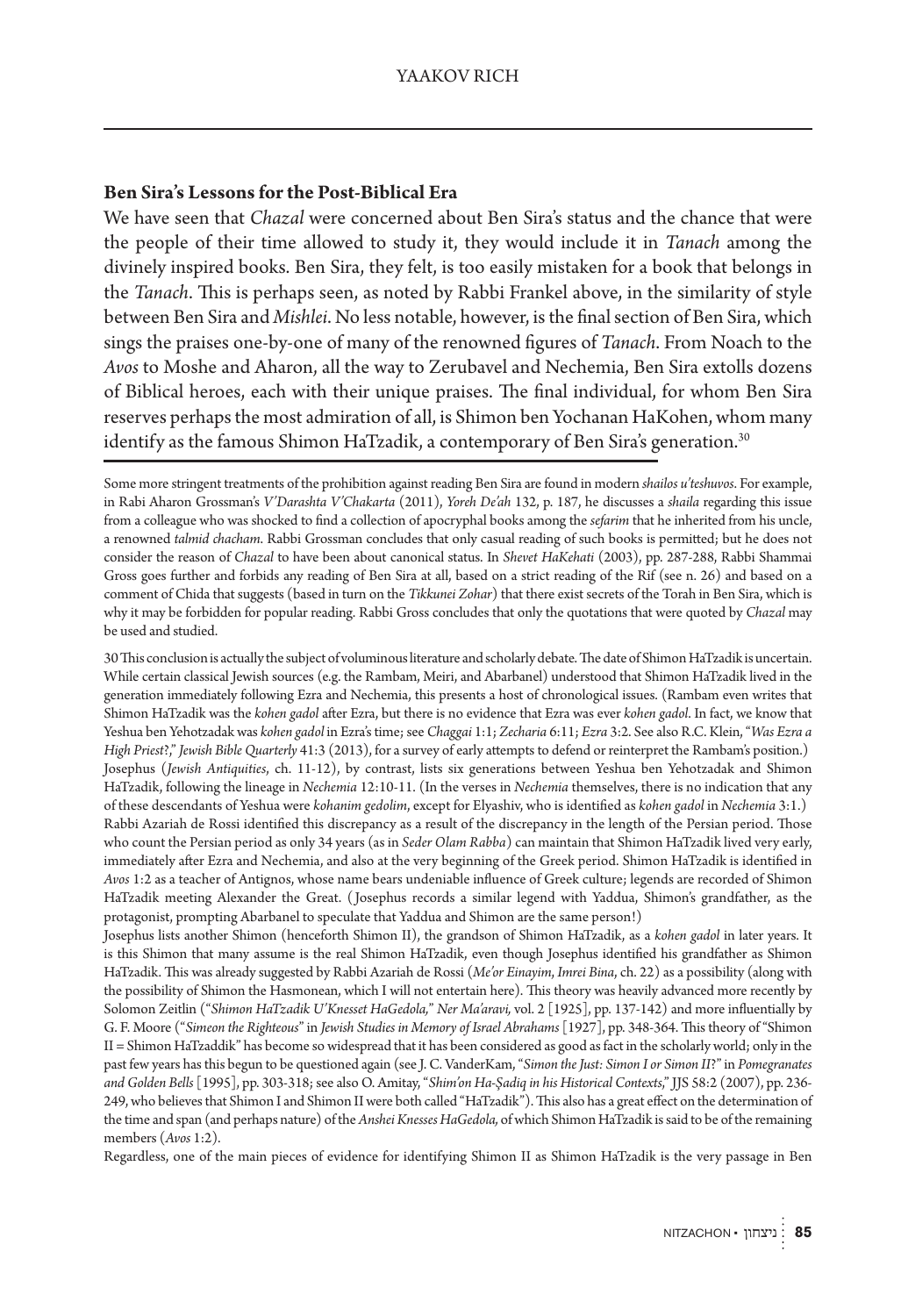One who studies this section of the book might very well conclude that Ben Sira was attempting to extend the Biblical era to include his own generation. From the continuity with which he presents the history and all the Biblical figures until Shimon HaTzadik of his own era, one might think that his own era is in fact the culmination of the Biblical period and that his book is the culmination of the Biblical books. Did *Chazal* have this in mind when they deemed Ben Sira too easily mistaken for part of *Tanach*? Perhaps.

But such a view is a misunderstanding of Ben Sira and of the final section involving Shimon HaTzadik.31 Arguably, it is not that Ben Sira is presenting Shimon HaTzadik as the culmination of Biblical figures, but rather as a model of how to relate to the prominent figures of the then-newly-completed *Tanach*. Ben Sira shows an awareness that the books before him constitute a sacred canon that cannot be added to. The heroes of this canon are the individuals whose traits we are intended to emulate, and no one did so better than Shimon HaTzadik. It is clear from the praises that are attributed to Shimon and the obvious throwbacks to the praises that were accorded to Biblical figures before him that Ben Sira intends to compare him to several of the figures from the previous chapters, to show how Shimon HaTzadik mirrors the actions and the qualities of his forebears. But it is not only necessary to emulate our heroic ancestors in deed and quality; it is also crucial to understand the world in which we live, to understand when it is suitable to mirror the actions of our ancestors directly and where the difference in our surroundings might make it appropriate to change our focus.

Of all the subtle comparisons that Ben Sira makes between Shimon HaTzadik and previous characters of *Tanach*, the one that we must pay attention to here is that between him and Aharon HaKohen. Aharon HaKohen is described in glowing terms, from his glory in the vestments of *k'huna gedola* to his meticulous carrying out of the services in the *Mishkan*. Shimon HaTzadik is described glowingly for the very same qualities, but with one very noticeable difference – the people are involved in the *avoda* as well.

Sira that we are examining. Because of the extreme detail with which Ben Sira describes Shimon HaKohen, the argument is made that Ben Sira must have himself witnessed Shimon in service as *kohen gadol.* However, this evidence, although used by Moore as one of the bases of his argument, is not very strong. In fact, H. Englander writes that exactly the opposite conclusion should be drawn; he thinks that the dripping language used by Ben Sira to describe Shimon "bespeaks the halo which only the passing of time can create." Additionally, even if one accepts that Ben Sira refers to Shimon II, although Ben Sira piles accolades upon him, never does he indicate explicitly that he was ever called HaTzadik. It could be argued that the title "HaTzadik" was given to people with particular qualities instead of just general excellent leadership; see C. Tchernowitz, Toldot HaHalacha, vol. 4, p. 138.

Clearly, then, it is impossible to determine which Shimon was Shimon HaTzadik and whether or not he is the Shimon of interest to Ben Sira. But for convenience, we will refer to Ben Sira's Shimon as "Shimon HaTzadik" in this section.

<sup>31</sup> The ideas expressed in the following paragraphs are primarily influenced by Alon Goshen-Gottstein ("*Ben Sira's Praise of the Fathers*" in *Ben Sira's God: Proceedings of the International Ben Sira Conference* [Durham, Upshaw College, 2001], pp. 260- 266). The focus of Goshen-Gottstein's premise is that the structure of the "Praise of the Fathers" in Ben Sira frames the entire section up to the praise of Shimon ben Yochanan as its own unit, which ends with verses clearly marking the conclusion of the Biblical material. Only then does Ben Sira begin with the praise of Shimon in a way that shows a clear separation from the previous passage. Moreover, the language Ben Sira uses to describe Shimon shows that he is now attempting to do something different than what he has done in the previous section in praising the Biblical figures, as I will discuss.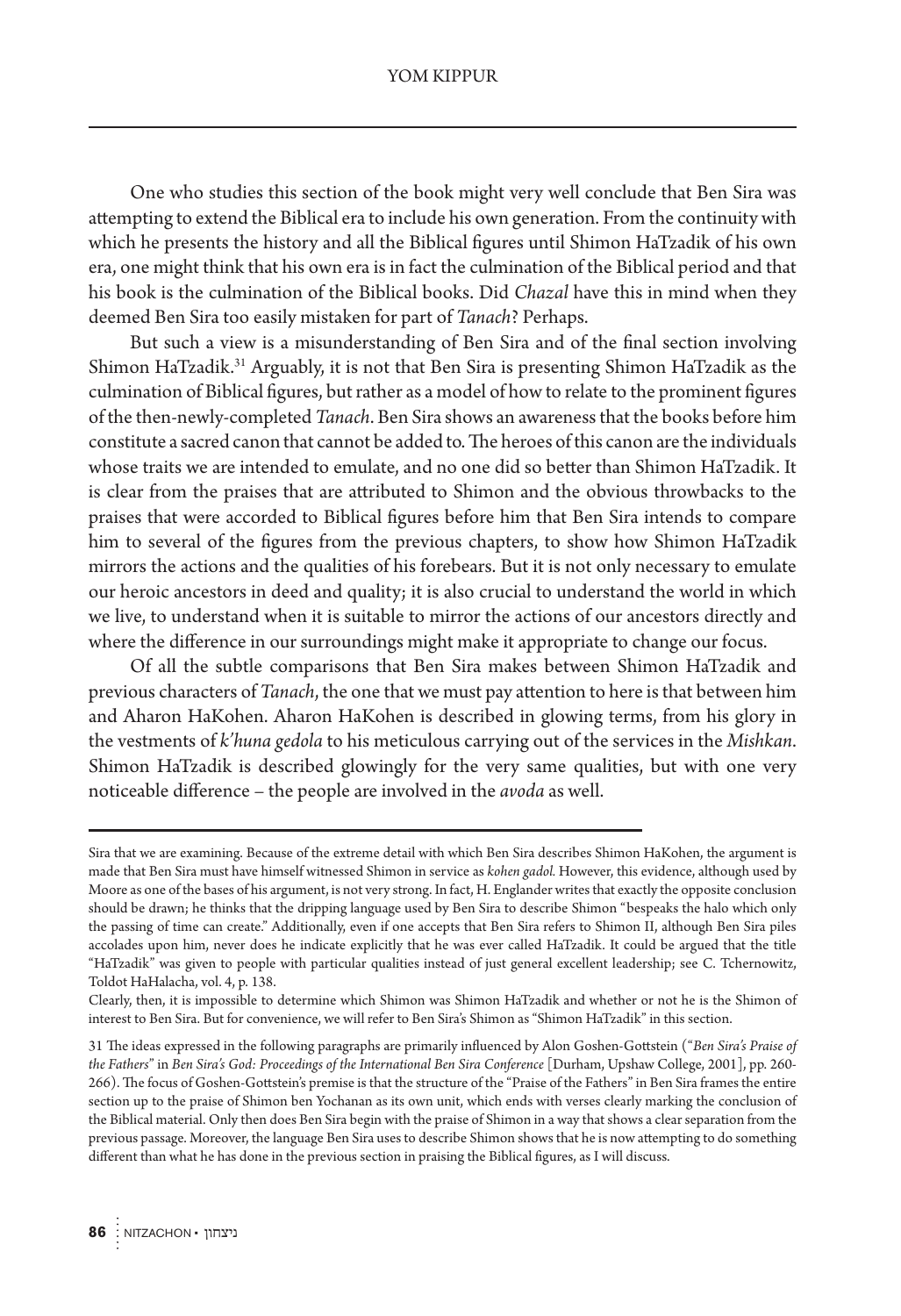אז יריעו בני אהרן הכהנים בחצצרות מקשה׃ ויריעו וישמיעו קול אדיר להזכיר לפני עליון׃ כל בשר יחדו נמהרו ויפלו על פניהם ארצה׃ להשתחות לפני עליון לפני קדוש ישראל׃ ויתן השיר קולו ועל המון העריכו נרו׃ וירנו כל עם הארץ בתפלה לפני רחום׃ עד כלותו לשרת מזבח ומשפטיו הגיע אליו׃ אז ירד ונשא ידיו על כל קהל ישראל׃ וברכת ה' בשפתיו ובשם ה' התפאר: (בן סירא נ, כ"ב-ל')

*Then would the sons of Aharon, the priests, blow the trumpets of hammered metal. They would sound the blast and send forth a mighty sound as a memorial before the Most High. All the people together would hasten and fall to the ground upon their faces to worship before the Most High, before the Holy One of Israel. And the sound of song would break out and its brilliance would be esteemed above that of the sound of the multitude. And all the people of the land would shout for joy in prayer before the Merciful One. When he finished ministering before the altar and had presented to God what was His, then he would descend and lift his hands over all the congregation of Israel with the blessing of God on his lips and revering in the name of God.*

Here is a striking change in the described *avoda* of Aharon and in that of Shimon. The multitude is worshipping with Shimon HaTzadik, while Aharon conducts the *avoda* seemingly alone; no notice is made of anyone else even being there. The reason for this is not hard to determine. Ben Sira lived when prophecy and *ruach hakodesh* had just been discontinued. The people everywhere were feeling noticeably less connected to Hashem and to His service. Not only were *batei knesses* becoming widespread in Jewish communities, but the people were becoming more involved in the *avoda* of the *Beis HaMikdash* as well. It is possible that Ben Sira is consciously pointing this out and using it as further praise of Shimon HaTzadik. Not only was he successful in emulating Aharon HaKohen, but he did so in a way that responded to the people of his time. Shimon HaTzadik remains a lesson to us not just to emulate the heroes of *Tanach* and of former generations, but to do so in a way that is appropriate to the challenges of our own generation.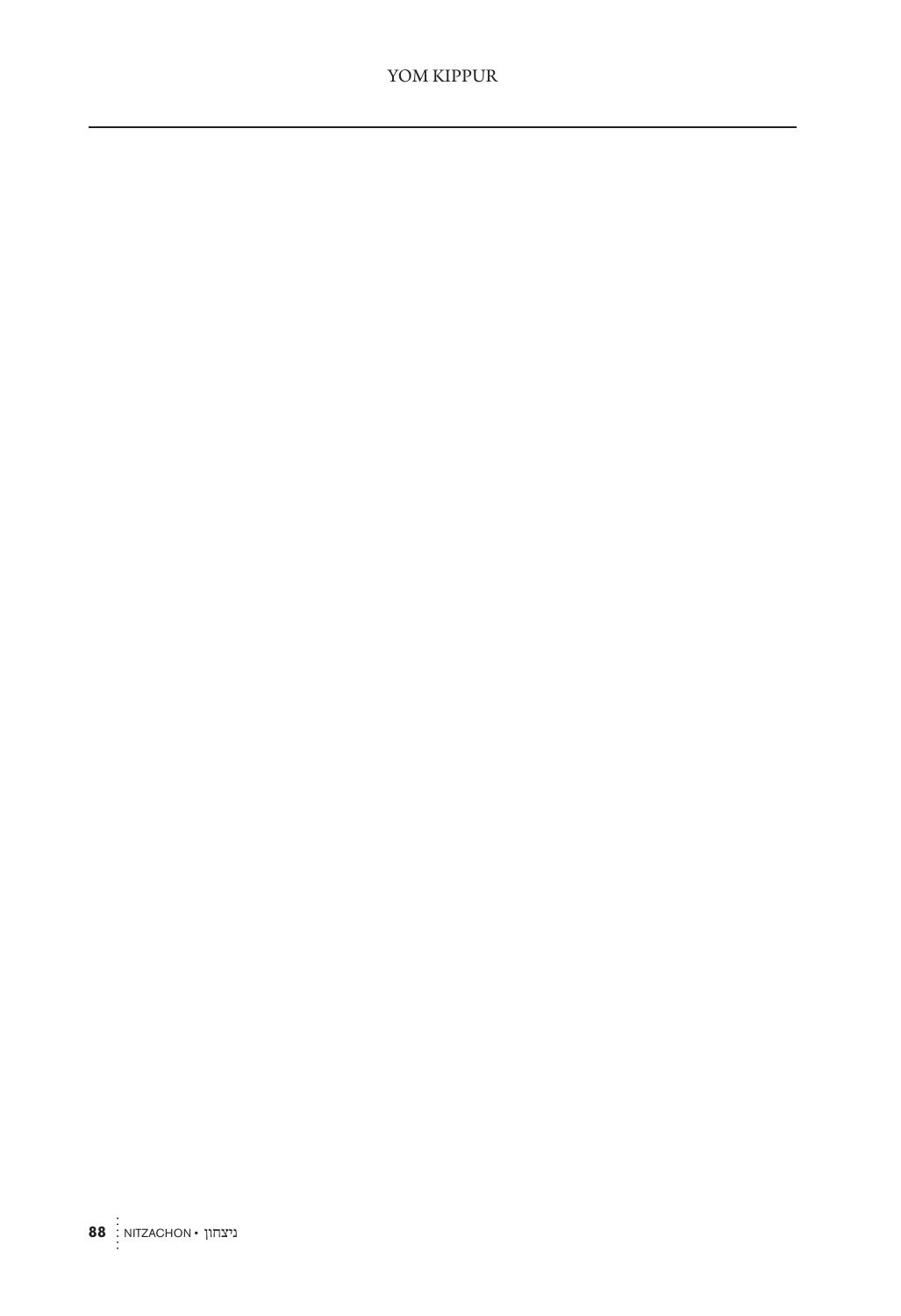# *Rei'ach Nicho'ach*

### **LEIGH GREENBERG**

**•**

ULRER III wing the time of the *Mishkan* and the *Beis HaMikdash*, the highlight of the year for the *Kohen Gadol* was the Yom Kippur service. Much advance preparation was required, including wearing special garments, fast for the *Kohen Gadol* was the Yom Kippur service. Much advance preparation was required, including wearing special garments, fasting, and immersion in the *mikveh*. atonement for their sins from the past year.

While much of the Yom Kippur service was performed on most days of the year, many parts of the service were unique to Yom Kippur. Only on Yom Kippur was the *Kohen Gadol*  permitted to enter the Holy of Holies in the *Beis HaMikdash*:

ולקח מלא המחתה גחלי אש מעל המזבח מלפני ה' ומלא חפניו קטרת סמים דקה והביא מבית לפרכת. ונתן את הקטרת על האש לפני ה' וכסה ענן הקטרת את הכפרת אשר על העדות ולא ימות.

*He shall take a shovelful of fiery coals from atop the altar that is before Hashem, and his cupped handsful of finely ground incense-spices, and bring them within the curtain. He shall place the incense upon the fire before Hashem, so that the cloud of the incense shall blanket the ark-cover that is atop the [Tablets of the] Testimony, so that he shall not die. (*Vayikra *16:12-13)*

Although the incense mixture was the same as that used all year round for the twicedaily service, the day before Yom Kippur, the incense was ground again so that it would be the "finest of the fine" (*Kereisos* 6b*).* The aroma of this incense is termed a "*rei'ach nicho'ach*," a pleasant smell (*Vayikra* 2:2).

What is the significance of this "pleasant smell"?

### *Rei'ach Nicho'ach* **in the Torah**

The phrase "*rei'ach nicho'ach laHashem*," "a sweet smelling fragrance before God," constantly reappears at the end of each of the Torah's discussion of *korbanos*, sacrifices. It is mentioned over thirty times in *Vayikra* and *Bamidbar*. For example:

...והקטיר הכהן את הכל המזבחה עלה אשה ריח ניחוח לה'.

Leigh Greenberg specializes in precious metals hard asset investments. He has been a member of Adas Torah since 2011.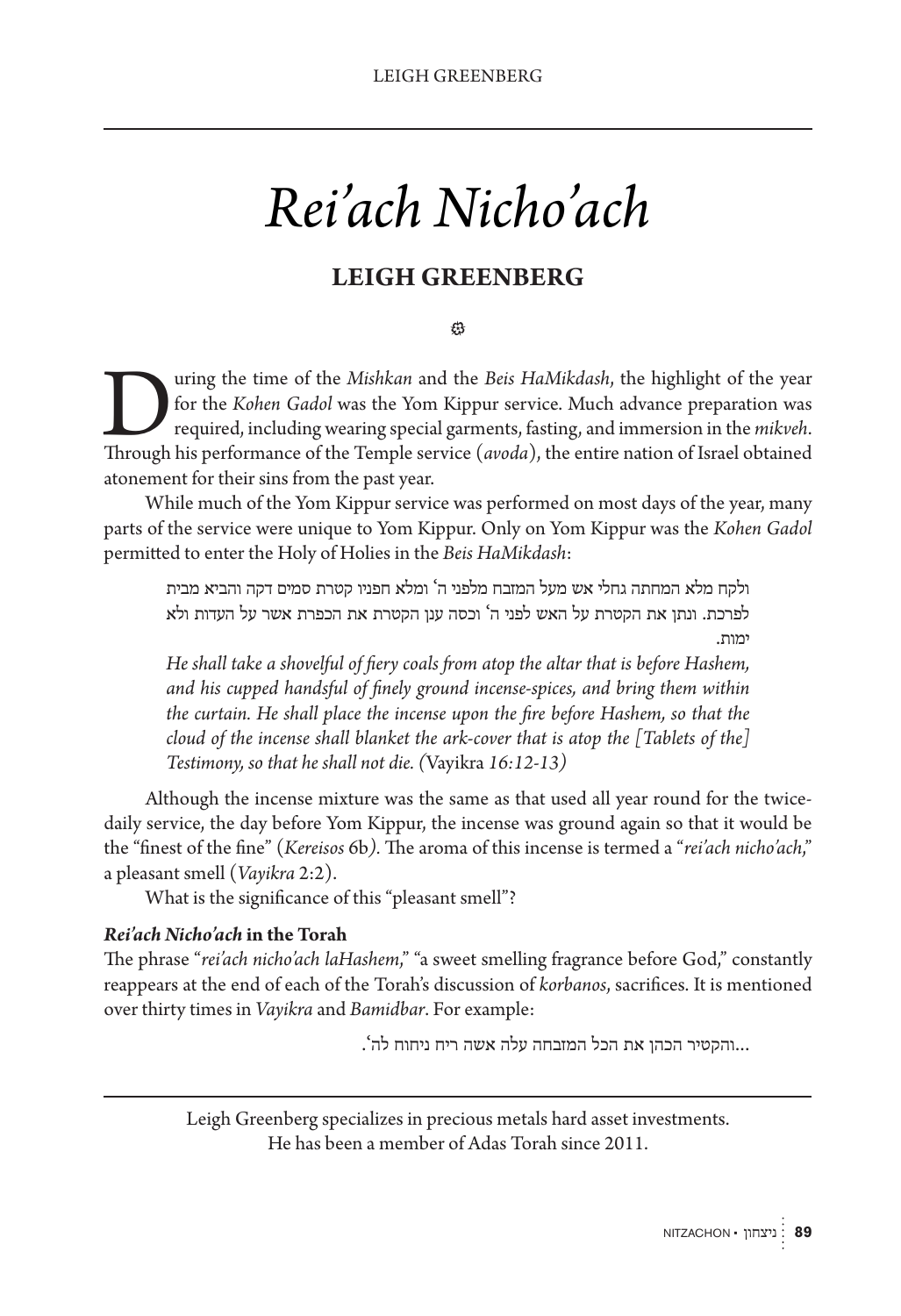*…And the Kohen shall cause it to up in smoke on the altar – an elevation-offering, a fire-offering, a satisfying aroma to Hashem. (*Vayikra *1:9)* 

Rashi, citing the Sifra, explains that the pleasant smell indicates that "I have spoken and my will has been done." When a sacrifice is brought with the proper intent and God's will is fulfilled, it is described as creating a pleasant smell.

The Torah first mentions a sacrifice in the context of Kayin's offering his fruits and Hevel's offering the choicest of his flock:

ויהי מקץ ימים ויבא קין מפרי האדמה נמחה לה'. והבל הביא גם הוא מבכרות צאנו ומחלבהן וישע ה' אל הבל ואל מנחתו ואל קין ואל מנחתו לא שעה...

After a period of time, Kayin brought an offering to Hashem of the fruit of the *ground, and as for Hevel, he also brought of the firstlings of his flock and from their choicest. Hashem turned to Hevel and his offering, but to Kayin and to his offering he did not turn… (Bereishis 4:3-4)*

The reaction to Hevel's offering – "Hashem turned to Hevel and his offering" – indicates that it was an appealing sacrifice to Hashem. Although there is no mention here of a "satisfying aroma," it is clear that Hevel's intention was to do God's will and his sacrifice was therefore accepted.

After the Flood, Noach offers sacrifices to Hashem and Hashem is pleased:

ויבן נח מזבח לה' ויקח מכל הבהמה הטהרה ומכל העוף הטהור ויעל עלת במזבח. וירח ה' את ריח הניחוח...

*Then Noach built an altar to Hashem and took of every clean animal and of every clean bird, and offered burnt-offerings on the altar. Hashem smelled the pleasing aroma… (Bereishis 8:20-21)*

This is the first use of "*rei'ach nicho'ach*," indicating that the sacrifice served its purpose of bringing the person closer to Hashem and dedicating him to Godliness.

The phrase "*rei'ach nicho'ach*" is used to describe offerings from the cheap to the costly, as well as the meal-offerings and wine libations.<sup>1</sup> This indicates that God is gladdened by simple offerings as much as fancy ones:

...כי תבאו אל ארץ מושבתיכם אשר אני נתן לכם. ועשיתם אשה לה' עלה או זבח לפלא נדר או נדבה או במעדיכם לעשות ריח ניחוח לה'... *…When you will come to the land of the dwelling places that I give you, and you perform a fire-offering to Hashem – an elevation-offering or a feast-offering* 

<sup>1 &</sup>quot;*You shall prepare a meal-offering, two-tenth [epha] fine flour mixed with a third-hin of oil, and a third-hin of wine for a libation shall you bring as a satisfying aroma for Hashem*" (*Bamidbar* 15:6-7). These offerings did not apply until the people entered the Land of Israel, but these laws were given in the desert to give the people the confidence that Hashem would indeed give them the Land.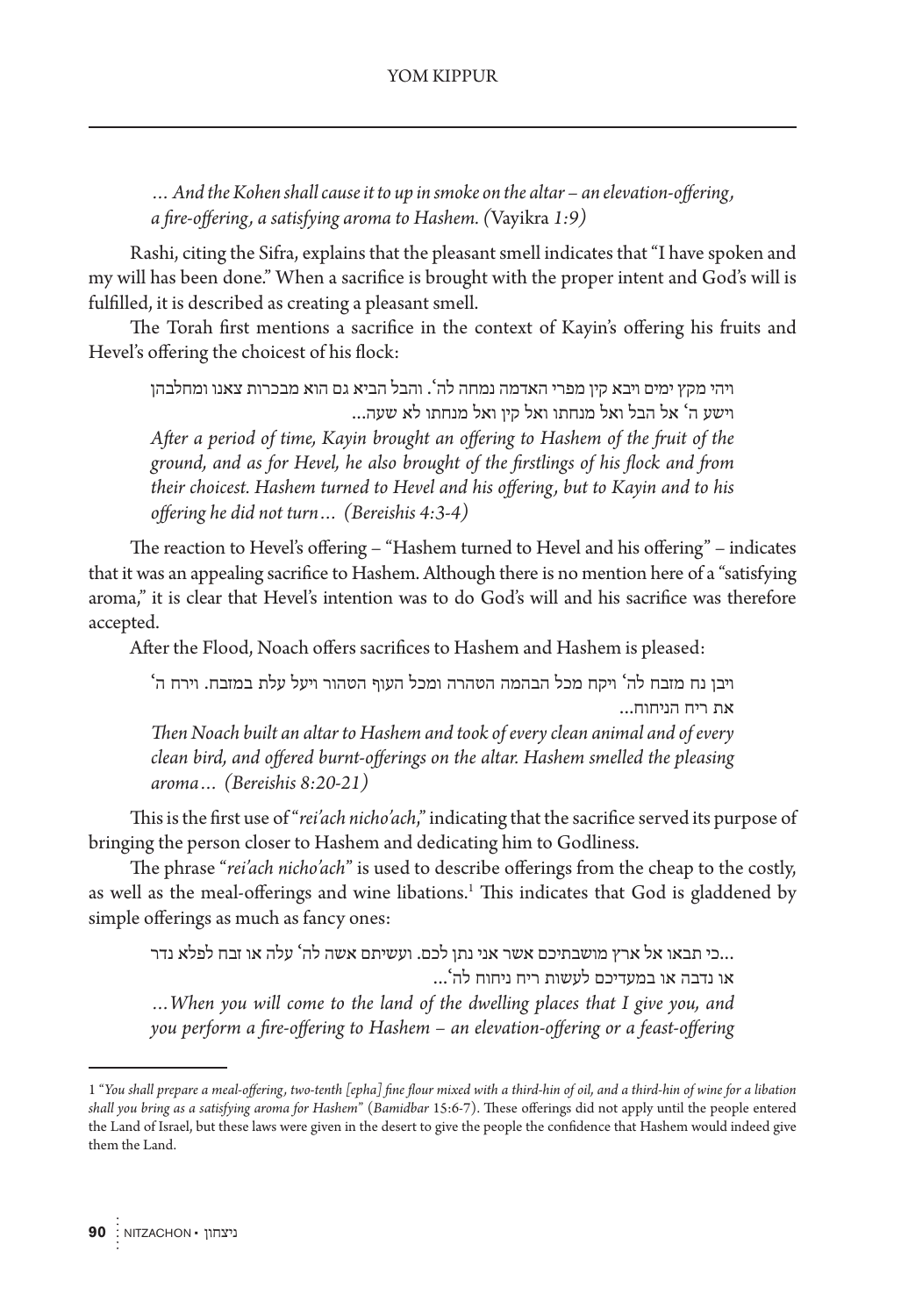*because of an articulated vow or as a free-will offering, or on your Festivals, to produce a satisfying aroma to Hashem… (Bamidbar 15:2-3)*

Fire reduces all sacrifices to ashes. After a *korban* has been offered, all that matters is its acceptance by God, not how expensive it was. What matters is that one reached out to God and that reaching out is accepted.

Indeed, when the *rei'ach nicho'ach* is rejected, it is a terrible punishment. In *Parshas Bechukosai*, Hashem presents the *Tochacha* (Admonition), a sobering account of the punishments and curses that will befall the Jewish People if they neglect the covenant. In the fifth of the five series of punishments, we find:

...ולא אריח בריח ניחוחכם.

### *… And I will not savor your satisfying aroma. (Vayikra 26:31)*

The Jewish People will no longer have a way of expressing God's will, the *rei'ach nicho'ach*.

The idea of a "pleasant smell" appears in other sources as well. In *Bereishis* 18, we read of the three angels who visited Avraham. Avraham ran to greet them and prepared for them a great banquet. The *midrash* describes (*Yalkut Shimoni Vayera* 18:8) that when Avraham ran to fetch a calf, the calf fled from him and went into the Cave of Machpelah. Avraham followed it into the tomb and found Adam and Chava lying there upon their beds. Lights were kindled above them and a sweet scent was upon them. Avraham consequently sought to acquire the cave as a burial plot.

The *midrash* (*Midrash Raba Lech Lecha* 39:2) compares Avraham to a vial containing the juice of the balsam tree that is fitted with a tight lid and left in a corner, where no one can smell it. Once the vial is taken out and carried it around, its sweet scent will disseminate. When God told Avraham to leave his home, it was in order to disseminate his sweetness.

### **The Significance of** *Rei'ach*

The word "ריח," smell, shares its root and is linked to the word "רוח," spirit. Thus, we find:

ויאמרו אלהם ירא ה' עליכם וישפט אשר הבאשתם את ריחנו בעיני פרעה ובעיני עבדיו לתת חרב בידם להרגנו. *They [the foremen] said to them [Moshe and Aharon], "May Hashem look upon you and judge you, for you have made our very scent abhorrent in the eyes of Pharaoh and the eyes of his servants." (Shemos 5:21)* 

The word "*reicheinu*" is used to refer to the reputation of the people of Israel. The Israelite foremen complain to Moshe and Aharon that they have been made to look bad before Pharaoh; the reputation or spirit of the Israelites is "smelly" in the eyes of the Egyptians.

Some view the word "ניחוח "as coming from the same root as the word "נחת, "satisfaction or pleasure. The *Sefer HaBahir* relates "ניחוח "to "נחה, "serenity. This smell is a special fragrance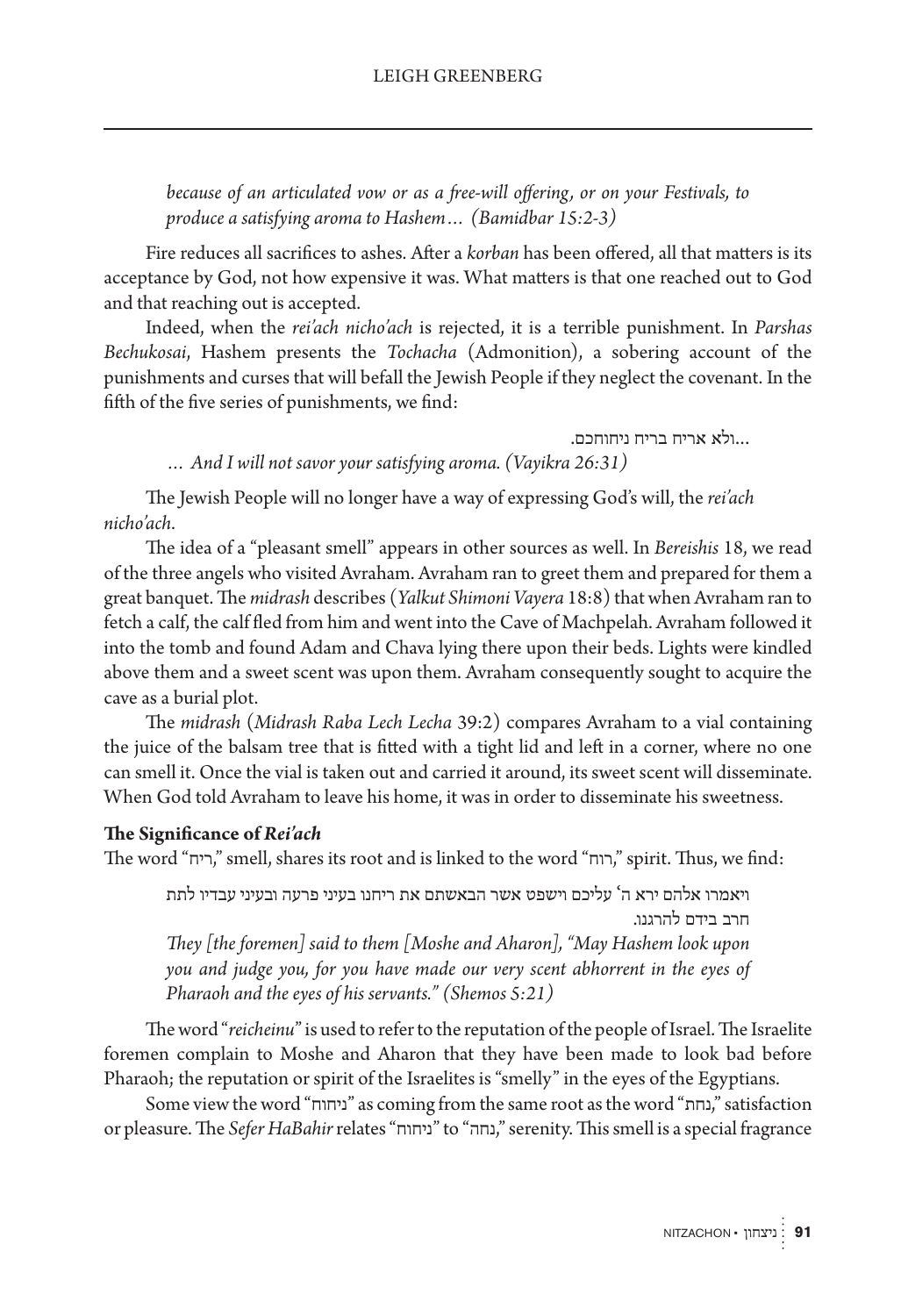that brings down the spiritual energy of God, and consequently gives us serenity on earth.<sup>2</sup> The purpose of the *rei'ach nicho'ach* is to cause us to focus on the spiritual energy of God and thereby achieve serenity. The *rei'ach nocho'ach* smells sweet not in the physical sense, but in a spiritual sense.

According to Kabbalah, smell is the loftiest and most transcendent of the senses, the critical connection point between body and soul.3 Smell is the sense by which a person can come into contact with the finest of particles of a substance, which may even be at a distance. Smell is thus used as a metaphor for receiving the finest realization of something. The *rei'ach nicho'ach* is the smell of satisfaction, of fulfillment of wishes. It is not the smell of the offering that gives pleasure, but rather the fulfillment of God's will that provides spiritual satisfaction.

### **The** *Rei'ach Nicho'ach* **on Yom Kippur**

Rav Hirsch writes:

*The* Kohen Gadol *took coals out of the fire which flamed for everyone on the*  mizbe'ach *from the side and turned towards the Holy of Holies, took his two joined handsful from the* ketores *which daily smoked up to God, as an expression of the people's compliance to the Will of God… The true High Priest of the Jewish*  Law of God is nothing else but a ministration of the Will of God, completely *subjugating his own ideas to the Divine Torah. To him the Altar-Fire is the Torah-Fire, the fire of the Law, and only that which is pleasing, giving satisfaction to*  God, is pleasing, giving satisfaction to him, only that which is rei'ach nicho'ach *to Hashem is for Him* rei'ach nicho'ach *at all. He places the Altar-Fire on the Foundation of the Law of God, and for him, only such actions that are done under the Testing Eye of God and His Law which are done on the basis of that Law can be* rei'ach nicho'ach *for Hashem, can be pleasing and give satisfaction to God. (Rabbi Hirsch,* Commentary on the Torah*, pp. 431, 433)*

For the Kohen Gadol on Yom Kippur, the incense offering behind the curtain was a once a year opportunity to show that God's pleasure in the sacrifice is simply that we are doing His will.

<sup>2</sup> The *Sefer HaBahir* ("Book of the Brightness") is an anonymous mystical work attributed to Nechunya ben HaKana, a firstcentury sage and contemporary of Rabbi Yochanan ben Zakkai. It is also known as *Midrash Rabbi Nechunya ben Hakana*. It is an early work of esoteric Jewish mysticism, which eventually became known as Kabbalah.

<sup>3</sup> The Arizal (Rav Yitzchak Luria), one of the great Kabbalists, taught that the sense of smell is connected with the month of Adar, in which Purim takes place, because both of the heroes of Purim are connected to scent. The name מרדכי is derived from "",הדס", "flowing myrrh (*Megilla* 10b), and Esther's real name was הדסה) (Esther 2:7), which stems from the word myrtle, which has a very sweet fragrance.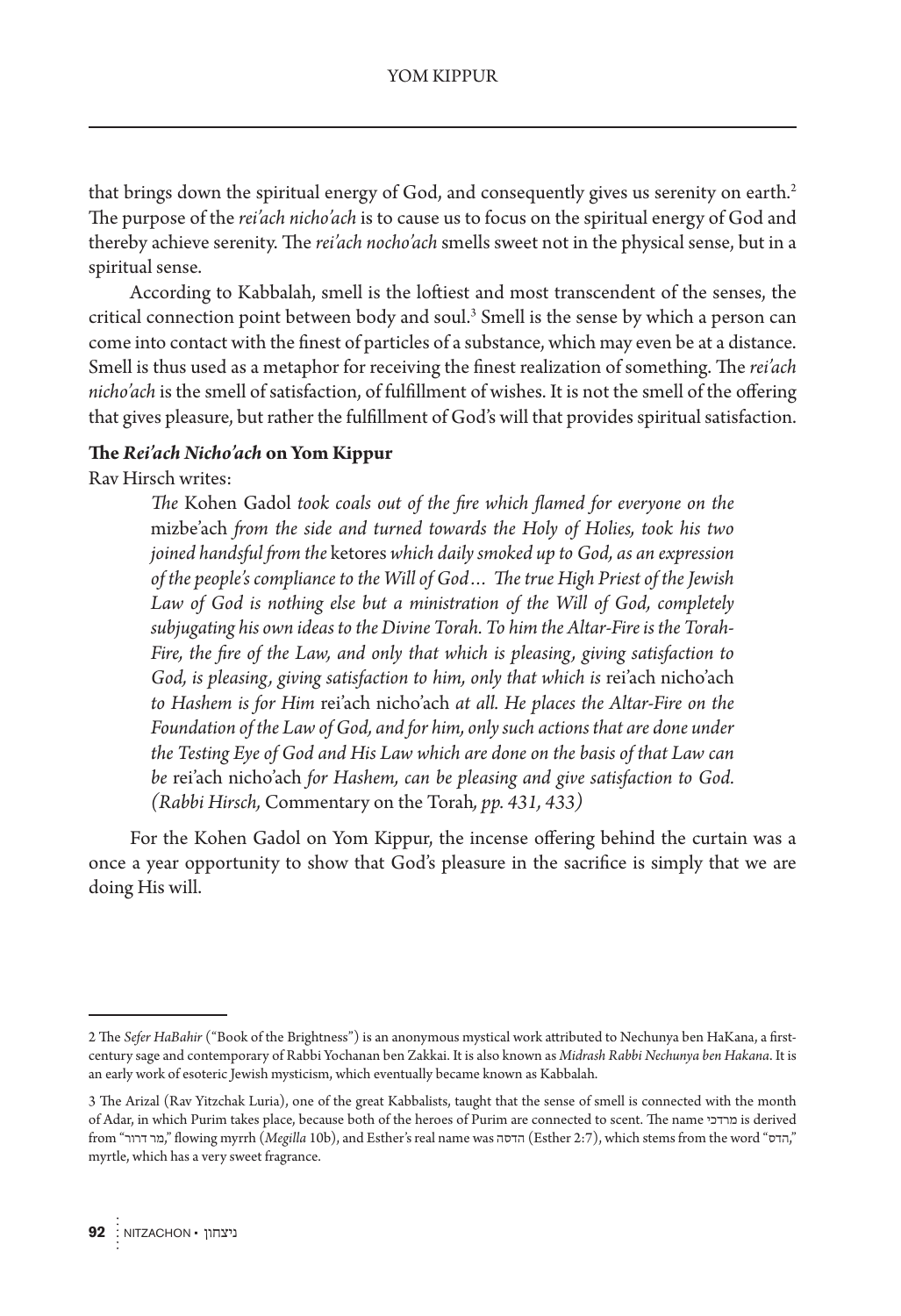# Yosef's Forgiveness and Yom Kippur

### **BRACHA RICH**

#### •

Forgiveness is something we contemplate yearly as we approach Yom Kippur, one of the holiest days of the year. Beginning on Rosh Chodesh Elul, we start to make a *cheshbon* hanefesh, assessing what wrongs we may have commi holiest days of the year. Beginning on Rosh Chodesh Elul, we start to make a *cheshbon hanefesh*, assessing what wrongs we may have committed against Hashem and our The last day – Yom Kippur itself – marks the climax of our quest for forgiveness.

The idea of seeking forgiveness is not just a nice thing our teachers and rabbis have told us to do; rather, it is the foundation on which the entire day is built. The reason we use this day to atone is because it is the day on which Hashem finally forgave *Bnei Yisrael* for the most painful betrayal – the *cheit ha'egel*. This is alluded to constantly in the Yom Kippur davening when we utter the phrase "*vayomer Hashem salachti kidvarecha*," a reference to Hashem's forgiveness of the Jewish People after the sin of the golden calf.

It is hard for us, mere flesh and blood, to understand the concept of forgiveness because it is truly a divine action. It is not human nature to forgive someone who has sinned against us; our natural impulse is to desire revenge. As the *navi* Micha said (in a *pasuk* that we append to the *haftara* at *Mincha* on Yom Kippur):

מי אל כמוך נשא עון ועבר על פשע לשארית נחלתו. *Who is a God like You, Who forgives iniquity and passes over the transgression of the remnant of His heritage? (*Micha *7:18)*

Our forgiveness of others reflects divine forgiveness; we cannot grasp Hashem's ability to forgive, but we emulate Him on a smaller scale.

### **Did Yosef Forgive?**

Although we are unable to comprehend Hashem's forgiveness of *Bnei Yisrael*, we are able to grasp another instance of forgiveness that functions as a paradigm of man's ability to forgive – the story of *mechiras Yosef*. Yosef HaTzadik was sold as a slave by (most of) his jealous brothers. After being guided by Hashem's hand, he eventually reunites with his brothers and brings them to Egypt to live there with him. This narrative is often difficult for us to understand. Human beings are created with a rudimentary need to survive. How was Yosef

Bracha Rich is a student at Mount Saint Mary's College pursuing a bachelor's degree in Biology. She has been a member of Adas Torah since 2013.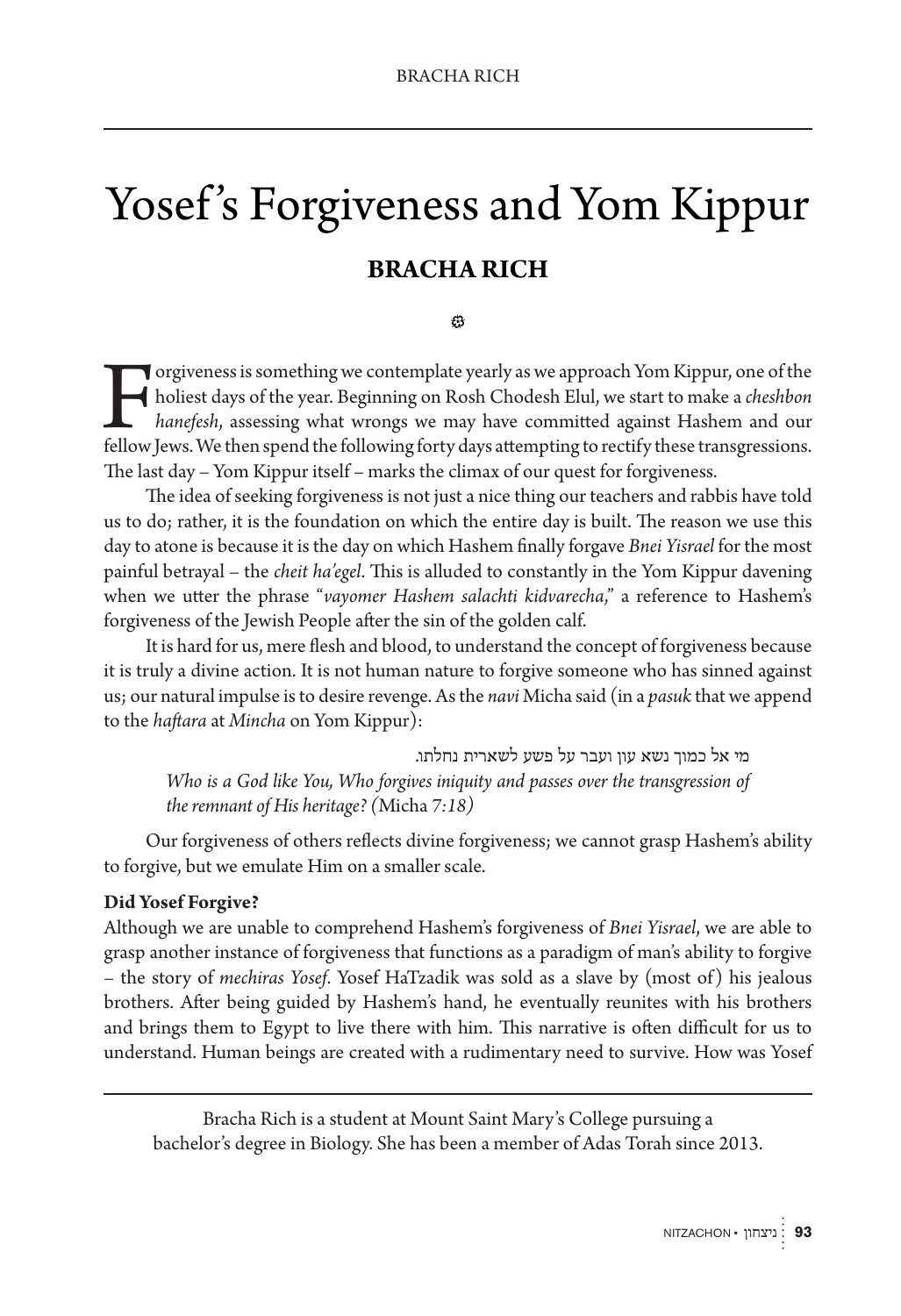able to embrace the very people who sought to destroy him?

We often infer – since the simple *pshat* offers us nothing to the contrary – that Yosef forgave his brothers. This seems implicit in the *pesukim* (*Bereishis* 50:16-21):

ויראו אחי יוסף כי מת אביהם ויאמרו לו ישטמנו יוסף והשב ישיב לנו את כל הרעה אשר גמלנו אתו: ויצוו אל יוסף לאמר אביך צוה לפני מותו לאמר: כה תאמרו ליוסף אנא שא נא פשע אחיך וחטאתם כי רעה גמלוך ועתה שא נא לפשע עבדי אלהי אביך ויבך יוסף בדברם אליו: וילכו גם אחיו ויפלו לפניו ויאמרו הננו לך לעבדים: ויאמר אלהם יוסף אל תיראו כי התחת אלהים אני: ואתם חשבתם עלי רעה אלהים חשבה לטבה למען עשה כיום הזה להחית

עם רב: ועתה אל תיראו אנכי אכלכל אתכם ואת טפכם וינחם אותם וידבר על לבם: *Now Yosef's brothers saw that their father had died, and they said, "Perhaps Yosef will hate us and return to us all the evil that we did to him." So they commanded [messengers to go] to Yosef to say, "Your father commanded [us] before his death, saying, 'So shall you say to Yosef: Please, forgive now your brothers' transgression and their sin, for they did evil to you. Now please forgive the transgression of the servants of the God of your father.'" Yosef wept when they spoke to him. His brothers also wept and fell before him, and they said, "Behold, we are your slaves." But Yosef*  said to them, "do not be afraid, for am I instead of God? Indeed, you intended evil *against me, [but] God designed it for good, in order to bring about what is at present to keep a great populace alive. So now do not fear. I will sustain you and your small children." And he comforted them and spoke to their hearts.* 

Nevertheless, conflicting approaches are found in the commentaries regarding whether Yosef was really able to completely forgive his brothers. Thus, for example, Rabbeinu Bachayei (ad loc.) states clearly that there was no forgiveness, writing that "we do not find any verse mentioning forgiveness by Yosef." In contrast, Rabbi Chaim Palaggi (*Shu"t Chaim B'Yad*, *siman* 57, s.v. "*Ela d'im"*) concludes that Yosef forgave his brothers wholeheartedly:

*We see that "they [the brothers] fell before him"... "Yosef cried"... "he comforted them and spoke to their hearts." It seems that Yosef fully appeased his brothers. If so, how can anyone say that there was no explicit forgiveness?*

In order to reach a conclusion regarding whether Yosef actually forgave his brothers, we must consider the more basic question of whether he was obligated to. The Rambam discusses the obligation to forgive in *Hilchos Teshuva* (2:10):

אסור לאדם להיות אכזרי ולא יתפייס אלא יהא נוח לרצות וקשה לכעוס ובשעה שמבקש ממנו החוטא למחול מוחל בלב שלם ובנפש חפיצה.

*It is forbidden for a person to be cruel and not be appeased [when asked for forgiveness]. Rather, he should be easily mollified and difficult to anger, and when asked for forgiveness by someone who wronged him, he should forgive wholeheartedly.*

However, this *halacha* follows a series of *halachos* describing the sincerity with which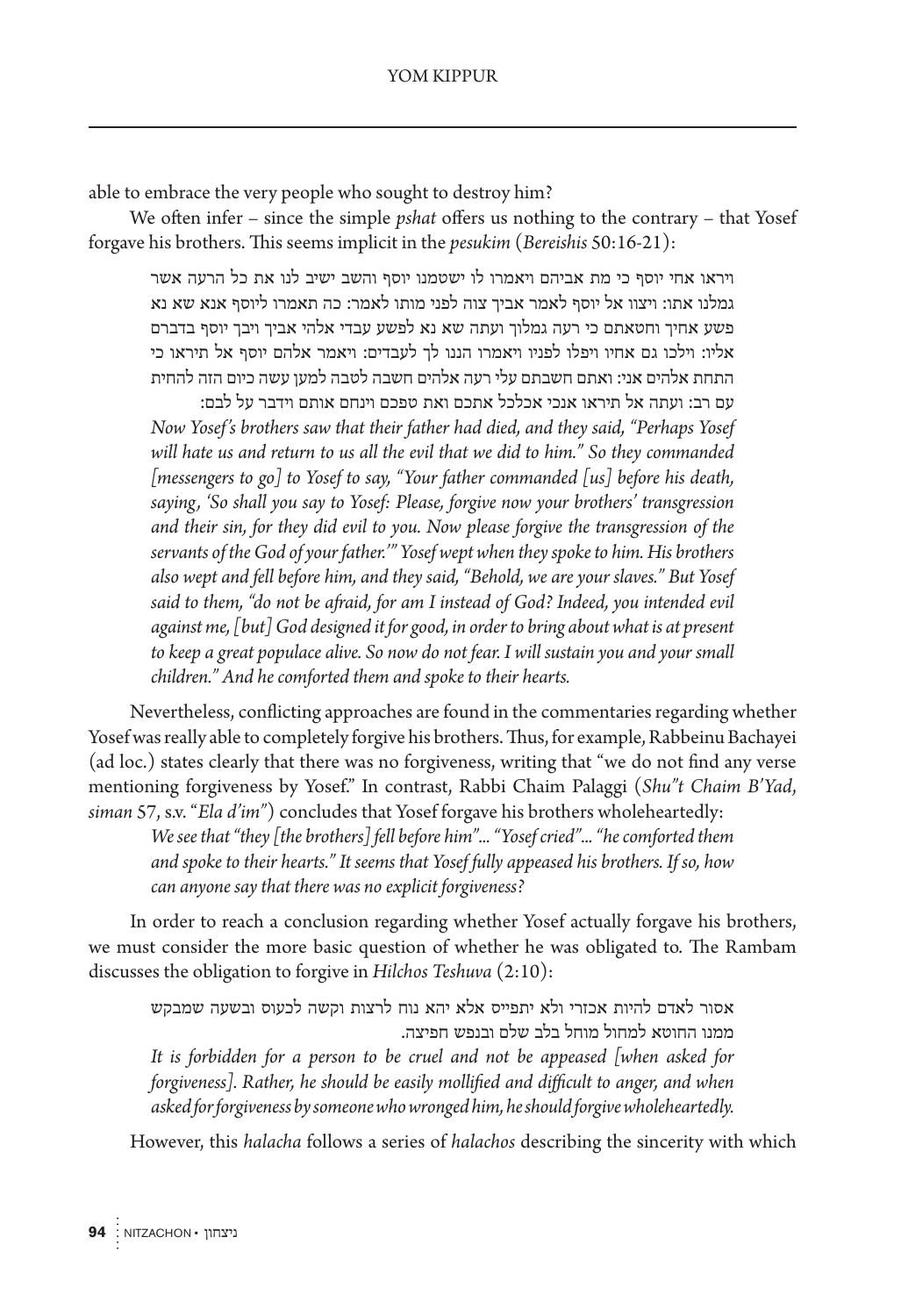one must repent and ask forgiveness from one whom he wronged. There is no indication that the obligation to forgive extends even to one who is asked insincerely.

Thus, we must assess if the brothers were indeed sincere in their request for Yosef's forgiveness. The juxtaposition of their request for forgiveness to Yaakov's death seems to indicate that they were not. Instead, their motivations for seeking forgiveness seem to be in the interest of self preservation. This would explain why they made this request only now, long after Yosef revealed himself to them. The brothers did not actually feel the need to repent; rather, they were afraid that Yaakov's absence would lead Yosef to exact revenge. Accordingly, this is clearly not a sincere request for forgiveness, one based on regret and a desire to reconcile, but rather "repentance" out of fear of retribution. This is, in fact, how Rashi seems to interpret the *pesukim*. According to this perspective, Yosef would have been justified in refusing to grant forgiveness, as Rabbeinu Bachayei proposed.

On the flipside, according to the opinion that Yosef did forgive his brothers, it is possible that he was obligated to do so according to the *halacha*. The Rambam writes (*Hilchos Teshuva* 2:9) that one is obligated to request forgiveness up to three times from one whom he wronged. The *pesukim* only mention that the brothers sent messengers one time. One could argue that this is an indication that the matter was resolved and Yosef forgave them; otherwise, they would have had to continue to appease him.

#### **The Forgiver of the Tribes**

If we adopt the approach that Yosef did not grant his brothers *mechila*, then the misdeed of the *shevatim* must still be corrected. Indeed, the poem recited on Yom Kippur regarding the *Asara Harugei Malchus* presents *mechiras Yosef* as the cause of these events; the deaths of the ten martyrs are viewed as absolution for the sin on the cosmic level.<sup>1</sup>

We find another connection between *mechiras Yosef* and Yom Kippur in the *avoda* performed by the *kohen gadol* in the *Beis HaMikdash*. The *Meshech Chochma* (*Vayikra* 16:30, s.v. "*ki ata*") discusses the symbolism in the *korbanos* brought on Yom Kippur, a bull and a goat. The bull is a reference to the *egel hazahav*, the epitome of sins *bein adam laMakom*. The goat is a reference to *mechiras Yosef,* the quintessential sin *bein adam lachaveiro,* as the brothers slaughtered a goat to dirty Yosef 's garment with its blood. Specifically the sins of the *egel* and *mechiras Yosef* are symbolized in the *kohen gadol's* acts of atonement on Yom Kippur.

The *Meshech Chochma* writes that this idea is reflected in the main *bracha* of the Yom Kippur *Amida*:

כי אתה סלחן לישראל ומחלן לשבטי ישורון בכל דור ודור... *For you [Hashem] are the pardoner of Israel and the forgiver of the tribes of Yeshurun in every generation...*

<sup>1</sup> Of course, it is nonetheless difficult for us to comprehend how those who did not sin themselves were punished for the sins of others.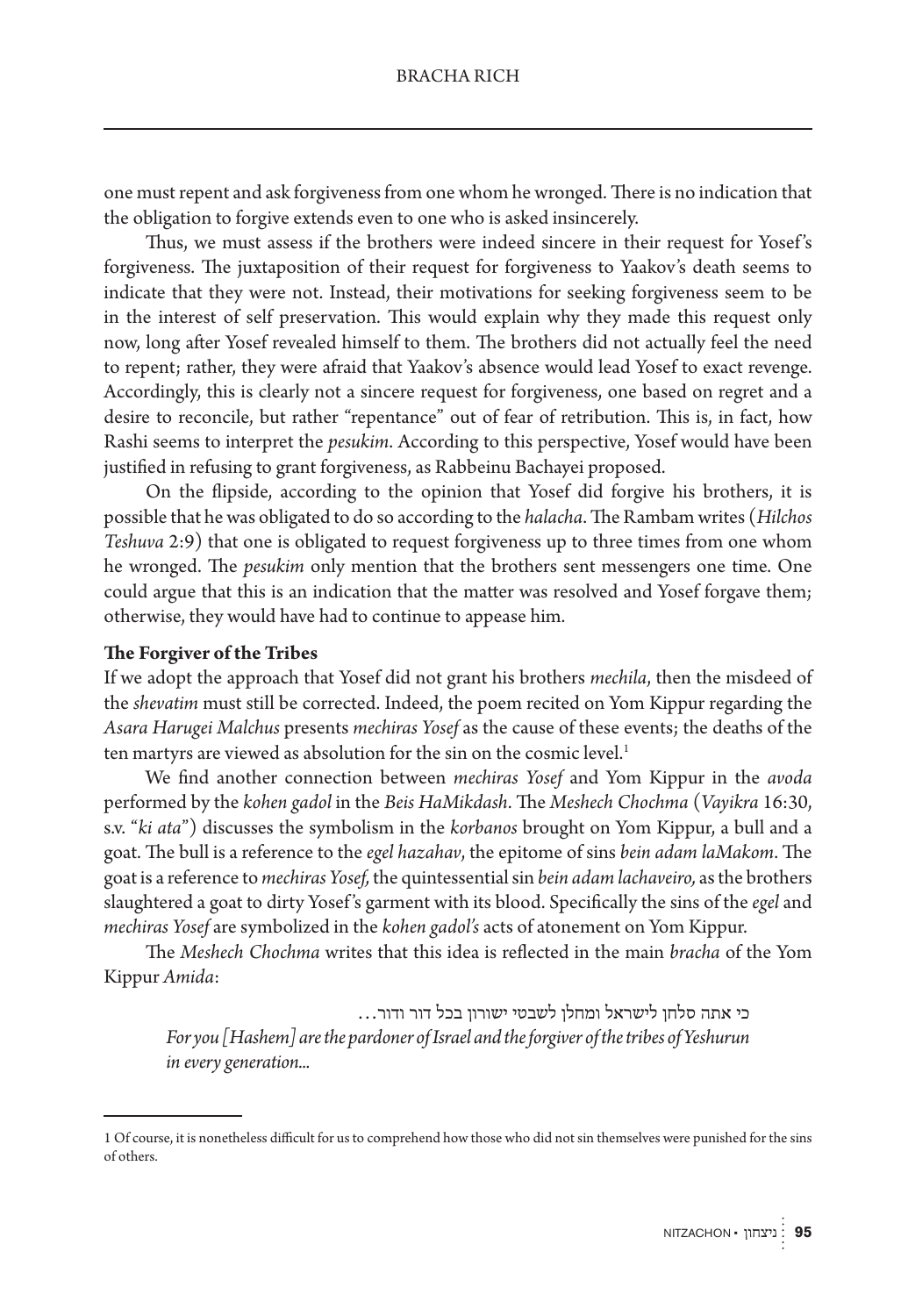The phrase "pardoner of Israel" is a reference to Hashem's forgiveness of the *cheit ha'egel*  (when He said, "*salachti kidvarecha*"), which is representative of sins *bein adam laMakom*. The "forgiver of the tribes" refers to *mechiras Yosef* (as the tribes are not mentioned in any other *tefillos*), which represents all sins *bein adam lachaveiro.*

### **Lessons from Yosef**

We can glean two very important lessons about *mechila* from the story of *mechiras Yosef.* First, although opinions differ regarding whether Yosef forgave his brothers, all agree that he did not cause any harm to them. He was able to accept the trials and tribulations he faced as the will of Hashem. We sometimes have a hard time granting *mechila* to others because we view them as the causes of our suffering. However, to do so is to grant them too much power; Hashem is the one who ultimately wields absolute control over the world. Those who harm us are using their *bechira* to interfere with Hashem's plan. They are like patches of turbulence on a flight – an uncomfortable disruption that is eventually passed through on the path to the final destination. If we look at people who have hurt us through this lens, extending forgiveness becomes much easier. Like Yosef, we can see the good that Hashem has brought us through others.

The second lesson is that as the *Yamim Nora'im* approach, we must fully understand all aspects of the wrongs that we have committed against others. It is not enough to say that we are sorry out of fear of punishment or desire for reward in *Olam HaBa*. The acts of penitence should not be for selfish gain. We should request forgiveness because we truly understand the pain and suffering that we have inflicted on another.

Perhaps we think that what the *shevatim* did to Yosef was far worse than any wrong we have done to others, but the truth is that many of our transgressions are caused by the same motivations – jealousy, anger, and ego. When we speak *lashon hara* or embarrass or harshly chastise someone, we effectively throw them in a pit and degrade them, hoping that our words will suppress them and stop any further attempts to rise above our exalted thrones. But much to our dismay, these sins of *sinas chinam* only work against us, eventually coming back to cause us pain. Yosef 's brothers may never have fully atoned for their sin against him, resulting in the tragic episodes of the *Asara Harugei Malchus*. This may be one reason that the *piyut* concerning them is read on Yom Kippur – to stress the importance of wholehearted remorse and the sincere request for forgiveness that the ten brothers lacked.<sup>2</sup>

This Yom Kippur, may we internalize the lessons of *mechiras Yosef* by righting our wrongs and emulating the forgiveness that Hashem shows us on this holy day, bringing us one step closer to the *geula*.

<sup>2</sup> Many communities also have the custom to read a *kina* about the *Asara Harugei Malchus* on Tisha B'Av. It is possible that part of the reason for this is also related to *mechiras Yosef*. Perhaps the sin of selling Yosef is not yet completely atoned for because many of us still commit similar wrongs against our fellow Jews. This may be related to the *sinas chinam* that is said to be the cause of this exile.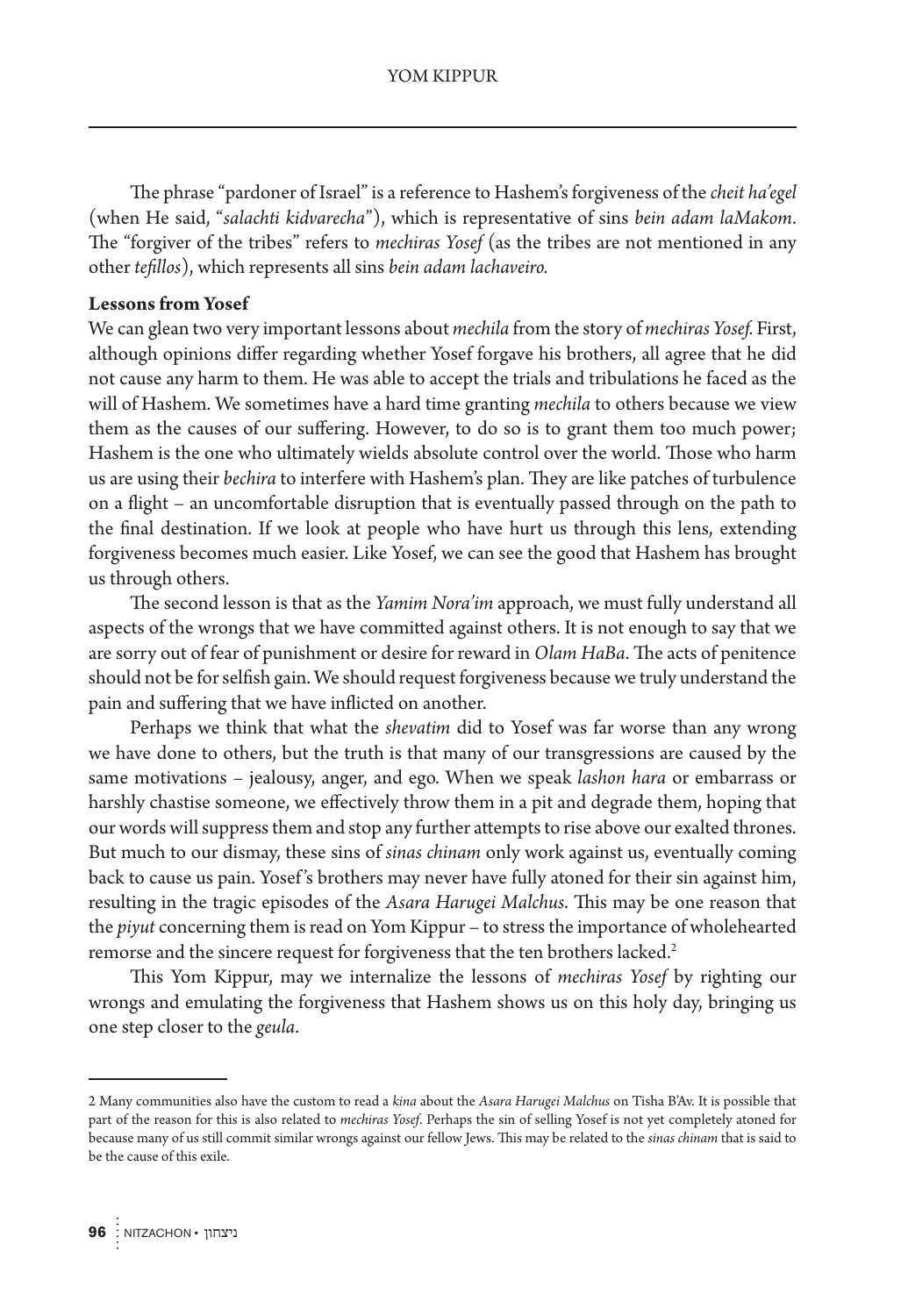# Yom Kippur: A Space Odyssey

### **DAVID MANHEIM** •

In the *Chumash*, the description of Yom Kippur as it applies to the people, as opposed to the service in the *Beis HaMikdash*, is brief and fairly self-explanatory. The way that the Rambam explains it, however, seems to d n the *Chumash*, the description of Yom Kippur as it applies to the people, as opposed to the service in the *Beis HaMikdash*, is brief and fairly self-explanatory. The way that **L** the Rambam explains it, however, seems to differ slightly from the simple way we would Yom Kippur that can enhance our appreciation of the holiday.

### **Affliction or Rest?**

The *pesukim* delineate two aspects of the day, which seem clearly distinct:

וידבר ה' אל משה לאמר: אך בעשור לחדש השביעי הזה יום הכפרים הוא מקרא קדש יהיה לכם ועניתם את נפשתיכם והקרבתם אשה לה': וכל מלאכה לא תעשו בעצם היום הזה כי יום כפרים הוא לכפר עליכם לפני ה' אלהיכם: כי כל הנפש אשר לא תענה בעצם היום הזה ונכרתה מעמיה: וכל הנפש אשר תעשה כל מלאכה בעצם היום הזה והאבדתי את הנפש ההוא מקרב עמה: כל מלאכה לא תעשו חקת עולם לדרתיכם בכל משבתיכם: שבת שבתון

הוא לכם ועניתם את נפשתיכם בתשעה לחדש בערב מערב עד ערב תשבתו שבתכם: *Hashem spoke to Moshe, saying: But on the tenth day of this seventh month it is Yom Kippur; there shall be a holy convocation for you, and you shall afflict your spirits and bring sacrifices to Hashem. Do no* melacha *on this day, for it is a day of atonement to atone for you in front of Hashem, your God. For any spirit that is not afflicted will be excised from its nation. And any spirit that does any* melacha *on this day, I will destroy that spirit from among its nation. Do no* melacha*; this is an eternal statute for all your generations, wherever you live. It will be a Double-Sabbath (*Shabbos Shabbason*) for you, and you shall afflict yourselves, starting on the evening following the ninth day, until the next evening, make this rest. (*Vayikra *23:26-32)*

To summarize this passage, we could say that Yom Kippur has two rules: rest from *melacha* and afflict yourself.

The *mishna* in *Maseches Yoma* (8:1) does not discuss the restriction on work, which is common to various holidays, and instead focuses on the requirement to afflict oneself. It

David Manheim is a PhD candidate at Pardee Rand, studying Public Policy, Risk, and Decision Making. He has been a member of Adas Torah since 2012.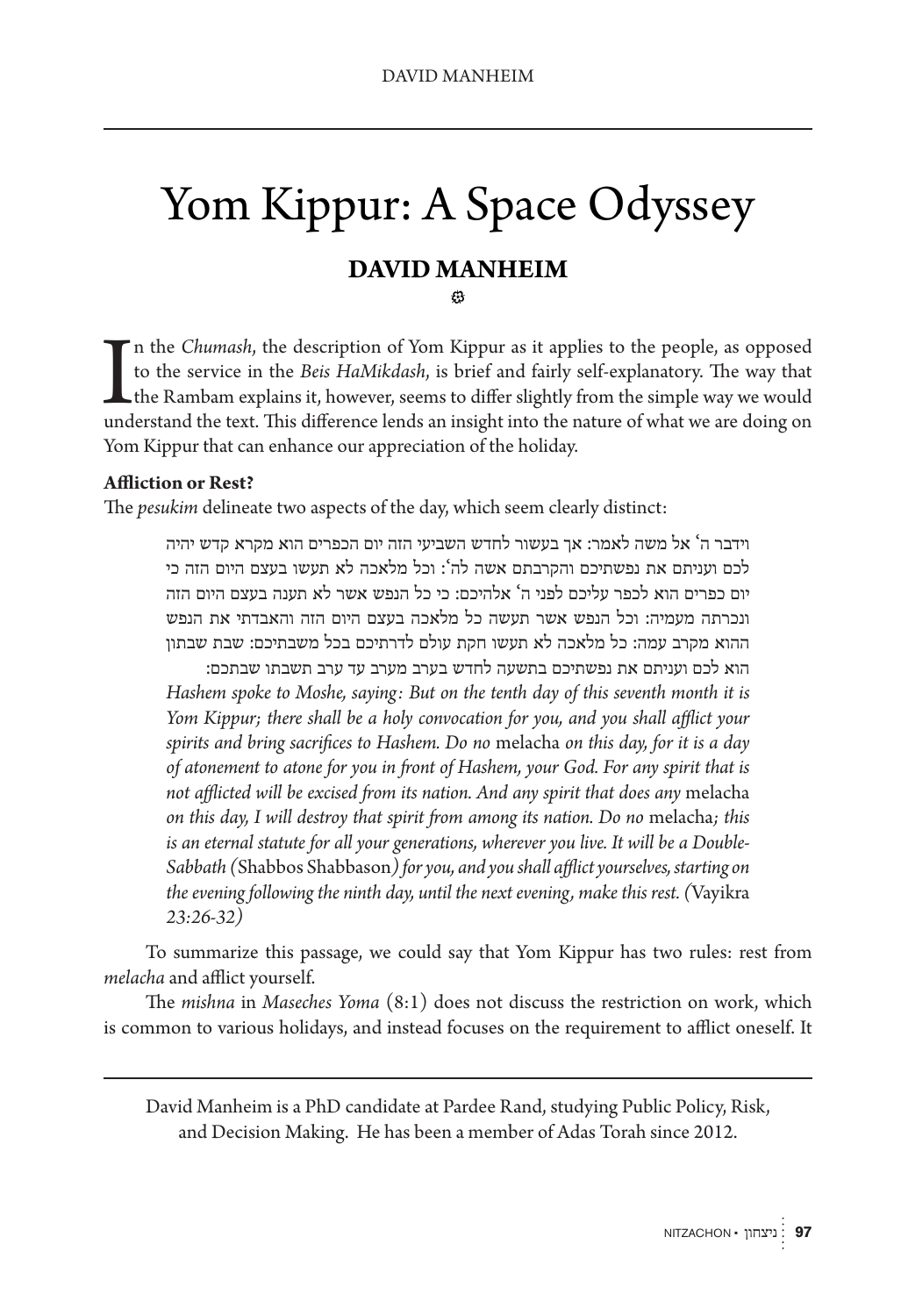begins, "*Yom Kippurim assur b'achila u'vashtiya*" – it is forbidden to eat, drink, and so on. The interpretation of affliction is discussed further in the *gemara*, and the guidelines are clearly intended to include all passive afflictions.

The Rambam, however, has a strange way of phrasing these requirements. In *Hilchos Shvisas Asor*, he begins by discussing the restrictions on *melacha*, not that of the afflictions, notably deviating from the structure of the *gemara*. When he does discuss the afflictions, he seems to present them differently than the *gemara*. Thus, he writes (1:4):

```
מצות עשה אחרת יש ביום הכיפורים, והיא לשבות בו מאכילה ושתייה: שנאמר "תענו את 
                                                                    נפשותיכם"...
There is another positive commandment on Yom Kippur, and that is to rest from 
eating and drinking, as the verse says, "Afflict your souls"…
```
The language here seems to indicate that the affliction mentioned is actually a form of resting. As is typical, the Rambam uses language differing from the *gemara* and other sources to direct attention to something.

The Rambam continues in the next *halacha* (1:5):

וכן למדו מפי השמועה שאסור לרחוץ בו או לסוך או לנעול את הסנדל או לבעול. ומצוה לשבות מכל אלו כדרך ששובת מאכילה ושתייה שנאמר "שבת שבתון" – שבת לעניין מלאכה ושבתון לעניינים אלו.

*Similarly, it is learned from tradition that it is forbidden to wash or anoint or to wear shoes or to cohabit. And it is a mitzva to rest from all of these in the same manner as one rests from eating and drinking, as the verse says: "It will be a* Shabbos Shabbason *(Double-Sabbath) for you" – it is a Shabbos from* melacha *and it is a*  Shabbason *from these matters.*

The *halachic* difference between these restrictions and those of eating and drinking, according to at least some explanations of the Rambam, is that the positive commandment of self-affliction is specifically about resting from eating and drinking, while the other afflictions are not part of the positive commandment. Regardless, the Rambam seems intent on making a conceptual point about the rest inherent in all of these afflictions.

### **The Nature of Yom Kippur**

In a different, although ultimately closely related vein, the last *mishna* in *Maseches Ta'anis*  quotes Rabbi Shimon ben Gamliel as saying that there were never days happier than Tu B'Av and Yom Kippur. He explains that the young women would wear white dresses and then go out to attract a spouse. While the basic understanding of the *mishna* is that these days were for *shidduchim*, it is strange that Yom Kippur, a day that is called a day of afflictions, would be considered so happy. The *gemara* clarifies that we are happy on Yom Kippur because of the fact that our sins are forgiven, but the contrast between affliction and happiness still must make us wonder.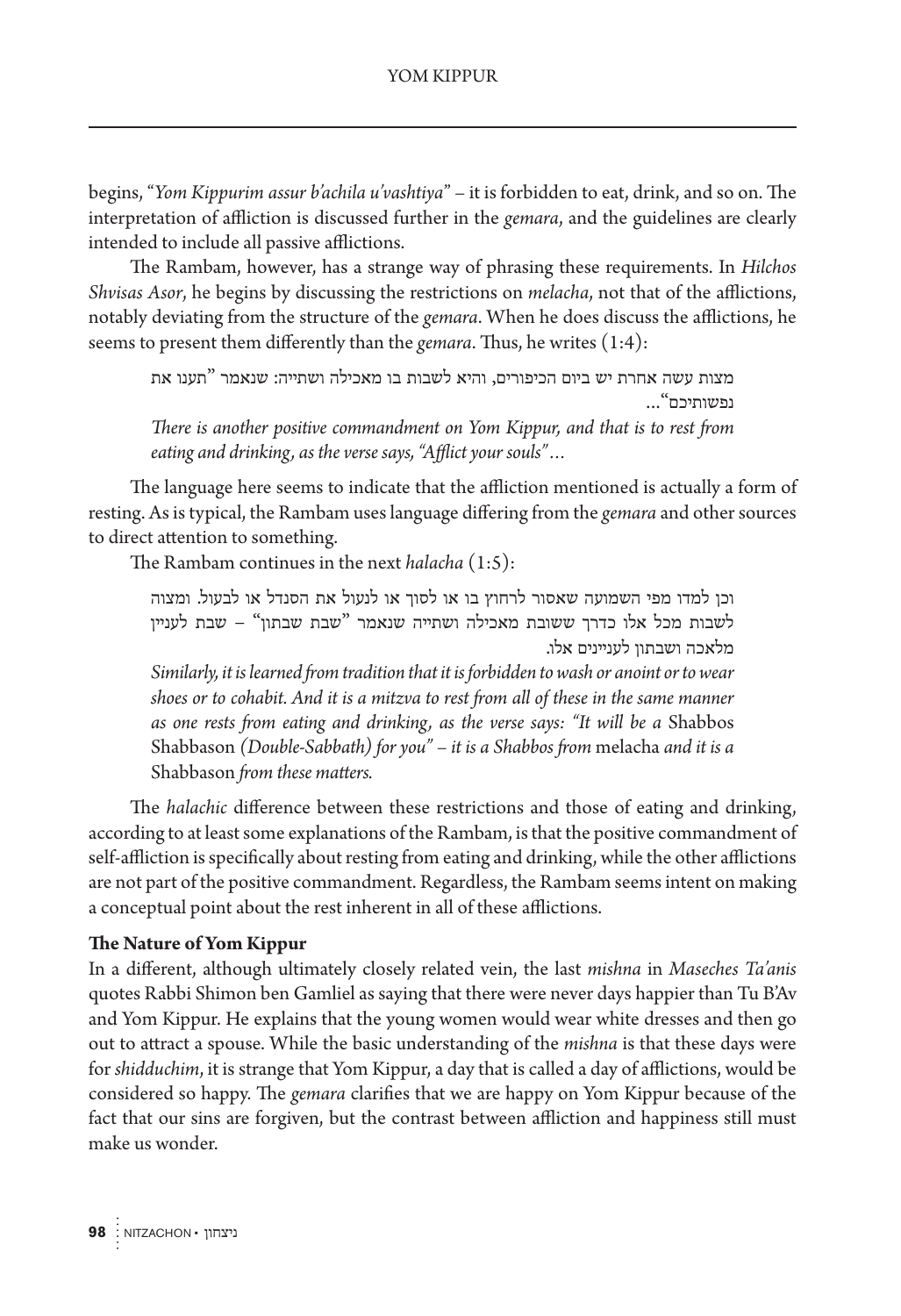Another *mishna* about the nature of Yom Kippur also demands some explanation. The *mishna* in *Yoma* (8:9) discusses Yom Kippur's effect on the Jewish People. Rabbi Akiva cites a verse in *Yirmiyahu* (17:13) which calls Hashem the "*Mikveh* of Israel," explaining that just as a *mikveh* purifies the impure, Hashem purifies Israel. This comparison (although it makes a compelling song) seems somewhat lacking. Why is our experience on Yom Kippur – the forgiveness of our sins – comparable to becoming pure through immersion?

### **Connecting the Dots**

The *Ba'alei Mussar* explain that the supreme achievement of Yom Kippur is that we are able to live, if only for a day, as angels, who require neither food nor drink nor any physical enjoyment. The *gemara* in *Yoma* seems to endorse this interpretation when it teaches us that the afflictions required are limited to passive ones; we are not supposed to sit in the hot sun, for example, to increase our suffering. We are afflicting ourselves, according to this understanding, only to the extent that the affliction achieves the goal of making us angelic.

Based on this, we can explain why the Rambam chose to discuss the afflictions as "rest" from certain activities. On Yom Kippur, we disengage from physicality in order to make ourselves angelic. This withdrawal, while characterized by a set of afflictions to our spirits, achieves something greater. The verses refer to affliction of the *nefesh*, the spirit, not of the *neshama*, the soul. Even animals have spirits; only humans have souls. The affliction on Yom Kippur is confined to our animalistic spirits, which are starved of the connection to physicality that they need to maintain ourselves. This allows our bodies to connect more directly with our souls, making us temporarily angelic. This is a clear parallel to our weekly experience of Shabbos, when we rest from work to connect to the spiritual. The affliction of Yom Kippur, as the verses subtly hint, create a sort of double Shabbos; they impose the restriction of non-physicality upon us.

### **A** *Mashal* **and the** *Nimshal***<sup>1</sup>**

Imagine an astronaut on an extended journey to another solar system. He is prepared beforehand with a comprehensive set of instructions. When he boards the spaceship, he is hooked up to machines that will dispense IV nutrition and take care of his other bodily needs. Every week, a message on the computer tells him to turn off the rockets and reset the computers. He may feel that taking a day off per week to reset the computer systems is simply slowing him down, but as he may remember from his training, this step is needed for the maintenance of the ship. If he was paying attention, he might also realize that without these periodic rests, his body would begin to break down from the constant acceleration.

Many weeks into his journey, the computer displays a different message: during this reset cycle, remove your IV, unbuckle your harness, and don your space suit for a spacewalk. The astronaut is told to measure his trajectory, determine the necessary course correction, and then remount the rockets with the necessary course correction. Following this, he should spend the

<sup>1</sup> With thanks to R. Sheftel Weinberg's "Submarine Shiur," the inspiration for this idea.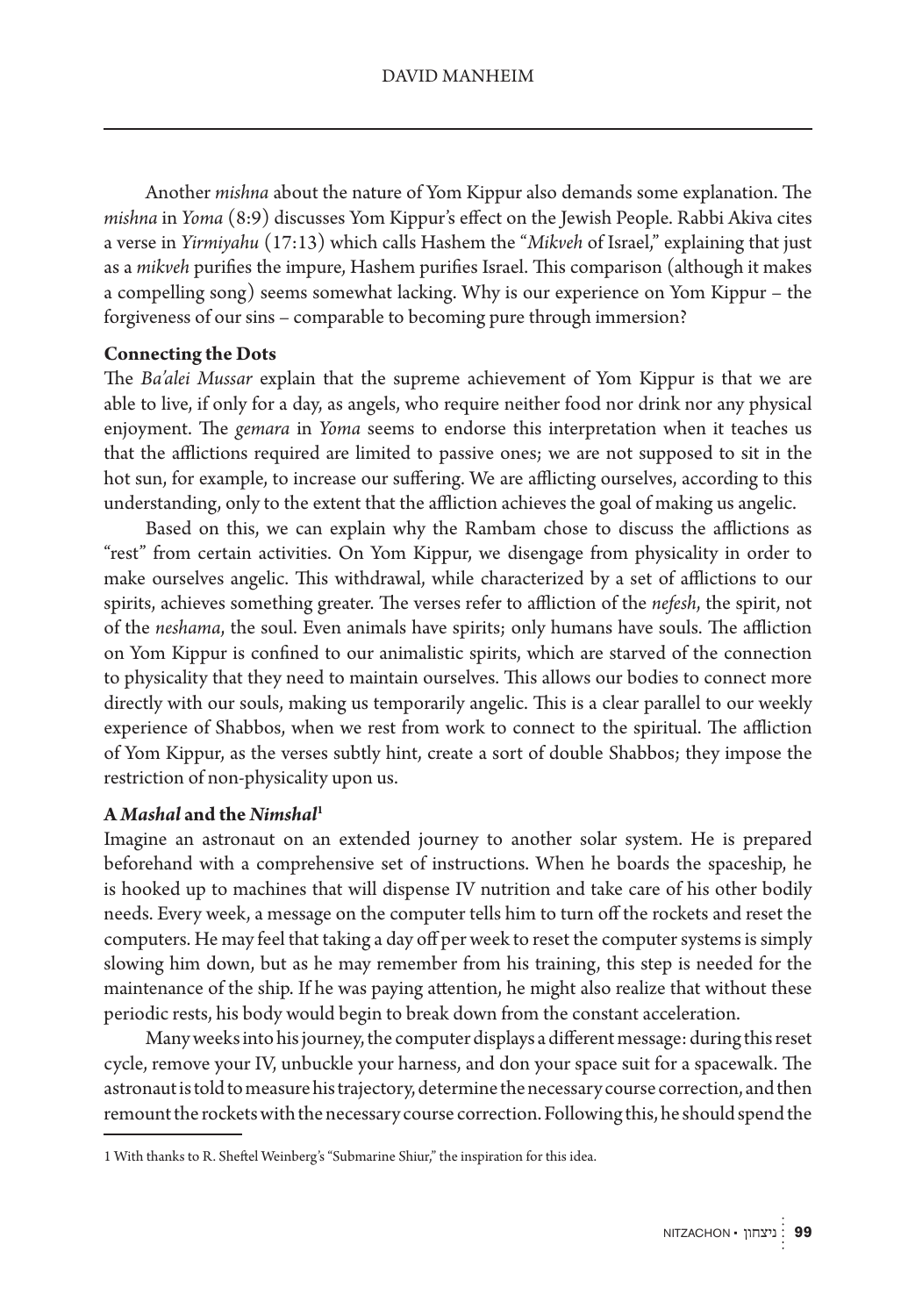rest of the day during which the motors are off doing a series of physical tasks, including eating normal food and stretching his muscles. This will allow him to recover from his extended lack of exercise and to continue on his journey. Of course, every action he takes over the course of this day is painful as his body recovers, as he stretches his atrophied muscles and uses his dormant digestive system – but that is not the point. The affliction is a mere byproduct of the actions he takes.

The astronaut knows that his vehicle is what keeps him alive on the way to his destination. He performs maintenance on it routinely, and if he does his job properly, he constantly ensures that the ship is operating at near-peak efficiency. Despite this, he must exit the ship into the inhospitable lack of atmosphere and perform new tasks that have nothing to do with maintenance of the ship – they have to do with him, the body inside the ship.

The *nimshal*, of course, is the path of a person in life. His physical body is necessary, but it is only the ship. The systems he resets every week are his spirit; his day of rest allows them to recover. The new set of tasks is Yom Kippur. It is a double rest – not just for the ship, not just for the systems, but also for the person inside. He must leave the ship, resting from using the automated systems that keep him alive under ordinary circumstances in order to have the space to stretch and recover while redirecting his energies for the coming year towards the correct goal.

When a person immerses himself in a *mikveh*, the act is spiritually significant, but also symbolic. The water represents Torah and holiness, and during our immersion, Hashem purifies us in order to give us the ability to serve him. When the waters of the *mikveh* surround a person, he knows that he cannot survive in that state. We cannot survive in the water, just as we cannot permanently last without food and water.

The Rambam clarifies that the key point of the "afflictions" is the restraint from food and drink, which places us in the state of rest from our physicality, allowing the *mikveh* of Hashem to work on us. We should remember, however, that we are not only afflicting ourselves – we are also immersing ourselves in a spiritual place to purify ourselves. While that state is inimical to physical survival, it affords us a tremendous opportunity. It is this opportunity that is the true source of the *simcha* that we have on Yom Kippur. What a shame it would be if the astronaut were to leave the ship, do all of his tasks, and re-enter his ship without at least once appreciating the view he has of the stars!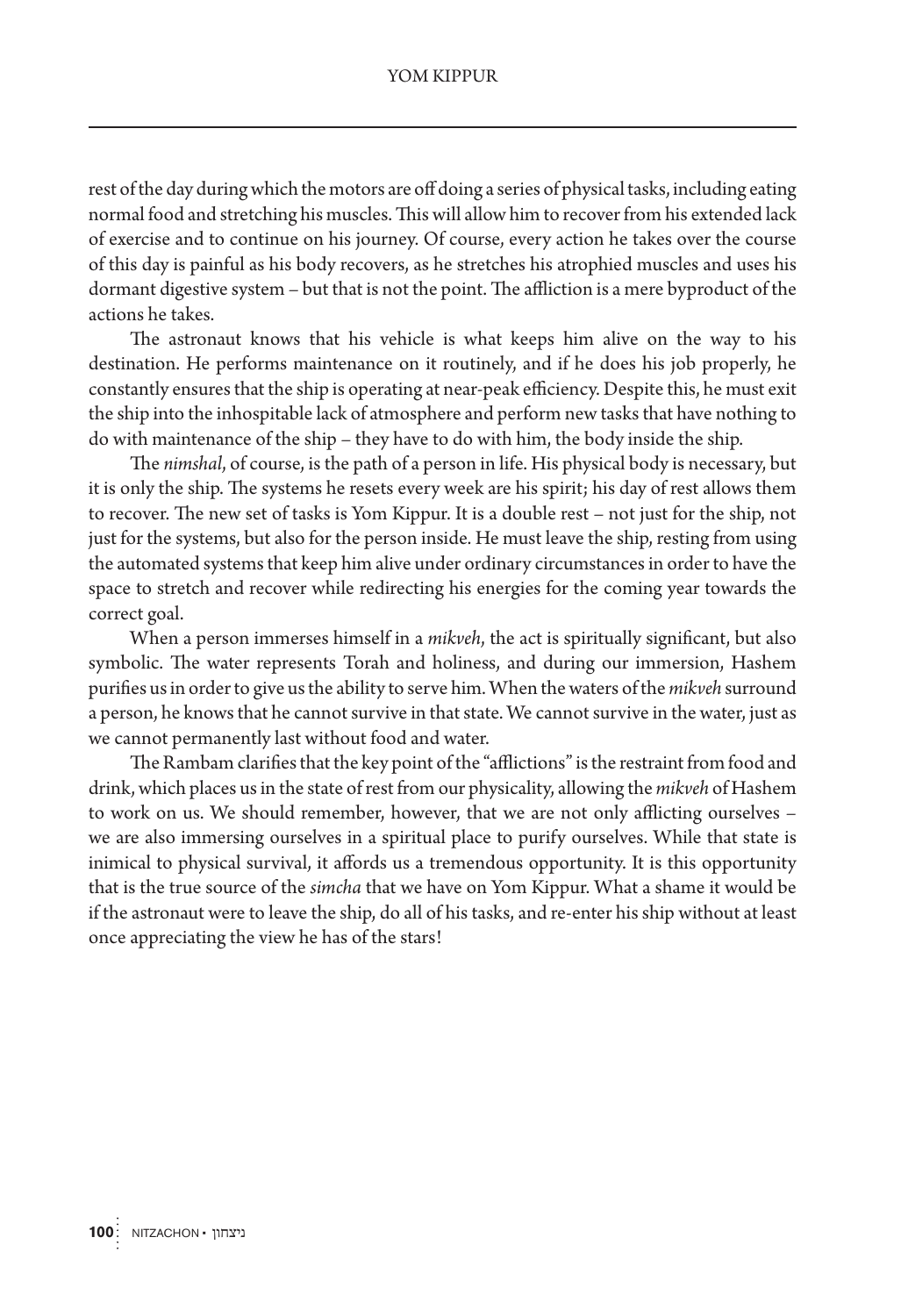# Sukkos



Rabbi Yisroel Gordon

Rabbi David Mahler

Eli Snyder

Daniel Nagel

Zach Praw

Daniel Wiesel

David Schwarcz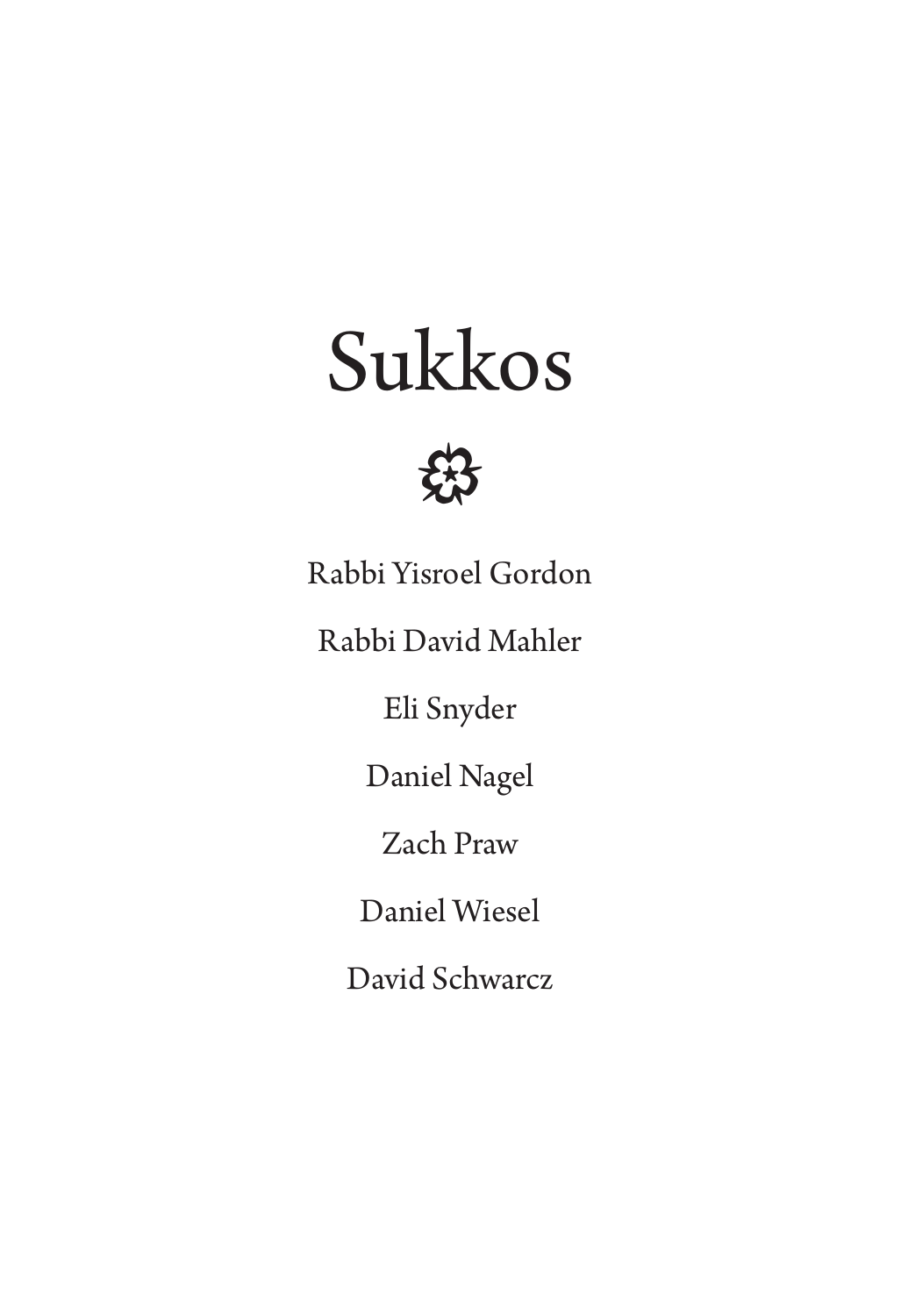SUKKOS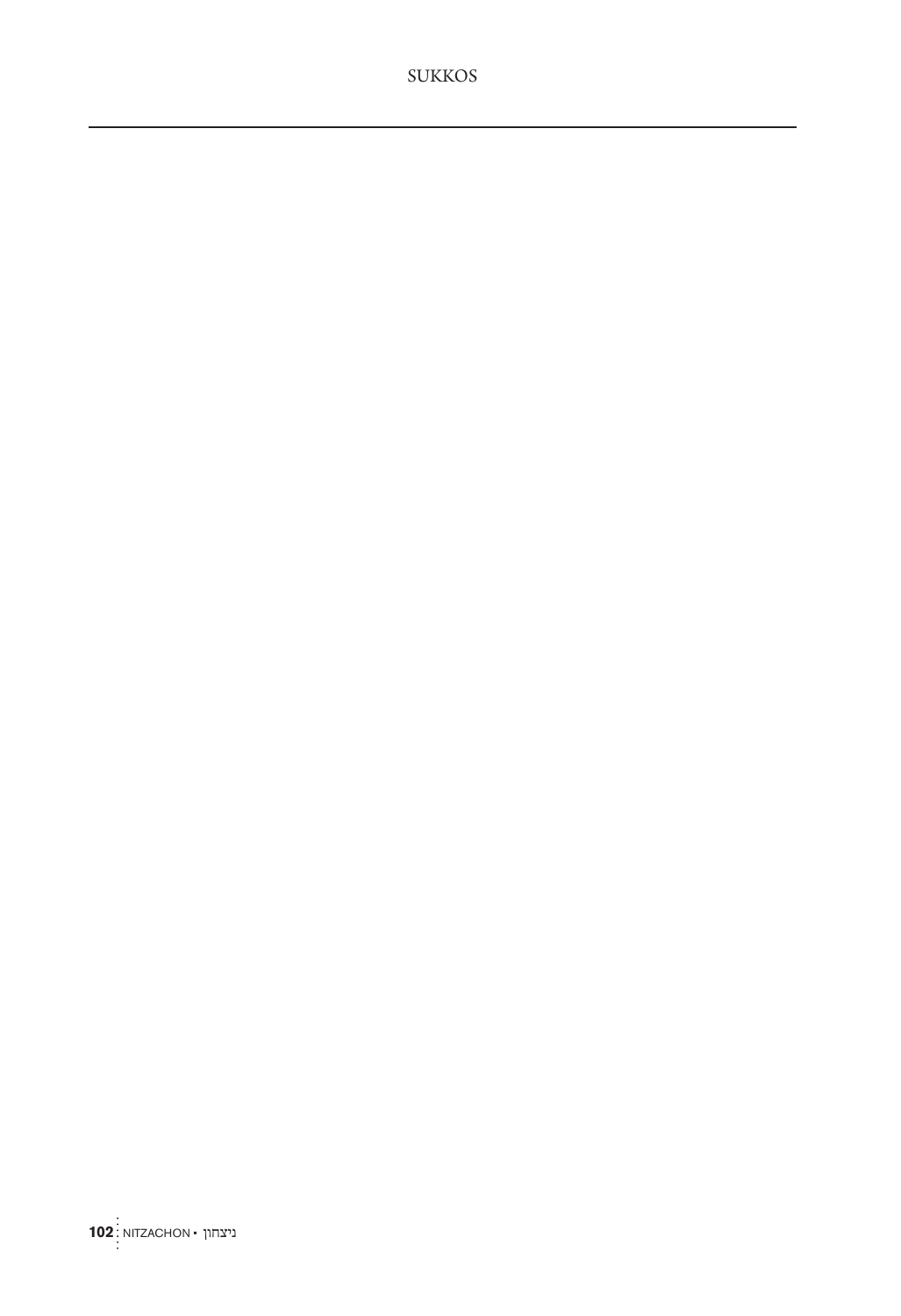## Quashing the Rebellion of the Trees

### **RABBI YISROEL GORDON**

£ჭ

וידעו כל עצי השדה כי אני ה' השפלתי עץ גבה הגבהתי עץ שפל הובשתי עץ לח והפרתי עץ יבש אני ה' דברתי ועשיתי. *All the trees of the field will know that I am Hashem. I have lowered the tall tree, raised the low tree. I have dried the wet tree and given blossoms to the dry tree. I am Hashem. I have spoken and I have acted. (*Yechezkel *17:24)*

If the other *chagim*, Sukkos is introduced to us as a celebration of an agricultural event. This is the time of year that farmers bring home the crops that they have worked so long and hard to produce. It is *Chag HaAsif* event. This is the time of year that farmers bring home the crops that they have worked so long and hard to produce. It is *Chag HaAsif*, the festival of the ingathering of the motif with several fascinating *mitzvos*.

First, there's the *sukka*, built with the leftover stalks and vines from the harvest (*Sukka* 12a). Then we have the *esrog*, along with the *lulav*, *hadasim*, and *aravos*. Sukkos is when Hashem determines the year's rainfall (*Rosh Hashana* 1:2), and in the *Beis HaMikdash*, we had the mitzva of *nisuch hamayim*, the pouring of spring water on the altar: "Hashem says: Pour water before me on Sukkos so that the year's rainfall will be blessed for you" (*Rosh Hashana* 16a). Sukkos is also a deadline for the annual mitzva of *bikkurim*. 1

Clearly, Sukkos is about our relationship with the land and its produce. But what exactly is its message? What are all these agricultural *mitzvos* saying?

In order to understand the *Yom Tov* of Sukkos, we need to go back to the beginning of *Bereishis*.

### **Opening Shot**

In *Bereishis*, we read the creation story, which includes the creation of trees. Like everything

1 Although the procrastinating farmer has until Chanuka to bring his first fruits to the *Mikdash*, the mitzva to declare his appreciation for the Divine gift of Israel ends with Sukkos (*Bikkurim* 1:6).

Rabbi Yisroel Gordon works in community outreach for Kollel Merkaz HaTorah. He has been a member of Adas Torah since 2008.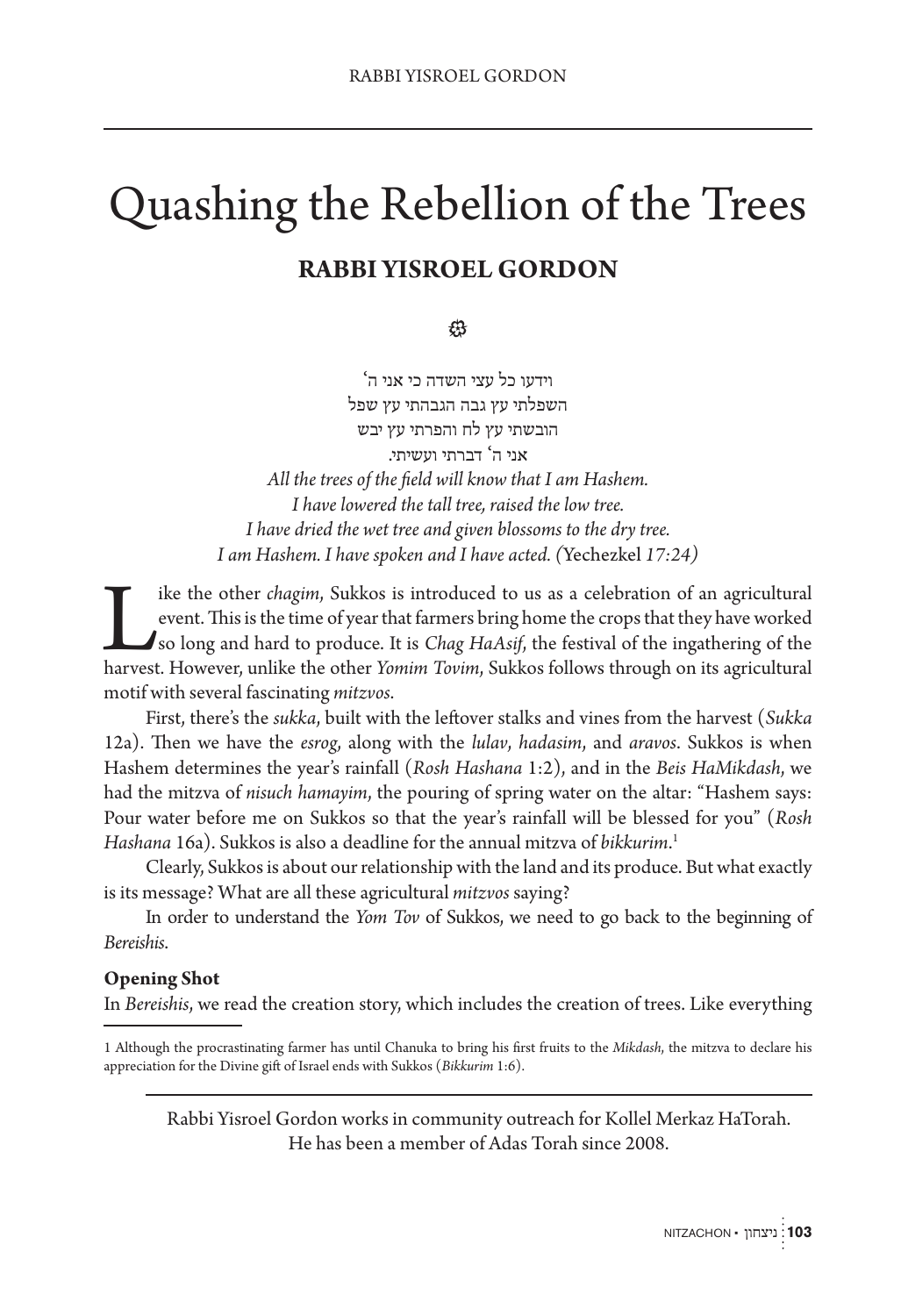else in the universe, Hashem created trees with words, declaring, "פרי עץ ...דשא הארץ תדשא פרי עושה," "Let the earth sprout vegetation… fruit trees bearing fruit" (*Bereishis* 1:11).

Now, when you're building a universe with words, you need to watch your diction. "Fruit trees bearing fruit" is redundant. Hashem could have said, "Let the earth sprout fruit trees," or, "Let the earth sprout trees bearing fruit." Why "fruit trees bearing fruit?" The *Midrash* explains that Hashem's words were not redundant at all; they were chosen quite deliberately. Hashem was trying to create trees whose wood had the same flavor as their fruit. When He said, "fruit trees bearing fruit," He meant that the very trees themselves should be fruity (Rashi ad loc. from *Bereishis Rabba* 5:9).

Strangely, however, things didn't turn out that way. When the trees came into existence in the very next verse, a discrepancy appears. "פרי עשה ועץ ...דשא הארץ ותוצא," "And the earth brought forth vegetation ... trees bearing fruit"  $(1:12)$  – not "fruit trees bearing fruit," just "trees bearing fruit." The trees did not obey orders. They came into existence as ordinary fruit-bearing trees without any flavor in their wood.<sup>2</sup>

Why didn't the trees behave and follow orders? The *Chizkuni<sup>3</sup>* explains that what we are seeing here is nothing short of the survival instinct of trees. They didn't want to be flavored; they were afraid of being eaten! The trees therefore disobeyed and came out bland.

Despite the compelling logic of the *Chizkuni*, it stands to reason that there are deeper issues at play. According to the Maharal of Prague<sup>4</sup> (*Gur Aryeh, Bereishis* 1:11), we are not dealing here with a debate about the virtues of wood flavoring. Rather, the disobedience of the trees was actually the opening shot of an out-and-out rebellion. Here begins the eternal struggle between the spiritual and the physical, the divine and the mortal, heaven and earth.

In much the same way that a tree creates a fruit and sustains it with a constant flow of nutrients, Hashem created the physical universe and sustains its existence with a constant flow of divine energy and providence. Trees are therefore symbolic of the divine origin of all things and their fruit are symbolic of the physical products of that origin. In short, trees symbolize the Creator and their fruit symbolize the created.

By instructing trees to have the same flavor as their fruit, Hashem was issuing a policy statement with universal implications. The physical must not be more alluring than its origins, for then the physical will take center stage and the divine source will be overlooked and forgotten. This was Hashem's concern and this was Hashem's command, but the narcissistic earth rebelled. It wanted to forget its creator and focus on itself instead. In a clear statement of defiance, the trees made their fruit distinctive and flavorful, and their roots, trunks, and branches bland. The material

<sup>2</sup> The idea of the created having a say in the process of its own creation is admittedly bizarre. How could an inanimate object rebel against the programming of its creator? A similarly problematic teaching appears in *Rosh Hashana* 11a: "Rabbi Yehoshua ben Levi said: All the acts of creation… were done with consent" [i.e. they were asked if they would like to be created and they said yes – Rashi]. See note 5 below.

<sup>3</sup> Rabbi Chizkiyah ben Manoach Chizkuni (Provence, mid-13th century)

<sup>4</sup> Rabbi Yehuda Lowe (1525-1609)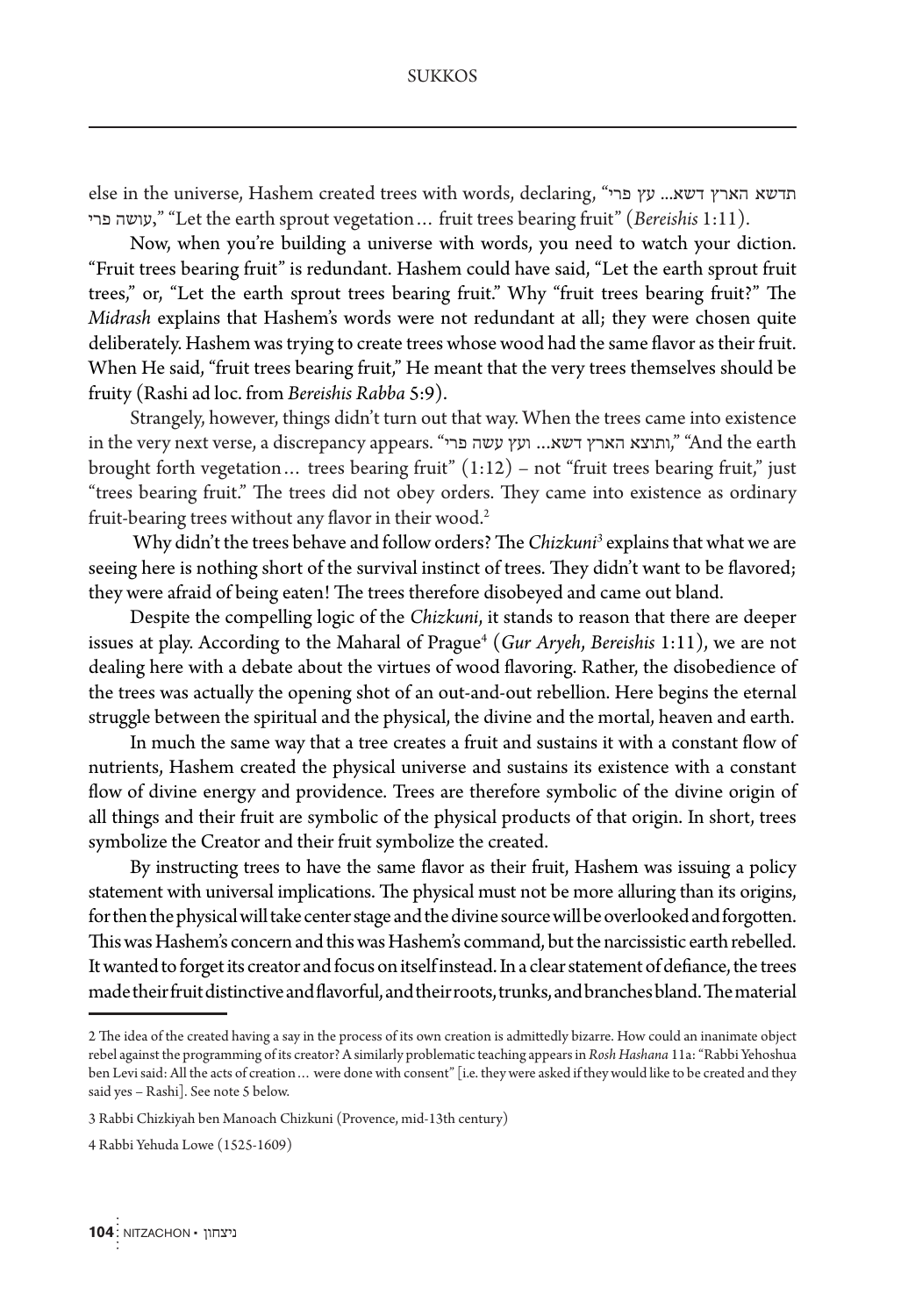would reign supreme and the divine would be relegated to secondary status. This was the rebellion of the trees, and it was nothing less than a revolution against the monarchy of God.<sup>5</sup>

### **Man Joins the Fray**

The trees fired the opening shot, but the entire universe craves independence. Man is no exception:

ויקח ה' א-להים את האדם וינחהו בגן עדן לעבדה ולשמרה. ויצו ה' א-להים על האדם לאמר מכל עץ הגן אכל תאכל, ומעץ הדעת טוב ורע לא תאכל ממנו... *Hashem the Lord took the man and placed him in the Garden of Eden to work it and to guard it. And Hashem the Lord commanded the man, "Of every tree of the garden you may freely eat, but you may not eat from the Tree of Knowledge of Good and Evil…" (*Bereishis *2:15-17)*

We all know what happened next. Like the trees before them, Adam and Chava focus on the "fruit" and ignored the "tree." Violating God's single command, they eat the forbidden fruit. Suddenly, they find themselves transformed:

ותפקחנה עיני שניהם וידעו כי ערומים הם... *The eyes of both of them were opened and they realized that they were naked… (Ibid. 3:7)*

What is the meaning of this? Since when do fruit make you feel naked?

Rabbi Baruch Sorotzkin offers an excellent explanation of these mystical events. Initially, Adam and Chava were perfectly comfortable in the nude. This is not because they lacked our sensitivities, but because they defined themselves differently. In their innocence, Adam and Chava saw themselves as souls and did not identify with their bodies at all. For them, the body served merely as a garment for the soul and they understandably felt no need to put clothing on a body that is itself clothing. However, when they focused on the forbidden fruit and allowed themselves to be seduced by externals, their self-image was altered. Externals became primary and they identified with their bodies. Suddenly, they felt naked.

The struggle of physicality against spirituality, earth against heaven, fruit against root, body against soul, and appearance against essence are all different fronts in the same Great War – the rebellion of the created against the Creator. There is a dark force inherent within all matter that wishes to declare physicality king.

Adam's sin gave the rebellion a second wind<sup>6</sup> and the war continues, generation after

<sup>5</sup> The created obviously has no say in its own creation, but there is a rebellious nature inherent in all things physical (cf. *Gur Aryeh* ad loc.). Said differently, the trees' behavior was dictated by the Creator and was His way of embedding rebelliousness into creation.

<sup>6</sup> This explains why the land was punished together with Adam and Chava; cf. *Bereishis* 3:17 and Rashi to 1:11, s.v. *etz pri*. Taking things one step further, the *Ohr HaChaim* (3:17) suggests that had the trees obeyed, Adam and Chava would never have sinned.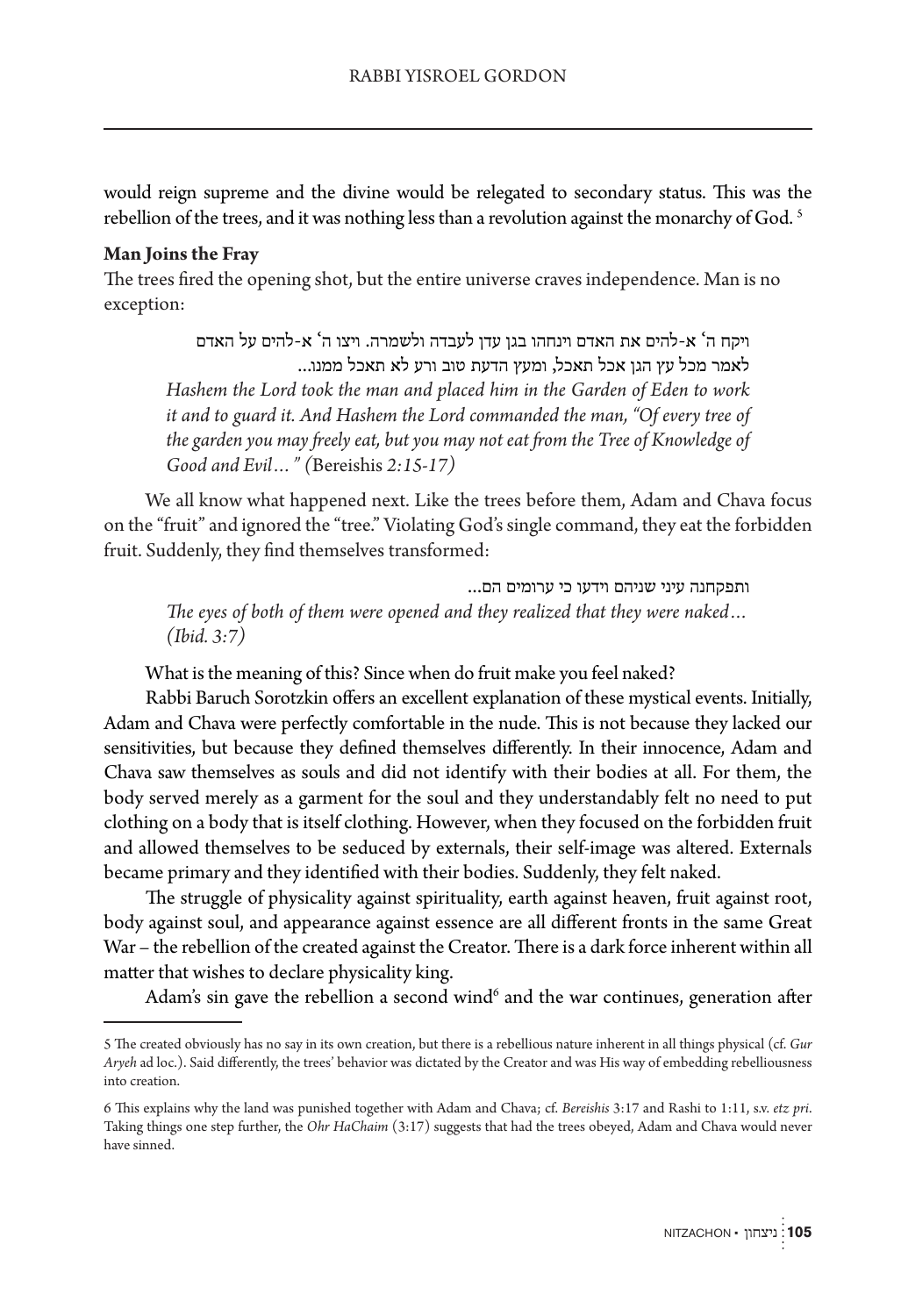generation, to this very day. But a small, devoted group struggles against these forces and declares God king. The counterrevolutionaries' base of operations? A *sukka*.

### **The** *Sukka*

The Torah tells us to move out of our homes and into a hut, a "*sukka*" (*Vayikra* 23:42). Like every other mitzva, the *sukka* requires a sharp legal definition. What exactly is the difference between a house and a *sukka*? After all, some people live in huts all year round.

*Halacha* defines a *sukka* as a structure whose roof is entirely constructed from a type of material called *schach*. The Torah introduces prototypical *schach* when it tells us to build a *sukka* out of the leftover stalks and vines from the grain and grape harvest (*Sukka* 12a from *Devarim* 16:13). This brief statement establishes the three basic specifications for the roofing material of a sukka:

1. *Schach* must grow from the ground.

- 2. *Schach* must be detached from the ground.
- 3. *Schach* must be raw material, still in its natural state.

It is not for aesthetic reasons that schach must be in its natural state. The *gemara* teaches that in order to be kosher for a *sukka*, *schach* cannot be susceptible to *tuma*, spiritual contamination (*Sukka* 1:4). Anything that grows is immune from contracting tuma as long as it is connected to the ground. Even after it is harvested, raw materials remain immune to *tuma* as long as they are not manufactured into anything of use; only items of utility can contract *tuma*. Interestingly, fruit is an exception to this rule. Despite the fact that it is still in its natural state, fruit is also susceptible to *tuma* and is therefore invalid for use as *schach* (*Shulchan Aruch* 629:9).

Another unexpected law about *schach* is its height. The opening *mishna* of *Sukka* teaches that *schach* cannot be higher than twenty cubits off the ground (approximately thirty feet). The sages of the *gemara* debate the reason for this law, but the conclusion is in accordance with Rava, who explained it based on a *pasuk*:

בסכת תשבו שבעת ימים כל האזרח בישראל ישבו בסכת. למען ידעו דרתיכם כי בסכות הושבתי את בני ישארל בהוציאי אותם מארץ מצרים. אני ה' א-להיכם. *During these seven days, you must live in Sukkos. Every citizen of Israel must live in* Sukkos*. This is so that future generations will know that I had the Jews live in* Sukkos *when I brought them out of Egypt. I am Hashem your Lord. (*Vayikra *23:42-43)*

Since a *sukka* is a *sukka* by virtue of its having *schach* as its ceiling, *schach* must be readily visible in order to effectively remind the *sukka*-dweller of his ancestors in the desert. A ceiling that is twenty cubits or higher will not be within the ordinary field of vision of people in the room and is therefore invalid (*Sukka* 2a).7

<sup>7</sup> The *Bach* (O.C. 625) infers from the *Tur* (ad loc.) that the *sukka* **must** remind us of the desert huts of our ancestors. If no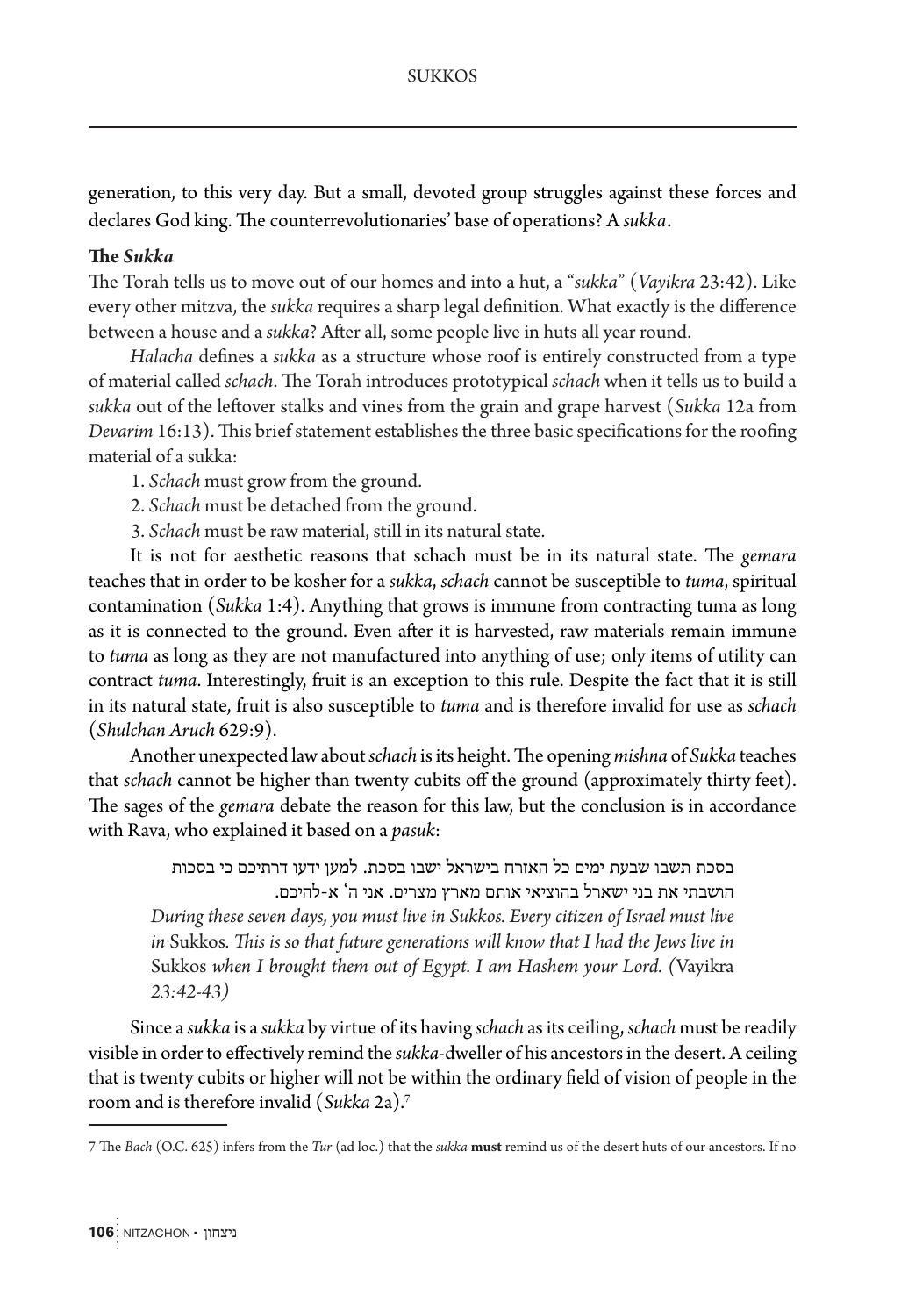To sum up our findings: A *sukka* is a structure whose roof is made of *schach*, a natural material that grew from the ground and was later detached, but is still in its natural state and immune from *tuma*. This *schach* must be low enough so that it is noticeable to the people inside the *sukka*, reminding them of the huts that their ancestors used when they traveled across the Sinai Desert from Egypt to Israel.

If we can permit ourselves to ask a most elementary question, **why** is it so important for us to remember the huts of our ancestors? As amazing as it was, surviving the desert doesn't hold a candle to the transformative events of *Yetzias Mitzrayim* and *Matan Torah*  commemorated by Pesach and Shavuos. Why dedicate seven days to its memory?

### **Paradise Lost**

For the Jews, life in the desert was nothing less than utopian. As the *Shechina* guided their journey, the Jews had no fields to farm, no businesses to manage, and no wars to fight. Their only pursuits were Torah, *mitzvos*, and experiencing the sublime pleasure of *deveikus* with Hashem. They may have been in the Sinai Desert, but the Jews were traveling in a virtual Garden of Eden.8

In the Sinai Desert, the entire structure of the natural world was peeled away and the Jews related to Hashem directly. Their dependence on daily miracles for survival – the *ananei hakavod*, the *manna*, and Miriam's well – forged a virtual umbilical cord between them and *HaKadosh Baruch Hu*. Living in a state of constant God-awareness, they were simply incorruptible.<sup>9</sup>

Returning to our *sukka*, the message of the *schach* is clear. Once upon a time, our *schach* was rooted in the earth, and in that state it was immune to *tuma*. Like the Jews of the desert, it enjoyed a utopian existence, fully conscious of its dependence on its roots and fully protected from alien influence. But utopia does not last and the *schach* was eventually severed from its source.

We might expect the disconnected *schach* to be susceptible to all the rotting and spiritual defilement the world has to offer, but it doesn't happen. Miraculously, the *schach* remains pure. *Schach* maintains its immunity from spiritual malaise as long as it remains in its natural state, unchanged from the way it grew. By being true to its identity and not transforming itself

such thought comes to mind, the mitzva of *sukka* remains unfulfilled. The *Mishna Berura,* however, rules in accordance with the opinion of the *Pri Megadim* that this intent is ideal, but not imperative.

<sup>8</sup> Rabbi Yehudah Aryeh Leib Alter (Rebbe of Ger, 1847-1905) explains that although the mission of the Jews is to repair and elevate the physical world, in order to do so, they must first live outside of it. To be an effective master over nature, one must first exist independent of nature. This is what occurred in the Sinai Desert. After that experience, the Jews were empowered to elevate the physical realm by living naturally and performing the agricultural *mitzvos* in Israel (*Sefas Emes*, *Balak* 5647).

<sup>9</sup> This is not to say that they were incapable of sin. On the contrary, just as man sinned in Gan Eden, the Jews committed some of the greatest sins of history in the Sinai Desert. However, they were living with the revealed presence of Hashem and as a result they always had solid rationalizations for their behavior. Although rationalized sins committed in God's presence are inexcusable, they are limited in their ability to corrupt the soul.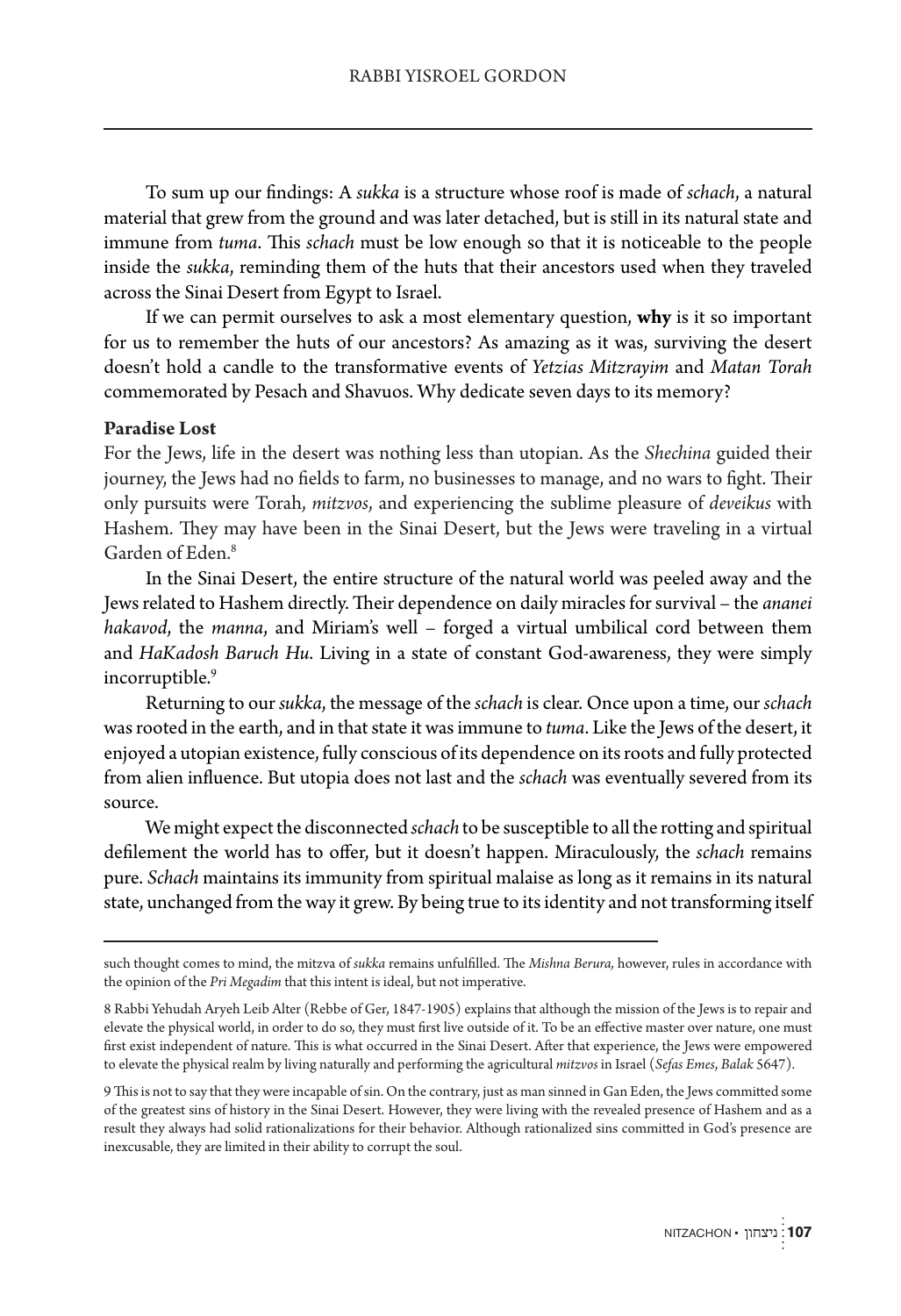into something that it isn't, the *schach* remembers its origins and preserves its immunity to *tuma*.

Now we can understand why, unlike every other raw material, fruit is invalid for use as *schach*. Even though it has not changed from its original form, fruit is nevertheless susceptible to *tuma*. The original rebellion of the trees rendered fruit far more appealing than the branches on which it grew. This results in a fruit that quickly forgets where it came from. Falling far from its source, it lacks the wherewithal to withstand the contaminants of the world.<sup>10</sup>

### *Schach* **Story**

In the days following Yom Kippur, when we wonder how to hold on to the spiritual gains of the Days of Awe, the *schach* inspires us with its ability to remain pure despite its distance from its roots. As the *schach* tells us the story of our ancestors, we realize that the *schach's* story is our story.

The Sinai Desert is history. Our relationship with Hashem today, while very real, is disconnected. Hashem feeds and protects us, but He does it from behind the façade of the local supermarket and the Department of Homeland Security. That puts a limit on our relationship. Our current state, outside the womb of the *ananei hakavod*, allows for spiritual contamination.

It is not only the world of our ancestors that is gone; the world of our grandparents is also gone. Today, God hides behind the virtual iron curtain of modern technology and naturalist thinking, and a growing windstorm of immorality and materialism blows through society. Uprooted and in danger of losing our bearings, our only hope for purity is to listen to the sage advice of the *schach*.

When man brings home the fruits of his labors, literal or otherwise, it is natural to feel a sense of accomplishment. He proudly exclaims, "My power and the might of my hand produced this wealth for me!" (*Devarim* 8:17). Full of himself, man forgets the God who provided the health, talent, and flow of providence that made success possible. It's not that he takes success for granted; he just thinks it is of his own making. Following the lead of the primordial trees – "Man is a tree of the field" (*Devarim* 20:19) – man relegates the Creator to secondary status.

So on Sukkos, at the time of the ingathering of the harvest, the *schach* reminds man that he is not a god and he is not the one who makes things grow. "Don't make yourself out to be something other than you are! You, together with your harvest, are the created. Hashem is the Creator." The better man internalizes this truth and recognizes God as the benevolent King who grants life, the better he humbles himself and forges a relationship with the true source of all existence. This preserves the purity of man, just as it preserves the purity of the *schach*.

<sup>10</sup> Although produce must first get wet before it can contract *tuma* (cf. *Vayikra* 11:34; *Chulin* 36a), fruit and all other foods are disqualified for use as *schach* even before they get wet (*Mishna Berura* 629:28).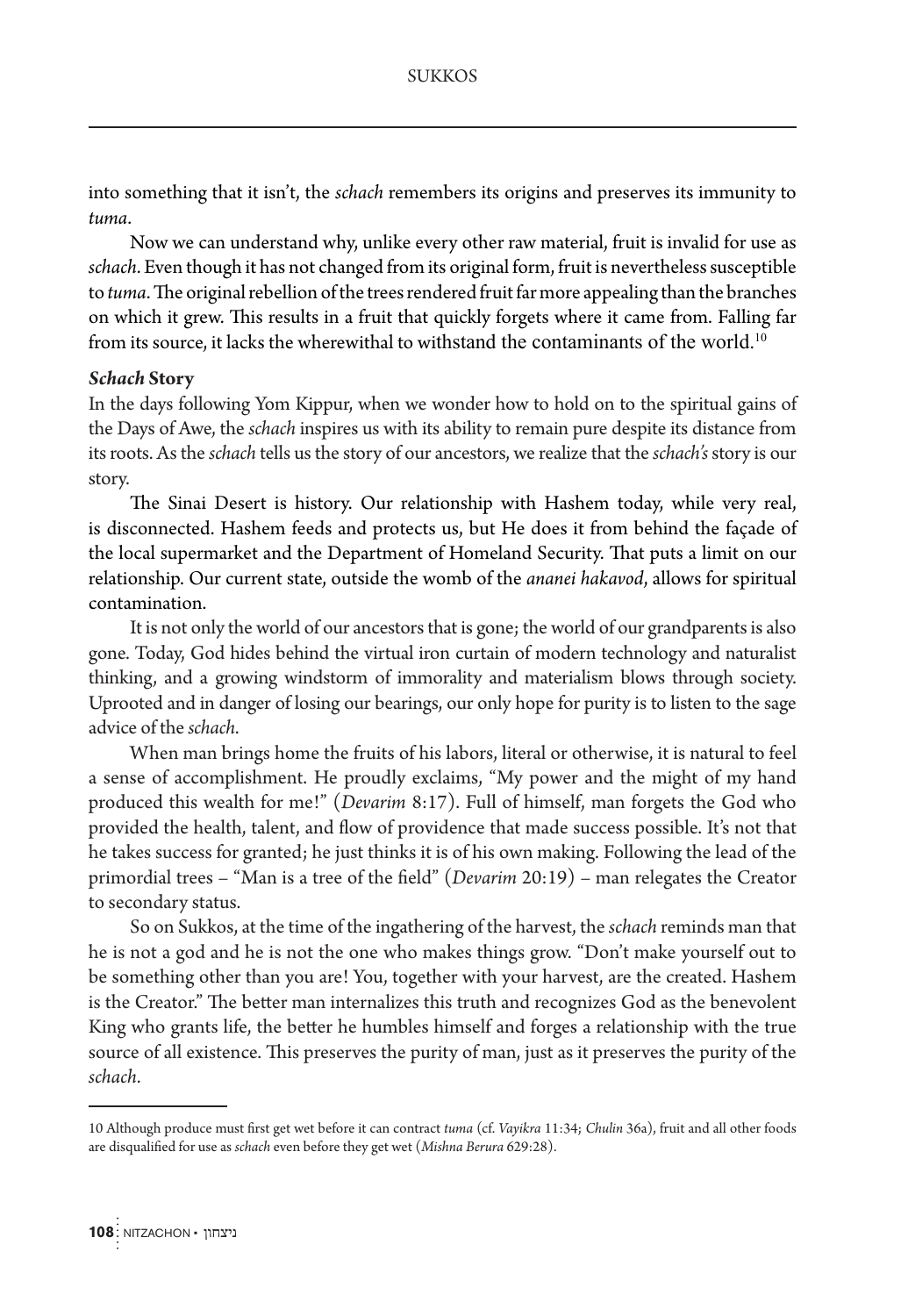The *Zohar* calls the *sukka* the "Shade of Faith." The *schach* has a timeless lesson to teach and the *halacha* wisely ensures that it remains in plain sight for seven days straight.

This is all fine and good for the Jew in his *sukka*, but it's insufficient to quash the rebellion. The entire physical realm craves independence. Everything and everyone wants to forget where they come from and live free of God. To effectively fight this battle, we'll need to utilize a loyal operative on the inside.

# **The Righteous** *Esrog*

Not every tree sinned. There was one tree that did not follow the forest and did not rebel. The *gemara* relates that the *esrog* tree followed orders and grew its wood with the flavor of its fruit, as instructed by the Creator (*Sukka* 35a). This explains why the *esrog* is a symbol for *tzaddikim* (*Vayikra Rabba* 30; see also *Shabbos* 88a). The righteous tree bears righteous fruit.

The Torah describes the *esrog* as a "*pri etz hadar*" (*Vayikra* 23:40), which is usually translated as "beautiful fruit." This is accurate,<sup>11</sup> but the *gemara* points out that the word "*hadar*" does have another meaning: "that which lives or dwells." The Torah is not only describing the *esrog* as beautiful; it is also telling us that the *esrog* is a fruit that dwells on the tree (*Sukka* 35a).12 While most fruit fall off the tree when they are ripe, the citron hangs on year after year.

The *esrog* fruit behaves this way because the *esrog* tree controlled its desire for independence, rejected the rebellion, and minimized the difference between its wood and its fruit. As a result, the fruit of this tree is perfectly comfortable staying home. Humble like its mother, it is in no rush to leave its birthplace and assert its independence. Here we have a living manifestation of the allegorical verse, "It is a tree of life for those who cling to it" (*Mishlei* 3:18). Pride in its origins is the hallmark of the *esrog* – and this is what makes it so beautiful. *Pri etz hadar*, indeed!

With this background, a little-known *midrash* becomes all the more astounding. According to one tradition (*Bereishis Rabba* 15), the Tree of Knowledge in *Gan Eden* was an *esrog* tree!13 What other tree had a better understanding of good and evil? This was the one tree that recognized its divine roots and understood that the superficiality of materialism has no right to supremacy over the inner beauty of the spiritual. Hashem commanded that the fruit of this tree be left alone, uneaten, to stand as a testament to its message. But Adam and Chava didn't listen. They were seduced by the luscious, hanging fruit and they ignored the Source. Compounding their sin, they violated the one righteous tree in the garden.

<sup>11</sup> This description of the *esrog* as a "beautiful fruit" has *halachic* implications. An *esrog* that lacks certain basic elements of beauty may be disqualified for use as a result (cf. *Sukka* 36a-b).

<sup>12 &</sup>quot;'Hashem said one [thing]; I heard two – for Hashem is mighty' (*Tehillim* 62). [This teaches that] one verse can have multiple meanings" (*Sanhedrin* 34a).

<sup>13</sup> There are different opinions regarding the Tree of Knowledge (see *Brachos* 40a; *Bereishis Rabba* 15), but all agree that it was not an apple. The idea that the Tree of Knowledge was an apple tree is a popular misconception arising from Christian sources.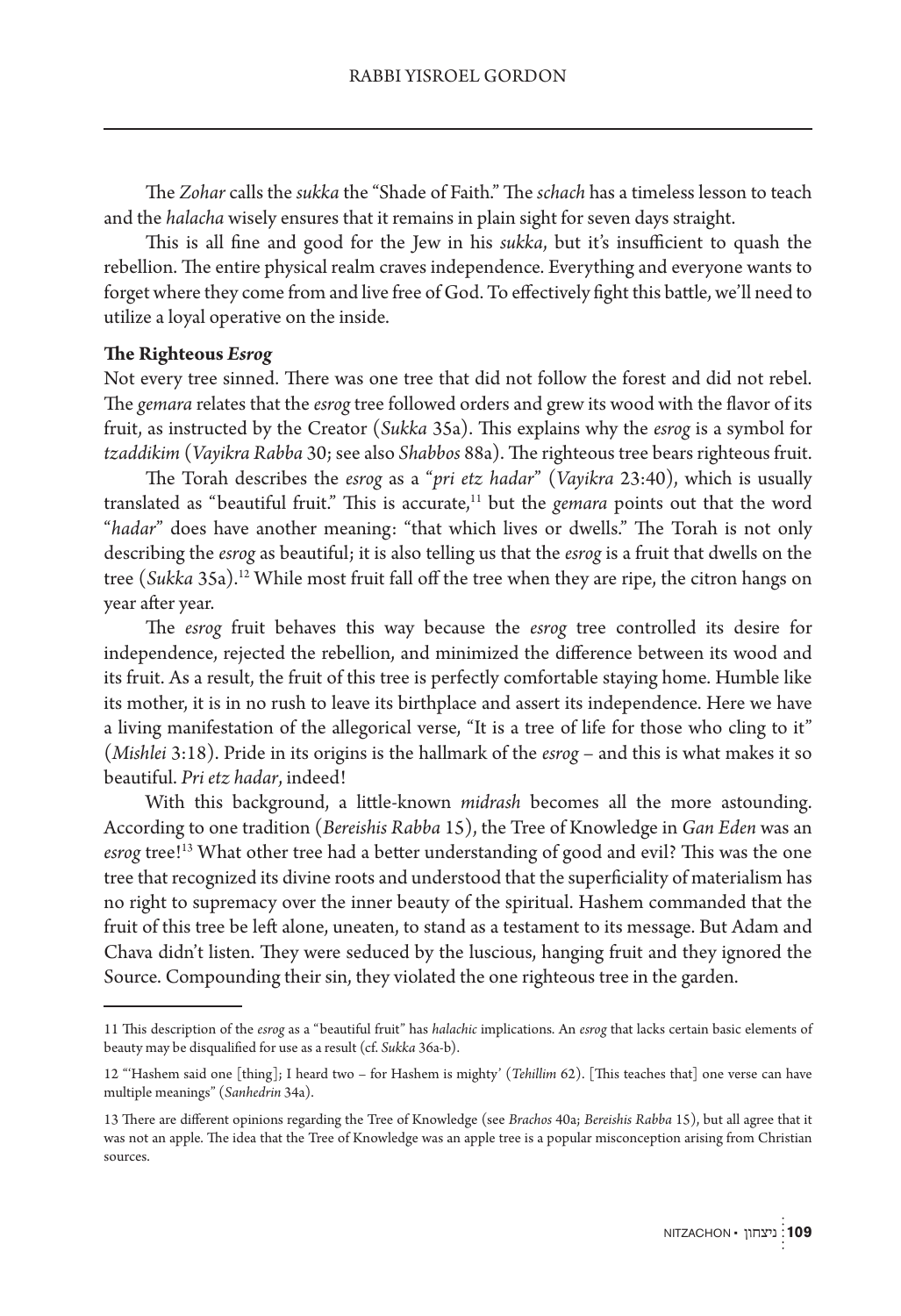# **Victory**

We have lost many battles, but there is hope for the future. When we pick up an *esrog* on Sukkos, we are fixing Adam's sin.14 Together with the *schach*, the *esrog* reminds the world, the trees, and all of us that even as we focus on fruit, gather in the harvest, and rejoice in our material bounty, we must remain conscious of, and connected to, the Divine Source of all. This immunizes us to the spiritual dangers of our material blessings, strengthens our faith, and fills us with gratitude, but it does not stop there. Gratitude prods us to action. In the words of Rabbi Moshe Chaim Luzzatto:

This inspiration can be intensified by focusing on the many good things that HaKadosh Baruch Hu *does for man at all times and in every hour, and the great wonders that He does for him from the day he is born until his final day. The more a person focuses on and thinks about these things, the more he recognizes how indebted he is to the God that has been good to him… Obviously, man cannot repay God, so at the very least he should thank Hashem and fulfill His* mitzvos*. (*Mesillas Yesharim*, chap. 8)*

As Sukkos educates us about the true nature of nature, our gratitude to the Creator evolves into loyalty and motivates us to serve Him. In this way, the *Yom Tov* fortifies the army of God.

*When the Jews come out from before Hashem with their* lulavim *in their hands and their* esrogim *in their hands, we know that the Jews were victorious… (*Midrash Rabba*,* Parshas Emor*)* 

The forces of good are mightier than the forces of evil and Hashem has armed us with a varied and potent arsenal of agricultural *mitzvos*. Ultimately, with the help of Sukkos, we will emerge victorious in the great war of natural history, and when we do, we will be privileged to witness the final, prophesied surrender of the age-old rebellion of the trees.

אמרו בגוים ה' מלך ... ישמחו השמים ותגל הארץ ירעם הים ומלאו. יעלז שדי וכל אשר בו אז ירננו כל עצי יער. לפני ה' כי בא כי בא לשפט הארץ.

*Declare among the peoples, "Hashem is King." ...Let the heavens rejoice and the*  earth be glad. Let the sea roar, and all that is in it; let the fields be jubilant, and all *they contain. Then the trees of the forest will sing with joy before Hashem, for He is coming, He is coming to judge the earth.. (*Tehillim *96)*

<sup>14</sup> Cf. Rabbeinu Bachayei, *Vayikra* 22:27, 23:40. For additional sources, see Rabbi Dovid Cohen, *Zman Simchaseinu,* chap. 27.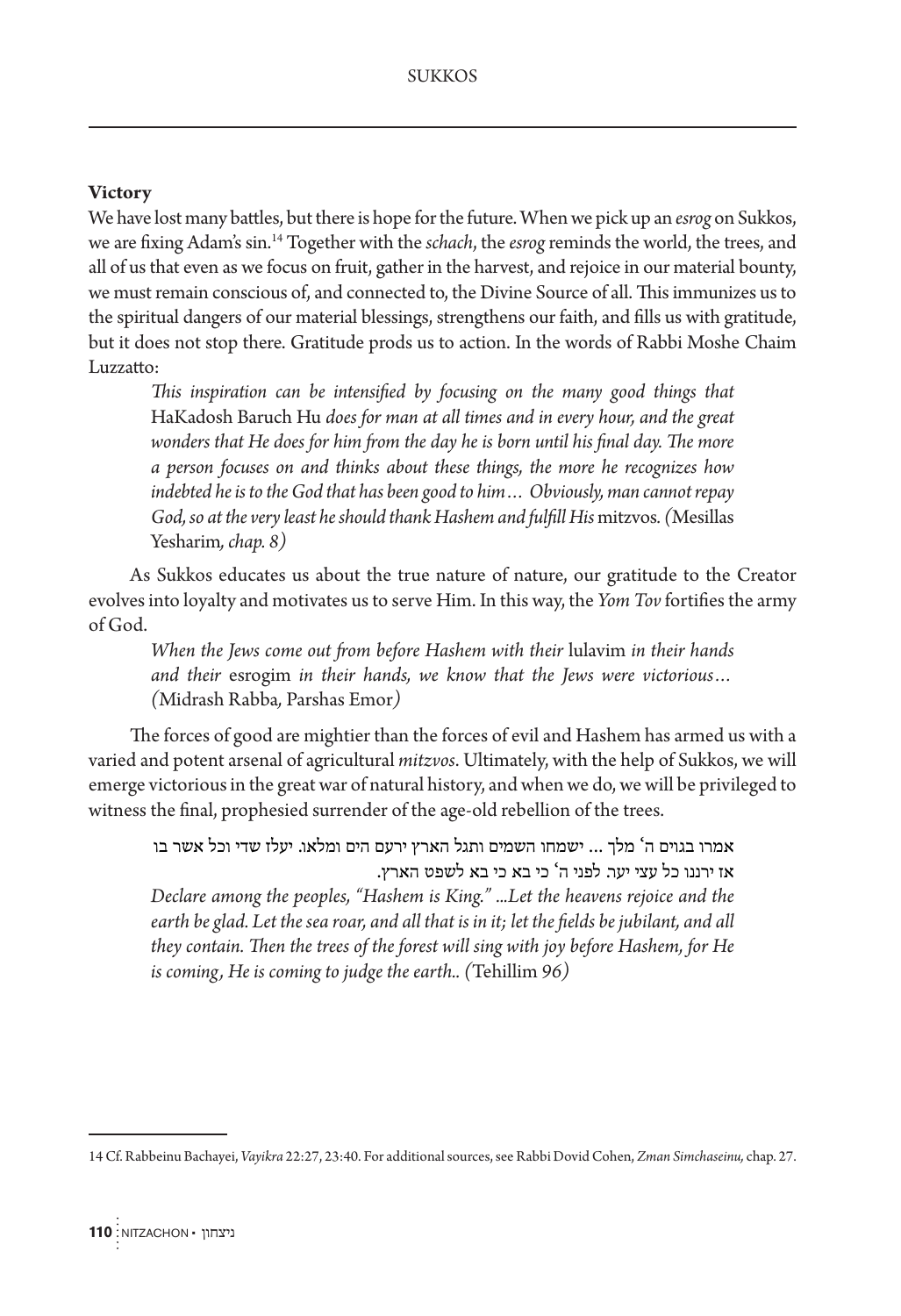# Transmitting the *Shira* of the Torah **RABBI DAVID MAHLER**

#### •

Shavuos we commemorate the anniversary of the giving of the Torah to *Klal Yisrael* on *Har H* is a chaptain for Torah. Whereas on Shavuos we commemorate the anniversary of the giving of the Torah to *Klal Yisrael* on *H* imchas Torah is unique among all other special days in the Jewish calendar in that it is not based on Biblical or Talmudic literature. It is a *chag* that emanated from within **the Jewish People in order to express our love and appreciation for Torah. Whereas on** *Sinai,* on Simchas Torah we simply rejoice in the fact that we possess the holy Torah. The focus of Simchas Torah is our completion of the Torah; the public Torah readings of every Shabbos throughout the year come to their conclusion on Simchas Torah. Interestingly, the particular *mitzvos* that we read about on Simchas Torah teach us how we should relate to the Torah that we are celebrating on this holiday.

Like any book, the Torah aims to convey a story, but in addition, the Torah is a book instructing proper *middos* and *derech eretz*. To that end, throughout the *Chumash* and in particular in *Sefer Bamidbar*, Rashi points out why certain stories are juxtaposed to one another. For example, Rashi notes (*Bamidbar* 13:2) that the story of the *meraglim* follows that of Miriam's *lashon hara* because the spies should have learned the lesson of how severe negative speech is from what happened to her, but they failed to do so. Rashi also explains (*Bamidbar* 16:1) that Korach's rebellion follows on the heels of *parshas tzitzis* because one of the mocking challenges that Korach flung at Moshe had to do with a particular *halacha* regarding *tzitzis*. Every narrative and *halachic* section must rationally weave into the one that follows.

However, as Rashi remarks in the very beginning of his *perush* on *Chumash*, the Torah is essentially a *halachic* work. It is a book of laws telling us how to act in almost every conceivable situation. It is the very first *Sefer HaMitzvos*. In fact, the only reason that the episodes of *Bereishis* were included was to make the point that *Eretz Yisrael* belongs to the Jewish People. This being the case, it can be argued that just as every *parsha* in the Torah must make sense sequentially, it must make sense *halachically* as well. There must be a flow between each mitzva in the Torah; *mitzva* #56 must connect to #57 and so on. Rashi hints to this notion when he explains the juxtaposition of *Parshas Nazir* to *Parshas Sota* (*Bamidbar* 6:2).

Rabbi David Mahler is the *Sgan Menahel* and Head of *Limudei Kodesh* at Maimonides Academy. He has been a member of Adas Torah since 2014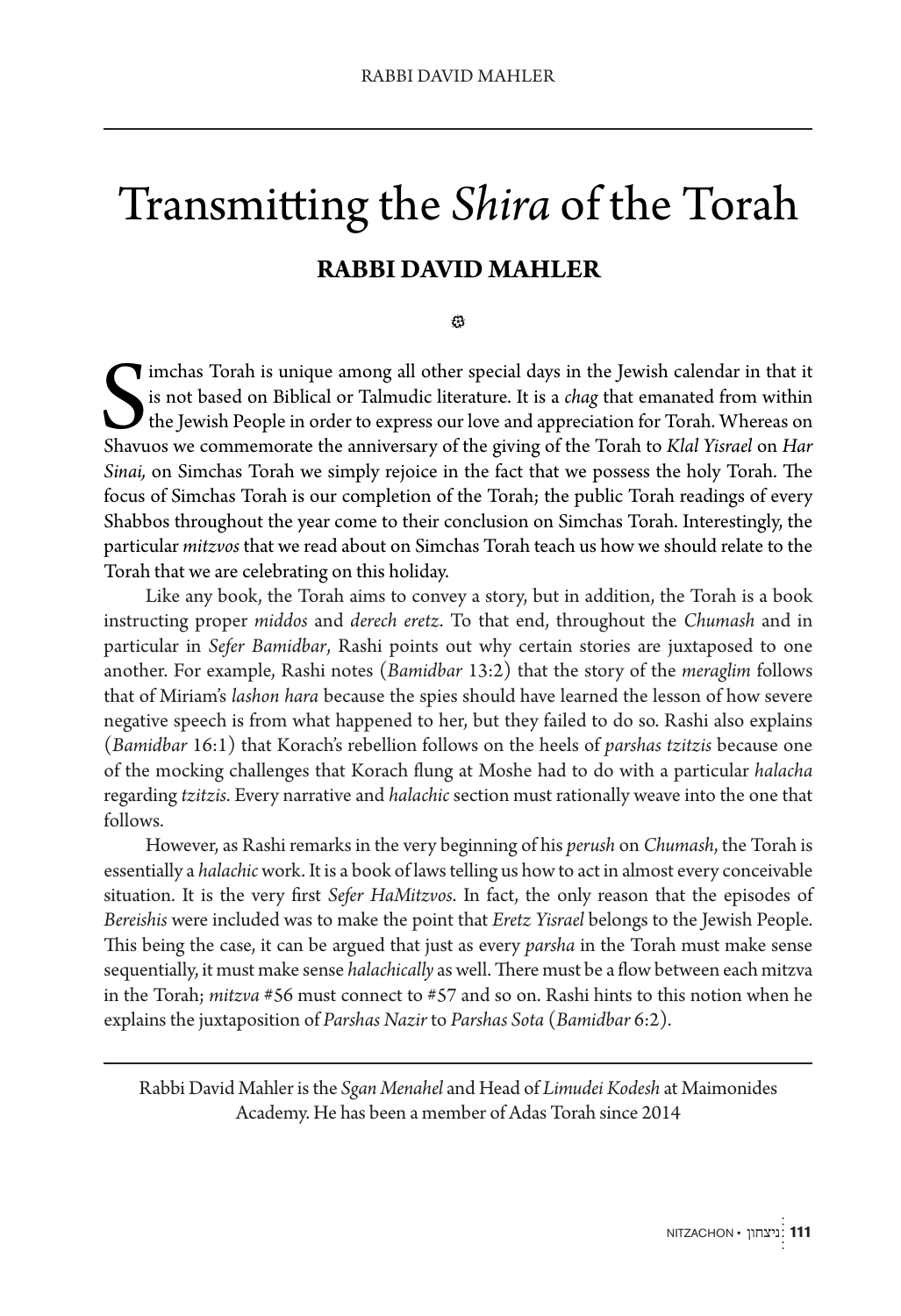In Tishrei, we have the privilege of reading the final few *parshios* of the Torah. They include a number of *mitzvos* that can be connected to one another to teach a profound idea necessary for the continued transmission of the Torah from generation to generation.

The 612th mitzva is *Hakhel*. This special event took place every seven years on the first day of *Chol HaMoed* Sukkos following the *shemitta* year. Everyone – man, woman and child – was required to attend the ceremony in the *Beis HaMikdash*. There, a platform was erected upon which the king would read specific portions from *Sefer Devarim*. Obviously, many of those who attended the event were unable to comprehend what was being read.1 The *gemara* in *Chagiga* (3a) explains that "the men came to learn, the women came to hear. But for what purpose were the children brought? To give reward to those who brought them."

The *Sefer HaChinuch* (*mitzva* 612) writes that the reason for this mitzva is to demonstrate that the Torah is the very basis of Jewish life. It is what differentiates us from the nations of the world, and through it, we can attain the highest level of spiritual satisfaction. It is therefore important for the entire nation to come together on occasion to hear the reading of the Torah. This will reawaken and strengthen the national desire to serve Hashem and fulfill His *mitzvos*.

The Malbim (*Devarim* 31:12) explains how attending *Hakhel* will benefit the young children. Since they will not be able to understand the words of the king, their attention will be focused on absorbing the unforgettable sight of millions of Jews gathered together for the sole purpose of hearing the *dvar Hashem*. This will leave an indelible impression on their souls and inspire them to lead lives of *kedusha* and *tahara*.

Unfortunately, this particular mitzva is not practiced today, yet its eternal message is worth contemplating. When a child sees that his parents are excited about their own *Yiddishkeit*, a love for *avodas Hashem* develops inside of him as well.

This provides the connection to the 613th mitzva, the final mitzva in the Torah – the commandment that each Jew write his own *sefer Torah*. In presenting this mitzva, Hashem describes His work, the Torah, as a "*shira*" – a beautiful, uplifting song. *Shira* conjures up images of laughter and happiness. The message is that the proper *hashkafas hachaim* is to live a Torah lifestyle as if it is an exciting and enjoyable song. If our children absorb our excitement about *Yiddishkeit*, they will experience Torah as a *shira*.

Of course, on Simchas Torah, we not only complete the reading of *Sefer Devarim*, but begin *Sefer Bereishis* as well. Thus, it behooves us to connect the last and first *mitzvos* of the Torah together. How does the idea of creating an exciting Torah experience connect with the Torah's first command, "*peru u'revu*," "be fruitful and multiply" (*Bereishis* 1:28)?

To find the connection, let us explore two different comments of the Rambam. The Rambam writes (*Hilchos Talmud Torah* 3:3) that the principle of "*ha'osek b'mitzva patur min hamitzva*" – the rule that one who is involved in the performance of a mitzva is exempt from the performance of other *mitzvos* – does not apply to the mitzva of *talmud Torah*. If one is involved in Torah study, he is still obligated to perform other *mitzvos*. The reason, the

<sup>1</sup> The *Minchas Chinuch* (*mitzva* 612) notes that even infants were brought to *Hakhel.*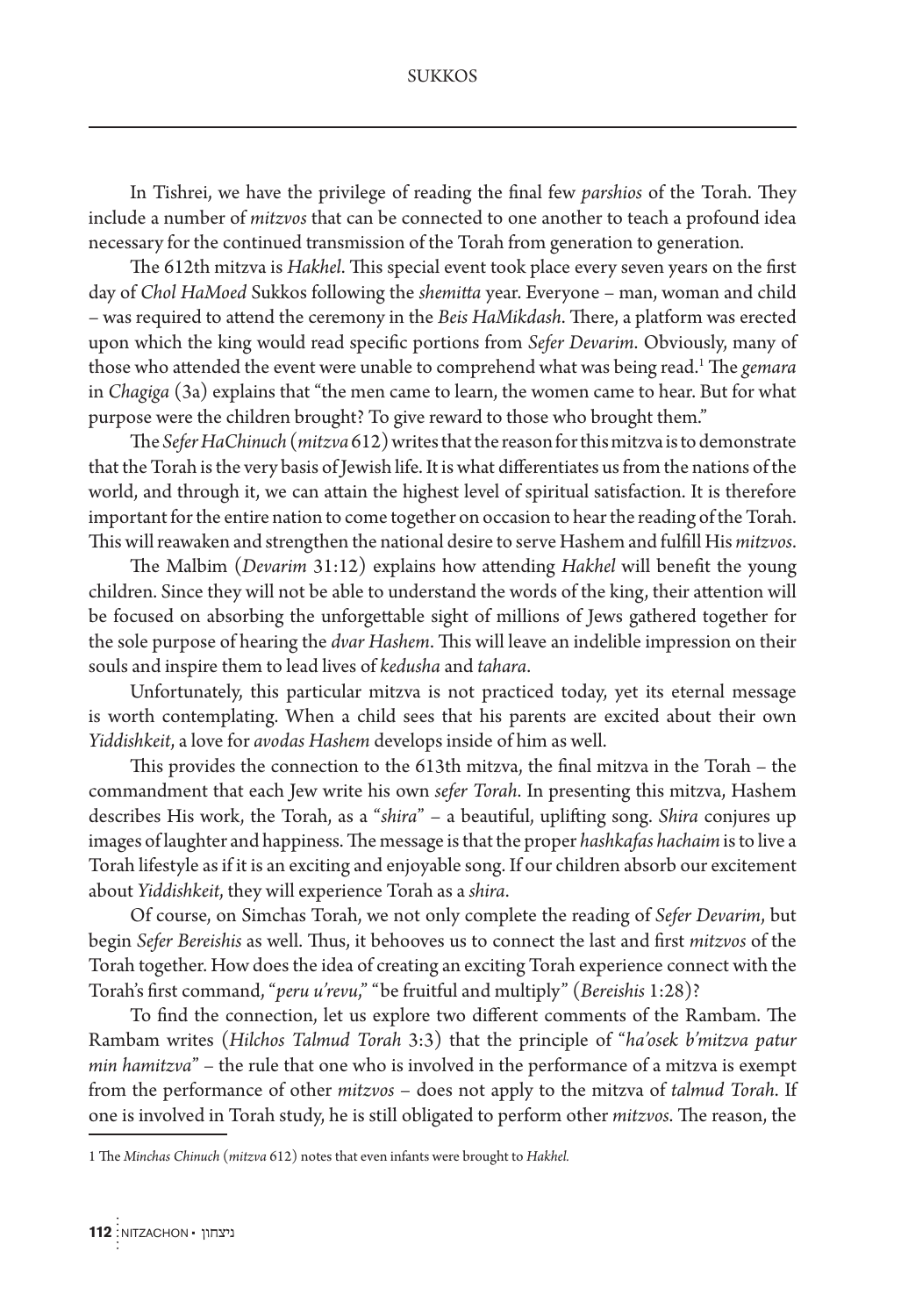Rambam explains, is that one of the primary objectives of learning Torah is to be able to fulfill the commandments. Thus, if one is learning and the opportunity arises for him to perform a mitzva that cannot be fulfilled by anyone else, he is obligated to stop learning momentarily and involve himself in the mitzva; afterwards, he may return to his learning.

Elsewhere, however, the Rambam writes (*Hilchos Ishus* 15:2) that the mitzva of *talmud Torah* pushes off the mitzva of *peru u'revu*. A person can delay getting married in order to devote more time to learning. Perplexingly, the Rambam even writes that it is obvious that *peru u'revu* can be set aside for *talmud Torah*. Why is *peru u'revu* an exception to the general rule?

Rav Aharon Lichtenstein explains that our learning is usually defined as *limud al menas la'asos*, learning for the sake of acting. That is why one must stop learning to hear the shofar or Megilla, for example. In contrast, that is not the relationship between *talmud Torah* and the mitzva of *peru u'revu.* In fact, *talmud Torah* is part and parcel of *peru urevu*. It is not enough to simply father or mother children; we must know how to raise them *al pi hashkafos haTorah*, and that is only learned within the confines of a *beis midrash*. Studying Torah is a *hechsher mitzva* for raising children. Therefore, a person does not need stop his learning in order to get married and have children. *Talmud Torah* and *peru u'revu* are essentially different parts of the same mitzva.<sup>2</sup>

This explanation helps us draw the connection between the last mitzva in the Torah – the command to write a *sefer Torah* – and the first mitzva in the Torah – the command of *peru u'revu*. The idea that one should live Torah as a *shira* leads to the idea of not merely having children, but also raising children towards a meaningful and vibrant Jewish life. Living Torah in this fashion ensures the perpetuation of Torah to the next generation.

May it be that the *siyum* we make on Simchas Torah brings a smile to our faces, and may that smile be reflected on the faces of our children.

<sup>2</sup> *Sefer Kavod HaRav,* p.194-195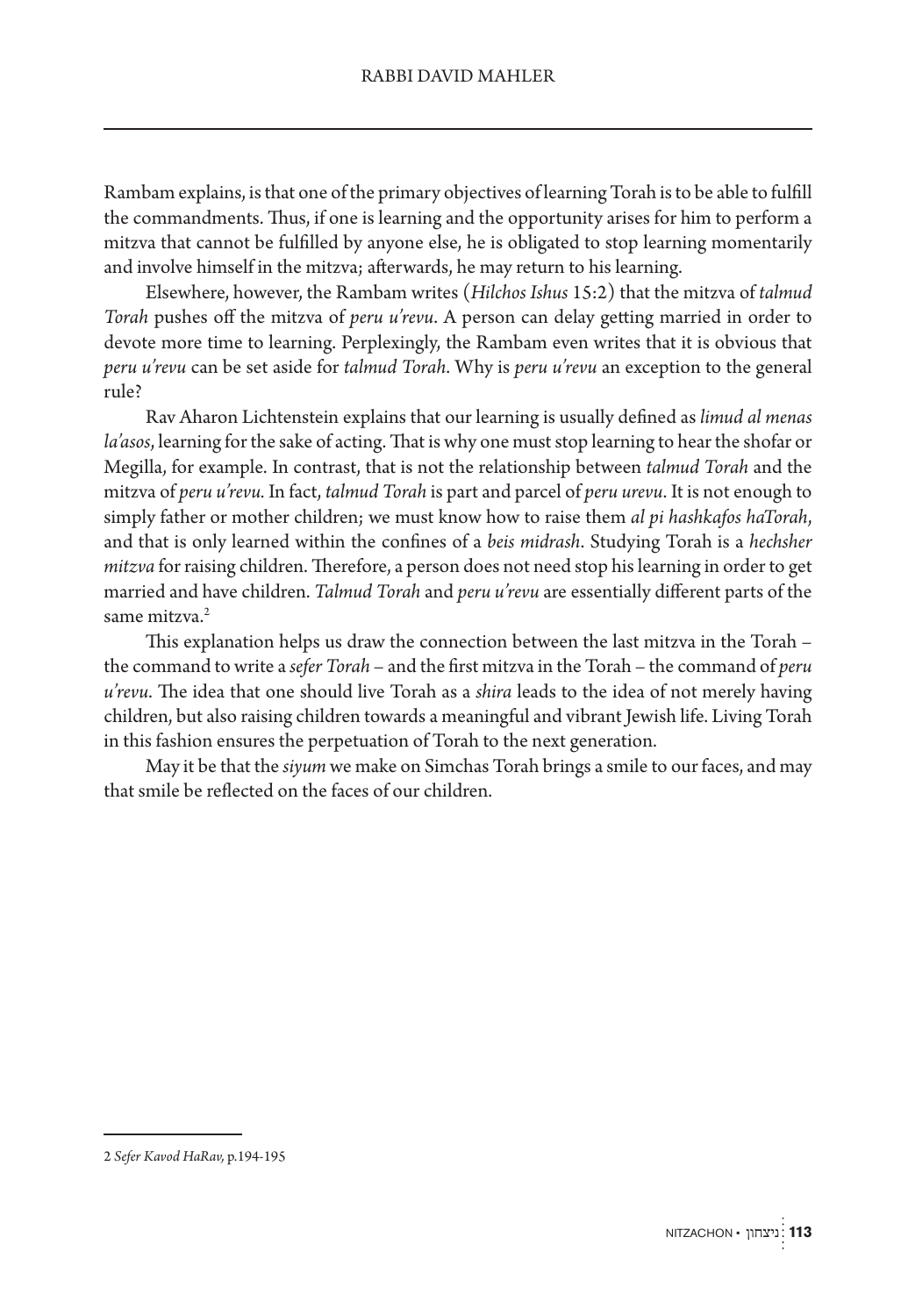SUKKOS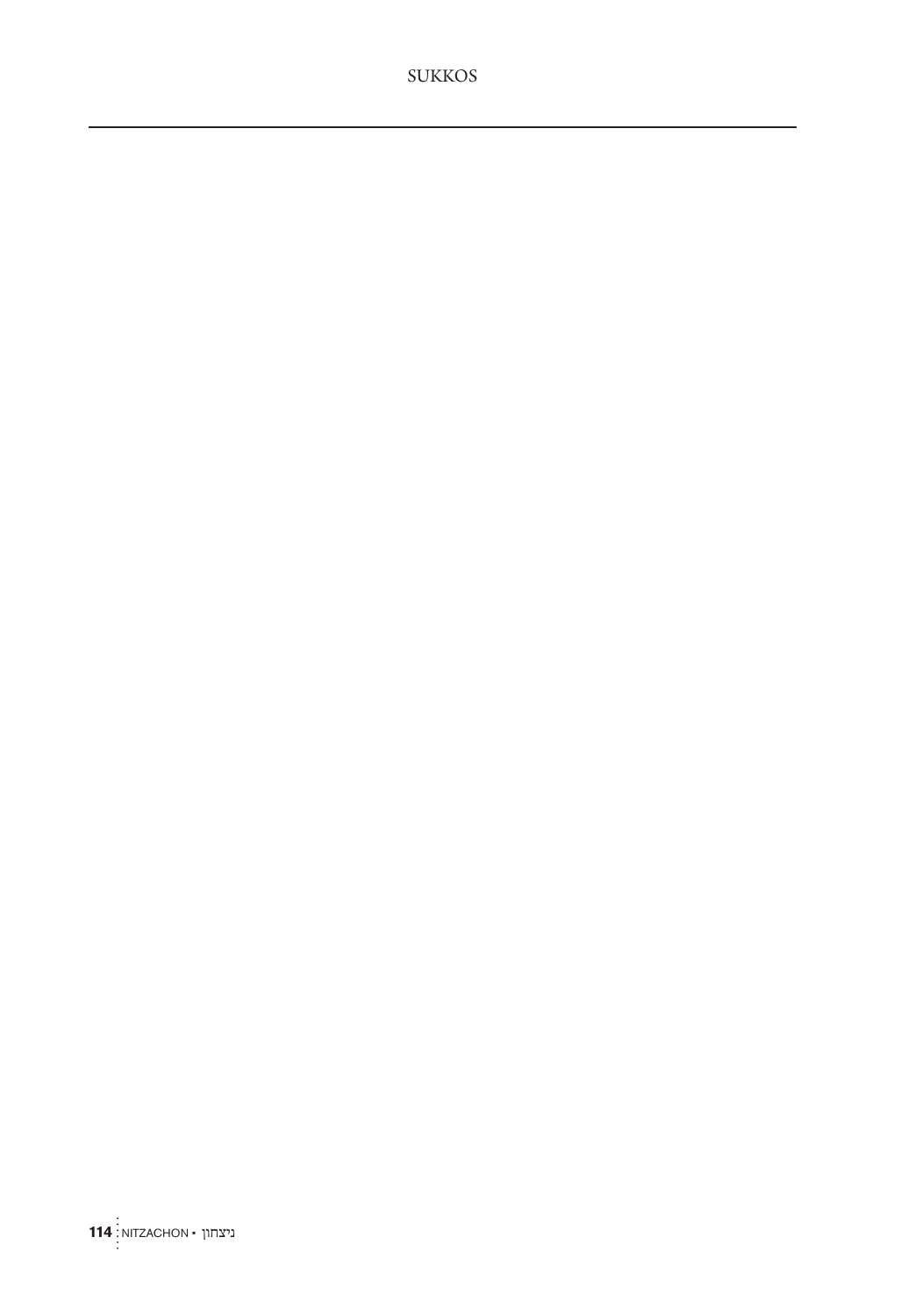# When the Rain Comes: The Ambiguous Nature of Rain on Sukkos

# **ELI SNYDER**

•

While the very notion of rainfall on Sukkos may be completely foreign to individuals in certain parts of the world, in places where such meteorological events are more common, rain on Sukkos can stir mixed emotions. On the in certain parts of the world, in places where such meteorological events are more common, rain on Sukkos can stir mixed emotions. On the one hand, rain can excuse to escape the frigid nights and tepid food that many consider synonymous with the *chag*. The *mishna* in *Sukka* (28b), however, is quite unequivocal about the appropriate emotional response to rain on Sukkos, comparing the event to a servant coming to pour a cup for his master and the master throwing the contents of the pitcher back in his face. Rashi explains that rain is a "*siman kelala*," a bad sign, indicating that Hashem is rejecting our service. The Vilna Gaon provides a slightly different interpretation, noting that while the servant is going to pour a cup for his master, the master throws the contents of **the pitcher** in his face. The servant is coming to dilute the strong wine of judgment from the *Yamim Nora'im* with water and Hashem is rejecting the attempt with rain. Whereas Rashi and the Gra differ regarding the nature of the mitzva and the rejection, it is clear from the *mishna* that rainfall on Sukkos signifies that our attempt to perform a mitzva has been rejected.

It is interesting that despite the lack of ambiguity in this *mashal*, a *machlokes* in a different *mishna* implies there is a little more to consider. In the first *mishna* in *Ta'anis*, Rabbi Yehoshua states that the appropriate time to start saying "*Mashiv HaRuach U'Morid HaGeshem*" is Shemini Atzeres, while Rabbi Eliezer holds that we start reciting this *tefilla* at the beginning of Sukkos. While the *halachic* practice follows Rabbi Yehoshua's view, Rabbi Eliezer's stance seems surprising in context of the *mishna's* statement in *Sukka*, which implies that we certainly do not want rain to fall on Sukkos itself. What is the basis of Rabbi Eliezer's opinion?

Eli Snyder is a Biomedical Engineer currently working for Baxter Healthcare in Glendale, CA. He has been a member of Adas Torah since 2010.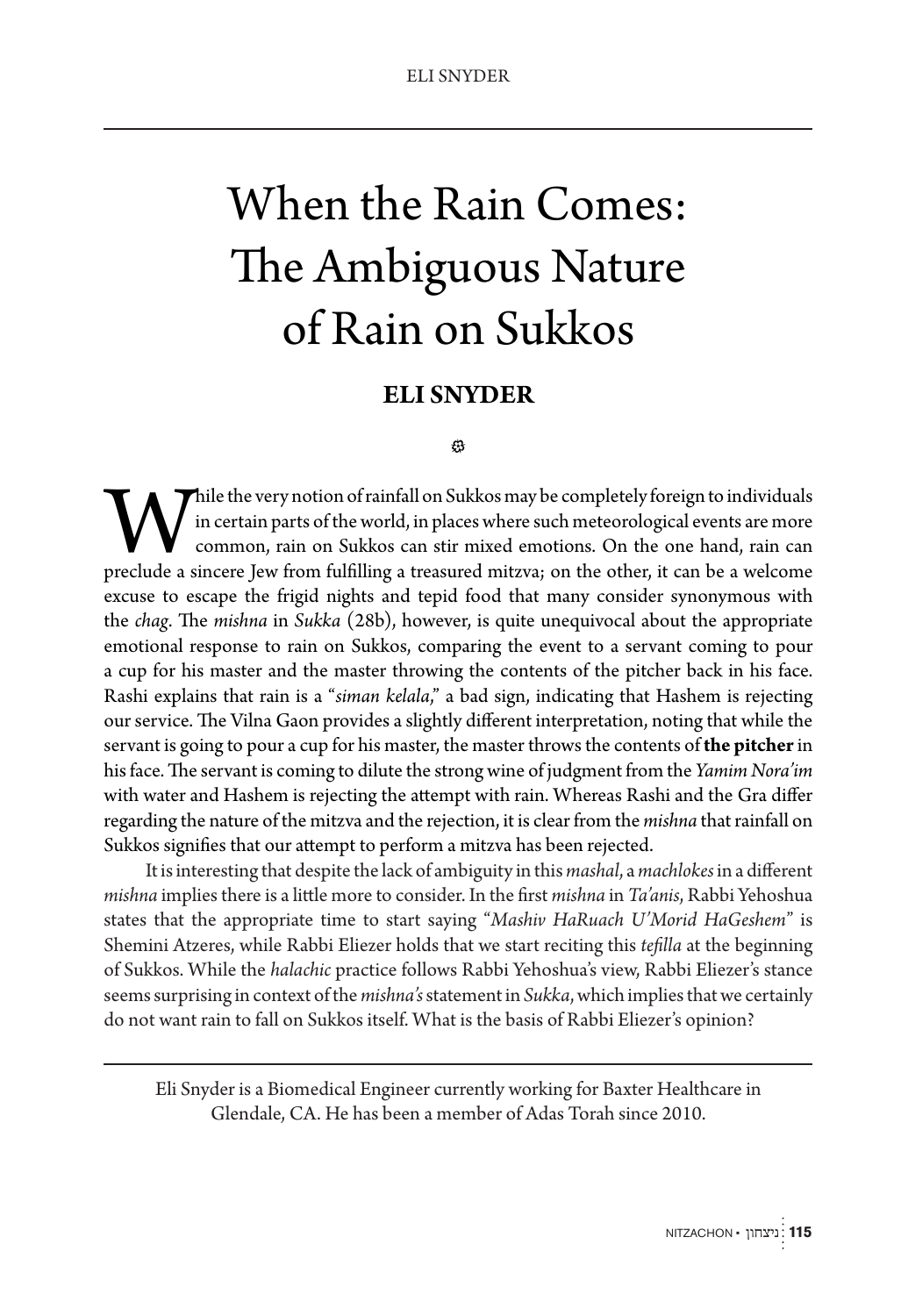There are other sources that further complicate the issue. For example, the *mishna* in *Rosh Hashana* (1:2) notes that there are several periods of judgment during the year, and on Sukkos we are judged regarding rain. In the *gemara* in *Sukka* (11b), Rabbi Eliezer (possibly *l'shitaso*) explains that the "*sukkos*" referred to in the Torah (*Vayikra* 23:43) in context of the holiday were actually the *ananei hakavod* that protected *Am Yisrael* when they journeyed through the desert. What is a cloud if not a rain factory? In addition, during the time of the *Beis HaMikdash*, Sukkos was the only *chag* during which the *nisuch hamayim,* the water libations, were performed. It seems rather curious that while rain on Sukkos is considered the ultimate form of rejection, the holiday is figuratively soaked in references to rain!

In order to reconcile this seeming contradiction, it is important to understand the true connection between rain and the Jewish People.

In *Sefer Devarim* (11:10-11), the Torah contrasts *Eretz Yisrael* and *Mitzrayim*; whereas *Mitzrayim* has a constant water source, the Nile River, in Israel we require rain from *shamayim*<sup>1</sup> to meet our agricultural and societal needs. While this can be understood as a superior aspect of *Mitzrayim* over *Eretz Yisrael*, in fact, the need to daven for rain affords *Klal Yisrael* the opportunity to dialogue with Hashem, to build a relationship. In a similar way, the *Imahos* all had trouble conceiving children because "Hashem loves the *tefilla* of the *tzaddikim*."2 To that end, when we daven for rain, we are building a relationship with Hashem.

As we are sadly aware from recent tragedies, our *tefillos* are not always answered immediately; instead, they can be stored up in *shamayim* to be utilized at the time Hashem sees fit. Similarly, the presence of clouds in the sky does not necessarily mean that it is currently raining. A cloud implies potential for rain. Sukkos is the time of the "*ananei hakavod*," the time to dialogue with Hashem following our spiritual cleansing of Rosh Hashana and Yom Kippur, to ask Him once more for a prosperous year and, as the Vilna Gaon explained, to dilute the possibly harsh judgment that was written and sealed over the *Yamim Nora'im*.

That is the tragedy of rain on Sukkos. While we attempt to fill the Heavens with our *tefilla*, Hashem responds by taking our *tefilla* for rain and throwing it back at us at the wrong time – a time when we do not need it nor want it, essentially letting that rain go to waste. The Torah's view of wasted potential is unmistakably negative, as we see from the *aveira* of *hotza'as zera l'vatala*.

The Torah continues in *Devarim*, "בעתו ארצכם מטר ונתתי," "And I will give rain to your land in its proper time" (*Devarim* 11:14). With proper *avoda* (which, Rashi explains in 11:13, refers to *tefilla*), we receive rain when we need it and want it. Conversely, rain at the incorrect time implies that our *tefilla* was insufficient or unfitting. Additionally, in *Koheles* (which, unsurprisingly, is read on Sukkos), Shlomo HaMelech writes, "השמים", תוחת השמים", "הכל ועת זמן תחת השמים", "ה "Everything has its season and there is a time to every purpose under Heaven" (*Koheles* 3:1).

<sup>1</sup> The implication is found in the word for sky itself, "שמים, "made up of "*sham*" and "*mayim*" – "water is there."

<sup>2</sup> *Yevamos* 64a.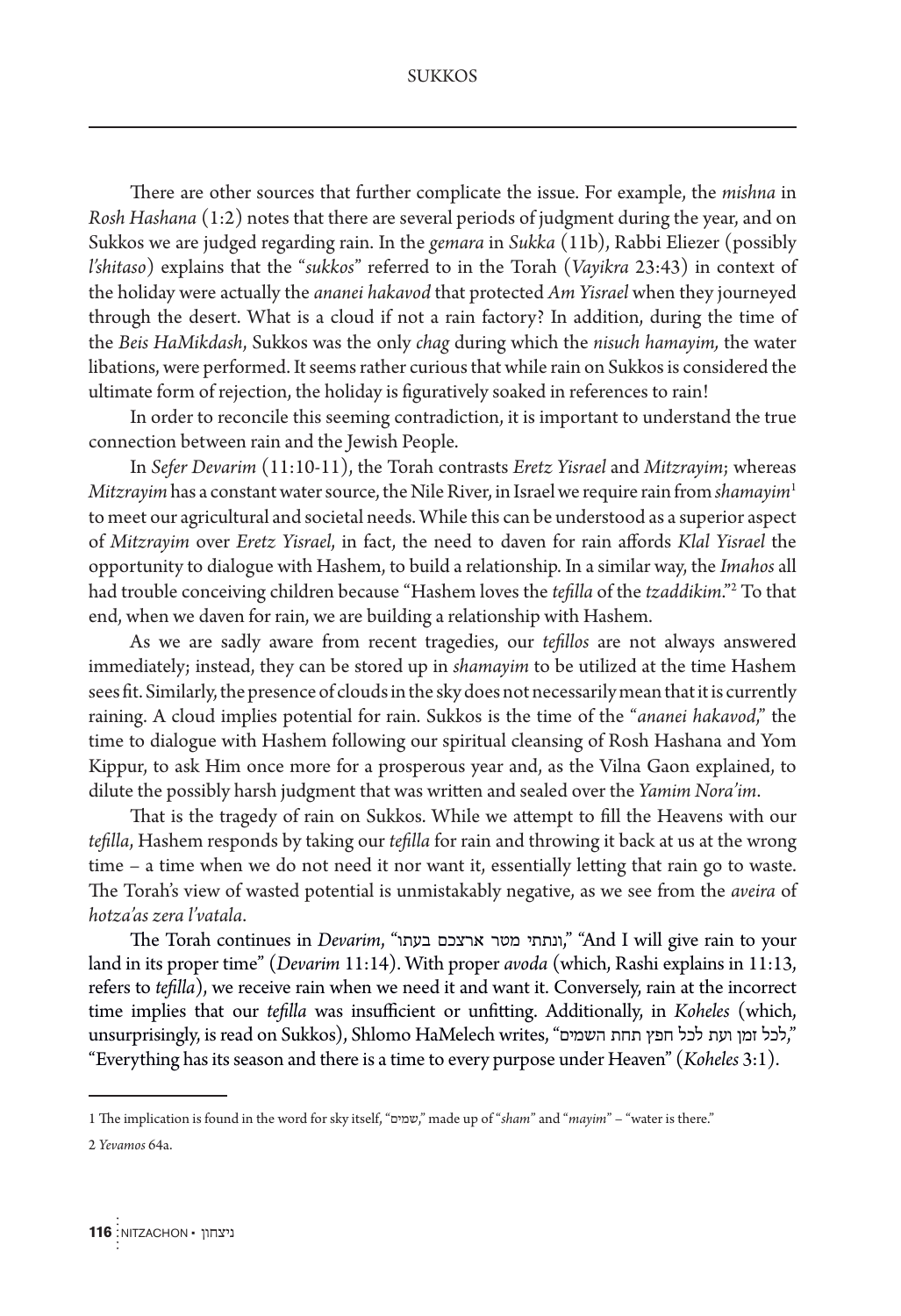Different times of the year have different "energies," and it appears that one of the energies of Sukkos is the building of a relationship with Hashem through *tefilla* and the special *mitzvos* of the *chag*. In physics, the Law of Conservation of Energy states that the total energy of a closed system cannot be lost or created, only converted into different forms. A good example is a ball sitting at the edge of a cliff. At this moment, as it looks over the precipice, the ball has only potential energy and no kinetic energy, the energy of movement. But once it rolls over to the expanse below, that potential becomes kinetic; in fact, at the precise moment before it strikes the bottom, the ball has only kinetic energy and no potential. The kinetic energy comes at the expense of the potential. When it rains on Sukkos as we attempt to perform the mitzva of *leishev baSukka*, the loss of potential becomes all the more emotionally poignant.

The *tefilla* that is the subject of the *machlokes* in the first *mishna* of *Ta'anis* is "*Mashiv HaRuach U'Morid HaGeshem*," in which we state that Hashem is the source of wind and rain. We do not ask directly for rain in this *tefilla*, in contrast to "*V'Sein Tal U'Matar*," which we begin saying in the winter. In light of our discussion, it would seem highly appropriate to mention Hashem's ability to create rain without directly asking for starting at the beginning of the *chag*. Why, then, doesn't the *halachic* conclusion follow Rabbi Eliezer? A possible answer that someone suggested to me is that we follow the view of Rabbi Yehoshua because it is not worth the risk of even mentioning rain on Sukkos. If we recognize the power of our *tefillos*, then we also recognize the destructive power of a stray *tefilla*. It is not hard to imagine a pious but slightly negligent Jew accidentally blurring the lines between davening for the potential of rain and praying for rain itself, and we thus hold like Rabbi Yehoshua.

Our discussion highlights the importance and power of our *tefillos*. May all of our requests be answered in full and in their proper time!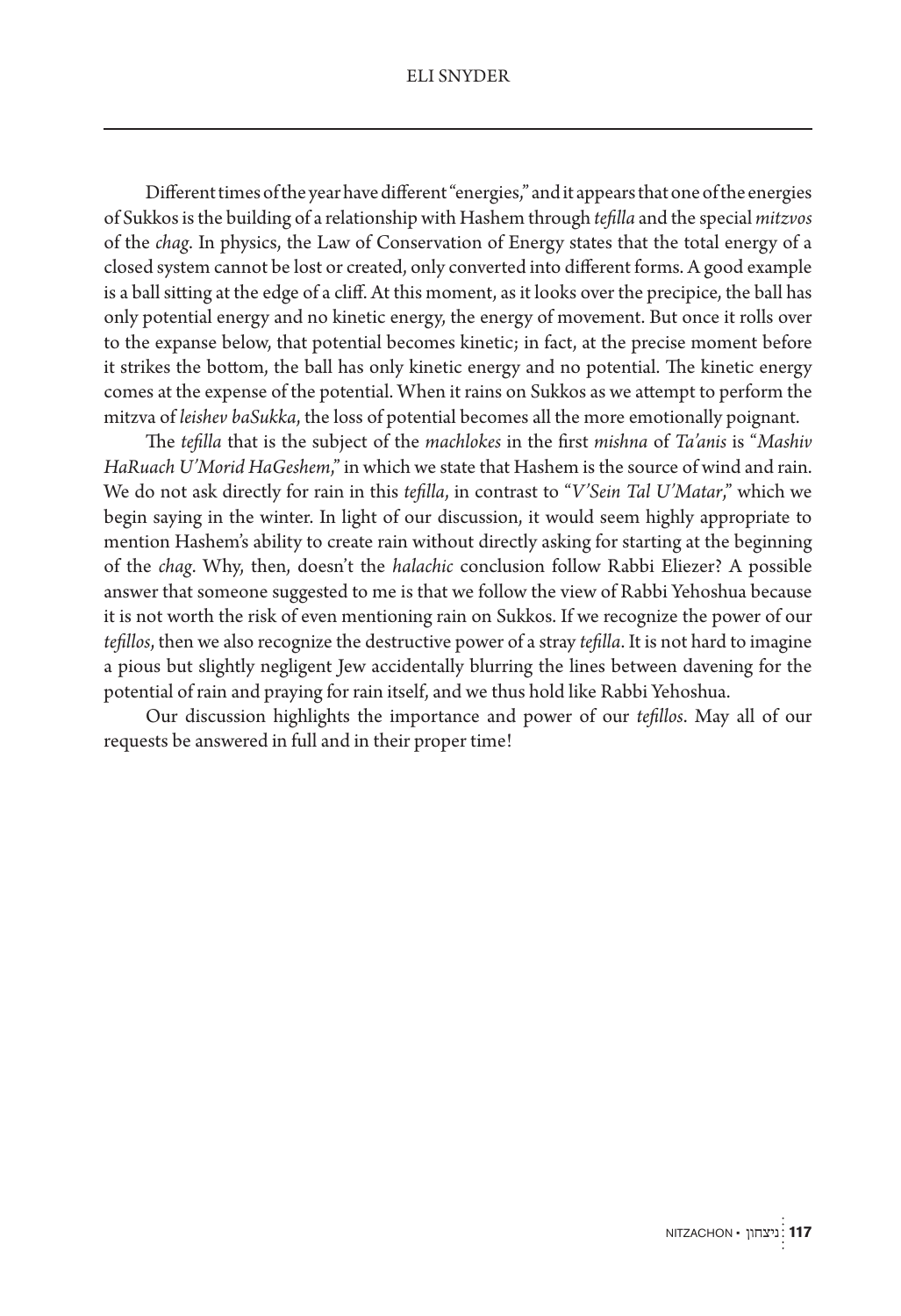ניצחון • NITZACHON **118**

# SUKKOS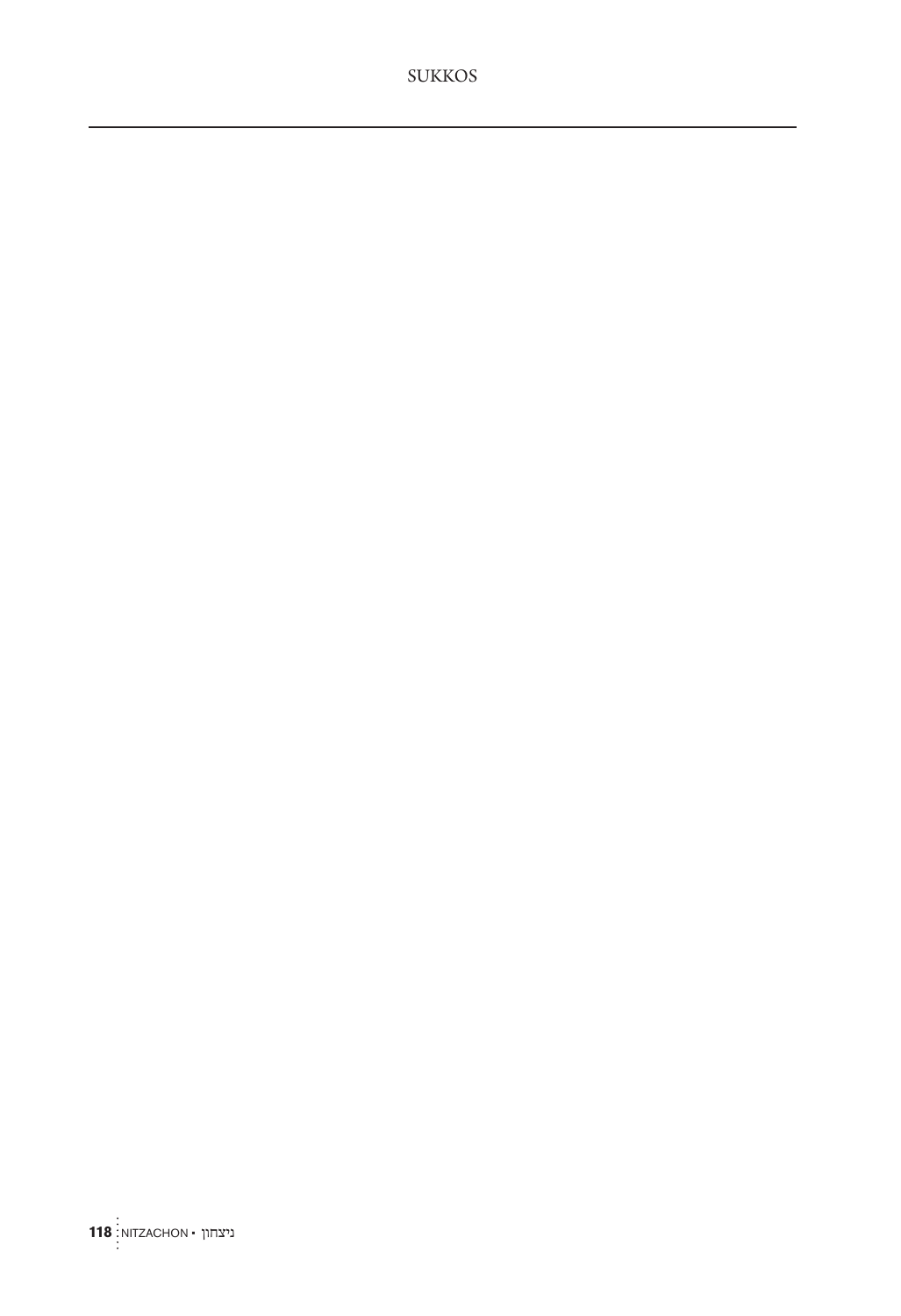# Understanding the Place of Shemini Atzeres Among the *Shalosh Regalim*<sup>1</sup> **DANIEL NAGEL**

£3

The *gemara* in *Sukka* (48a) calls Shemini Atzeres a "*regel b'fnei atzmo*," a holiday in its own right.<sup>2</sup> Based on this principle, it is our practice to recite the *bracha* of *shehechiyanu* on Shemini Atzeres, as the *shehechiyanu* recited on Sukkos does not extend to Shemini Atzeres. In contrast, on the last day of Pesach, which is not considered a *regel b'fnei atzmo*, we do not say a new *shehechiyanu*.

Notwithstanding this common practice, the principle of Shemini Atzeres being a *regel b'fnei aztmo* appears to be replete with contradictions.

- **1. Name**: If Shemini Atzeres is indeed a separate holiday from Sukkos, why is it referred to as "*Shemini*," "Eighth?" This name would seem to imply that it is connected to the seven days of Sukkos.
- *2. Zman Simchaseinu:* Each *chag* has a unique theme. Pesach is *Zman Cheiruseinu,*  Shavous is *Zman Matan Toraseinu,* and Sukkos is *Zman Simchaseinu*. If Shemini Atzeres is a *regel b'fnei atzmo*, it should have its own theme – yet Shemini Atzeres continues the *simcha* theme from Sukkos.
- 3. Nisuch HaMayim:<sup>3</sup> While the Rabbanan maintain that *nisuch hamayim* is only performed on Sukkos, Rabbi Yehuda is of the opinion that it continues during Shemini Atzeres. If Shemini Atzeres is a *regel b'fnei atzmo*, why should the *nisuch hamayim* continue?

Daniel Nagel is Vice President of Acquisitions and Finance at Decron Properties Corp. He has been a Member of Adas Torah since 2009.

<sup>1</sup> This article is based on the ideas of Rabbi Yosef Dov Soloveitchik as presented in *Harirei Kedem*, vol. 1, article 151.

<sup>2</sup> The *gemara* qualifies this statement and notes that there are six points of difference between Shemini Atzeres and Sukkos. These include the different *korban musaf* than the *parei hachag* of Sukkos and being called "*yom hashemini, chag ha'atzeres*" in *Shemoneh Esrei*, instead of *Chag HaSukkos*."

<sup>3</sup> During the year, every *korban* brought on the altar included a wine libation (*nisuch hayayin*). Sukkos is the holiday during which we are judged on water – "*uv'chag nidunim al hamayim*" (*Rosh Hashana* 16a). Thus, a water libation was also brought with every *korban*.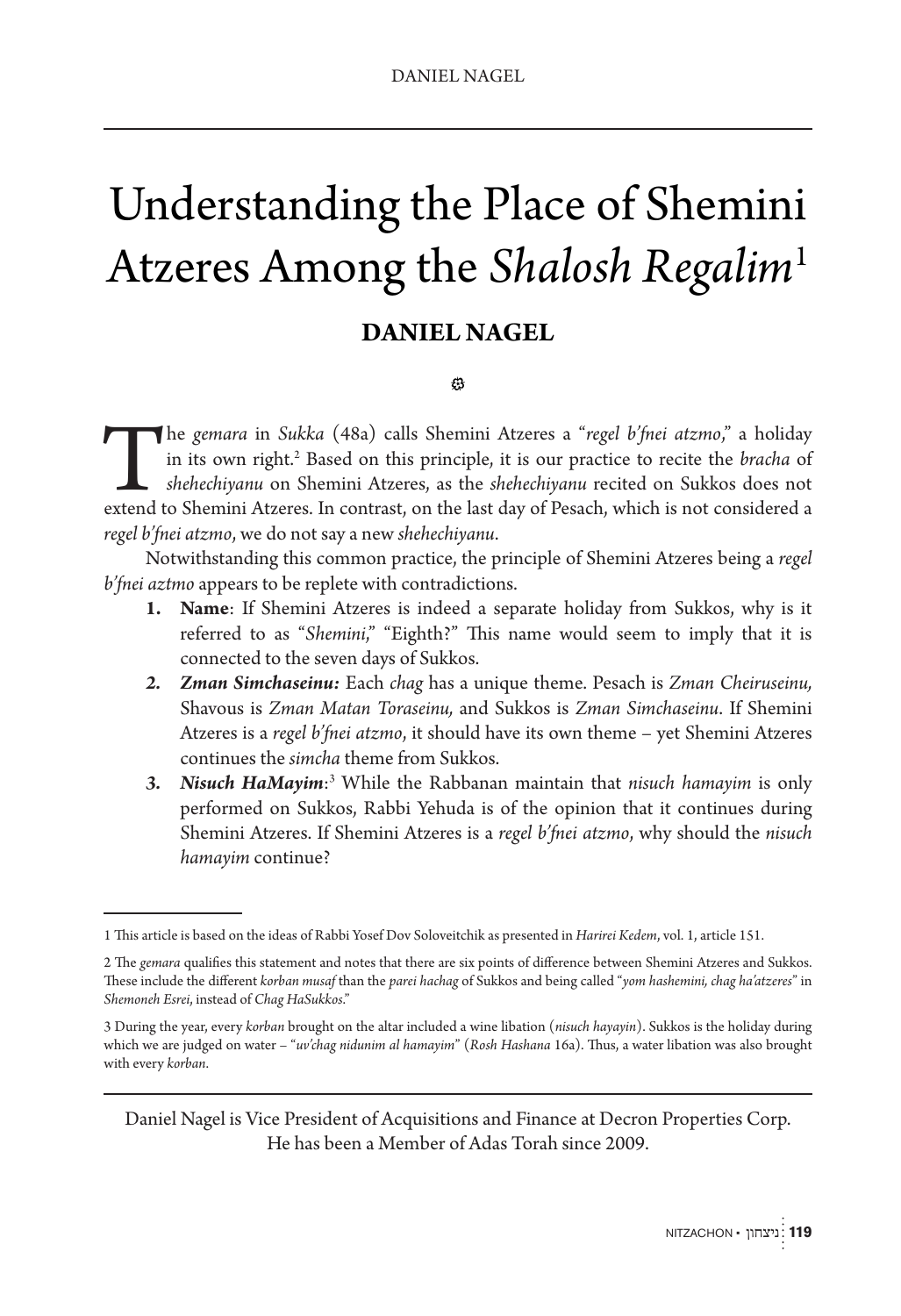4. Tashlumim:<sup>4</sup> The gemara records an opinion that on Shemini Atzeres, a person can bring *tashlumim*, a "make-up" sacrifice, for the *korban chagiga* of Sukkos. If Shemini Atzeres is truly a separate holiday, why can it serve as the "make-up" day for Sukkos?

These four questions focus on one common theme: why is it that for some purposes, Shemini Atzeres is considered part of Sukkos, while in other aspects it is considered as if it is a new holiday?

# **The Source of Shemini Atzeres**

The Torah records a *parshas hamo'adim*, a lengthy section discussing the holidays, in three places: *Emor*, *Pinchas*, and *Re'eh*. Shemini Atzeres is only mentioned in two out of these three *parshios* – in *Emor* and *Pinchas*. In *Re'eh*, there is no explicit mention of Shemini Atzeres. It is conspicuously missing!

In *Emor* (*Vayikra* 23:34-36), the Torah presents the *din shevisas melacha*, the prohibition to work on *Yom Tov*. In this context, the Torah mentions Shemini Atzeres:

דבר אל בני ישראל לאמר בחמשה עשר יום לחדש השביעי הזה חג הסכות שבעת ימים לה'. ביום הראשון מקרא קדש כל מלאכת עבדה לא תעשו. שבעת ימים תקריבו אשה לה' ביום השמיני מקרא קדש יהיה לכם והקרבתם אשה לה' עצרת היא כל מלאכת עבדה לא תעשו. *Speak to* Bnei Yisrael*, saying: On the fifteenth day of this seventh month is the festival of Sukkos, a seven-day period for Hashem. On the first day is a holy convocation; you shall not do any laborious work. For a seven-day period you shall offer a fire-offering to Hashem; on the eighth day there shall be a holy convocation for you and you shall offer a fire-offering to Hashem. It is an assembly; you shall not do any laborious work.*

In *Pinchas* (*Bamidbar* 29:35-39), the Torah presents the *din korban musaf*, and the Torah once again mentions Shemini Atzeres:

ביום השמיני עצרת תהיה לכם כל מלאכת עבודה לא תעשו. והקרבתם עלה אשה ריח ניחח לה' פר אחד איל אחד כבשים בני שנה שבעה תמימים. מנחתם ונסכיהם לפר לאיל ולכבשים במספרם כמשפט. ושעיר חטאת אחד מלבד עלת התמיד ומנחתה ונסכה. אלה תעשו לה' במועדיכם לבד מנדריכם ונדבתיכם לעלתיכם ולמנחתיכם ולנסכיכם ולשלמיכם. *The eighth day shall be a restriction for you; you shall not do any laborious work. You shall offer an elevation-offering, a fire-offering, a satisfying aroma to Hashem: one bull, one ram, seven lambs within their first year, unblemished. Their meal-offering and libations for the bull, the ram, and the lambs shall be in their proper numbers, as required. One he-goat for a sin-offering, aside from the*

<sup>4</sup> On every holiday (Pesach, Shavous, and Sukkos), a Jew is supposed to bring a *korban chagiga* on the first day of the holiday. If one is unable to bring the *korban* on the first day, he has the remaining days of the *chag* to bring the *korban chagiga*. This is known as *tashlumim*. The time period for *tashlumim* on Pesach ends on the last day of Pesach, because the *chag* is no longer in session.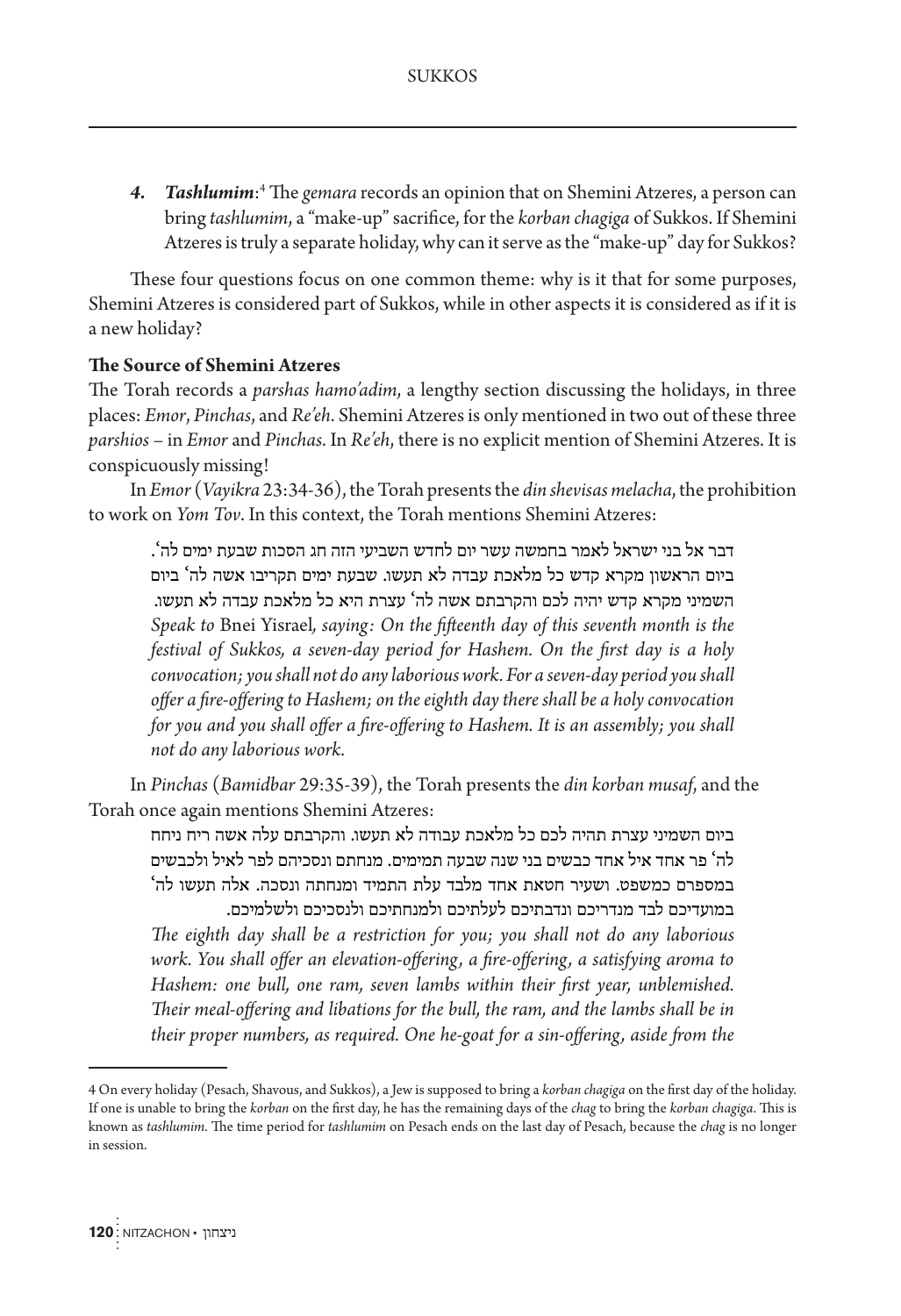*continual elevation-offering, its meal-offering, and its libation.*

In *Re'eh* (*Devarim* 16:13-16), the Torah presents the laws of *korban chagiga*, *aliya l'regel*, and the *korban simcha.* There, however, the Torah makes no explicit mention of Shemini Atzeres, although *Chazal* find a hint to it in the word "*ach*":

חג הסכת תעשה לך שבעת ימים באספך מגרנך ומיקבך. ושמחת בחגך אתה ובנך ובתך ועבדך ואמתך והלוי והגר והיתום והאלמנה אשר בשעריך. שבעת ימים תחג לה' א-להיך במקום אשר יבחר ה' כי יברכך ה' א-להיך בכל תבואתך ובכל מעשה ידיך והיית אך שמח. שלוש פעמים בשנה יראה כל זכורך את פני ה' א-להיך במקום אשר יבחר בחג המצות ובחג השבעות ובחג הסכות ולא יראה את פני ה' ריקם.

*You shall make the festival of Sukkos for a seven-day period, when you gather in from your threshing floor and from your wine cellar. You shall rejoice on your festival – you, your son, your daughter, your slave, your maidservant, the Levite, the proselyte, the orphan, and the widow who are in your cities. A seven-day period shall you celebrate to Hashem, your God, in the place that Hashem, your God, will choose, for Hashem will have blessed you in all your crop and in all your handiwork, and you will be completely joyous. Three times a year all your males should appear before Hashem, your God, in the place that He will choose: on the Festival of Matzos, the Festival of Shavuos, and the Festival of Sukkos. And he shall not appear before Hashem empty handed.*

It appears based on these three sources that Shemini Atzeres has a split personality. With respect to the *dinim* of *issur melacha* and *korban musaf*, Shemini Atzeres is considered a separate entity, an independent *regel*. But with regards to the *halachos* of *aliyah l'regel*, *korban chagiga*, and *simchas yom tov*, Shemini Atzeres is considered part of Sukkos and is only hinted to through a *drasha*. In that sense it is "Shemini," the eighth day of Sukkos.

This *yesod* will help us answer our questions.

- 1. *Shehechiyanu*: The *bracha* of *shehechiyanu* follows the *korban musaf*. On Shemini Atzeres, we bring a different *korban musaf* than on Sukkos, and a new *shehechiyanu* is therefore recited. In contrast, on the last day of Pesach, the same *korban musaf* is brought as on the previous days, and no new *shehechiyanu* is recited.
- *2. Zman Simchaseinu*: The theme of Sukkos, *zman simchaseinu*, is learned from *Parshas Re'eh*, where the idea of *simcha* is emphasized. Since Shemini Atzeres is not mentioned explicitly in *Re'eh*, we conclude that in this aspect, Shemini Atzeres is an extension of Sukkos.
- *3. Nisuch HaMayim*: Perhaps it can be suggested that Rabbi Yehuda and the Rabbanan argue regarding whether the obligation of *nisuch hamayim* stems from the *kedushas haregel* or the *din korban*. Rabbi Yehuda connects the obligation of *nisuch hamayim* to the *kedushas haregel* of Sukkos. Since Shemini Atzeres shares the *kedushas haregel* with Sukkos, Rabbi Yehuda concludes that *nisuch hamayim* should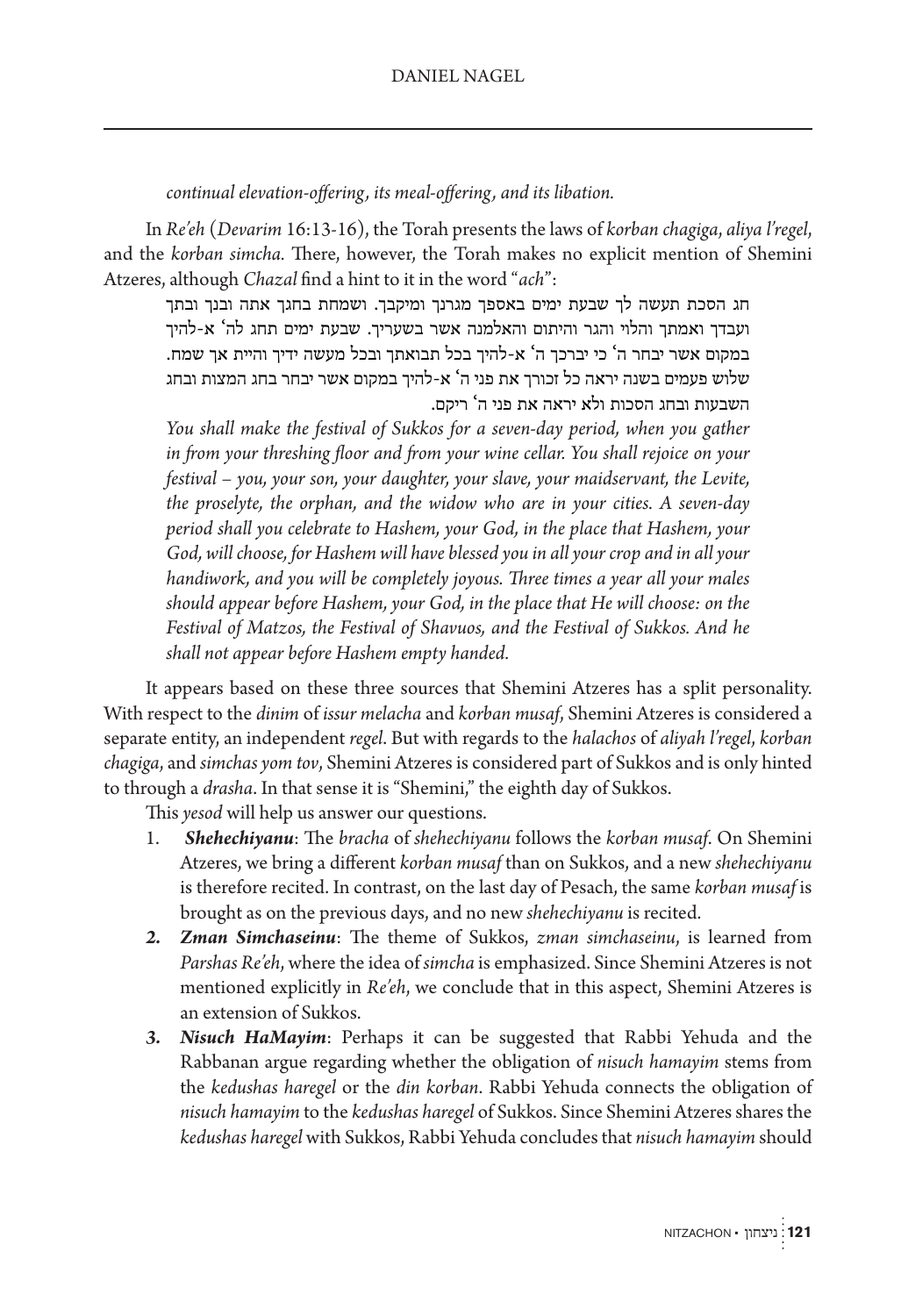continue on Shemini Atzeres. The Rabbanan, in contrast, link *nisuch hamayim* to the *din korban*. Since Shemini Atzeres has separate *korbanos* from Sukkos, there is no *nisuch hamayim* on Shemini Atzeres.5

*4. Tashlumim*: The *tashlumim* sacrifice serves as a "make up" for the *korban chagiga*. As noted above, the *korban chagiga* is discussed in *Parshas Re'eh*, where Shemini Atzeres is considered part of Sukkos. As such, a person can offer the *korban chagiga* for Sukkos during Shemini Atzeres.

Now that we have provided a *halachic* framework to understand the concept of *regel b'fnei atzmo*, I would like to present a *machshava* to explain why Shemini Atzeres straddles the line of connectivity to Sukkos, yet strives to be its own independent holiday.

Sukkos is identified as the holiday for the all nations of the world. Seventy *korbanos* are offered during the seven days of Sukkos, corresponding to the seventy nations of the world. Sukkos is a day of judgment on water,<sup>6</sup> and water benefits the entire the world. In contrast, Shemini Atzeres is the holiday of *Klal Yisrael* alone. In describing Shemini Atzeres, Rashi (*Vaykira* 23:26) cites a parable of a king who invites his sons to dine with him for a number of days. When the time comes for them to leave, he asks them to stay for one more day, since it is difficult for him to part from them. Hashem similarly does not want to part from us after Sukkos.

Putting these two concepts together, we can see that the profundity of Shemini Atzeres comes from its contrast to Sukkos. A friend only feels special when he is singled out from amongst others. Similarly, Shemini Atzeres, which represents the day that Hashem wants to spend exclusively with *Yisrael*, must be connected to and follow on the heels of Sukkos, a holiday for the entire world. The specialness of Shemini Atzeres is rooted in its exclusivity as well as its connection to Sukkos.

6 *Rosh Hashana* 16a

<sup>5</sup> Rabbi Soloveitchik offers support for this theory based on another *machlokes* between Rabbi Yehuda and the Rabbanan regarding the required *shiur* for *nisuch hamayim*. Since the Rabbanan derive the obligation of *nisuch hamayim* from the *din korban*, in their view, the *shiur* mirrors that of *nisuch hayayin* and is therefore three *lugin*. Rabbi Yehuda, in contrast, argues that *nisuch hamayim* only requires one *lug*. Since the source of the obligation is *kedushas haregel,* its *shiur* is unrelated to that of *nisuch hamayim.*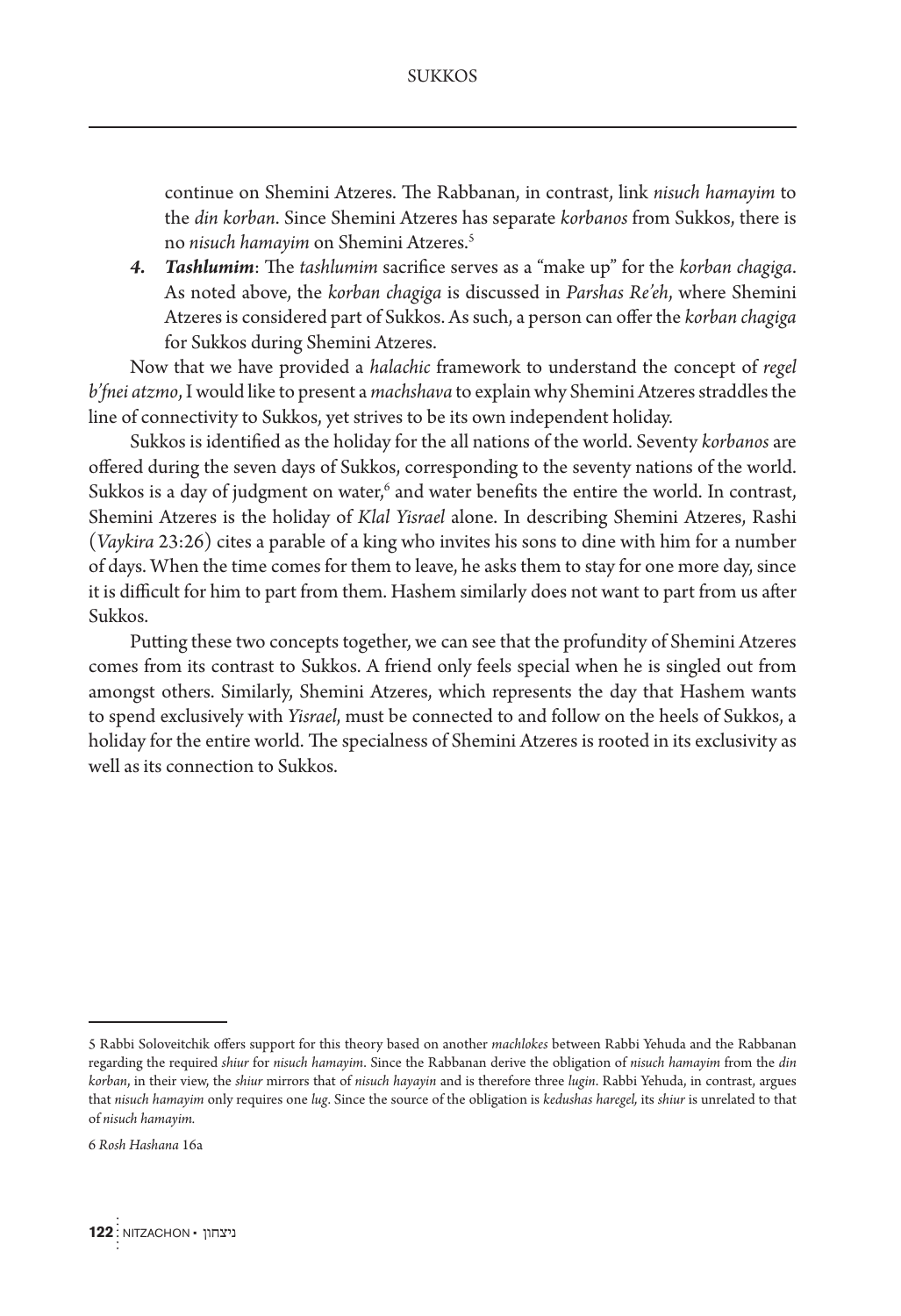# סוכה שהיא גבוהה למעלה מעשרים אמה **ZACH PRAW**

#### •

The *mishna* (*Sukka* 2a) states that a *sukka* taller than twenty *amos* is *pasul*, while Rabbi Yehuda maintains that it is valid. The *gemara* (2b) relates that *Heleni HaMalka* and her seven sons used to sit is a *sukka* that was taller than twenty *amos*, and the *Chachamim* did not tell her that she was acting improperly. Rabbi Yehuda brings this as a proof that his view is correct and a *sukka* can be taller than twenty *amos*. The Rabbanan, however, disagree and argue that this anecdote is not a proof. Heleni HaMalka, a woman, was exempt from the mitzva, as *sukka* is a *mitzvas asei shehazman grama* (a time-bound mitzva) in which women are not obligated. That is the reason that the *Chachamim* did not criticize her, not because her *sukka* was actually valid. Rabbi Yehuda responds that although Heleni HaMalka herself was exempt from *sukka*, at least one of her seven sons must have reached the age of *chinuch1* and was obligated to sit in a valid *sukka*. Since *Heleni HaMalka* observed all of the *mitzvos d'rabbanan*, Rabbi Yehuda argues, it must be that her *sukka* was indeed valid, as she would not have had her sons sit in an invalid *sukka*.

Rav Akiva Eiger writes that this *gemara* implies that by listening to the *Chachamim* and making her children sit in a valid *sukka*, Heleni HaMalka was fulfilling a *chiyuv d'rabbanan* of *chinuch,* educating one's children. The problem is that the *Tosfos Yeshanim* (82a) says that the obligation to be *mechanech* one's children only applies to the father, and not to the mother. Thus, Heleni HaMalka was not required to have her children sit in a valid *sukka*, in which case there is no proof of Rabbi Yehuda's view that a sukka taller than twenty *amos* is valid.

We can answer this question based on a comment of Tosfos in *Brachos* (48b). Tosfos writes that a child also has a mitzva of *chinuch*. The Steipler Gaon (*Kehillas Yaakov*, *Sukka*, *siman* 2) interprets this Tosfos to mean that there are two aspects to the mitzva. There is a *chiyuv* on the parents – specifically the father – to make sure that the child does the *mitzvos*, and there is another *chiyuv d'rabbanan* on the child, who is obligated to do the mitzva. According to this approach, although it is true that Heleni HaMalka was not obligated to be *mechanech* her sons and make them sit in a valid *sukka*, her sons had their own *mitzva d'rabbanan* of

Zach Praw is a 12th-grade student at Mesivta Birkas Yitzchok in Los Angeles. His family have been members of Adas Torah since 2006.

<sup>1</sup> The *gemara* defines this age as the point when a child no longer persistently calls for his mother when he wakes up in the night.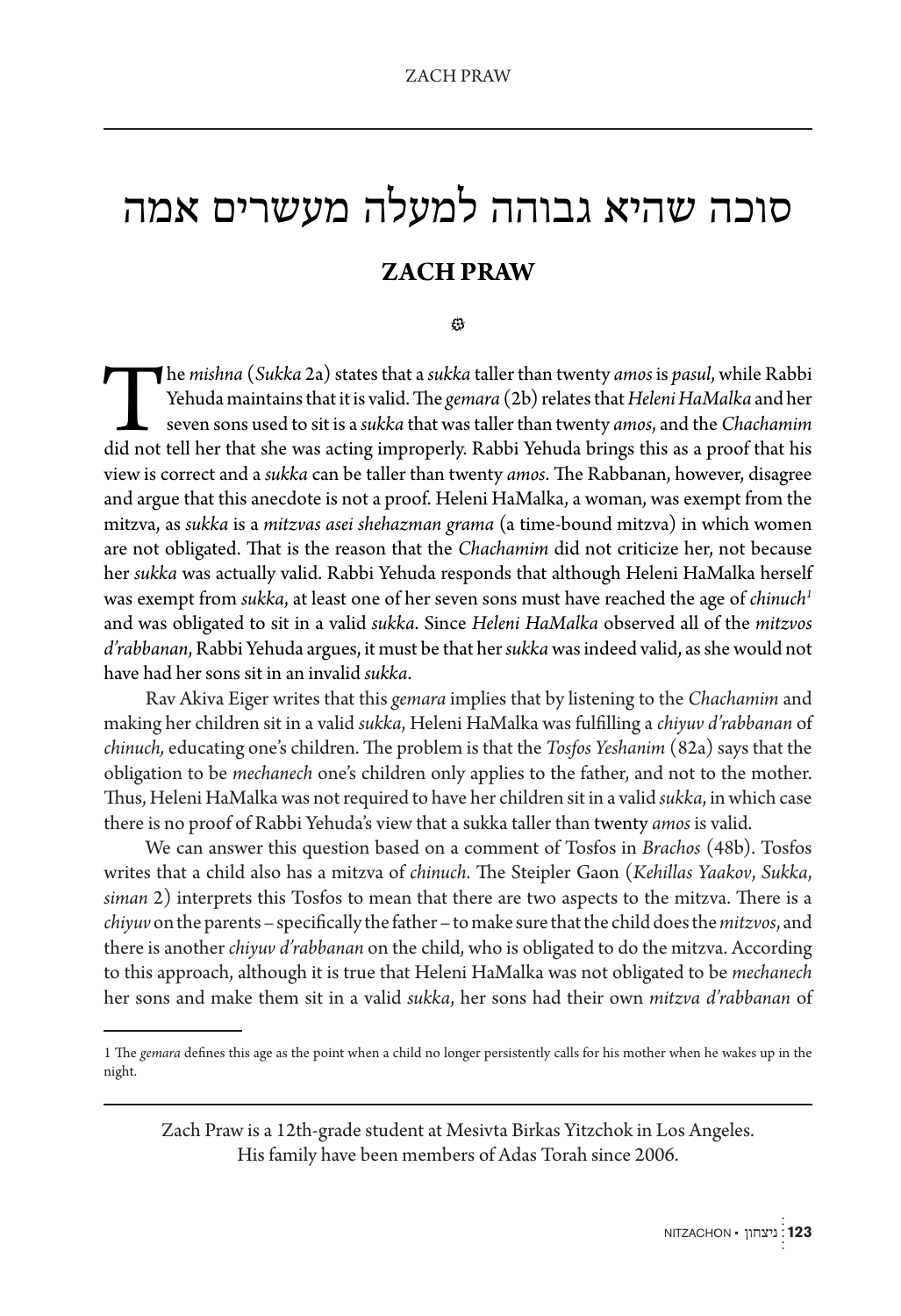*chinuch* to sit in a valid *sukka*. When the *gemara* says that Heleni HaMalka observed all of the *mitzvos d'rabbanan*, it was referring to the second element of the obligation of *chinuch* – that of her children. Since Heleni HaMalka was concerned about her children's *chiyuv d'rabbanan*, she would make sure that her children were sitting in a valid *sukka*. Thus, Rabbi Yehuda's proof that a *sukka* taller than twenty *amos* is valid still stands.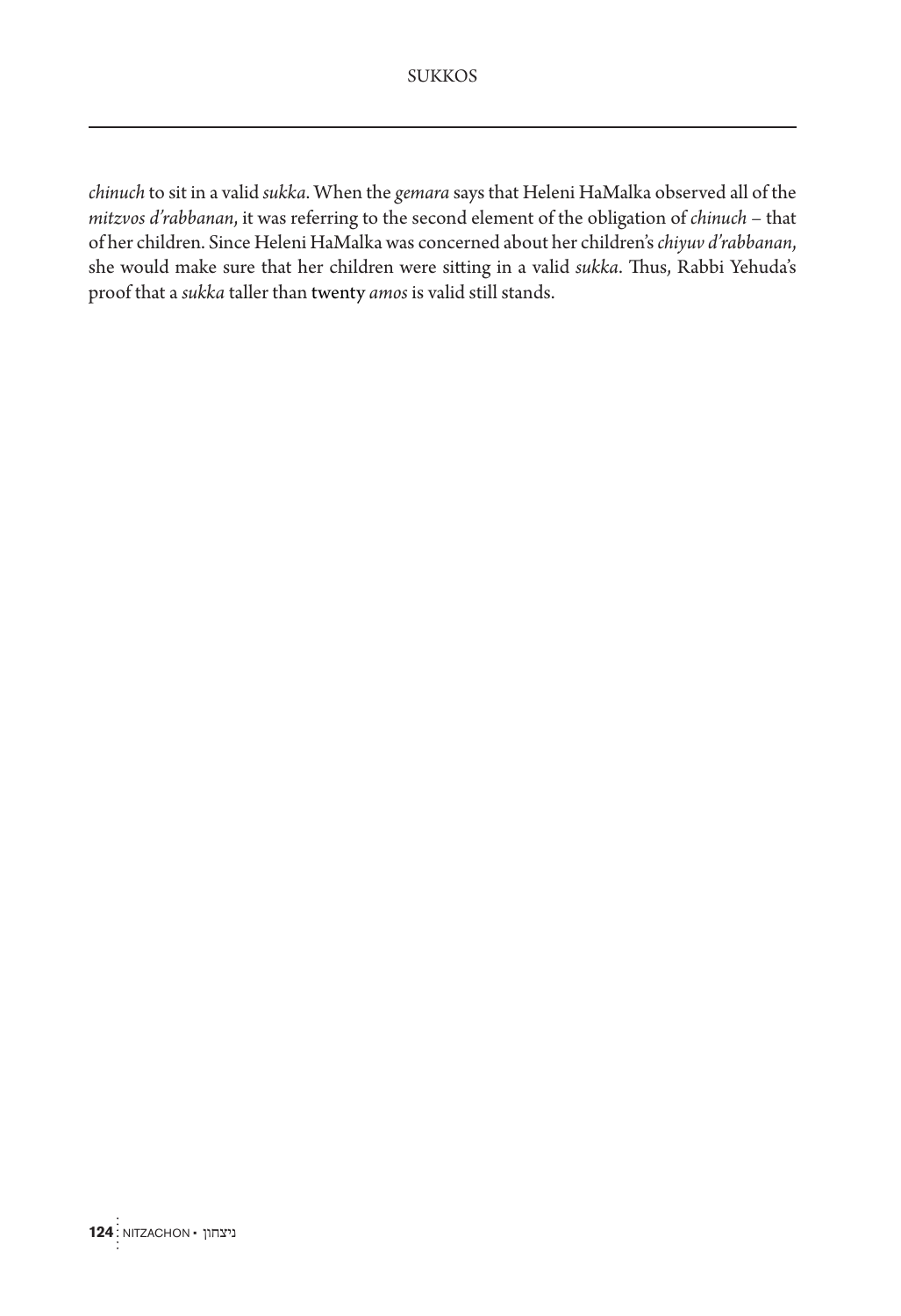# How Often is Simchas Torah? The Annual and Triennial Cycles

# **DANIEL WIESEL**

 $\mathfrak{B}$ 

Sukkos is immediately followed by an extra day of *Yom Tov* called Shmini Atzeres. Unlike Sukkos, during which we sit in a *sukka* and shake the four *minim*, there are no specific *mitzvos* associated with Shmini Atzeres. Sukkos, during which we sit in a *sukka* and shake the four *minim*, there are no specific *mitzvos* associated with Shmini Atzeres. However, there is a custom to finish the cycle of Torah portions on Shmini Atzeres and celebrate the completion of reading the Torah with dancing and singing. Simchas Torah is a particularly identifiable Jewish holiday. While it may not have the near-universal name recognition of Rosh Hashana or Yom Kippur, the image of Jewish men circle-dancing with *sifrei Torah* is certainly a stereotype of Jewish celebration. In fact, the name "Shmini Atzeres" has been almost entirely replaced with "Simchas Torah" in common vernacular, especially in *Eretz Yisrael*, where Simchas Torah is celebrated on the only day of Shmini Atzeres.

In the midst of all the celebration, we may forget a simple question – where did this celebration come from? This article will explore the history of the Torah reading cycle from its inception in the time of Ezra to the current day, with a focus on the annual vs. triennial cycle.

## **Origins of the Torah Reading**

The mitzva of *Hakhel* (*Devarim* 31) requires the Jewish king to read from *Sefer Devarim* once every seven years, on the Sukkos after the *Shemitta* year. The *Talmud Yerushalmi* (*Megilla* 4:1) states that Moshe also instituted regular Torah readings on Shabbos, *Yom Tov, Rosh Chodesh*, and *Chol HaMo'ed*, and Ezra instituted Torah readings on Monday and Thursday mornings and on Shabbos afternoon at *Mincha*.

The Rambam (*Hilchos Tefilla* 12:1) states this concept slightly differently:

משה רבנו תקן להן לישראל, שיהיו קורין בתורה ברבים בשבת ובשני ובחמישי בשחרית, כדי שלא ישהו שלושה ימים בלא שמיעת תורה. ועזרא הסופר תקן שיהיו קורין כן במנחה בכל שבת... וגם, הוא תקן שיהיו הקורין בשני ובחמישי שלושה בני אדם, ולא יקראו פחות מעשרה פסוקים.

Donny Wiesel is a corporate and banking finance attorney with the law firm Kutak Rock LLP. He has been a member of Adas Torah since 2005.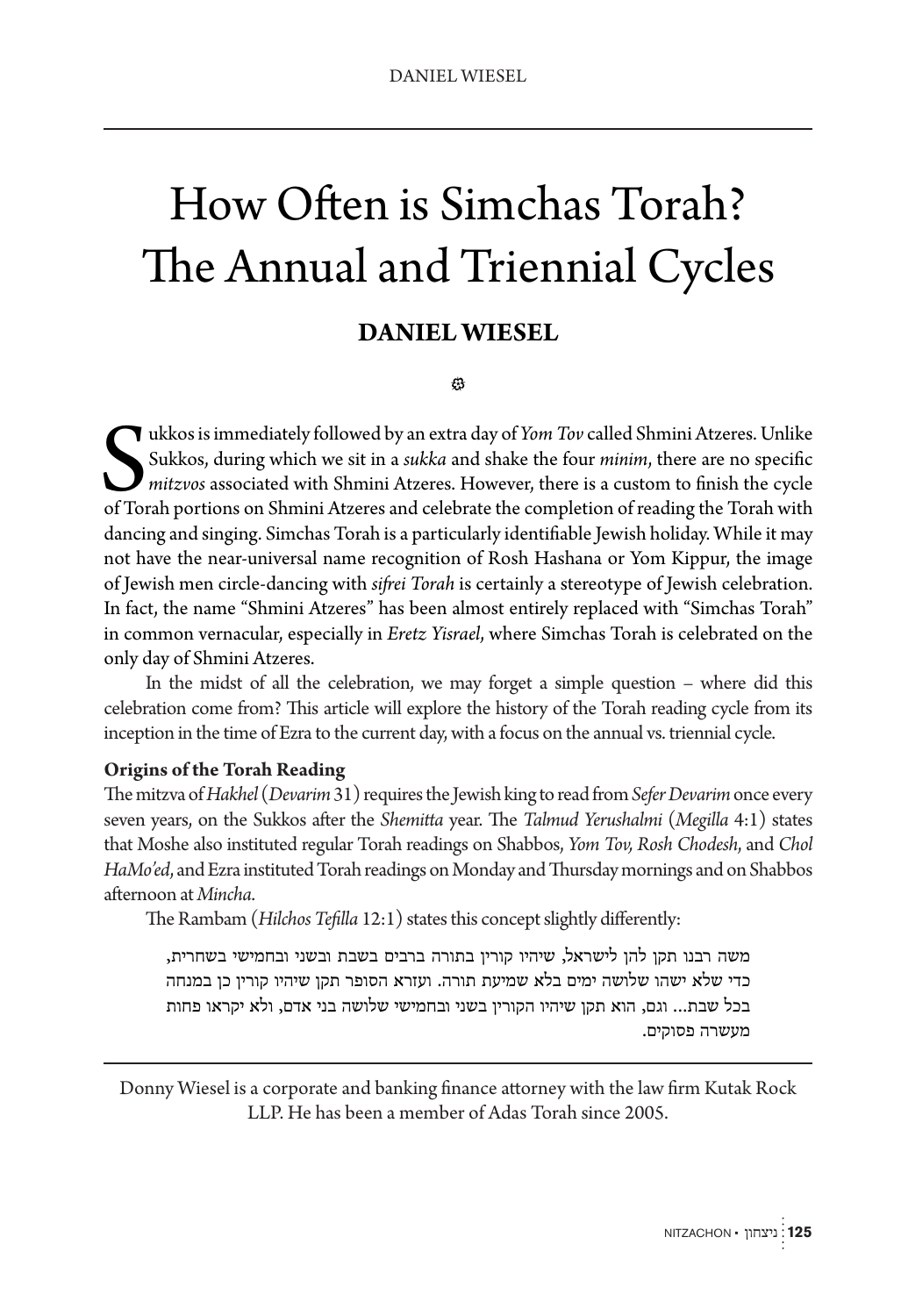*Moshe established public Torah readings on the mornings of Shabbos, Monday, and Thursday so that three days would not pass without the people hearing words of Torah. Ezra established a public Torah reading on Shabbos at Mincha… and that three people should be called to the Torah on Monday and Thursday and no less than ten verses should be read.*

In a later *halacha*, the Rambam states (*Hilchos Tefilla* 13:1):

המנהג הפשוט בכל ישראל שמשלימין את התורה בשנה אחת, מתחילין בשבת שאחר חג הסוכות וקורין בסדר בראשית, בשניה אלה תולדות, בשלישית ויאמר יי' אל אברם, וקוראין והולכין על הסדר הזה עד שגומרין את התורה בחג הסוכות, ויש מי שמשלים את התורה בשלש שנים ואינו מנהג פשוט.

*The "*pashut*" custom among all Jews is to complete the Torah in one year. We begin the Shabbos after Sukkos and read "*Bereishis*;" the second week, "*Eleh Toldos Noach*;" the third week, "*Vayomer Hashem el Avram *[*Lech Lecha*]." We continue reading in this order until the Torah is completed on Sukkos. There are those that complete the Torah in three years, but that is not the "*pashut*" custom.* 

# **Design of the Annual Cycle**

The Rambam in *Hilchos Sefer Torah* (ch. 8), relying on the Allepo Codex, divides the Torah into *parshiyos* and lists the "closed" and "open" separations between the *parshiyos*. A "closed" separation is a space between the end of one *pasuk* and the beginning of the next *pasuk*. An "open" separation is when the next *pasuk* begins on the following line. Both separations mark the beginning of a new section.

Note that these are not the *parshiyos* read weekly in the annual cycle. The weekly *parshiyos* are groupings of the Rambam's *parshiyos* into fifty-four separate *parshiyos* designed to be read over the course of one lunar year. References to "*parshiyos*" in the remainder of this article refer to the commonly-known groupings and not to those in the Rambam's list.

Individual *parshiyos* are read either separately or combined with one other *parsha* to allow for some flexibility of scheduling. The flexibility is needed to accommodate the vagaries of the Jewish lunar calendar, in which *Yomim Tovim* may fall on Shabbos and thus push off the Torah reading for that week. Additionally, leap years require an additional four weeks of Torah readings. By combining certain *parshiyos* during a regular year and separating all or some of them during leap years or under other circumstances, the Torah is finished on Simchas Torah every year, regardless of how many Shabbos Torah readings are "on-cycle" or "off-cycle."

The annual cycle, however, is not necessarily applied the same way in all locations. As noted, *parshiyos* are combined or separated to accommodate *Yamim Tovim* that fall on Shabbos and replace the regular *parsha* schedule. In *Eretz Yisrael*, which has only one day of *Yom Tov* for all *Yomim Tovim* (except Rosh Hashana), a *Yom Tov* that falls on Friday will not disrupt the regular *parsha* schedule. That same *Yom Tov,* however, will be observed for two days outside of *Eretz Yirsael* and will disrupt the *parsha* schedule outside of *Eretz Yisrael*. In these instances, the annual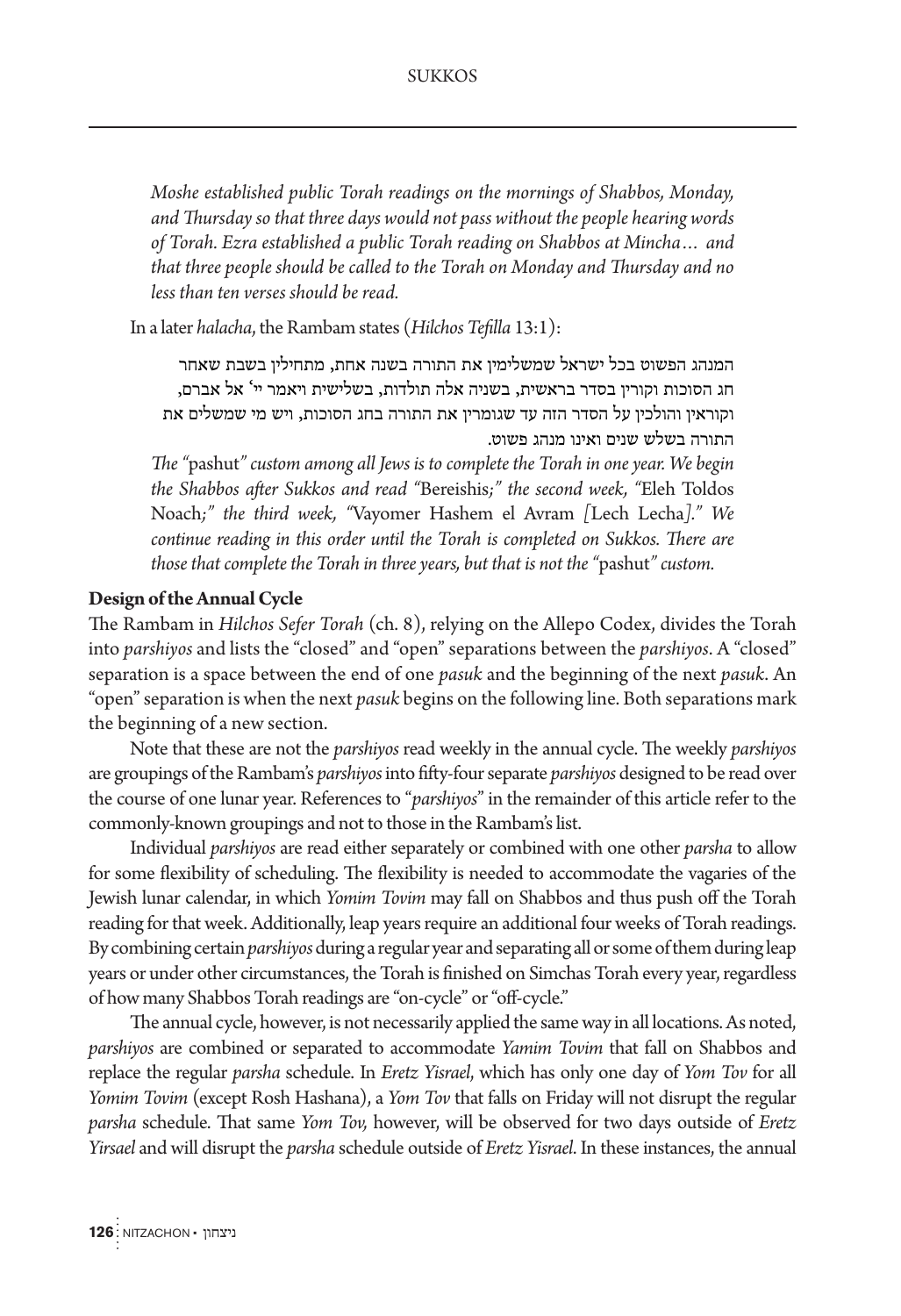cycles of *Eretz Yisrael* and *Chutz La'aretz* will no longer be in sync. This is only a temporary issue, however; the cycles are re-synced once the next "double-*parsha*" arrives and *Eretz Yisrael* reads a single *parsha* while *Chutz La'aretz r*eads two.

# **Historical References to the Triennial Cycle**

There are a number of sources for the *minhag* of a triennial cycle. The *gemara* in *Megilla* (29b) mentions in passing the *minhag* of the "*Bnei Ma'arava*" to read the entire Torah over the course of three years:

לבני מערבא דמסקי לדאורייתא בתלת שנין *The people of the West [i.e.* Eretz Yisrael*], who complete [the reading of] the Torah in three years.*

As quoted above, the Rambam in *Hilchos Tefilla* mentions the triennial cycle, but says it "is not the '*pashut*' custom."

The common translation of "*pashut*" is "simple," but that does not seem to fit here. A triennial cycle – particularly one that shortens each week's reading so that what would be read in one week in the annual cycle is read over three weeks – is not any more complicated than a yearly cycle. An alternative translation offered is that "*minhag pashut*" means "widespread custom." It should be noted that the Rambam does not even identify the communities that use the triennial cycle. He only mentions them and re-emphasizes that their *minhag* is not the "*minhag pashut.*"

Another source that makes passing reference to the triennial cycle is a book called *The Travels of Rabbi Benjamin of Tudela*. Rabbi Benjamin of Tudela traveled extensively throughout the Middle East between the years 1160 and 1173 and presented his travelogue to the residents of Castille upon his return in 1173.<sup>1</sup> During his travels he visited Egypt, including the city of Old Cairo. He writes:

*Thirteen days' journey from Chaluah stands Kuts, a city on the frontiers of Egypt, containing thirty thousand Jewish inhabitants. To Fayuhm five days; this is Pithom; it contains about twenty Jews, and has some remains of the buildings erected by our forefathers even to this day. Four days from thence brings us to Mizraim, or Memphis, commonly called Old Cairo. This large city stands on the banks of the Nile, called Al-Nil, and contains about two thousand Jews. Here are two synagogues, one of the congregation of Palestine, called the Syrian, the other of the Babylonian Jews (or those of Irac). They follow different customs regaining the division of the Pentateuch into* Parashioth *and* Sedarim*. The Babylonians read one Parasha every week, as is the custom throughout Spain, and finish the whole of the Pentateuch every year, whereas the Syrians have the custom of dividing every* Parasha *into three*  Sedarim*, and concluding the lecture of the whole once in three years.*

<sup>1</sup> This travelogue was published in 1848 as part of a collection of writings entitled *Early Travels in Palestine, Comprising the Narratives of Arculf, Willibald, Bernard, Sæwulf, Sigurd, Benjamin of Tudela, Sir John Maundeville, la Brocquière, and Maundrell.*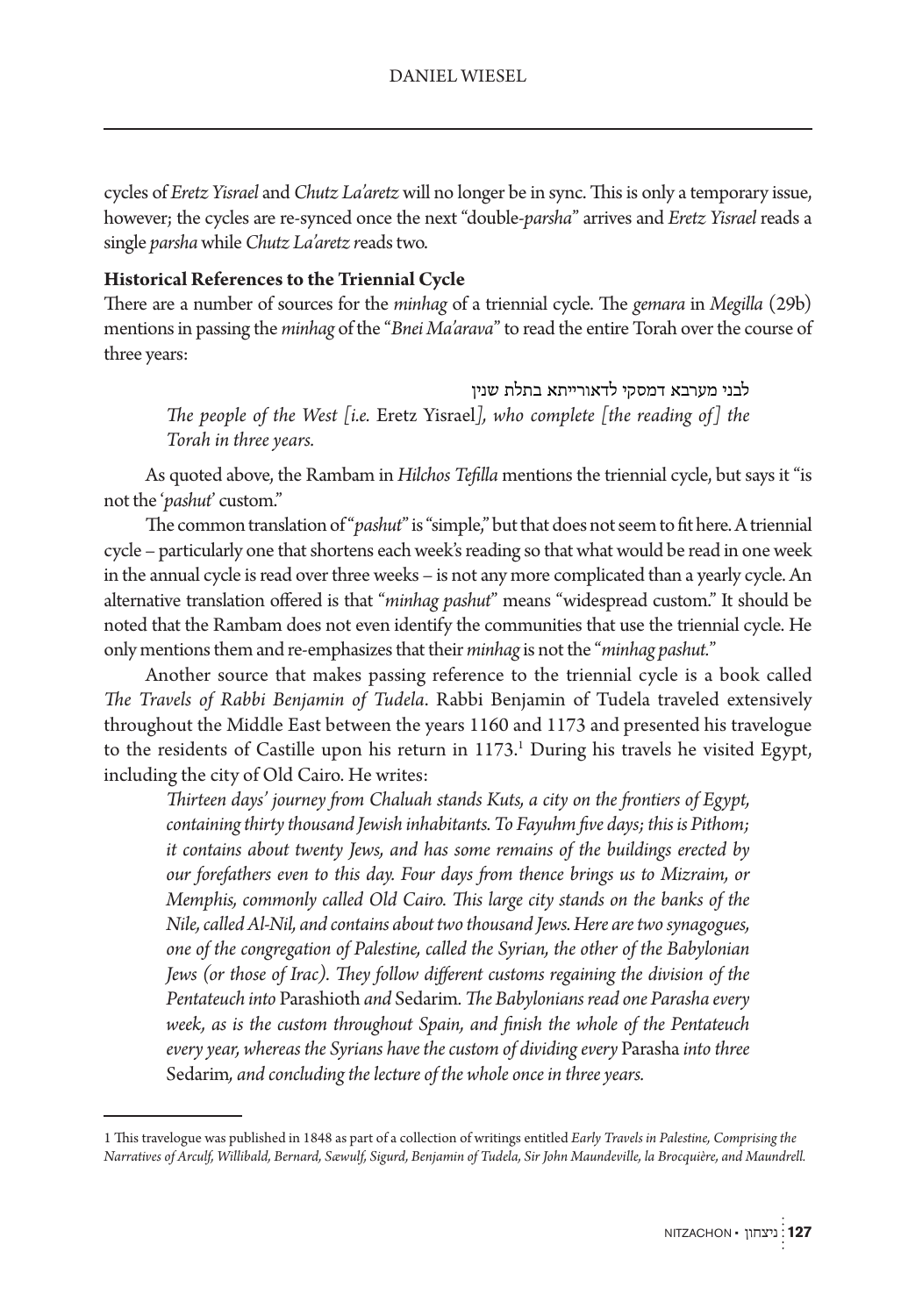### **Design(s) of the Triennial Cycle**

Many Conservative synagogues in the United States utilize a triennial cycle for Torah readings. However, an official cycle was only adopted relatively recently. In 1961, two members of the Rabbinical Assembly requested an official position from the Committee on Jewish Law and Standards (the "Committee"), which sets policy for Rabbinical Assembly rabbis and for Conservative Judaism, regarding the triennial cycle adopted by the Conservative movement. Rabbi Jules Harlow, acting Secretary of the Committee, responded to the request but did not establish an official cycle. However, he accepted the custom adopted by a number of Conservative synagogues to split each week's *parsha* (as it would be according to the annual cycle) into two parts, reading the first three *aliyos* between the previous Shabbos at *Mincha* and Monday and Thursday mornings, and reading the remaining four *aliyos* on Shabbos morning.

In 1977, the Committee adopted the triennial cycle "in principle," but left practical implementation of the weekly Torah readings to individual congregational rabbis. In 1987, two distinct cycles were proposed to the Committee when Conservative Judaism was debating implementing a triennial cycle.

Rabbi Lionel Moses, in a paper entitled "Is There an Authentic Triennial Cycle of Torah Readings," proposed a re-organization of the Rambam's *parshiyos* into 154 *sedarim*, which would be read consecutively over a three year period. Rabbi Moses attributed this cycle to the ancient triennial cycle of the *Bnei Ma'arava* referred to in *Maseches Megilla.*

Rabbi Elliot Dorff, in a paper entitled "Annual and Triennial Systems for Reading the Torah," proposed a format that maintained the order of the *parshiyos* of the annual cycle, but read only one third of the *parsha* on any given week. After one cycle through the *parshiyos*, the next third of each *parsha* is read, and in the third and final year of the cycle, the last third of each *parsha* is read.

The Committee on Jewish Law and Standards ultimately adopted Rabbi Dorff's proposal, and many Conservative synagogues utilize this cycle today.

### **Simchas Torah: How Often?**

The annual cycle completes the Torah every year on the day after the last day of Sukkos (or the following day in *Chutz La'aretz*), so that Simchas Torah is celebrated every year. However, a yearly celebration makes little sense under the triennial cycle if the community is only one-third or twothirds of the way through the Torah. How often, then, is Simchas Torah celebrated under the triennial cycle?

There is little historical evidence discussing how often Simchas Torah was celebrated by the *Bnei Ma'arava*, and the current practice of non-Orthodox Jews is not necessarily indicative of how often Simchas Torah was celebrated – if at all – in antiquity. However, *The Travels of Rabbi Benjamin of Tudela* contains a reference to the practice of the community of Old Cairo: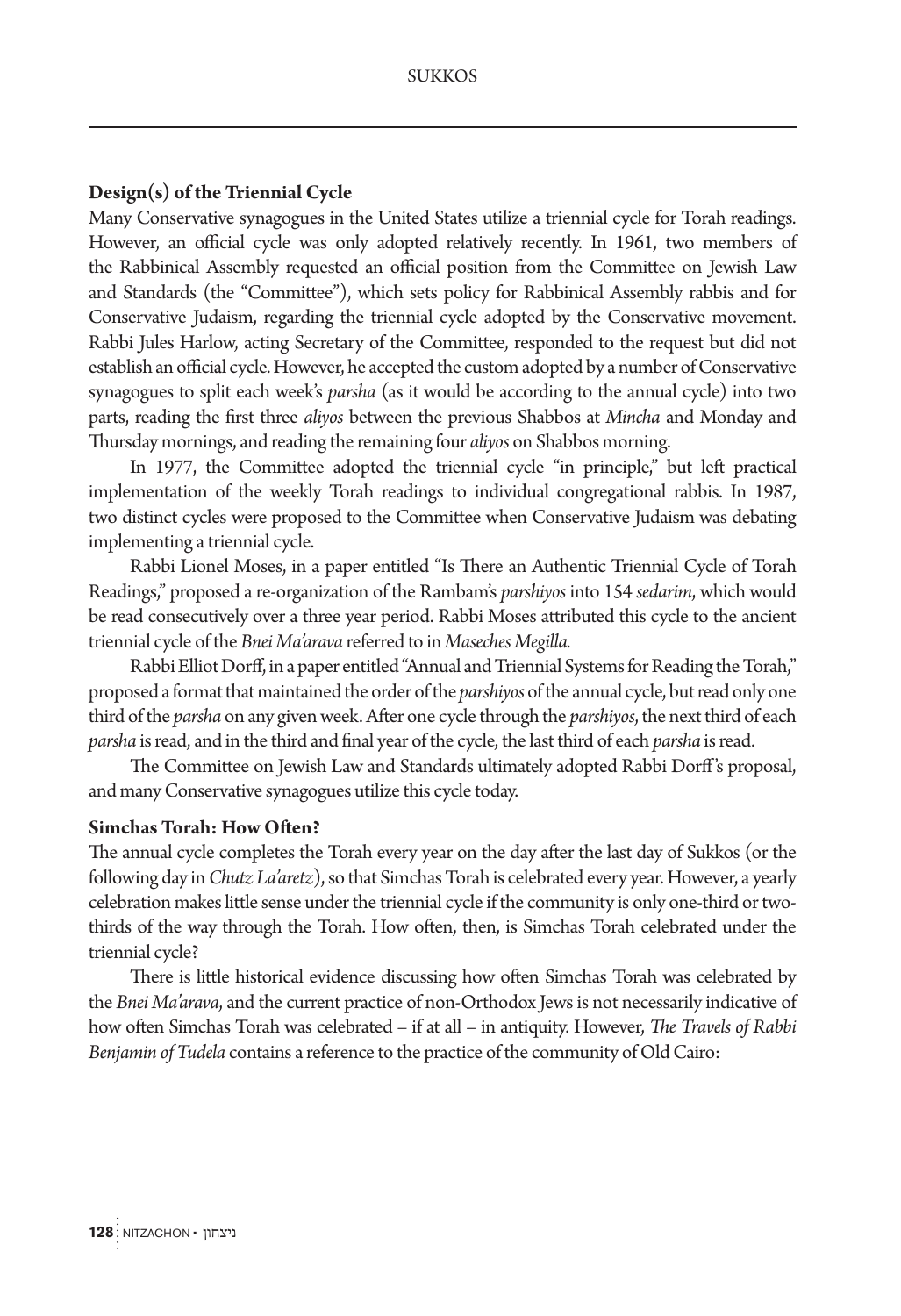*They keep, however, the long-established custom of assembling both congregations to perform public service together, as well on the day of the joy of the law as on that of the dispensation of the law.*

The "day of the joy of the law" is Simchas Torah and the day of the "dispensation of the law" is Shavuos. It is interesting to note that although the Syrian community in Old Cairo kept the custom of a triennial cycle, they still celebrated Simchas Torah every year, along with the Babylonian community.

The practice of the Old Cairo community may not have been the practice of the *Bnei Ma'arava*  referred to in *Maseches Megilla*. The Old Cairo community practice may have been a compromise worked out between the two customs for the benefit of what was likely a small community of Jews.

Today, the Conservative triennial cycle assigns *V'Zos HaBracha* as a special reading for the extra day of Yom Tov following Sukkos every year.<sup>2</sup> The Conservative movement thus retains elements of the annual cycle by celebrating Simchas Torah every year, while weekly Torah readings are on the triennial cycle. Many Reform and Reconstructionist triennial cycles also read *V'Zos HaBracha* yearly on Simchas Torah. However, the Messianic movement's triennial cycle includes *V'Zos HaBracha* in the regular triennial cycle schedule, only reading it once every three years.

Much of the significance and many of the *minhagim* of Simchas Torah developed some time after the annual cycle became the "widespread custom" as described by Rambam. Therefore, it is impossible to attribute an annual celebration developed in connection with the annual cycle to ancient adherents of the triennial cycle. If the ancient *Bnei Ma'arava* did develop something akin to Simchas Torah, it seems likely that it would have occurred only upon completion of the Torah according the their triennial cycle.

<sup>2</sup> See http://www.jtsa.edu/prebuilt/parashaharchives/trichart.pdf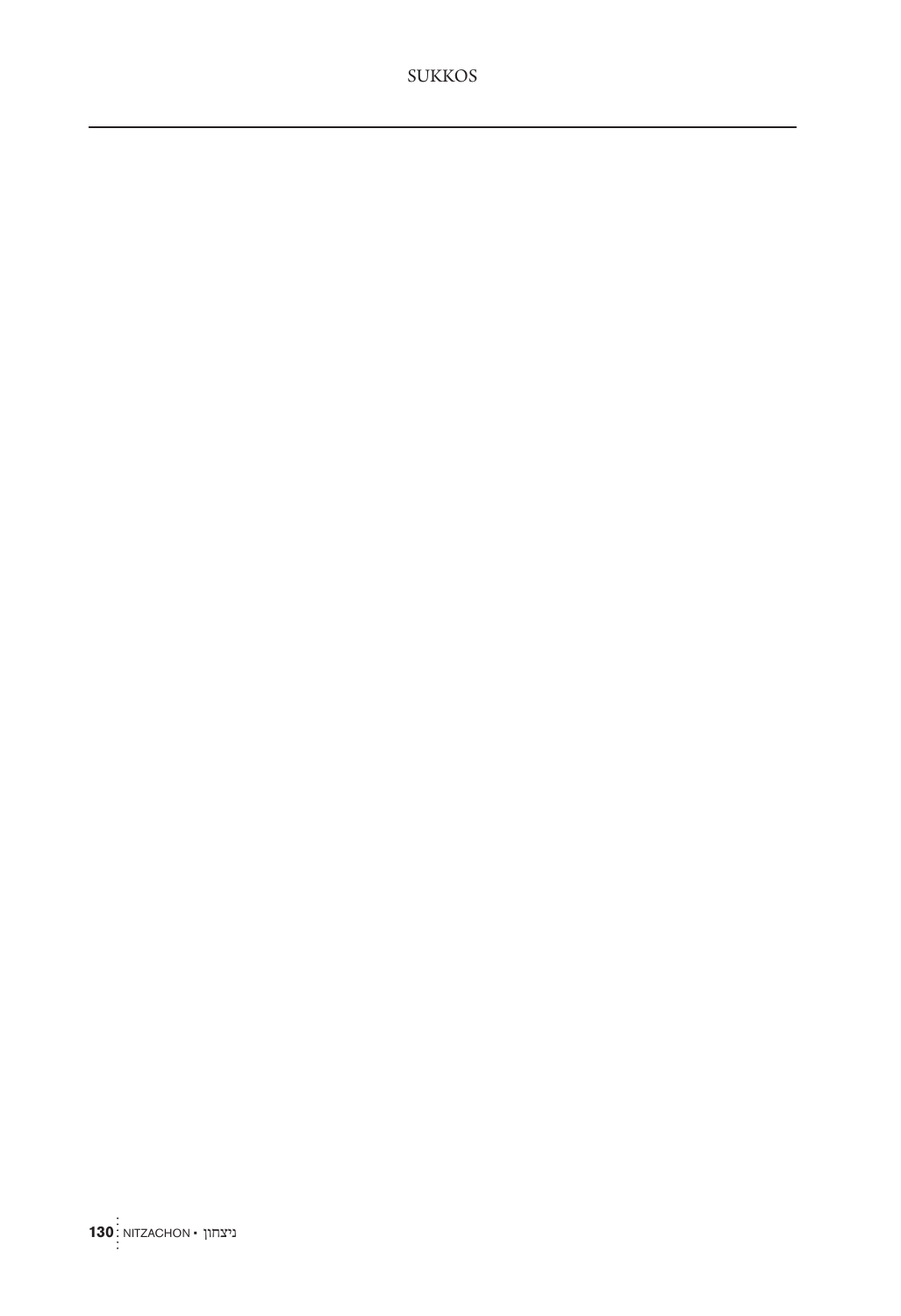# The Seven Ethereal Sukka Patrons

# **DAVID SCHWARCZ**

•

The *Ushpizin* are the seven guests whom we individually invite into our *sukkos* during the seven days of Sukkos. The *Ushpizin* are not referenced in any standard Jewish texts except for the *Zohar* (vol. 3, p. 103b), wh the seven days of Sukkos. The *Ushpizin* are not referenced in any standard Jewish texts except for the *Zohar* (vol. 3, p. 103b), which writes that the *Shechina* spreads seven nights of the holiday.

The *Nesivos Shalom* (vol. 2, pp. 106-107) notes that the *Ushpizin* are a unique feature of Sukkos. Why are they not also part of the other two *Shalosh Regalim* festivals, Pesach and Shavuos?

# **Renewal of Creation**

In order to explain the relationship between the *Ushpizin* and Sukkos, the *Nesivos Shalom*  explains the overarching theme of "renewal of creation." The Deists believed that God created this world based on scientific laws and that He no longer interferes with or manages world events. In contrast, Judaism maintains the belief in divine providence, *hashgacha pratis.*  According to the *Nesivos Shalom*, divine providence is not an amorphous theory; rather, it permeates and enlivens every aspect of God's relationship with creation. The *Nesivos Shalom*  boldly posits that *hashgacha pratis* is not merely an article of faith.<sup>1</sup> It is, in fact, the mechanism and method for the annual and daily renewal of creation and the covenant between God and *Bnei Yisrael.* Indeed, *hashgacha pratis* animates our very existence by imbuing creation with a renewable life-force that advances civilization. In short, *hashgacha pratis* provides the building blocks of creation.

The *Nesivos Shalom* further explains that each year, God enhances creation with a new, vibrant, and vital divine life-force that pulsates throughout the very fibers of both the physical and metaphysical worlds. In turn, creation is transformed by this renewed life-force, thereby enhancing God's relationship with creation. This renewal process takes effect on Rosh Hashana. On the Jewish New Year, *Bnei Yisrael* actively recognize this renewal through the coronation of Hashem as the master and prime mover of all aspects of creation.

1 See Maimonides' Thirteen Articles of Faith, articles 1-3, in his *Commentary on the Mishna*, *Sanhedrin* ch. 10.

David R. Schwarcz is a partner at Schwarcz, Rimberg, Boyd & Rader, LLP in Los Angeles, CA. He is a past-president of Congregation Mogen David and a member of Adas Torah since 2008.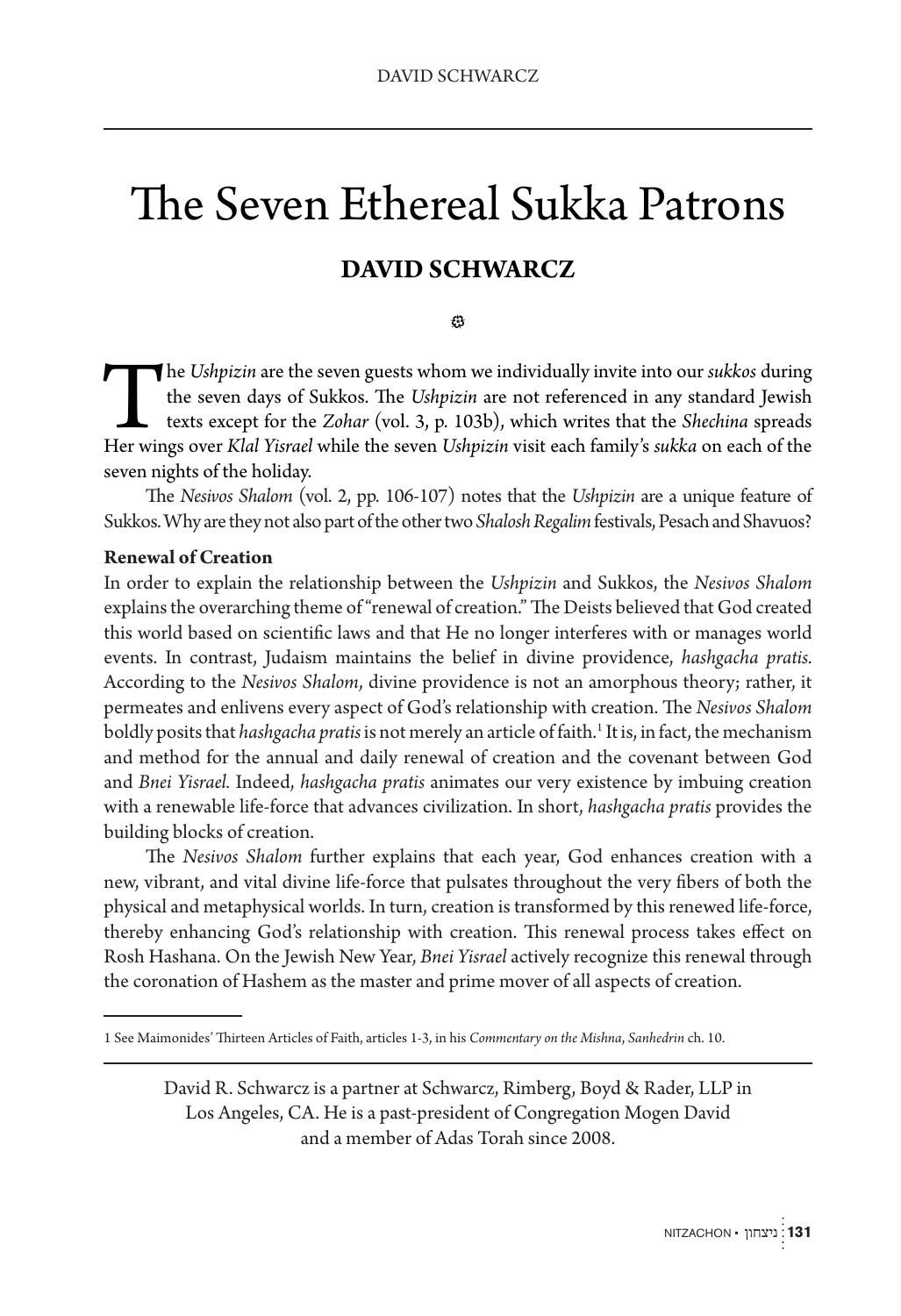Significantly, the *Nesivos Shalom* emphasizes that each Rosh Hashana, Hashem introduces a new and unique aspect of creation through the renewal of His covenant with *Bnei Yisrael*. He finds support for this principle in Moshe's comfort to the nation after admonishing them with 98 horrific imprecations: "Today, all of you are standing erect before Hashem, from the heads of the tribes to the water drawers to enter into the Divine Covenant" (*Devarim* 29:9). "Today" refers to Rosh Hashana – the actual day on which the period of judgment commences (see *Yoma* 38a).

It is noteworthy that during this period – commonly referred to as the High Holidays, the *Yamim Nora'im* – the covenant between God and His people is renewed through the rituals performed on Rosh Hashana, Yom Kippur, Sukkos, and Shemini Atzeres. The *mitzvos* undertaken by each individual, family, and community lay the foundation for concluding the covenant for that year. Accordingly, each person enters into the annual covenant by joining *Klal Yisrael* anew and forming a personal and a unique relationship with Hashem. This vibrant relationship is infused with unique features, allowing the individual and community to interact with Hashem in a personal and symbiotic way. The covenantal relationship unlocks man's creative forces, enabling him to transform his mundane and vapid existence into a meaningful, transcendent life.

### **Experiencing the** *Shemira Elyona*

The *Nesivos Shalom* posits that the initiation of Israel as the "Chosen People" occurred at our redemption from Egypt: "God went before *Bnei Yisrael* by day with a pillar of cloud to lead them on their way and by night in a pillar of fire to give them light, so that they could travel day and night" (*Shemos* 13:21). By dwelling in booths during their forty year sojourn in the desert, *Bnei Yisrael* garnered the "*shemira elyona* of the *ananei hakavod"* – the exclusive divine protection of the pillar of clouds. This divine protection of *Klal Yisrael* is not temporary or transient, but eternal.

The *Nesivos Shalom* further expands this concept by emphasizing that this divine protection of *Klal Yisrael* remains constant and is renewed every year in consonance with the annual renewal of creation on Rosh Hashana. By actively performing the mitzva of *sukka*, one merits entry in the *Am HaNivchar*, the Chosen People, thereby attaining a direct and exclusive relationship with Hashem. Hashem responds by showering His divine protection on each individual through the vehicle of "*shemira elyona.*"

The *Nesivos Shalom* contends that contrary to the generally accepted belief, Sukkos is not a commemoration of the miracles of the pillar of clouds and fire. Rather, by observing the mitzva of sitting in the *sukka* with the other members of *Klal Yisrael,* we develop a personal relationship with Hashem and experience His unique "*shemira elyona*".

Why weren't individual holidays or *mitzvos* established for the other miracles that occurred in the desert, such as the well and the *manna*? To answer this question, we must envision the *sukka* as a canopy. Each individual Jew enters this temporary abode in order to interact with the *Shechina* and experience Hashem's personal divine protection anew. The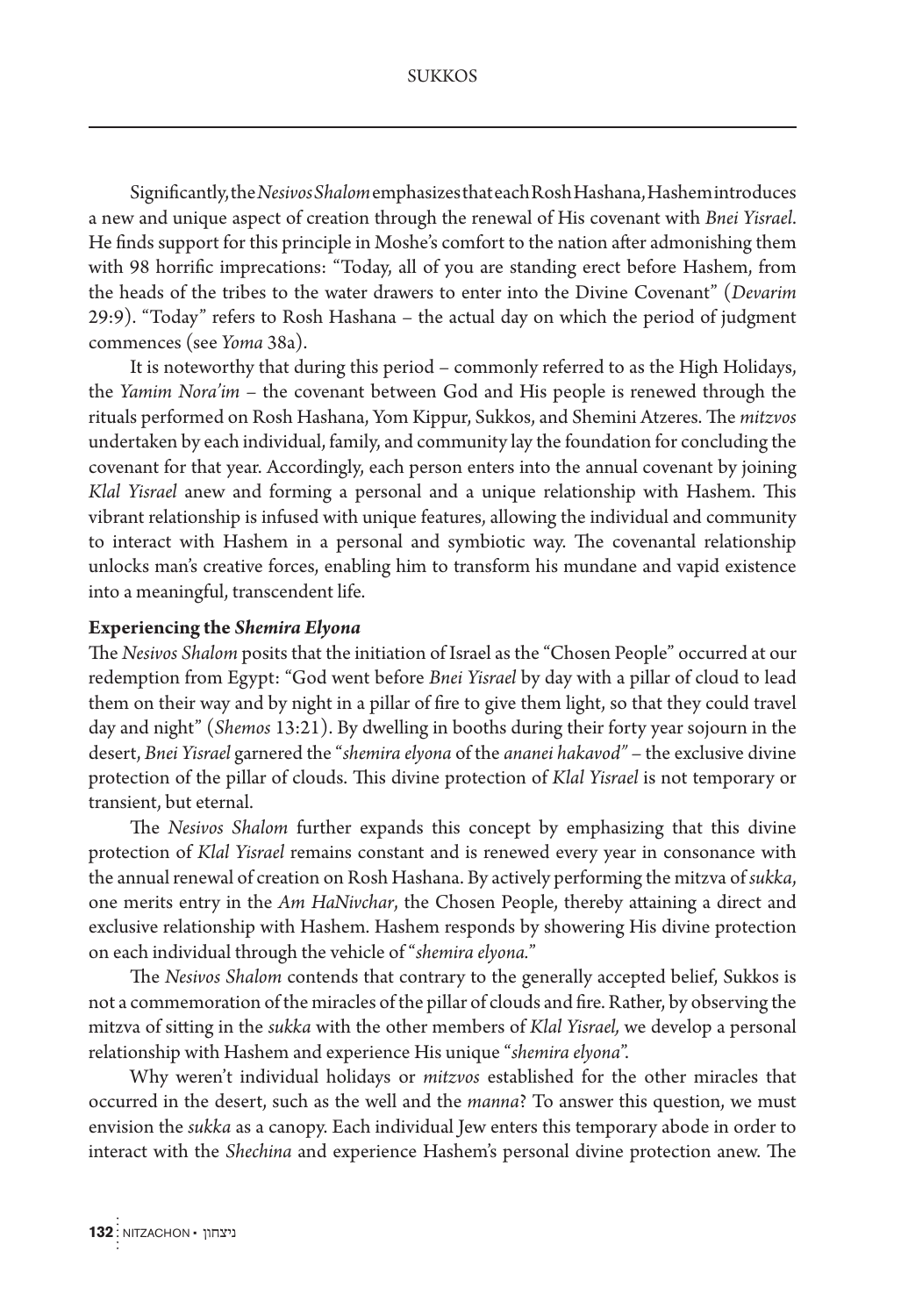15th of the month of Tishrei is the propitious time at which we renew our marriage vows with Hashem and declare once again that we are the *Am HaNivchar,* the Chosen People.

## **The Role of the** *Ushpizin*

Where do the *Ushpizin* fit into this process? In line with the interplay between the *sukka* and "*shemira elyona*," the *Ushpizin* act as the catalyst to assist each person, on his respective level, to connect to and experience the divine presence. Of course, this begs the questions: Who are the *Ushipizin*? Why *Ushpizin*? And why are the *Ushpizin* only present on Sukkos and not on any other festival?

The *Ushpizin* are the seven "faithful shepherds" of Israel: Avraham, Yitzchak, Yaakov, Yosef, Moshe, Aharon, and Dovid.<sup>2</sup> These Ushpizin ushered in the era of tikkun olam, perfecting the universe under God's dominion, commencing with our forefather Avraham, the progenitor of monotheism (*Bereishis* 12:1-9). Indeed, the three *Avos*, along with the other *Ushpizin*, successively perfected a significant aspect of creation.

Based on the *Zohar*, the *Nesivos Shalom* explains that the world has an internal clock whereby history moves towards perfection.3 The archetypes, or "*shiva ro'im*," initiated the process of perfection by overcoming certain trials and rectifying one of the seven *middos*, seven virtues or positive attributes in Creation.4 The perfection of a specific *midda* results in a corresponding perfection in the Creation. Consequently, the *shiva ro'im*, who perfected the *sheva middos*, conferred upon their progeny the merit to conquer the seven indigenous nations that occupied *Eretz Yisrael* in the era of Yehoshua (*Yehoshua* 6:1-12:24).

In other words, the seven nations correlated, and perhaps embodied, *klipos*, negative attributes. *Klipos* are the yang to the *middos* yin. By confronting the seven nations, *Bnei Yisrael*  addressed the obstructions to being virtuous and merited entry into and possession of the Land of Israel.

However, three of the seven nations – the Kini, Kenizi, and Kadmoni – were not conquered by Yehoshua. They corresponded to the three upper level middos: *Chochma, Bina,*  and *Da'as*. 5 They will be conquered in the future by the *Melech HaMashiach*, who will deliver

4 The seven middos are *Chesed*, *Gevura, Tiferes, Netzach, Hod, Yesod,* and *Malchus*.

5 The *Yalkut Shimoni* (*Parshas Emor* 23:98) states: The Rabbis say that the three nations that will in the future be given over to *Bnei Yisrael* are the Edomites, the Moavites, and the Children of Amon, as is written, "For I shall not give you an inheritance

<sup>2</sup> All seven are guests in every *sukka* throughout the seven days of Sukkos, but on each day, one of them leads the others as the guest of honor.

<sup>3</sup> The philosopher G.W.F. Hegel was known for his conceptualization of a process of change in which a concept is preserved by its opposite, the idea of thesis, antithesis, and synthesis. Similarly, the *Nesivos Shalom* posits that Hashem has designated a calendar of events for the entire world that is the cause for change. The dialectic of thesis, antithesis, and synthesis is evidenced in the Torah: The Jews are exiled in Egypt, leave Egypt, receive the Torah, rebel against Moshe and Hashem, repent, a new generation enters the Land of Israel only to once again rebel against the Torah, which leads to exile and then return from exile to rebuild the Temple, which is once again destroyed, leading to a fourth exile. The *Nesivos Shalom* cites from *Chazal* (*Zohar, Parshas Bereishis, chapter 1*) that the four exiles (Babylonia, Persia, Media, and Rome) are alluded to in the second verse of the Torah: "The land was *tohu vavohu v'choshech al pnei tehom*." *Tohu* is Babylonia; *Vavohu* is Persia; *Choshech* is Media; and *Tehom* is Rome, the present, longest exile.